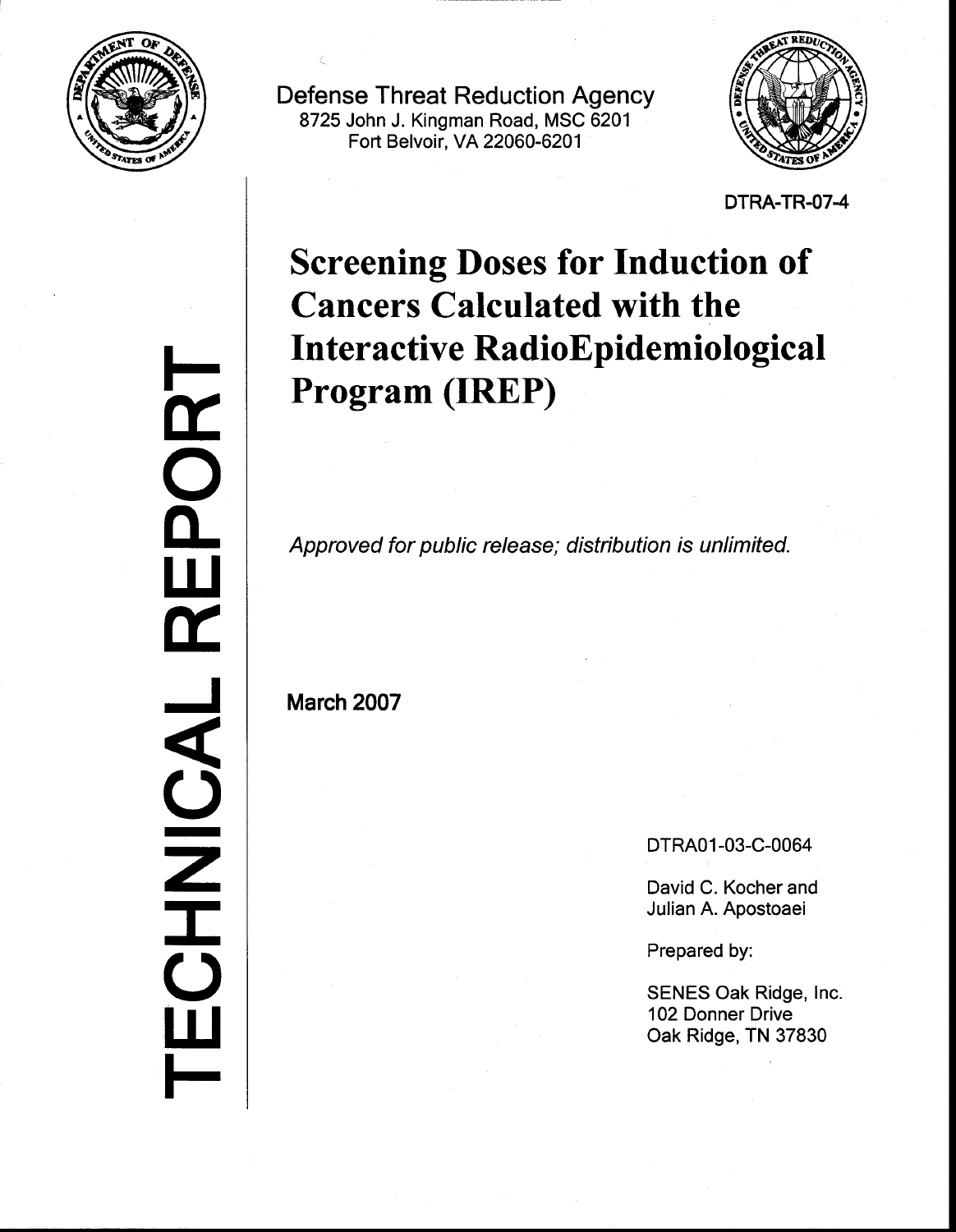| <b>REPORT DOCUMENTATION PAGE</b>                                                                                                                                                                                                                                                                                                                                                                                                                                                                                                                                                                                                                                                                                                                                                   |                                                                                                                                                       |                             |                                                                                 | <b>Form Approved</b><br>OMB No. 0704-0188                          |                                           |                                                      |  |
|------------------------------------------------------------------------------------------------------------------------------------------------------------------------------------------------------------------------------------------------------------------------------------------------------------------------------------------------------------------------------------------------------------------------------------------------------------------------------------------------------------------------------------------------------------------------------------------------------------------------------------------------------------------------------------------------------------------------------------------------------------------------------------|-------------------------------------------------------------------------------------------------------------------------------------------------------|-----------------------------|---------------------------------------------------------------------------------|--------------------------------------------------------------------|-------------------------------------------|------------------------------------------------------|--|
| Public reporting burden for this collection of information is estimated to average 1 hour per response, including the time for reviewing instructions, searching data sources,<br>gathering and maintaining the data needed, and completing and reviewing the collection of information. Send comments regarding this burden estimate or any other aspect of this collection<br>of information, including suggestions for reducing this burden to Washington Headquarters Service, Directorate for Information Operations and Reports,<br>1215 Jefferson Davis Highway, Suite 1204, Arlington, VA 22202-4302, and to the Office of Management and Budget,<br>Paperwork Reduction Project (0704-0188) Washington, DC 20503.<br>PLEASE DO NOT RETURN YOUR FORM TO THE ABOVE ADDRESS. |                                                                                                                                                       |                             |                                                                                 |                                                                    |                                           |                                                      |  |
| 31-03-2007                                                                                                                                                                                                                                                                                                                                                                                                                                                                                                                                                                                                                                                                                                                                                                         | 1. REPORT DATE (DD-MM-YYYY)                                                                                                                           |                             | <b>2. REPORT TYPE</b><br><b>Technical Report</b>                                |                                                                    |                                           | 3. DATES COVERED (From - To)                         |  |
|                                                                                                                                                                                                                                                                                                                                                                                                                                                                                                                                                                                                                                                                                                                                                                                    | <b>4. TITLE AND SUBTITLE</b><br>Screening Doses for Induction of Cancers Calculated with the<br>Interactive RadioEpidemiological Program (IREP)       |                             |                                                                                 | <b>5a. CONTRACT NUMBER</b><br>DTRA01-03-C-0064                     |                                           |                                                      |  |
|                                                                                                                                                                                                                                                                                                                                                                                                                                                                                                                                                                                                                                                                                                                                                                                    |                                                                                                                                                       |                             |                                                                                 |                                                                    |                                           | <b>5b. GRANT NUMBER</b>                              |  |
|                                                                                                                                                                                                                                                                                                                                                                                                                                                                                                                                                                                                                                                                                                                                                                                    |                                                                                                                                                       |                             |                                                                                 |                                                                    | <b>5c. PROGRAM ELEMENT NUMBER</b><br>139D |                                                      |  |
| 6. AUTHOR(S)                                                                                                                                                                                                                                                                                                                                                                                                                                                                                                                                                                                                                                                                                                                                                                       | Kocher, David C. and Apostoaei, A. Iulian                                                                                                             |                             |                                                                                 |                                                                    |                                           | <b>5d. PROJECT NUMBER</b><br><b>CS</b>               |  |
|                                                                                                                                                                                                                                                                                                                                                                                                                                                                                                                                                                                                                                                                                                                                                                                    |                                                                                                                                                       |                             |                                                                                 |                                                                    |                                           | <b>5e. TASK NUMBER</b><br>AH                         |  |
|                                                                                                                                                                                                                                                                                                                                                                                                                                                                                                                                                                                                                                                                                                                                                                                    |                                                                                                                                                       |                             |                                                                                 |                                                                    | <b>5f. WORK UNIT NUMBER</b><br>DH11146    |                                                      |  |
| 7. PERFORMING ORGANIZATION NAME(S) AND ADDRESS(ES)<br>SENES Oak Ridge, Inc.<br>102 Donner Drive<br>Oak Ridge, TN 37830                                                                                                                                                                                                                                                                                                                                                                                                                                                                                                                                                                                                                                                             |                                                                                                                                                       |                             |                                                                                 | 8. PERFORMING ORGANIZATION<br><b>REPORT NUMBER</b><br>DTRA-TR-07-4 |                                           |                                                      |  |
|                                                                                                                                                                                                                                                                                                                                                                                                                                                                                                                                                                                                                                                                                                                                                                                    | 9. SPONSORING/MONITORING AGENCY NAME(S) AND ADDRESS(ES)<br><b>DTRA RD-NTSN</b><br>Defense Threat Reduction Agency<br>Nuclear Technologies Directorate |                             |                                                                                 | 10. SPONSOR/MONITOR'S ACRONYM(S)                                   |                                           |                                                      |  |
| 8725 John J. Kingman Road, Stop 6201<br>Fort Belvoir, VA 22060-6201                                                                                                                                                                                                                                                                                                                                                                                                                                                                                                                                                                                                                                                                                                                |                                                                                                                                                       |                             | <b>11. SPONSORING/MONITORING</b><br><b>AGENCY REPORT NUMBER</b><br>DTRA-TR-07-4 |                                                                    |                                           |                                                      |  |
| <b>12. DISTRIBUTION AVAILABILITY STATEMENT</b><br>Approved for public release; distribution is unlimited.                                                                                                                                                                                                                                                                                                                                                                                                                                                                                                                                                                                                                                                                          |                                                                                                                                                       |                             |                                                                                 |                                                                    |                                           |                                                      |  |
| <b>13. SUPPLEMENTARY NOTES</b><br>This work was sponsored by the Defense Threat Reduction Agency under RDT&E RMSS Code B 139D D K113 CS<br>AH 111 46 25904D.                                                                                                                                                                                                                                                                                                                                                                                                                                                                                                                                                                                                                       |                                                                                                                                                       |                             |                                                                                 |                                                                    |                                           |                                                      |  |
| 14. ABSTRACT<br>This report presents tabulations of equivalent doses of ionizing radiation, referred to as screening doses, that<br>correspond to an estimated probability of causation of specific cancers of approximately 50% at the upper 99%<br>credibility limit. Screening doses for 32 cancer types were calculated with the Interactive RadioEpidemiological<br>Program, which is used by the Department of Veterans Affairs in adjudicating claims for compensation for cancer by<br>veterans of military services.                                                                                                                                                                                                                                                      |                                                                                                                                                       |                             |                                                                                 |                                                                    |                                           |                                                      |  |
| <b>15. SUBJECT TERMS</b><br>Nuclear Test Personnel Review, NTPR, Veteran, Atmospheric Nuclear Testing, Hiroshima Nagasaki Occupation,<br>Cancer, Probability of Causation, PC, IREP                                                                                                                                                                                                                                                                                                                                                                                                                                                                                                                                                                                                |                                                                                                                                                       |                             |                                                                                 |                                                                    |                                           |                                                      |  |
| <b>16. SECURITY CLASSIFICATION OF:</b>                                                                                                                                                                                                                                                                                                                                                                                                                                                                                                                                                                                                                                                                                                                                             |                                                                                                                                                       |                             | <b>17. LIMITATION</b><br>OF ABSTRACT<br>UU                                      | <b>18. NUMBER</b><br>OF PAGES<br>83                                |                                           | 19a. NAME OF RESPONSIBLE PERSON<br>Dr. Paul K. Blake |  |
| a. REPORT<br>U                                                                                                                                                                                                                                                                                                                                                                                                                                                                                                                                                                                                                                                                                                                                                                     | b.<br><b>ABSTRACT</b><br>U                                                                                                                            | c. THIS<br><b>PAGE</b><br>U |                                                                                 |                                                                    | 703 767-2407                              | 19b. TELEPONE NUMBER (Include area code)             |  |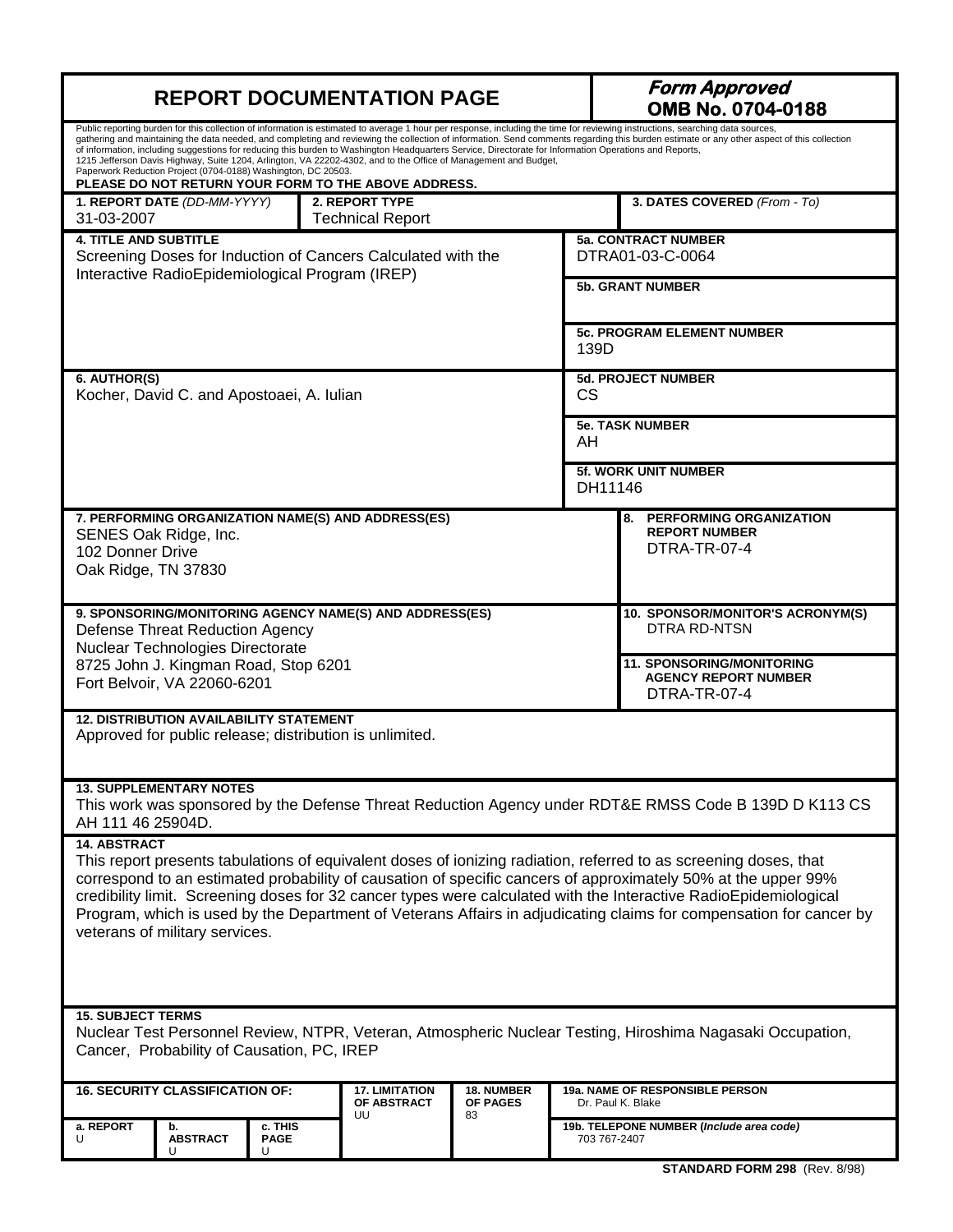# **ABSTRACT**

 This report presents tabulations of equivalent doses of ionizing radiation, referred to as screening doses, that correspond to an estimated probability of causation (PC) of specific cancers of approximately 50% at the upper 99% credibility limit. A PC of 50% at the upper 99% credibility limit is often used in evaluating whether it is at least as likely as not that a given cancer in an individual was caused by exposure to ionizing radiation for purposes of adjudicating claims for compensation. Screening doses for 32 cancer types were calculated with the Interactive RadioEpidemiological Program (IREP), which is used by the Department of Veterans Affairs (VA) in adjudicating claims for compensation for cancer by veterans of military services. Screening doses calculated with IREP take into account uncertainties in estimating cancer risk and PC associated with given equivalent doses to organs or tissues in which cancers occur. Except for cancers that occur only in females and breast cancer in females, tabulated screening doses apply to males. Screening doses for most cancer types depend on an individual's age at exposure and age at the time of diagnosis of cancer. Screening doses for lung cancer also depend on an individual's smoking history, and screening doses for skin cancers depend on an individual's race or ethnicity. Screening doses calculated with IREP are compared with screening doses for a limited number of cancer types calculated previously by the Committee on Interagency Radiation Research and Policy Coordination (CIRRPC), which were used by VA for many years in adjudicating claims for compensation. Screening doses calculated with IREP are higher than the corresponding values obtained from the CIRRPC table for most combinations of cancer type, age at exposure, and age at diagnosis. An analysis of the accuracy of screening doses calculated with IREP and tabulated in this report indicates that they could differ from equivalent doses that correspond to an upper 99% credibility limit of PC of exactly 50% by less than  $\pm 10\%$  for most cancer types, ages at exposure, and ages at diagnosis of concern in VA radiation claims. Inaccuracies in screening doses are due to the randomness of statistical sampling in the method of uncertainty analysis used in IREP.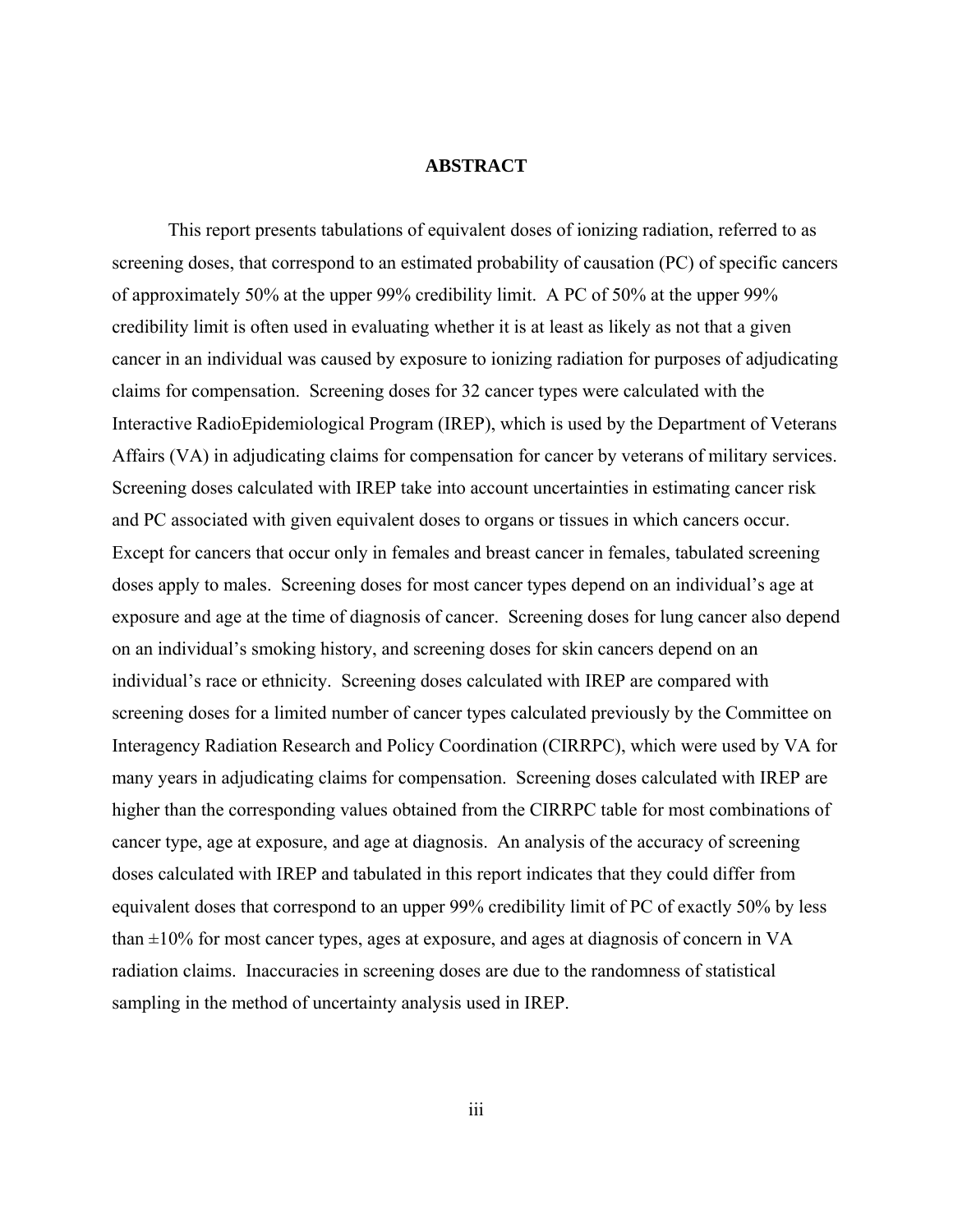# **TABLE OF CONTENTS**

| 3.1.1 |  |
|-------|--|
| 3.1.2 |  |
| 3.1.3 |  |
|       |  |
| 3.1.5 |  |
|       |  |
|       |  |
|       |  |
| 4.1.1 |  |
| 4.1.2 |  |
| 4.1.3 |  |
|       |  |
|       |  |
| 4.3.1 |  |
|       |  |
|       |  |
|       |  |
|       |  |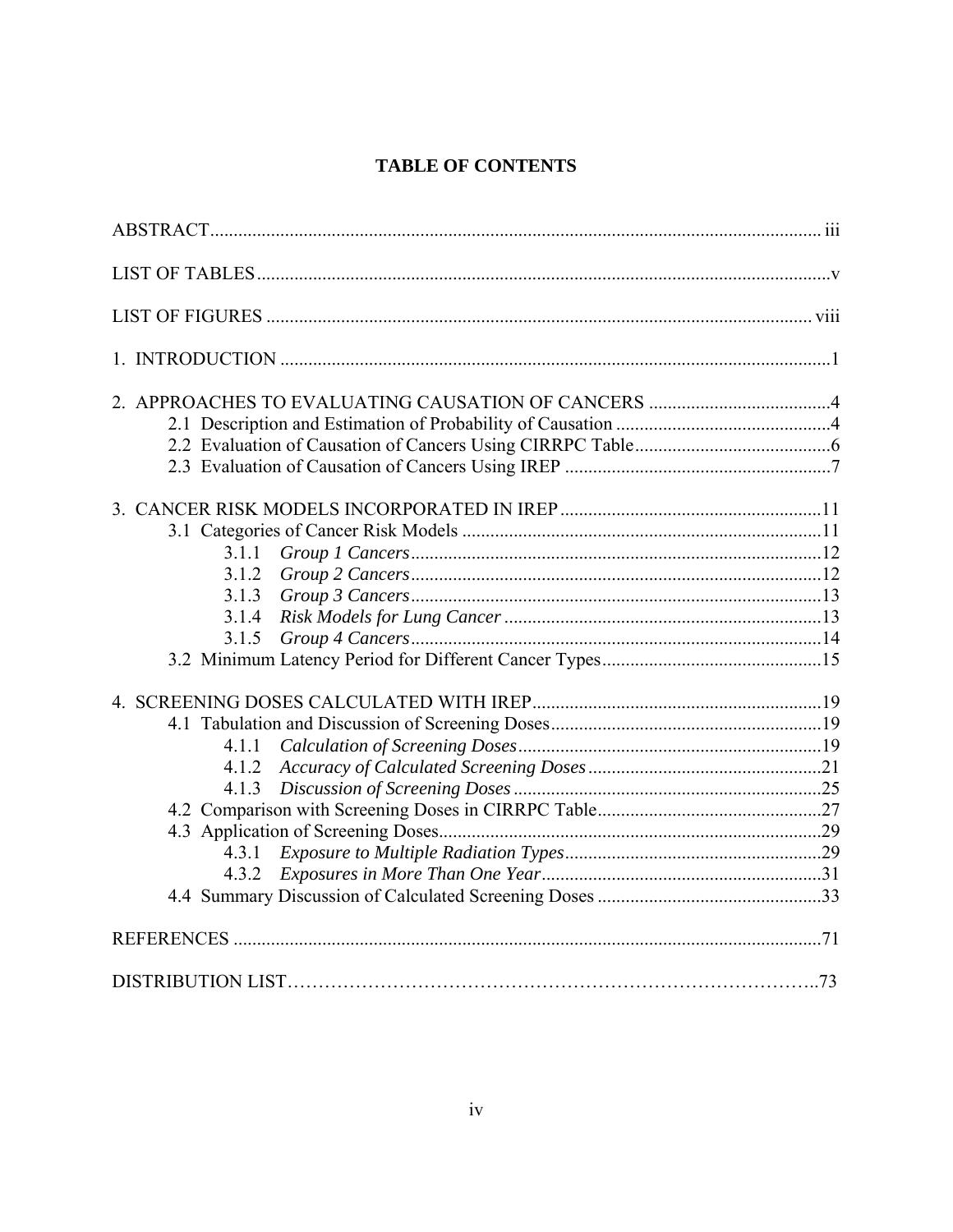# **LIST OF TABLES**

| Table 2-1. Screening doses (rem) for specific cancer types calculated by CIRRPC (1988) and<br>used by VA in adjudicating claims for compensation for radiation-induced cancer9 |
|--------------------------------------------------------------------------------------------------------------------------------------------------------------------------------|
|                                                                                                                                                                                |
| Table 4-1. Screening doses (rem) calculated with IREP: Cancers of oral cavity and pharynx                                                                                      |
| Table 4-2. Screening doses (rem) calculated with IREP: Cancer of esophagus36                                                                                                   |
| Table 4-3. Screening doses (rem) calculated with IREP: Cancer of stomach 37                                                                                                    |
| Table 4-4. Screening doses (rem) calculated with IREP: Cancer of colon38                                                                                                       |
| Table 4-5. Screening doses (rem) calculated with IREP: Cancer of rectum (including anus                                                                                        |
| Table 4-6. Screening doses (rem) calculated with IREP: Cancers of digestive tract other<br>.40                                                                                 |
| Table 4-7. Screening doses (rem) calculated with IREP: Cancer of liver (including biliary                                                                                      |
| Table 4-8. Screening doses (rem) calculated with IREP: Cancer of gallbladder (including                                                                                        |
| Table 4-9. Screening doses (rem) calculated with IREP: Cancer of pancreas43                                                                                                    |
| Table 4-10. Screening doses (rem) calculated with IREP: Cancer of lung (including trachea                                                                                      |
| Table 4-11. Screening doses (rem) calculated with IREP: Cancer of lung (including trachea                                                                                      |
| Table 4-12. Screening doses (rem) calculated with IREP: Cancers of respiratory tract other                                                                                     |
| Table 4-13. Screening doses (rem) calculated with IREP: Cancer of bone47                                                                                                       |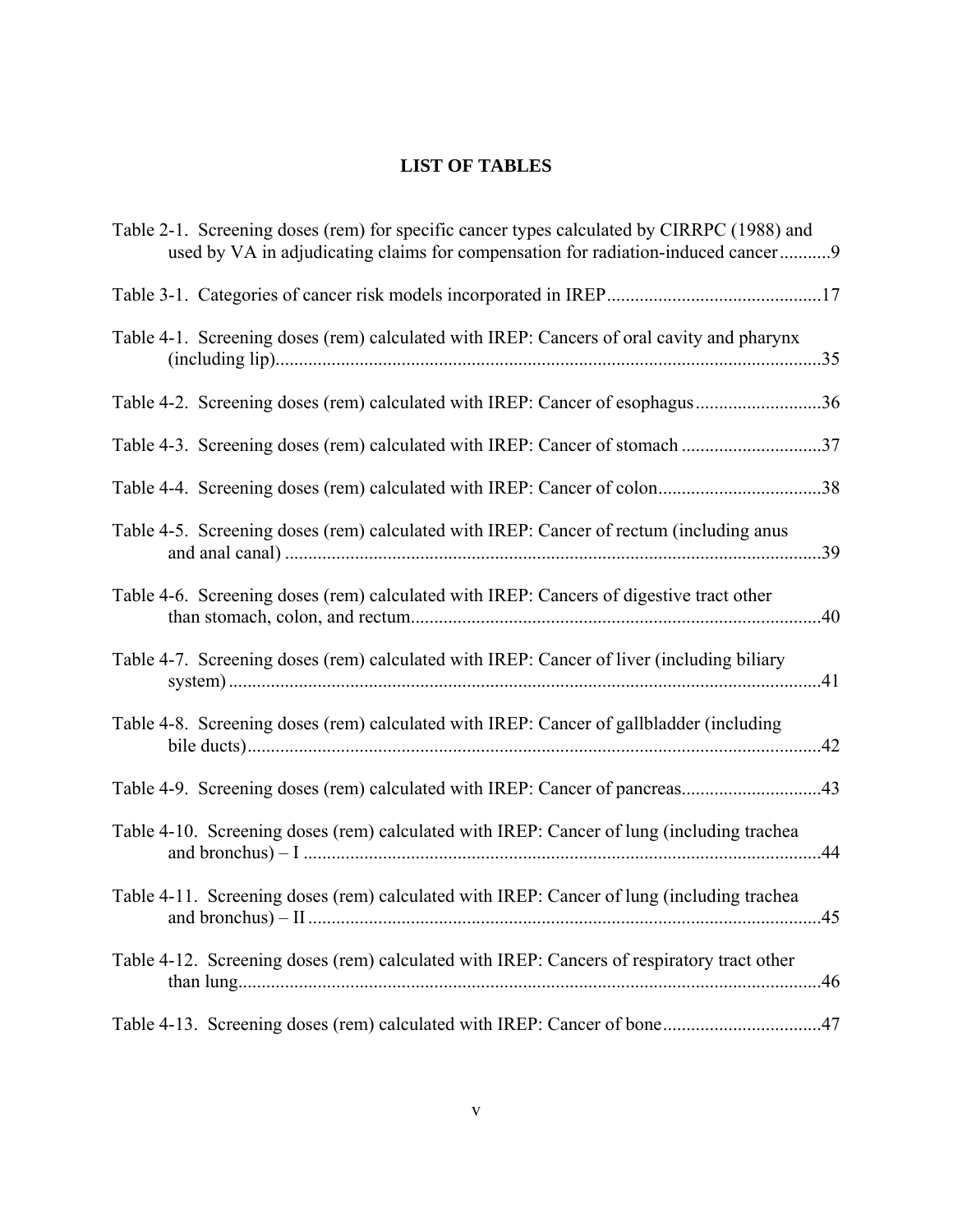# **LIST OF TABLES** (continued)

| Table 4-14. Screening doses (rem) calculated with IREP: Cancers of connective tissue                   |
|--------------------------------------------------------------------------------------------------------|
| Table 4-15. Screening doses (rem) calculated with IREP: Malignant melanoma of skin 49                  |
| Table 4-16. Screening doses (rem) calculated with IREP: Basal cell carcinoma of skin50                 |
| Table 4-17. Screening doses (rem) calculated with IREP: Squamous cell carcinoma of skin 51             |
| Table 4-18. Screening doses (rem) calculated with IREP: Cancer of breast (female) 52                   |
| Table 4-19. Screening doses (rem) calculated with IREP: Cancer of breast (male)53                      |
|                                                                                                        |
| Table 4-21. Screening doses (rem) calculated with IREP: Cancers of all female genitalia                |
| Table 4-22. Screening doses (rem) calculated with IREP: Cancers of all male genitalia                  |
|                                                                                                        |
| Table 4-24. Screening doses (rem) calculated with IREP: Cancers of kidney and other                    |
|                                                                                                        |
| Table 4-26. Screening doses (rem) calculated with IREP: Cancers of nervous system                      |
|                                                                                                        |
| Table 4-28. Screening doses (rem) calculated with IREP: Cancers of endocrine glands                    |
| Table 4-29. Screening doses (rem) calculated with IREP: Cancers of other and ill-defined<br>$\dots 63$ |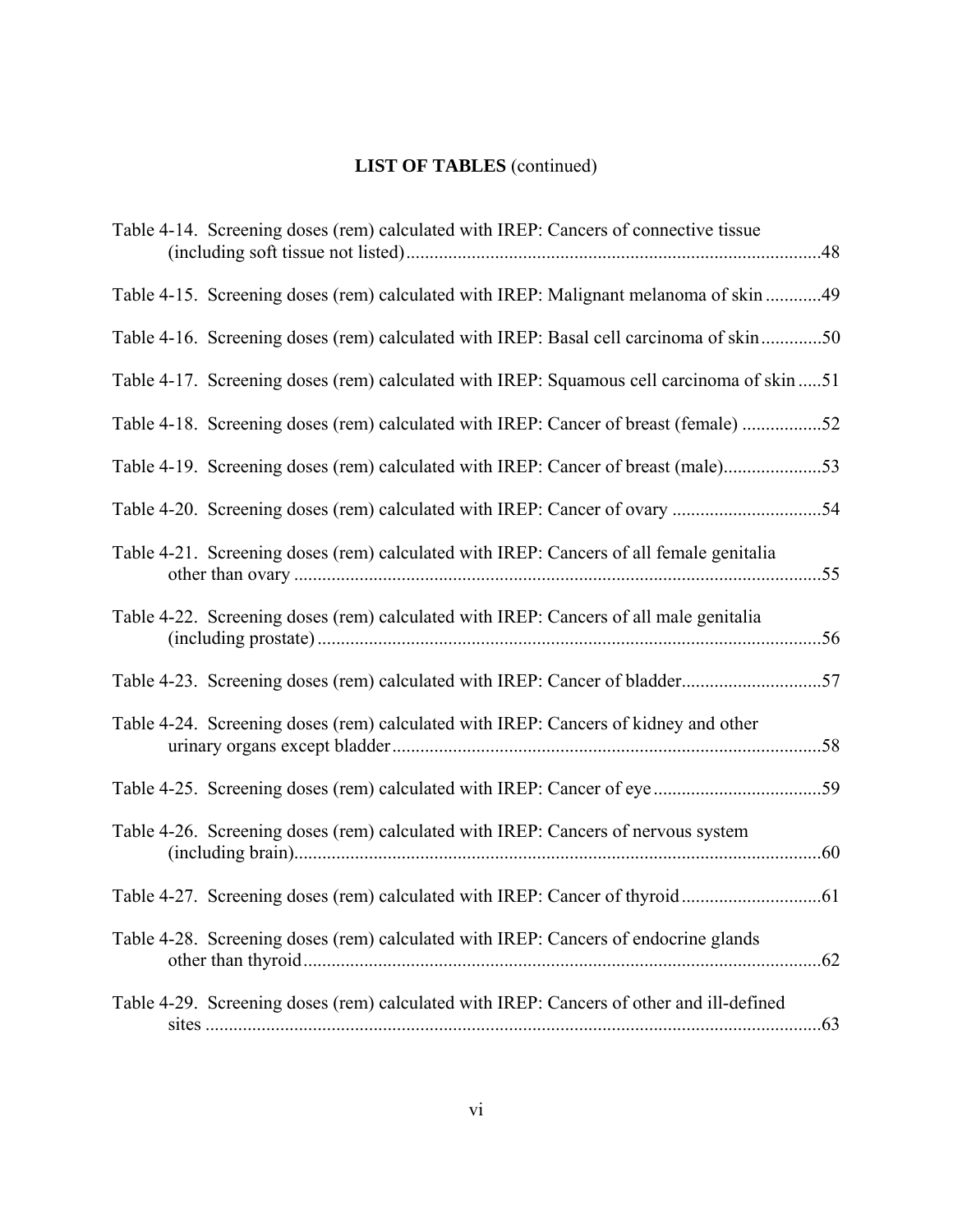# **LIST OF TABLES** (continued)

| Table 4-30. Screening doses (rem) calculated with IREP: Lymphoma and multiple            |  |
|------------------------------------------------------------------------------------------|--|
| Table 4-31. Screening doses (rem) calculated with IREP: All leukemia excluding chronic   |  |
| Table 4-32. Screening doses (rem) calculated with IREP: Chronic myeloid leukemia         |  |
| Table 4-33. Screening doses (rem) calculated with IREP: Acute lymphocytic leukemia       |  |
| Table 4-34. Screening doses (rem) calculated with IREP: Acute myeloid leukemia (AML) 68  |  |
| Table 4-35. Lowest screening doses (rem) for any age at exposure and time since exposure |  |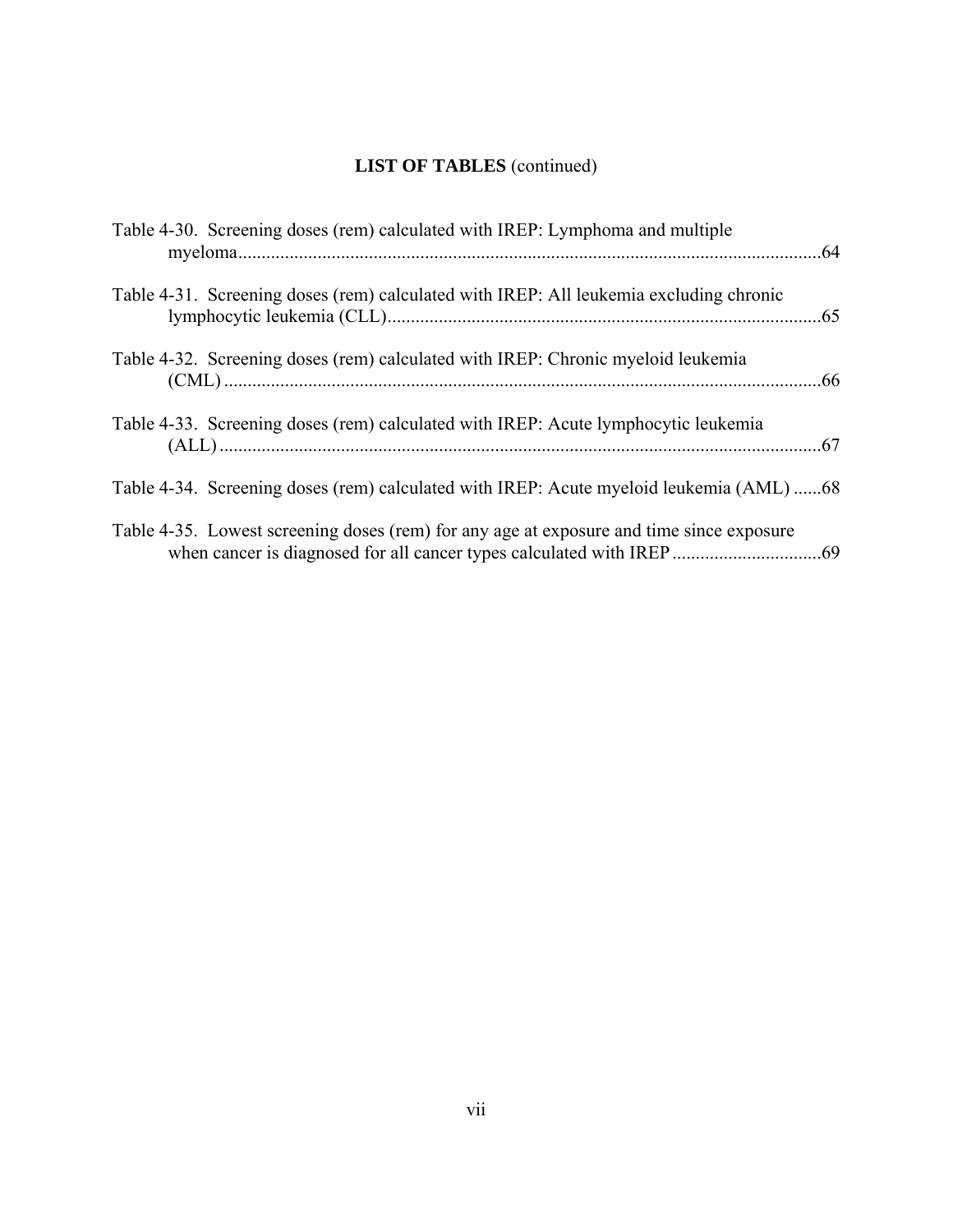# **LIST OF FIGURES**

| Figure 3-1. S-shaped (sigmoid) function assumed in IREP to represent effect of minimum  |  |
|-----------------------------------------------------------------------------------------|--|
| latency period on reducing risks of all solid cancers except thyroid and bone cancer at |  |
|                                                                                         |  |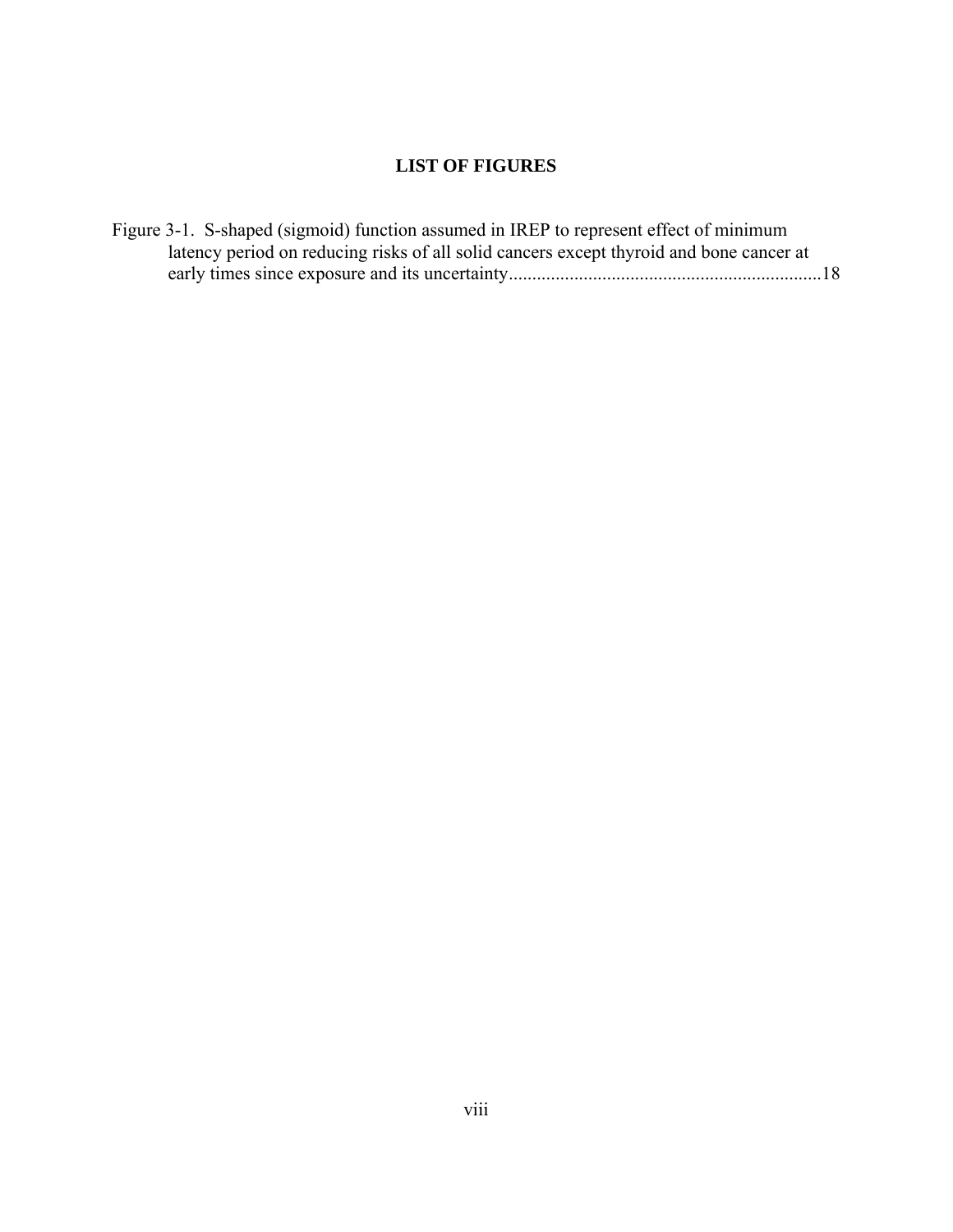# **1. INTRODUCTION**

 The Department of Veterans Affairs (VA) is responsible for adjudicating claims for compensation for cancers that occur in veterans of military services who were exposed to ionizing radiation.<sup>1</sup> In some cases, adjudication of a claim takes into account estimates of radiation dose to an organ or tissue in which a cancer occurred that are developed by the Defense Threat Reduction Agency (DTRA). In all such cases, VA uses estimated upper bounds of equivalent doses<sup>[2](#page-8-0)</sup> provided by DTRA and other information to develop a medical opinion on whether a veteran's cancer was caused by ionizing radiation. Upper bounds of equivalent doses are intended to be at least upper 95% credibility limits when uncertainties in estimating equivalent doses to an organ or tissue of concern are taken into account. Compensation usually is awarded if VA concludes that it is at least as likely as not that a veteran's cancer was caused by radiation (i.e., the probability is at least 50%). VA gives claimants the benefit of the doubt by interpreting "at least as likely as not" to mean that the probability of causation (PC) should be at least 50% at the upper 99% credibility limit when uncertainties in estimating cancer risk and PC associated with upper-bound estimates of equivalent doses are taken into account. Thus, VA usually awards compensation when there is at least a 1% chance that PC is 50% or greater. An upper 99% credibility limit of PC of at least 50% also is used in evaluating causation of cancers in the Department of Labor's compensation program for workers at Department of Energy facilities (EEOICPA 2000; DHHS 2002).

 The most common circumstance that requires VA to use estimates of radiation dose provided by DTRA in adjudicating claims for compensation involves cancers that are not one of

<span id="page-8-0"></span><sup>&</sup>lt;u>1</u> <sup>1</sup>Radiation-exposed veterans of concern to this report are specified in VA regulations [38 CFR] 3.309(d)(3)]. They include participants in the atmospheric nuclear-weapons testing program between 1945 and 1962 and occupation forces or prisoners of war in Hiroshima or Nagasaki, Japan, after the atomic bombings in 1945. Diseases other than cancer that could be caused by exposure to ionizing radiation (e.g., cataract of the lens of the eye) are not considered in this report.

<sup>&</sup>lt;sup>2</sup>As defined by the International Commission on Radiological Protection (ICRP 1991), equivalent dose is an average absorbed dose to an organ or tissue of concern modified by a prescribed radiation weighting factor  $(w_R)$  for the radiation type that delivers the dose. Equivalent dose was previously called "dose equivalent" by DTRA.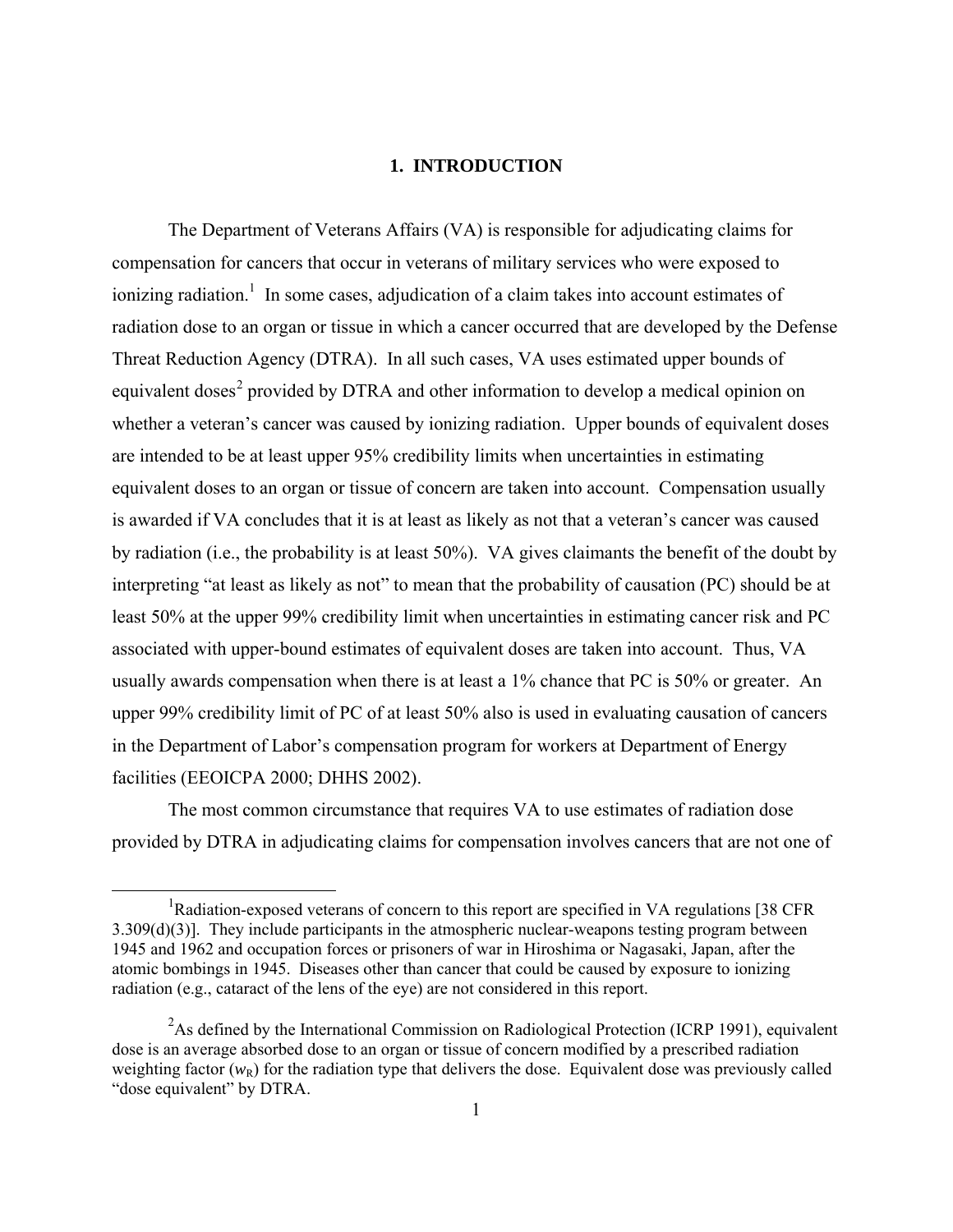21 cancers that are specified as "presumptive" diseases in VA regulations [38 CFR 3.309(d)(2)]. A presumptive disease is assumed to be service-connected, without regard for the dose received, if adequate proof of participation in a radiation-risk activity is provided. Claims for compensation for cancers that are not presumptive diseases are adjudicated under VA regulations for "nonpresumptive" diseases [38 CFR 3.311]. In all such cases, VA uses estimated upper bounds of equivalent doses provided by DTRA in developing a medical opinion on whether it is at least as likely as not that a veteran's cancer was caused by radiation.<sup>[3](#page-9-0)</sup> Skin and prostate cancer are the most common nonpresumptive cancers in claims of concern to this report.

 VA currently uses computer software called the Interactive RadioEpidemiological Program (IREP) (Land et al. 2003; NIOSH 2002) when it is necessary to evaluate whether a veteran's cancer was caused by exposure to ionizing radiation (Mansfield 2005). VA uses IREP to calculate a probability distribution of PC associated with a veteran's upper-bound estimates of equivalent doses, ages at times of exposure, and age at the time of diagnosis of cancer. Probability distributions of PC calculated by IREP take into account uncertainties in estimating an individual's risk of cancer due to radiation exposure and associated PC. VA then compares the upper 99% credibility limit of the probability distribution of PC with the value 50% in evaluating whether it is at least as likely as not that the veteran's cancer was caused by radiation.

 VA's current policy of using an upper 99% credibility limit of PC calculated with IREP in evaluating causation of cancers superseded a policy adopted in the late 1980s of using a table of equivalent doses that also corresponded to an estimated upper 99% credibility limit of PC of 50% for a limited number of cancer types. That table was developed by the Committee on Interagency Radiation Research and Policy Coordination (CIRRPC 1988) on the basis of data on risks of cancers that were considered to be radiogenic at the time (NIH 1985). Equivalent doses in the CIRRPC table were referred to as "screening doses," and the same terminology is used in this report to denote equivalent doses that correspond to an estimated upper 99% credibility limit

<span id="page-9-0"></span> $\frac{1}{3}$  $3$ In other, less common circumstances, VA is required to use estimates of radiation dose in adjudicating claims for compensation for any of the 21 cancers that are presumptive diseases. Estimates of dose must be used if adequate proof of participation in a radiation-risk activity while in service is not available, or if a claimant is seeking compensation to cover a time period prior to the time the veteran's cancer was declared to be presumptive in VA regulations. In all such cases, a claim is adjudicated under the regulations for nonpresumptive diseases.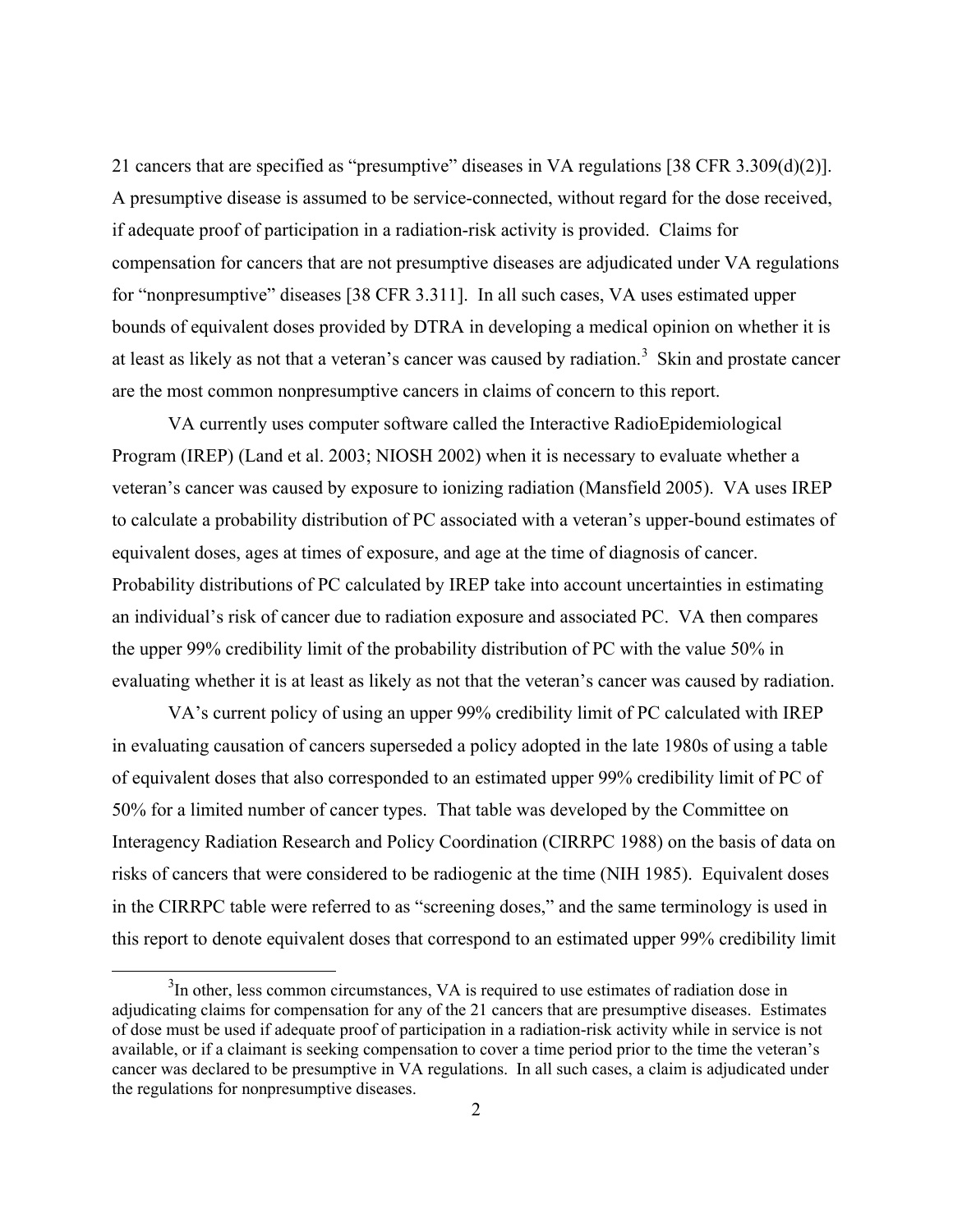of PC of approximately 50%. For more than a year prior to adopting a policy of using IREP exclusively, VA evaluated causation of cancers using the CIRRPC table and IREP in parallel when a cancer of concern was included in the CIRRPC table. In all such cases, the method that was more favorable to the claimant was used in adjudicating a claim (VHA/OPHEH 2003; Mather and Otchin 2004).

 The primary purpose of this report is to present tabulations of screening doses for many cancer types that we calculated with IREP. Again, a screening dose is an equivalent dose that corresponds to an estimated upper 99% credibility limit of PC of approximately 50% when uncertainties in estimating cancer risk and PC associated with given equivalent doses to an organ or tissue in which a cancer occurred are taken into account. Screening doses calculated with IREP also are compared with screening doses for the limited number of cancer types given in the CIRRPC table, as used previously by VA.

 The following section describes how PC is estimated, and it discusses VA's use of the CIRRPC table and IREP to evaluate causation of cancers on the basis of estimates of equivalent dose to an organ or tissue in which a cancer occurred. Section 3 describes models incorporated in IREP to estimate risks of different cancer types due to exposure to ionizing radiation. Information on risk models is intended to be helpful in understanding how screening doses calculated with IREP depend on an individual's age at exposure and age at the time of diagnosis of cancer. Section 4 describes the assumptions used to calculate screening doses and presents tabulations and discussions of screening doses, as well as comparisons with screening doses in the CIRRPC table. An evaluation of the accuracy of screening doses tabulated in this report also is presented. This evaluation is based on the consideration that screening doses calculated with IREP generally do not correspond to an upper 99% credibility limit of PC of exactly 50%. Inaccuracies in screening doses calculated with IREP are due to the randomness of statistical sampling in the method used to estimate uncertainty in cancer risk and PC.

3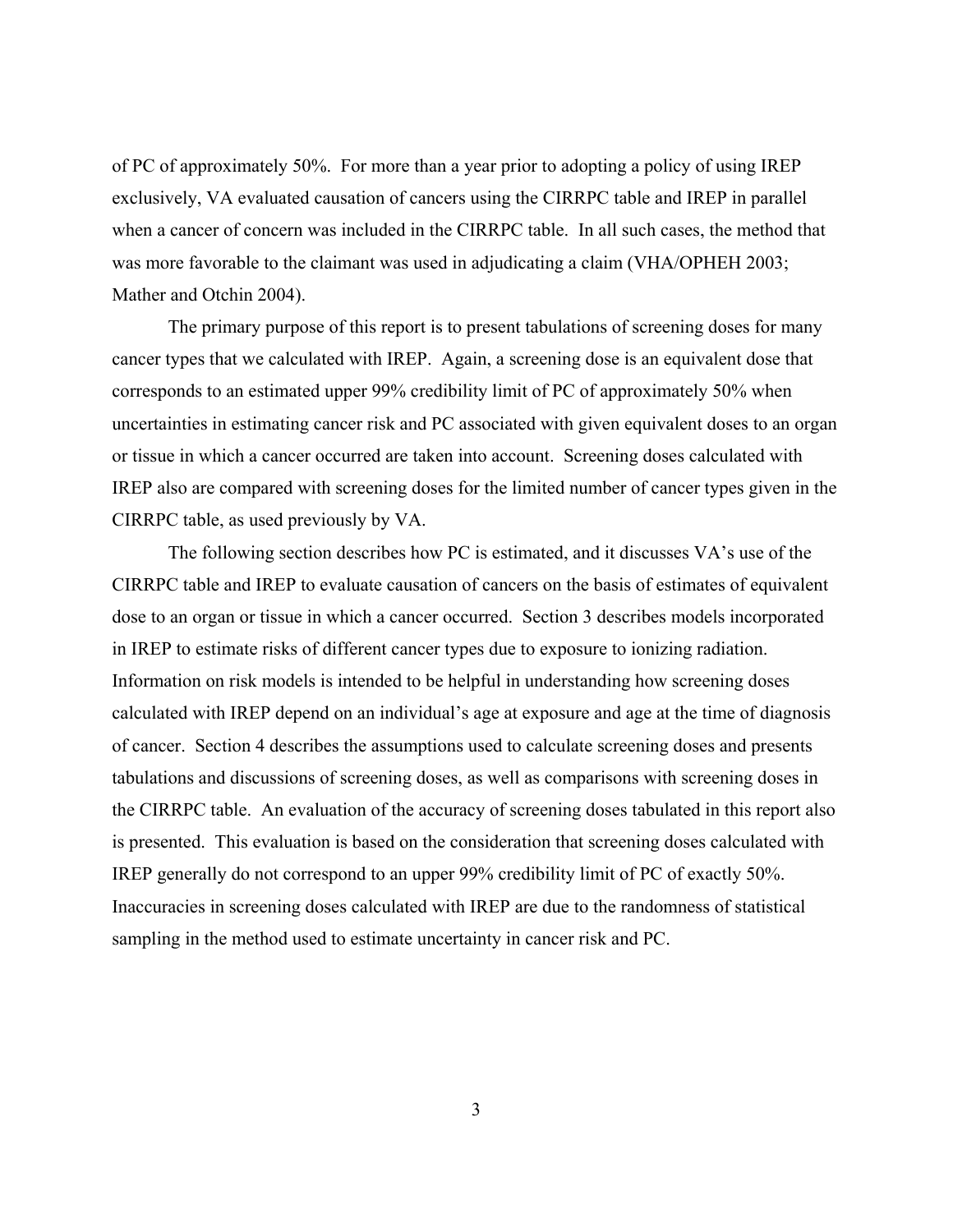# **2. APPROACHES TO EVALUATING CAUSATION OF CANCERS**

 This section presents an overview of approaches to evaluating causation of cancers in individuals who were exposed to ionizing radiation. Section 2.1 describes how PC is estimated and how PC depends on dose. Sections 2.2 and 2.3 discuss the two approaches (i.e., the CIRRPC table and IREP) that have been used by VA in evaluating causation of cancers in veterans who were exposed to radiation.

## **2.1 Description and Estimation of Probability of Causation**

 The term "probability of causation" refers to the probability that a diagnosed cancer in an individual was caused by prior exposure to ionizing radiation.<sup>[4](#page-11-0)</sup> PC is defined as:

$$
PC = \frac{R}{R + B} \tag{1}
$$

where R is the risk (probability) of the cancer of concern due to radiation exposure and B is the baseline (background) risk of that cancer due to all other causes. Risks of most cancers due to radiation exposure are assumed to depend on sex, age at exposure, and attained age (age at a given time); baseline risks generally depend on sex and attained age. Although PC is related to risk and is also a probability, there is an essential difference: whereas risk is the probability that a radiation-induced cancer will occur at some time after an exposure in an individual who is free of that cancer, PC is conditional on the occurrence of cancer.

 In IREP, PC is calculated on the basis of an estimate of the excess relative risk (ERR) associated with a given radiation dose to an organ or tissue in which a cancer occurred (Land et al. 2003). ERR is calculated as:

<span id="page-11-0"></span> <sup>4</sup>  ${}^{4}PC$  is referred to as "assigned share" by Land et al. (2003) to indicate that it is calculated on the basis of estimates of cancer risks obtained in epidemiological studies of exposed populations. Thus, PC is a property of a group to which an individual belongs that is assigned to that individual; it may not be the true PC for that individual.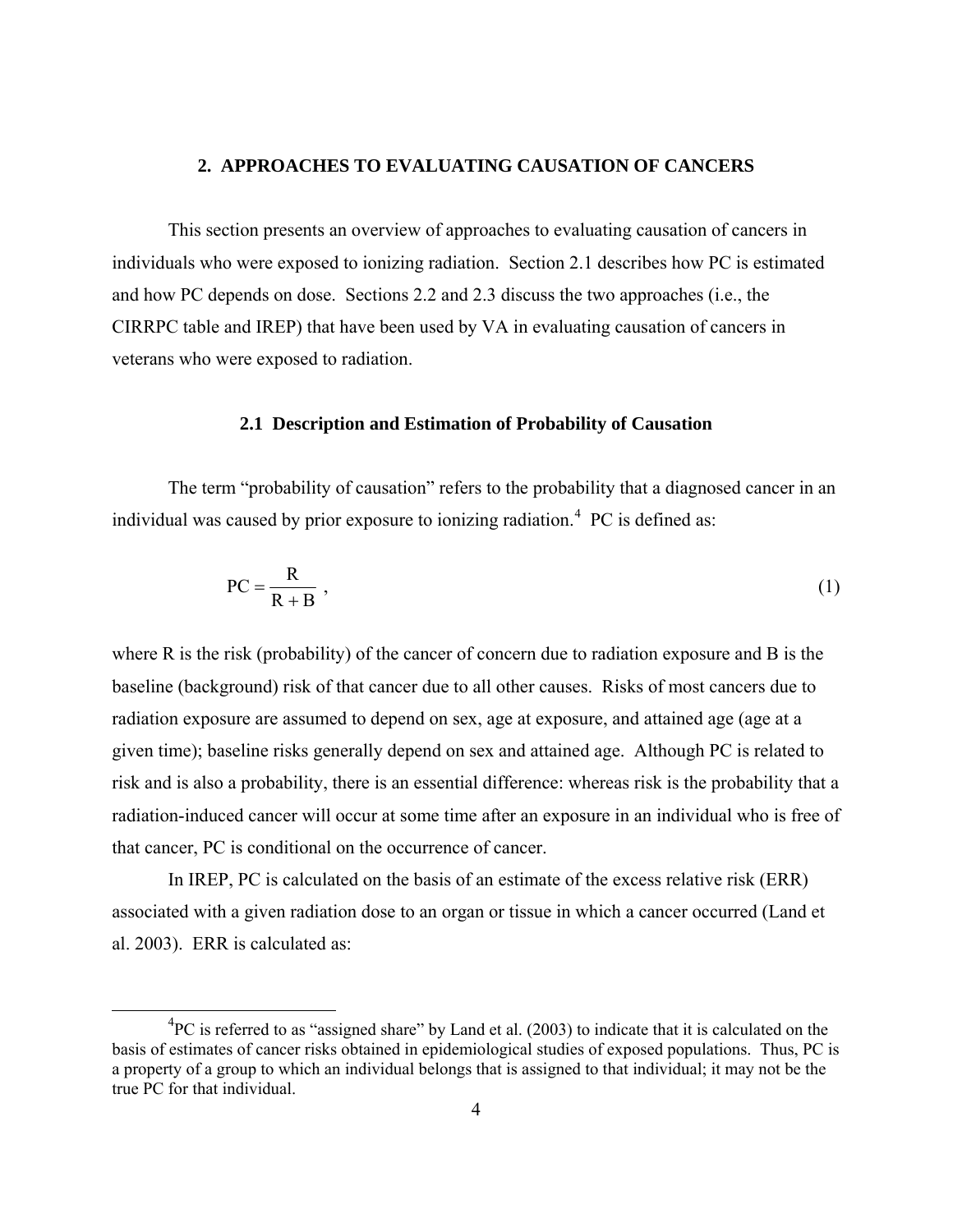$$
ERR = RR - 1, \tag{2}
$$

where RR is the relative risk, defined as the risk in an exposed population relative to the risk in a similar unexposed population, given by:

$$
RR = \frac{R + B}{R} \t\t(3)
$$

Thus, using the definition in eq. (1) and the relations in eqs. (2) and (3), PC is estimated as:

$$
PC = \frac{ERR}{ERR + 1} \tag{4}
$$

Although PC is a probability and, thus, has a value between 0 and 1, we express PC in percent (e.g., a PC of 0.5 is expressed as 50%) to be consistent with output from IREP.

 For any cancer type, ERR is assumed to be an increasing function of dose, without threshold. Risk models for all cancer types incorporated in IREP, except for leukemia under conditions of acute exposure to low-LET radiations (photons or electrons), assume that ERR is a linear function of dose (Land et al. 2003). Thus, in most cases, PC is estimated as:

$$
PC = \frac{\alpha \times D}{(\alpha \times D) + 1} \tag{5}
$$

where  $\alpha$  is the ERR per unit equivalent dose for a cancer type of concern and *D* is the equivalent dose to the organ or tissue where that cancer occurs. Risk models for all types of leukemia under conditions of acute exposure to low-LET radiations assume that ERR is a linear-quadratic function of dose given by  $\alpha(D + D^2)$  (Land et al. 2003), and PC in these cases is estimated as:

$$
PC = \frac{\alpha \times (D + D^2)}{[(\alpha \times (D + D^2))] + 1} \ . \tag{6}
$$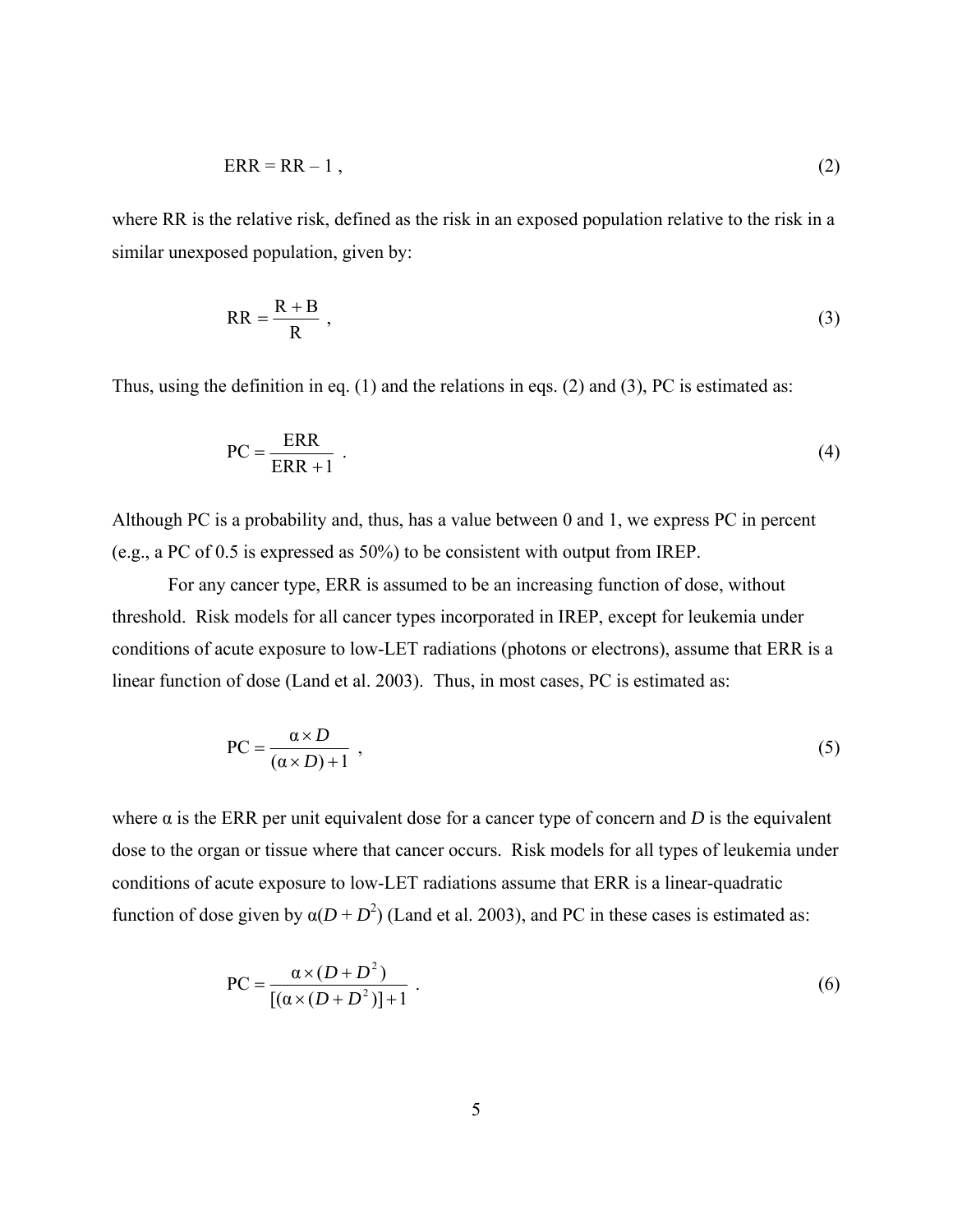Thus, for any cancer type, PC is a nonlinear function of dose, and the dose corresponding to a given PC increases nonlinearly as the risk, R, and ERR associated with radiation exposure decrease, and vice versa.

## **2.2 Evaluation of Causation of Cancers Using CIRRPC Table**

 From the late 1980s until April 2005, VA evaluated causation of some cancers in veterans who were exposed to ionizing radiation using a table of screening doses that was developed by CIRRPC (1988); the CIRRPC table of screening doses, which correspond to an estimated upper 99% credibility limit of PC of 50%, is reproduced in Table 2-1. If an estimated upper bound of the total equivalent dose to an organ or tissue in which a cancer occurred, as provided by DTRA, equaled or exceeded the screening dose obtained from the CIRRPC table that applied to the veteran of concern, VA usually rendered a favorable medical opinion.<sup>[5](#page-13-0)</sup> Screening doses in the CIRRPC table were calculated on the basis of estimates of PC at various equivalent doses obtained from the 1985 Radioepidemiological Tables (NIH 1985) $<sup>6</sup>$  $<sup>6</sup>$  $<sup>6</sup>$  and</sup> estimates of uncertainty in cancer risks associated with given equivalent doses in each organ or tissue of concern (CIRRPC 1988). Cancer types for which screening doses were given in the CIRRPC table are those that were considered to be radiogenic on the basis of a statistically significant dose-response in Japanese atomic-bomb survivors and other study populations (NIH 1985). It should be noted that VA did not actually estimate PC when screening doses obtained from the CIRRPC table were used in evaluating causation of cancer.

<span id="page-13-0"></span> $\frac{1}{5}$  ${}^{5}$ Comparison of an estimated upper bound of the total equivalent dose with the applicable screening dose obtained from the CIRRPC table was not the only factor that could be considered by VA in formulating a medical opinion on causation of a veteran's cancer. For example, information on a veteran's history of exposure to ionizing radiation and other carcinogens at times other than during participation in a radiation-risk activity also could be considered. Similar considerations apply to VA's use of IREP. However, VA has rarely based its medical opinions on causation of cancer on factors other than screening doses obtained from Table 2-1 or estimates of upper 99% credibility limits of PC calculated with IREP (N. Otchin, Department of Veterans Affairs, personal communication).

<span id="page-13-1"></span><sup>&</sup>lt;sup>6</sup>The 1985 Radioepidemiological Tables were based on cancer risk models that were developed in the BEIR III report (NRC, 1980) on the basis of data obtained from studies of Japanese atomic-bomb survivors and medical patients who had been exposed mainly to x rays or high-energy gamma rays.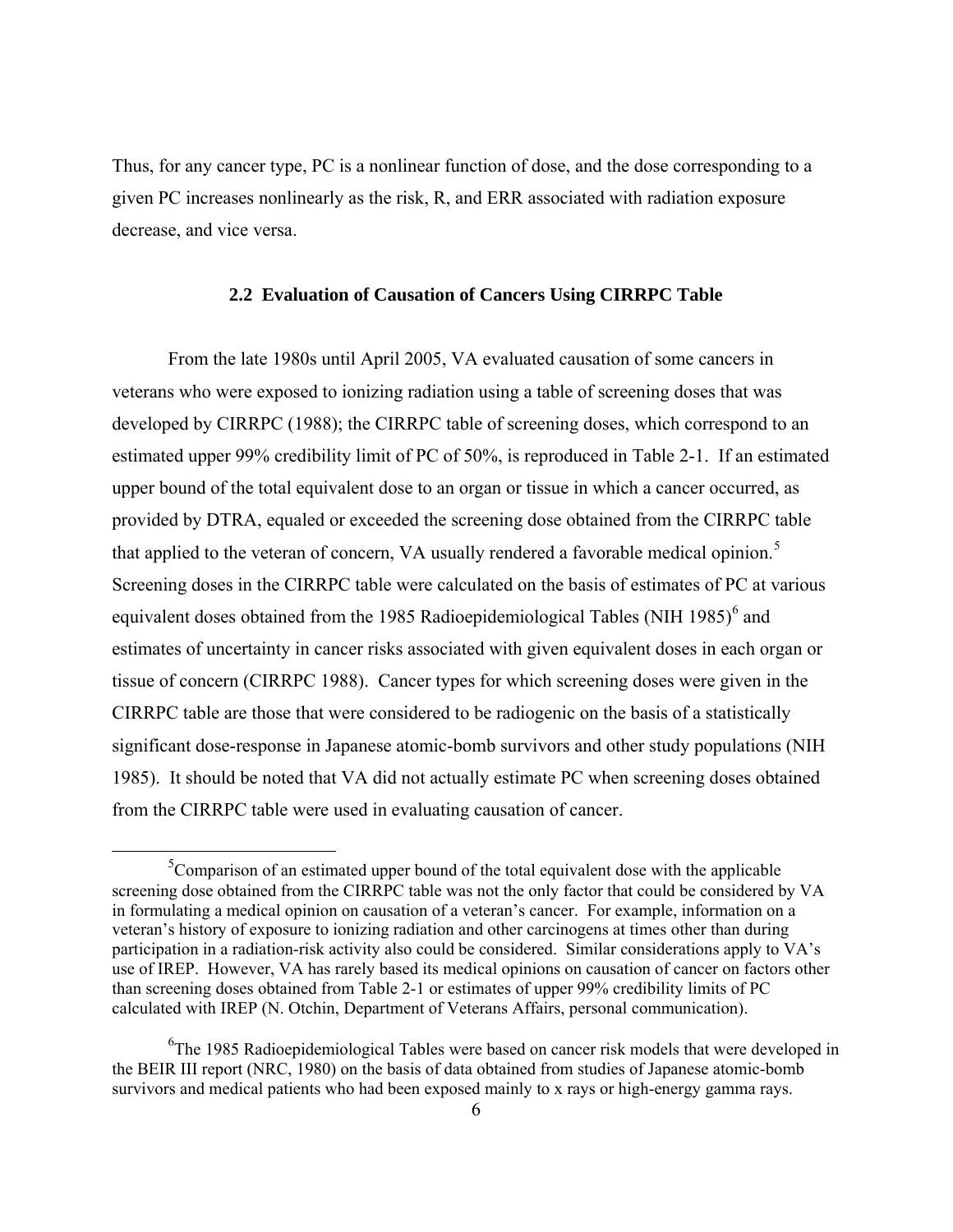The following points about screening doses in the CIRRPC table are of interest. First, for all cancer types considered, screening doses increased with increasing age at exposure from age 20 to 40 and remained constant thereafter. Those increases were based on data which indicated that risks due to radiation exposure relative to baseline risks declined with increasing age at exposure (NRC 1980). Second, for all cancer types except leukemia, screening doses were independent of the time since exposure when cancer was diagnosed, provided the time between exposure and diagnosis exceeded an assumed minimum latency period. Finally, screening doses for the various types of leukemia were higher at times since exposure when cancer was diagnosed of 20 years or more than at times between exposure and diagnosis less than 20 years. The assumed dependencies on time since exposure were based on data which indicated that risks of radiation-induced leukemia declined nearly to baseline levels at times beyond a few decades after exposure (NRC 1980).

 The CIRRPC table did not include screening doses for some cancer types for which an estimate of radiation dose was required in adjudicating claims for compensation. Important examples include skin and prostate cancer. Prior to 2003, VA formulated a medical opinion on causation of such cancers on the basis of information obtained from the medical or epidemiological literature or information provided by the physician who diagnosed the cancer. For example, beginning in the late 1990s, VA evaluated causation of basal cell carcinoma (the most common type of skin cancer) on the basis of an estimate of the lowest equivalent dose at which an excess of that cancer type had been observed in epidemiological studies. That dose was about 9 rem (NRC 1990).

#### **2.3 Evaluation of Causation of Cancers Using IREP**

 In 2003, VA began using IREP in parallel with the CIRRPC table when an evaluation of causation of cancers was required (VHA/OPHEH 2003; Mather and Otchin 2004), and a policy of using IREP exclusively was adopted in April 2005 (Mansfield 2005). IREP was developed to update and replace the 1985 Radioepidemiological Tables, which provided the basis for screening doses in the CIRRPC table.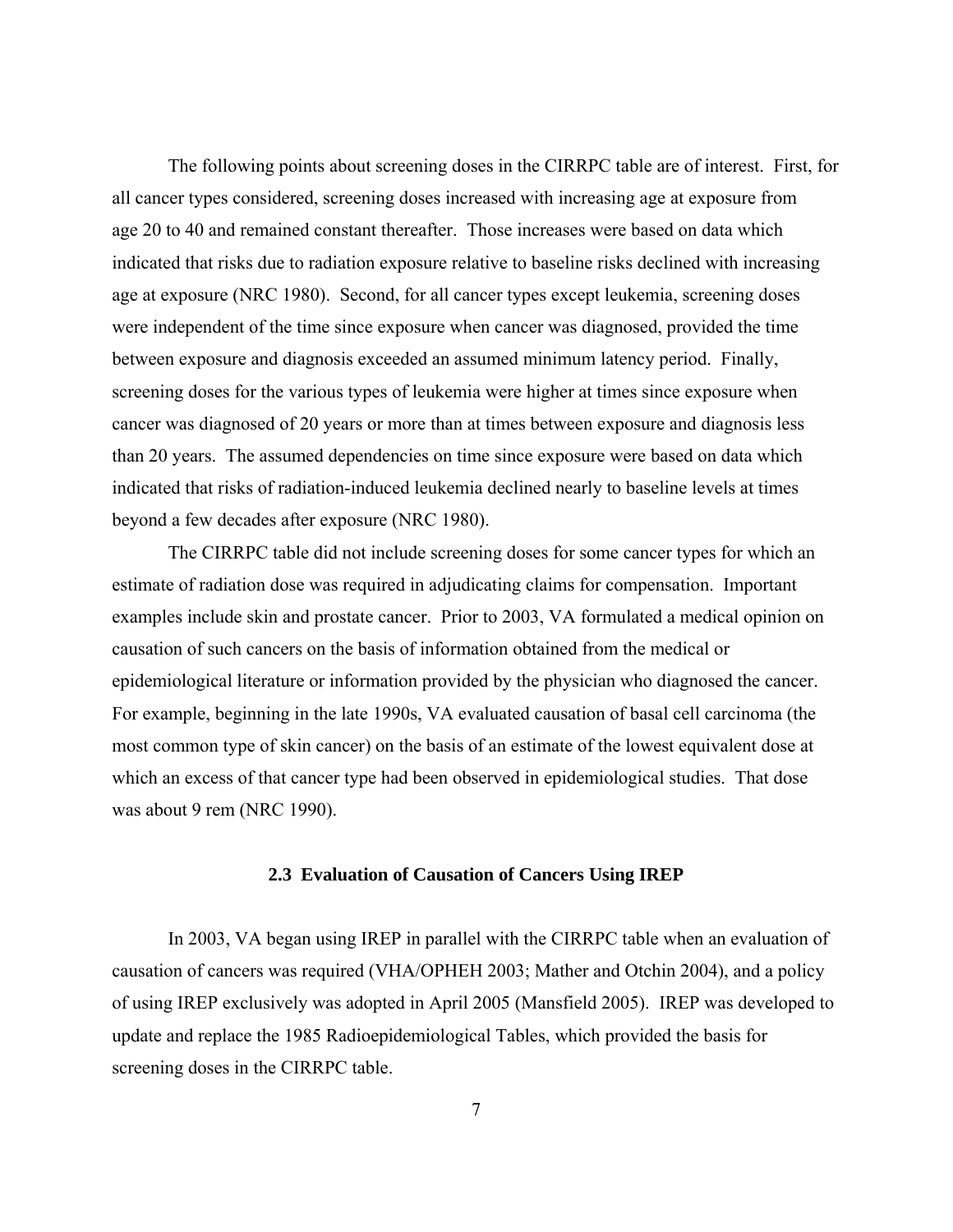In contrast to the CIRRPC table, IREP assumes that all cancers except chronic lymphocytic leukemia (CLL) are radiogenic, including cancers that show only a weak association with exposure to ionizing radiation in Japanese atomic-bomb survivors (Land et al. 2003). IREP also incorporates more recent data on cancer risks due to exposure to ionizing radiation and revised models to estimate ERRs associated with given equivalent doses to specific organs or tissues (Land et al. 2003). IREP calculates a probability distribution of PC associated with given equivalent doses to an organ or tissue in which a cancer occurred. Probability distributions of PC take into account several sources of uncertainty in estimating ERR associated with an individual's radiation exposure, as well as uncertainties in estimated equivalent doses if they are included in input to a calculation.<sup>[7](#page-15-0)</sup> Probability distributions of PC calculated with IREP include an upper 99% credibility limit, which VA compares with the value 50% for the purpose of evaluating causation of cancer in veterans who were exposed to ionizing radiation.

<span id="page-15-0"></span> $\overline{7}$  $\sqrt[7]{V}A$  does not use uncertainties in estimated equivalent doses provided by DTRA in evaluating causation of cancers. Rather, in accordance with VA regulations [38 CFR  $3.311(a)(1)$ ], only estimated upper bounds of equivalent doses, which are intended to be at least upper 95% credibility limits, are used in adjudicating claims for compensation. This approach usually results in a higher estimate of the upper 99% credibility limit of PC than would be obtained by using probability distributions of equivalent doses as input to a calculation. Exceptions could occur only when the uncertainty in the dose is larger than other uncertainties in estimating ERR associated with an individual's given doses. Statistical uncertainties in estimating ERRs in Japanese atomic-bomb survivors and other study populations on the basis of fits to data on dose-response are always important, and uncertainties in transferring ERRs in atomic-bomb survivors to the U.S. population are important for many cancers.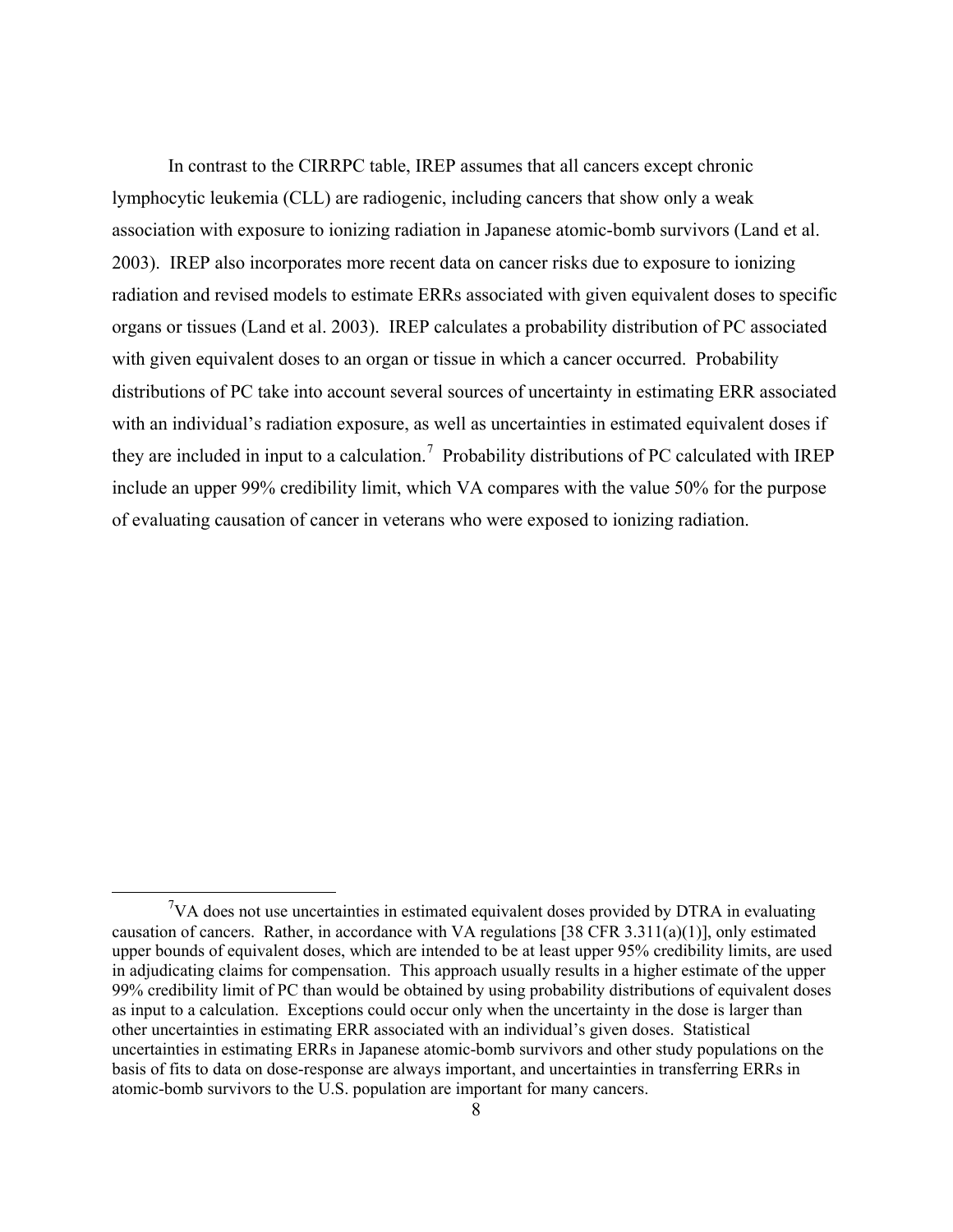|                                                          | Age at exposure (y) |      |      |
|----------------------------------------------------------|---------------------|------|------|
| Type of cancer                                           | < 20                | 30   | >40  |
| Chronic granulocytic leukemia <sup>b</sup>               |                     |      |      |
| Within 20 years of exposure <sup><math>c</math></sup>    | 0.9                 | 1.3  | 1.4  |
| 20 or more years post-exposure <sup><math>c</math></sup> | 2.7                 | 3.2  | 5.9  |
| Acute leukemia $^b$                                      |                     |      |      |
| Within 20 years of exposure $c$                          | 1.1                 | 1.8  | 4.1  |
| 20 or more years post-exposure $^c$                      | 3.5                 | 4.1  | 5.5  |
| Leukemia (excluding chronic lymphatic) $^{b,d}$          |                     |      |      |
| Within 20 years of exposure <sup><math>c</math></sup>    | 1.1                 | 1.7  | 3.3  |
| 20 or more years post-exposure <sup><math>c</math></sup> | 3.3                 | 3.9  | 5.5  |
| Colon cancer                                             | 17.0                | 33.1 | 58.1 |
| Esophageal cancer                                        | 3.9                 | 9.9  | 16.7 |
| Female breast cancer                                     | 18.8                | 37.0 | 78.6 |
| Kidney and bladder cancer                                | 13.4                | 23.1 | 34.7 |
| Liver cancer                                             | 1.0                 | 3.3  | 8.2  |
| Lung cancer                                              |                     |      |      |
| Known smokers <sup>e</sup>                               | 25.5                | 48.8 | 72.1 |
| Others $\int$                                            | 4.3                 | 9.3  | 15.0 |
| Pancreatic cancer                                        | 5.8                 | 13.7 | 24.3 |
| Stomach cancer                                           | 6.9                 | 13.8 | 23.2 |
| Thyroid cancer                                           | 3.3                 | 7.4  | 8.8  |

**Table 2-1.** Screening doses (rem) for specific cancer types calculated by CIRRPC (1988) and used by VA in adjudicating claims for compensation for radiation-induced cancer*<sup>a</sup>*

See following page for footnotes to table.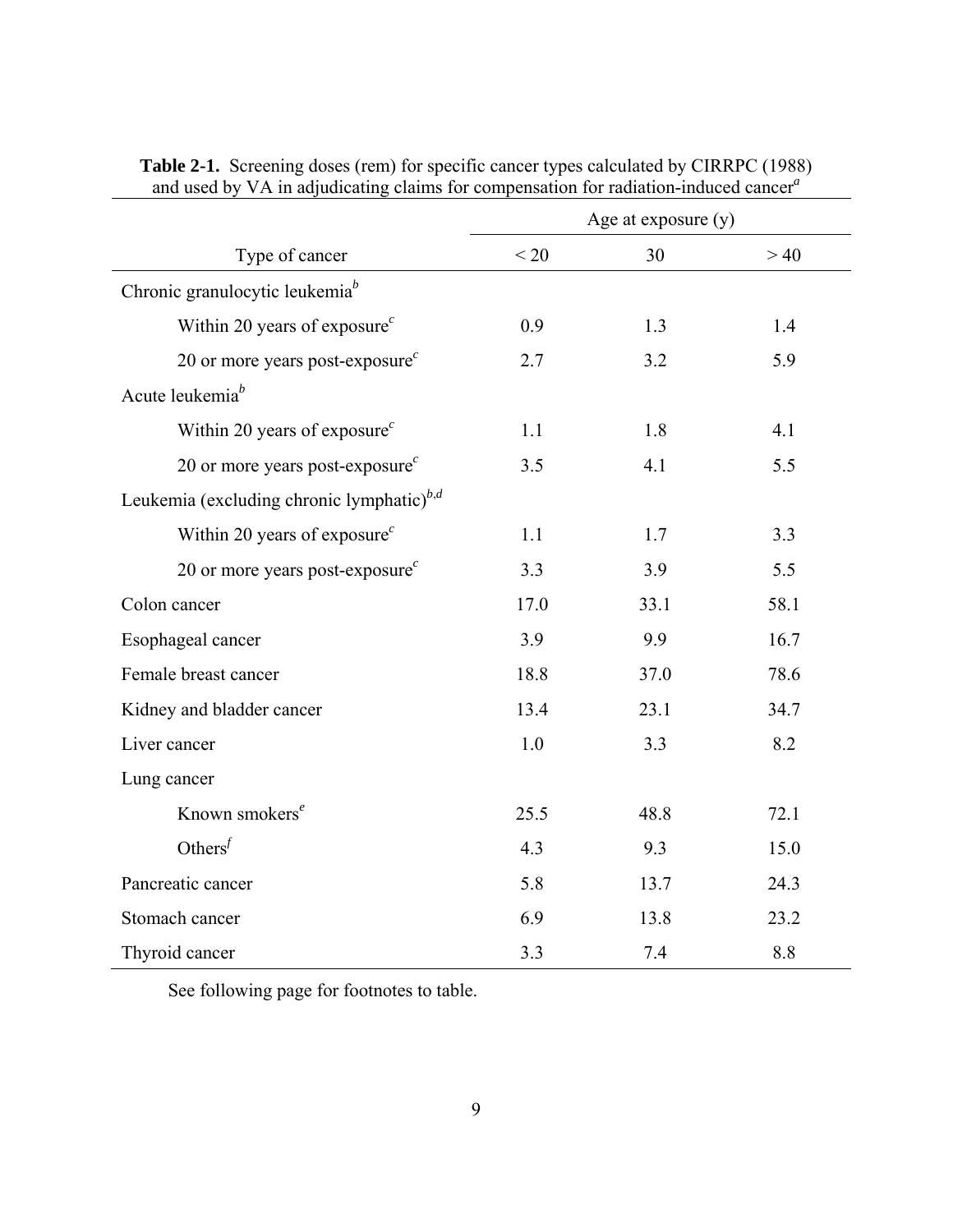# **Footnotes to Table 2-1**

*b*<sup>*b*</sup> Dose to active bone marrow.

 $\mathcal{L}_\text{max}$ 

*c* Time since exposure when cancer was diagnosed.

*d* Cancer type refers to all leukemia as a group and was assumed when the diagnosed leukemia was not a particular type listed separately.

<sup>e</sup>Category applied when the veteran was known to have been a regular smoker (10 or more cigarettes per day) within five years of diagnosis. Screening doses were calculated by assuming that the veteran was a member of an average U.S. population that included smokers and nonsmokers.

*f* Category applied when the veteran's smoking habits were unknown, the veteran was known to have stopped smoking five years or more before diagnosis, or the veteran was known to be a nonsmoker. Screening doses were calculated by assuming that the veteran was a nonsmoker.

<sup>&</sup>lt;sup>a</sup> Adapted from Table 3 of CIRRPC (1988). Screening doses were developed on the basis of the 1985 Radioepidemiological Tables (NIH 1985) for cancer types that were considered to be radiogenic. Screening doses corresponded to an estimated upper 99% credibility limit of PC of 50% when uncertainties in estimating cancer risks associated with given equivalent doses in each organ or tissue of concern were taken into account. Screening doses for ages at exposure between 20 and 30 years or 30 and 40 years should be obtained by linear interpolation.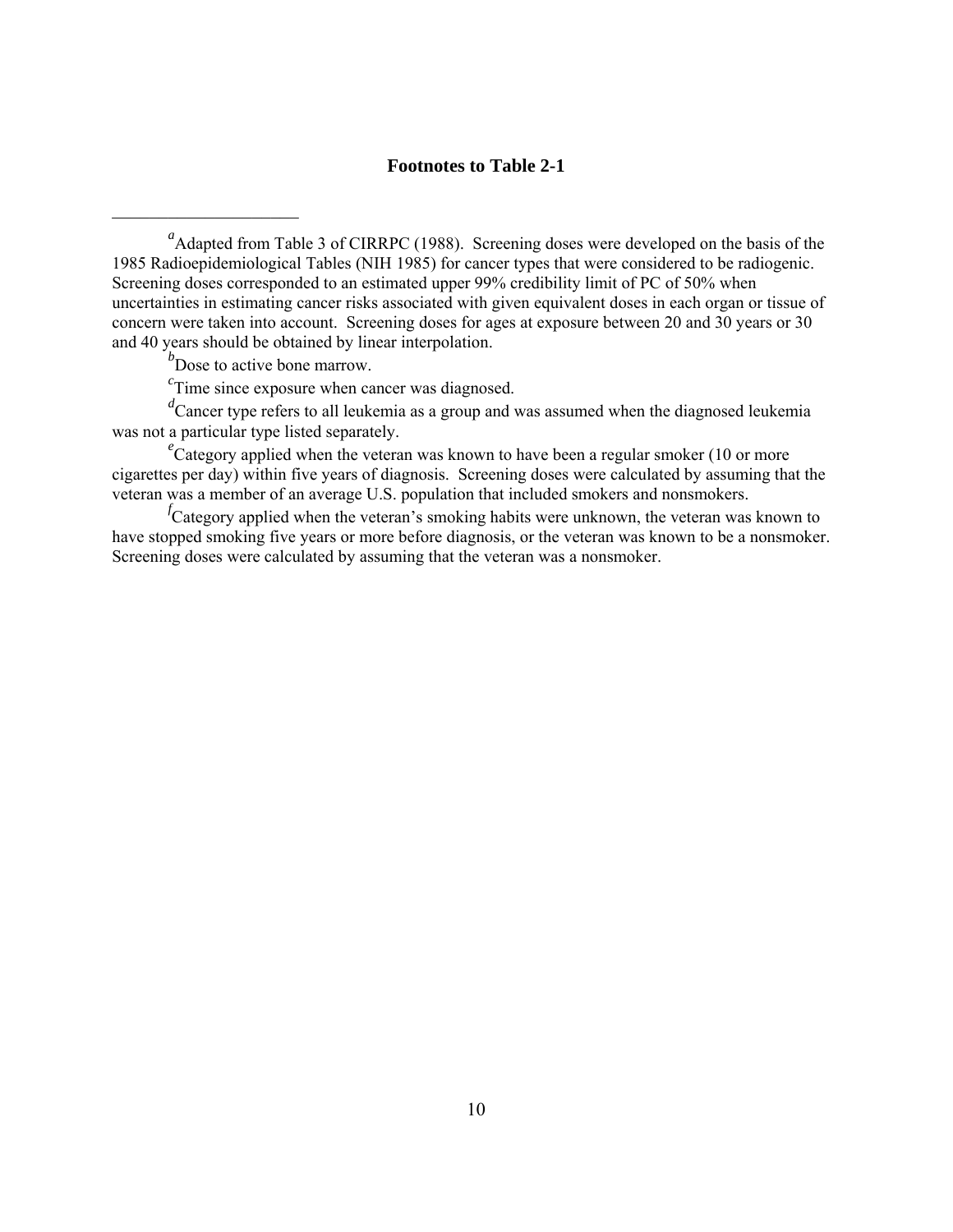#### **3. CANCER RISK MODELS INCORPORATED IN IREP**

 This section describes models incorporated in IREP to estimate ERRs for specific cancers that are associated with given doses of ionizing radiation to organs or tissues in which those cancers occur. These discussions are intended to be helpful in understanding how screening doses calculated with IREP depend on an individual's age at exposure and age at diagnosis. Risk models for all cancer types are described in detail elsewhere (Land et al. 2003; NIOSH 2002). Except as noted, risk models discussed in this section are incorporated in versions of IREP that were developed by the National Institute for Occupational Safety and Health (NIOSH) for use in the Department of Labor's compensation program for workers at Department of Energy facilities. Versions of IREP developed by NIOSH have been used by VA in evaluating causation of cancers in veterans who were exposed to ionizing radiation.

#### **3.1 Categories of Cancer Risk Models**

 Cancer risk models incorporated in IREP are categorized into four groups, as summarized in Table 3-1. Use of a variety of risk models for cancer types other than leukemia contrasts with models for those cancer types incorporated in CIRRPC screening doses, which assumed that risks decrease with increasing age at exposure from age 20 to 40 but are independent of attained age (NIH 1985). Another difference involves assumed dependencies of cancer risks on dose. In IREP, a linear relationship between dose and risk is assumed, except a linear-quadratic relationship is assumed for all types of leukemia under conditions of acute exposure to low-LET radiations (Land et al. 2003). In risk models that were used to calculate screening doses in the CIRRPC table, a linear dose-response relationship was assumed for breast and thyroid cancer but a linear-quadratic relationship was assumed for all other cancer types (NIH 1985).

 Risk models for cancer types in each category are discussed in the following sections, except the model for lung cancer due to exposure to radon (Group 4) is not discussed because exposure to radon is not a concern in VA radiation claims. An implicit assumption in these discussions is that the time since exposure is sufficiently long that the minimum latency period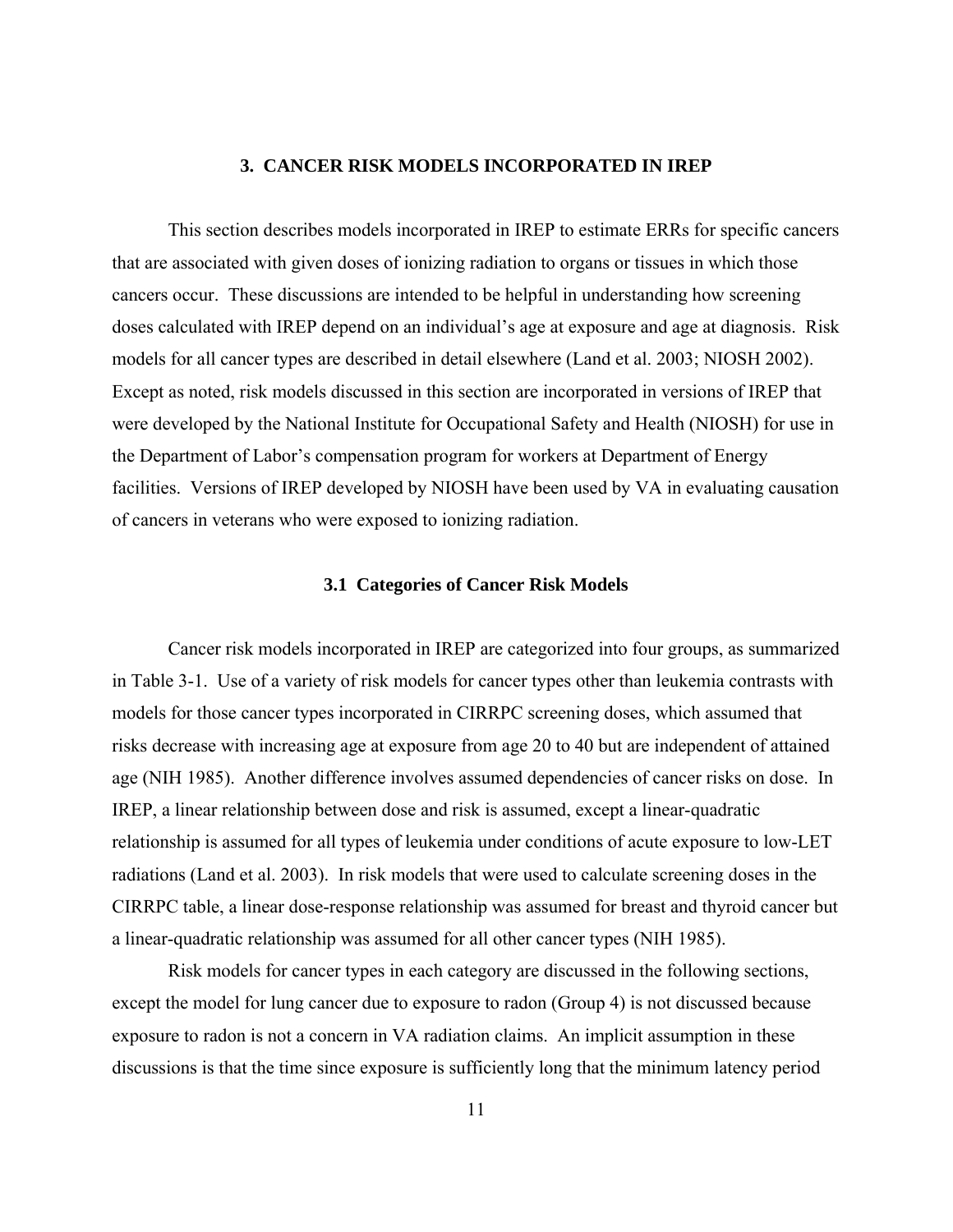does not have a significant effect on estimated risks. Assumptions in IREP about the minimum latency period for each cancer type are discussed in Section 3.2.

#### **3.1.1** *Group 1 Cancers*

 For cancer types in Group 1, ERR is assumed to depend on age at exposure and attained age. For a given age at exposure, ERR decreases linearly with increasing attained age to age 50 and remains constant thereafter. For a given attained age, ERR decreases exponentially between ages at exposure of 15 and 30 and remains constant outside that interval. The model includes a cancer-specific parameter to modify the assumed linear dose-response relationship, and dependencies of ERR on age at exposure and attained age are modified by parameters that also are assumed to be cancer-specific. The various model parameters are assumed to be strongly correlated on the basis of data for the relatively large number of cases of these cancer types in Japanese atomic-bomb survivors. The model for breast cancer is based on data in females and is assumed to apply to males as well.

In modeling the dose-response for cancer types in Group 1 in Japanese atomic-bomb survivors, only ERRs for all digestive cancers other than stomach, colon, and rectum are assumed to depend on sex; ERRs for liver cancer are the same in males and females. However, in applying estimated ERRs for liver cancer, as well as breast cancer in females, to the U.S. population, sex-specific baseline risks were taken into account (Land et al. 2003).

# **3.1.2** *Group 2 Cancers*

 The risk model for cancer types in Group 2 is similar to the model for Group 1 cancers. Specifically, ERR for a given age at exposure decreases linearly with increasing attained age to age 50 and remains constant thereafter, and ERR for a given attained age decreases exponentially between ages at exposure of 15 and 30 and remains constant outside that interval. However, because there have been fewer cases of Group 2 cancers in Japanese atomic-bomb survivors, the cancer-specific parameter that modifies the assumed linear dose-response relationship was found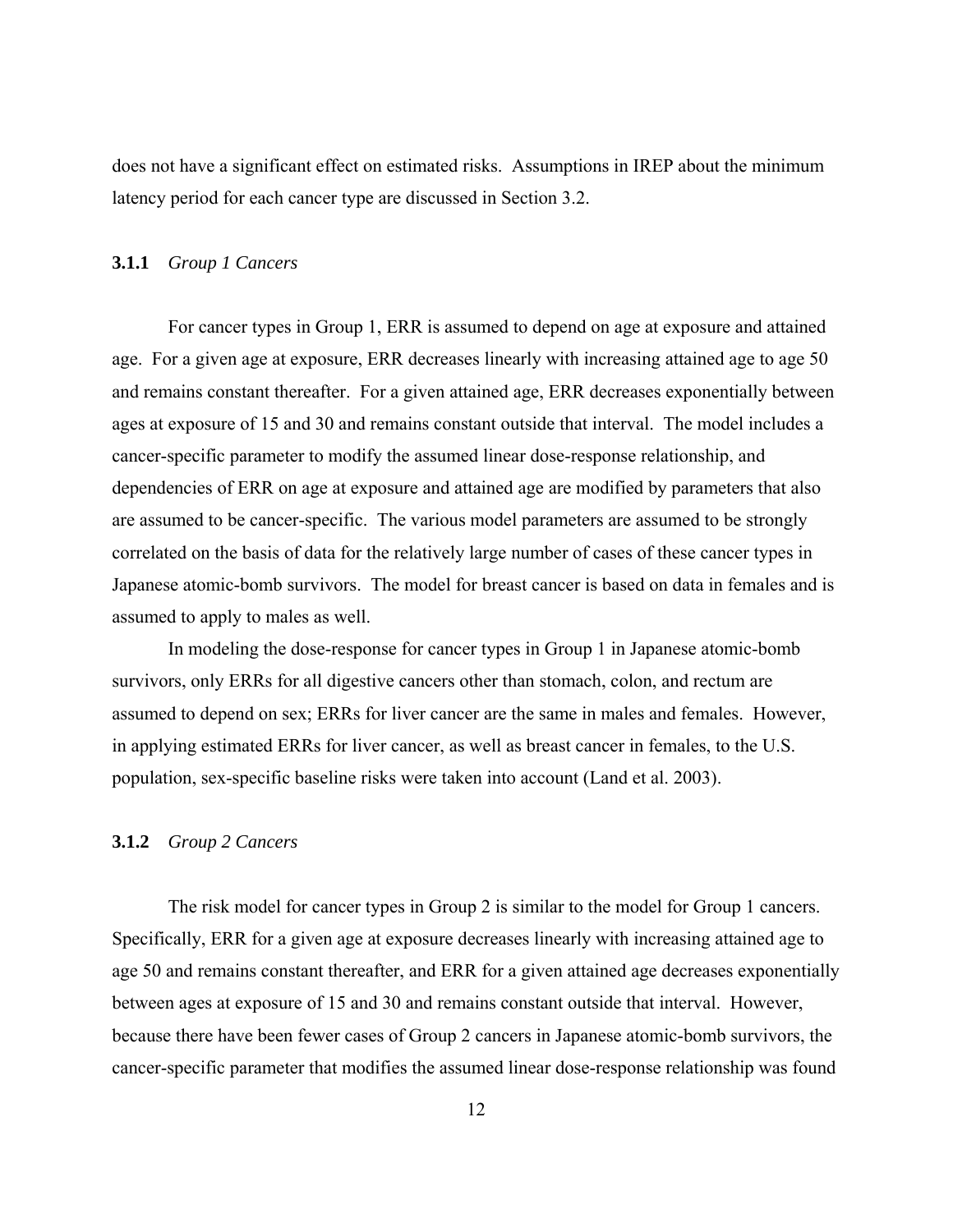to be practically independent of cancer-specific parameters that modify the assumed dependencies of ERR on age at exposure and attained age (Land et al. 2003). Therefore, the model for Group 1 cancers is replaced by an approximation in which the parameters that modify the dependencies of ERR on age at exposure and attained age are assumed to be the same for all cancer types. The model for lung cancer in Group 2 also depends on an individual's smoking history.<sup>[8](#page-20-0)</sup> As discussed in the following two sections, an alternative model for lung cancer in Group 3 is included in the version of IREP currently used by NIOSH.

 For all cancer types in Group 2 that occur in males and females, ERRs in Japanese atomic-bomb survivors are assumed to depend on sex (Land et al. 2003). As with all cancer types in Group 1, sex-specific baseline risks were taken into account in transferring ERRs in atomic-bomb survivors to the U.S. population.

# **3.1.3** *Group 3 Cancers*

 For cancer types in Group 3, ERR is assumed to be independent of age at exposure and attained age. A dependence of ERR on sex similar to the sex-dependence in the risk model for cancer types in Group 2 is assumed in the model for lung cancer in Group 3.

# **3.1.4** *Risk Models for Lung Cancer*

 As indicated in Table 3-1, two different risk models for lung cancer are incorporated in the version of IREP currently used by VA. In the model described by NIOSH (2002), ERR for lung cancer is assumed to be independent of age at exposure and attained age, and lung cancer is included in Group 3. In the model developed more recently by the National Institutes of Health (NIH), ERR for lung cancer is assumed to depend on age at exposure and attained age (Land et al. 2003), and lung cancer is included in Group 2. In addition, although both models use the

<span id="page-20-0"></span> <sup>8</sup>  ${}^{8}$ In cases of exposure to sources other than radon, IREP calculates ERRs for lung cancer for the following smoking categories: never-smokers, former smokers, current smokers with an unspecified consumption rate of cigarettes, and four categories of current smokers defined by the number of cigarettes smoked per day.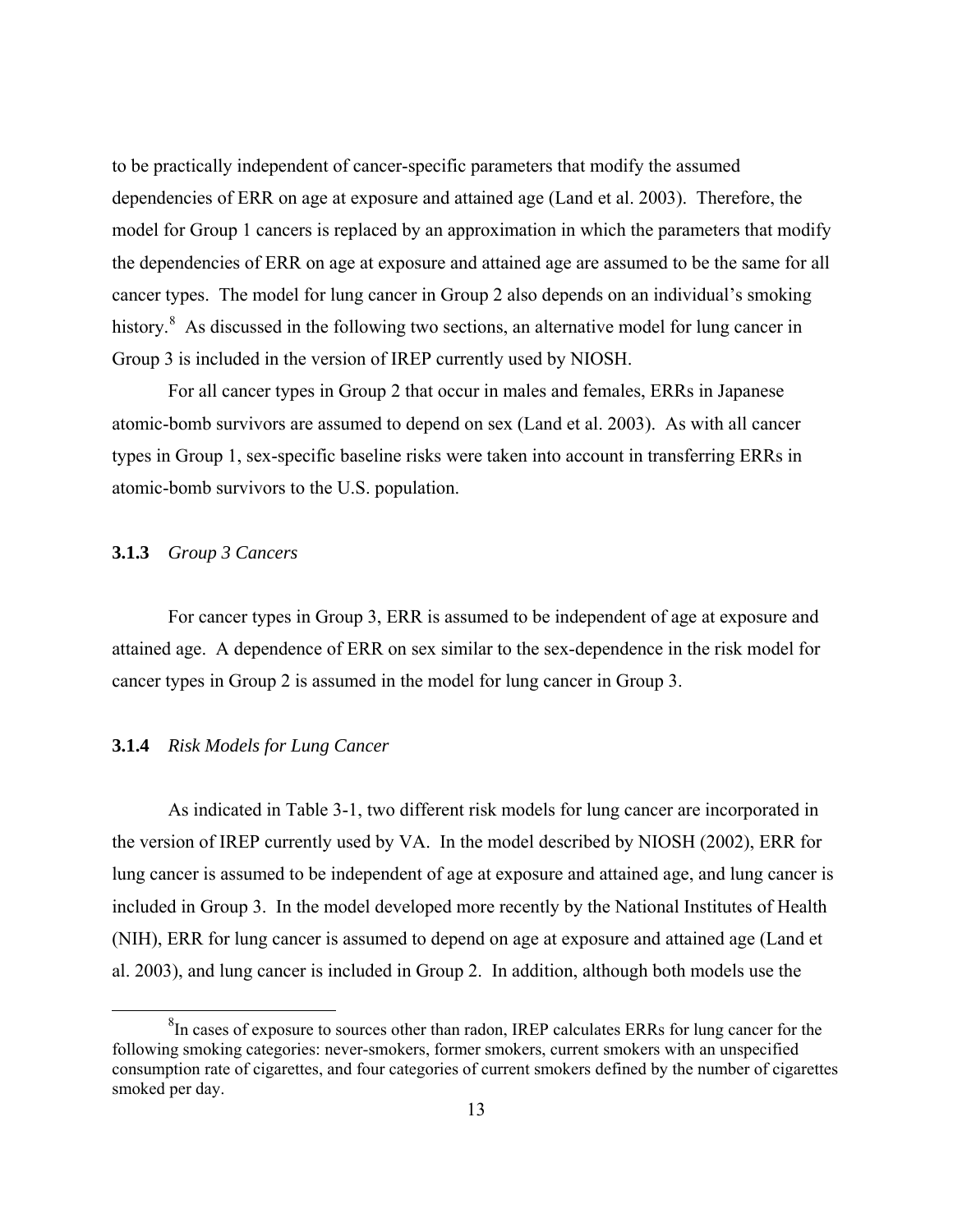same categories of smoking history for an exposed individual, the two models use somewhat different approaches to calculating ERR in the different categories.<sup>[9](#page-21-0)</sup>

 The version of IREP currently used by VA calculates PC using both models for lung cancer, and the higher estimate of PC at the upper 99% credibility limit is emphasized in the output from IREP. As indicated by screening doses tabulated in this report, the model that gives the higher upper 99% credibility limit of PC depends on smoking history and the time since exposure when cancer was diagnosed (see Section 4.1.3).

## **3.1.5** *Group 4 Cancers*

 Cancer types in Group 4 each have a unique risk model. The model for each cancer type in this group is described in the following paragraphs.

 Two models are assumed for skin cancers. ERRs for basal cell carcinoma decrease exponentially with increasing age at exposure to age 40 and remain constant thereafter, but are independent of attained age; the model for basal cell carcinoma also is applied to malignant melanoma, for which there were too few cases in Japanese atomic-bomb survivors to establish a dose-response relationship (Land et al. 2003). ERRs for non-melanoma skin cancers other than basal cell carcinoma (e.g., squamous cell carcinoma) are independent of age at exposure and attained age. ERRs for all skin cancers are independent of sex but depend on race or ethnicity.<sup>[1](#page-21-1)0</sup> Differences in baseline risks of skin cancers in different racial and ethnic groups are taken into account in the transfer of ERRs in Japanese atomic-bomb survivors to the U.S. population.

 ERR for thyroid cancer decreases exponentially with increasing age at exposure to age 50 and remains constant thereafter, but is independent of attained age and sex.

<span id="page-21-0"></span> <sup>9</sup>  $<sup>9</sup>$ The two models estimate ERR for lung cancer using the same smoking-related adjustment</sup> factors but apply them differently. In the model for lung cancer in Group 3, adjustments for smoking history are applied to an estimated ERR that is an average over all smoking categories. In the model for lung cancer in Group 2, those adjustments are applied to an estimated ERR in never-smokers only.

<span id="page-21-1"></span> $10$ IREP calculates ERRs for skin cancers for the following racial or ethnic groups: American Indians or Alaska natives; Asians, native Hawaiians, or other Pacific islanders; blacks; white Hispanics; and white non-Hispanics. ERRs for all other cancer types are assumed to be independent of race or ethnicity.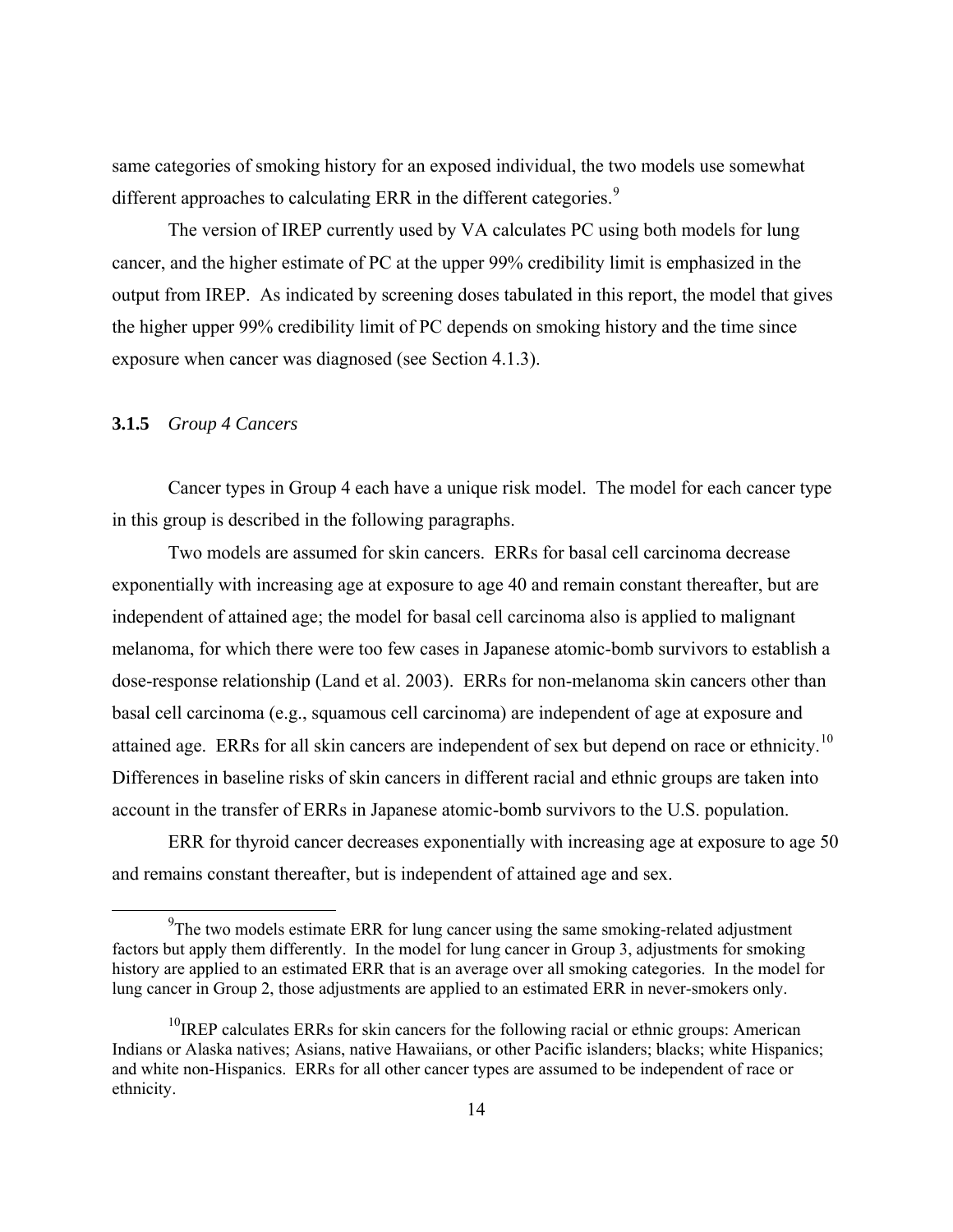ERR for all leukemia as a group, excluding  $CLL<sub>11</sub><sup>11</sup>$  $CLL<sub>11</sub><sup>11</sup>$  $CLL<sub>11</sub><sup>11</sup>$  decreases exponentially with increasing age at exposure to age 55 and increasing time since exposure to 50 years, and remains constant thereafter. The effect of time since exposure on ERR is similar to the effect that is incorporated in screening doses for various types of leukemia in the CIRRPC table (see Section 2.2). Modifications of this model are used for specific types of leukemia. ERRs for acute myeloid leukemia (AML) and chronic myeloid leukemia (CML) are independent of age at exposure, and the exponential decrease in ERR for CML with increasing time since exposure is faster in males than in females. ERR for acute lymphocytic leukemia (ALL) decreases exponentially with increasing time since exposure when exposure occurs before age 20, but is independent of time since exposure when exposure occurs at age 20 or beyond. ERRs for AML, ALL, and all leukemia as a group are independent of sex.

#### **3.2 Minimum Latency Period for Different Cancer Types**

 Descriptions of risk models for different cancer types in Section 3.1 presume that the time between exposure and diagnosis of cancer exceeds the minimum latency period for each cancer type. The minimum latency period is the elapsed time between exposure to a hazardous agent and the earliest occurrence of detectable disease caused by that agent. In IREP, the effect of the minimum latency period on cancer risks due to radiation exposure is assumed to be represented by an S-shaped (sigmoid) function of time that increases from 0 shortly after exposure to 1 at a time when latency no longer has an effect on estimated risks (Land et al. 2003; NIOSH 2002).<sup>[1](#page-22-1)2</sup> The value of this function is 0.5 at the midpoint between the two times. Thus, the effect of the minimum latency period is to rapidly decrease estimates of cancer risk as the time since exposure decreases below times at which the S-shaped function has values near 1.

<span id="page-22-0"></span> $11$ Although CLL is not considered to be a radiogenic cancer in IREP, VA estimates PC in cases of CLL by assuming that CLL is a form of non-Hodgkin's lymphoma and uses the risk model for lymphoma and multiple myeloma in Group 2 (N. Otchin, Department of Veterans Affairs, personal communication; April 18, 2006).

<span id="page-22-1"></span> $12$ The assumption of an S-shaped function takes into account that the minimum time required for radiation exposure to result in an increase in cancer risk is difficult to estimate, and it avoids an assumption of an abrupt increase in risk at some time after exposure.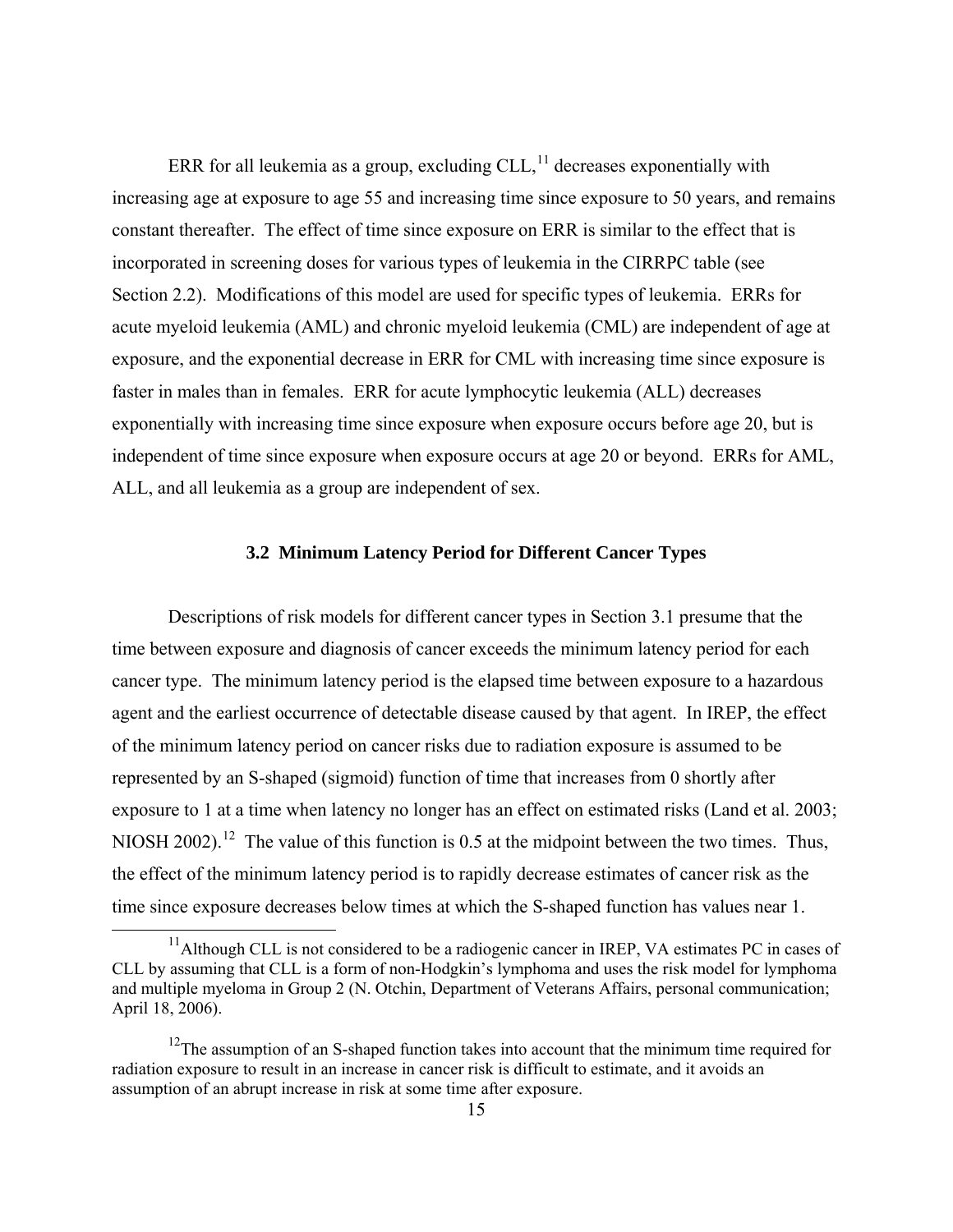One of three parameterizations of the S-shaped function is assumed to represent the effect of latency on risk, depending on the cancer type (Land et al. 2003). For all solid tumors except thyroid and bone cancer, the minimum and maximum values of 0 and 1 in the S-shaped function are essentially attained at times after exposure less than 4 years and greater than 11 years, respectively (i.e., the values at 4 and 11 years are 0.01 and 0.99), and the midpoint is at 7.5 years. This function is given by the solid curve in Fig. 3-1; it is also used to represent the minimum latency period for lymphoma and multiple myeloma. For thyroid and bone cancer, which have a shorter minimum latency period than other solid tumors, the minimum and maximum values in the S-shaped function are essentially attained at times after exposure less than 2 years and greater than 7 years, respectively, and the midpoint is at 4.5 years. For all types of leukemia, which have a shorter minimum latency period than all other cancer types, the minimum and maximum values in the S-shaped function are essentially attained at times after exposure less than 1 year and about 5 years, respectively, and the midpoint is at 2.25 years.

 To represent uncertainty in the assumed effects of the minimum latency period on cancer risks, the midpoint of each S-shaped function described above is represented by a triangular probability distribution that has a maximum value at 7.5, 4.5, or 2.25 years and ranges from 5 to 10 years, 4 to 5.5 years, or 2 to 2.5 years, respectively (Land et al. 2003). The effect of the assumed uncertainty in the midpoint of the S-shaped function for all solid cancers except thyroid and bone cancer is also shown in Fig. 3-1. For all cancer types, this uncertainty results in substantial increases in estimates of ERR and PC at times after exposure less than the midpoints of the triangular distributions, compared with estimates obtained by assuming no uncertainty in the S-shaped function (Land et al. 2003). Effects of this uncertainty on estimates of ERR and PC are less at times after exposure beyond the midpoints of the triangular distributions.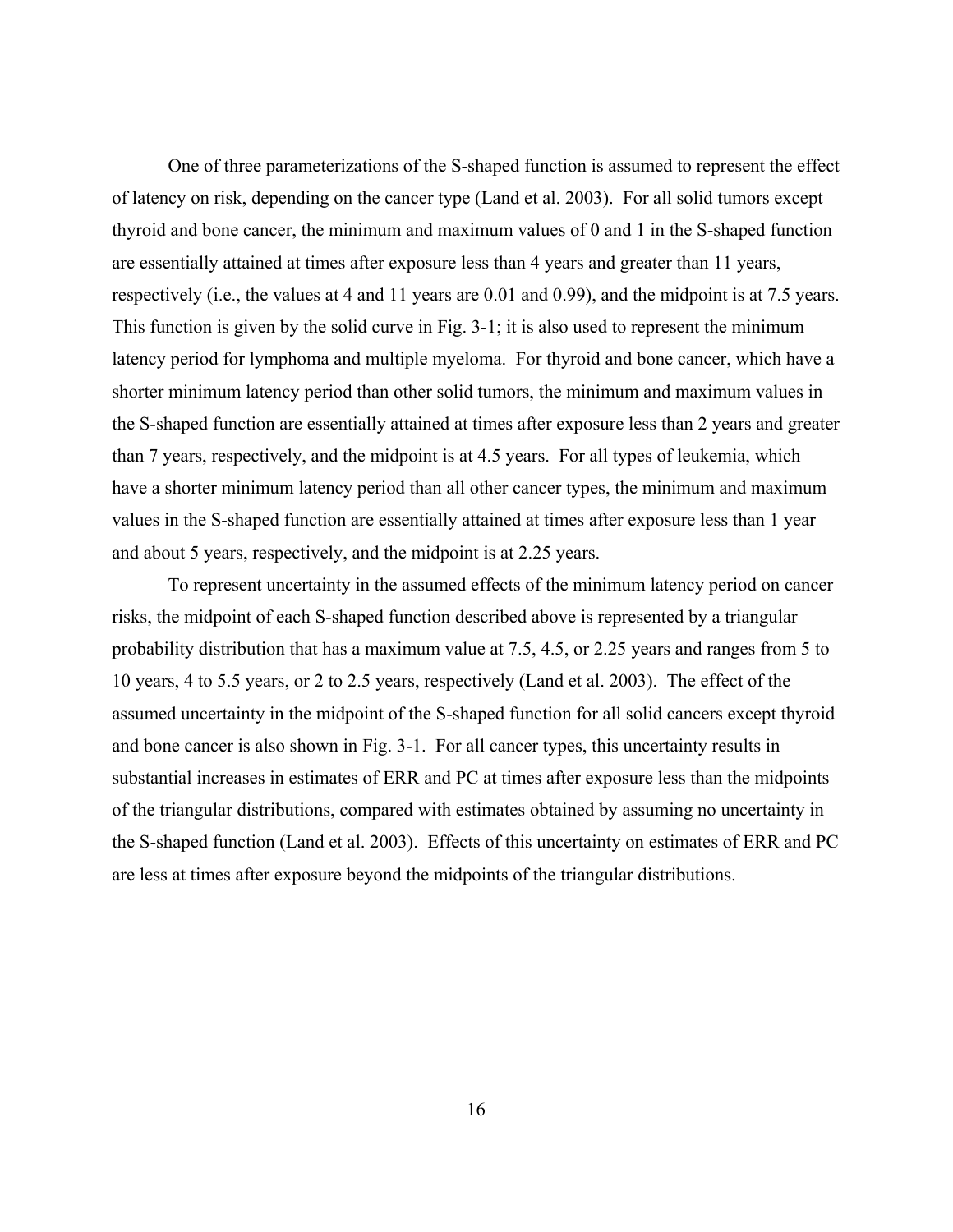| Category | Cancer types                                                                                                                                                                                                                                                                                                                                                                                                                                                                                                                             | Description of risk model                                                                                                                                                                                                                                              |
|----------|------------------------------------------------------------------------------------------------------------------------------------------------------------------------------------------------------------------------------------------------------------------------------------------------------------------------------------------------------------------------------------------------------------------------------------------------------------------------------------------------------------------------------------------|------------------------------------------------------------------------------------------------------------------------------------------------------------------------------------------------------------------------------------------------------------------------|
| Group 1  | All digestive cancers other than stomach,<br>colon, and rectum; stomach (female only);<br>liver; breast                                                                                                                                                                                                                                                                                                                                                                                                                                  | Risk depends on age at exposure,<br>attained age, and sex (all digestive<br>cancers other than stomach, colon,<br>and rectum only).                                                                                                                                    |
| Group 2  | Oral cavity and pharynx; esophagus;<br>stomach (male only); colon; rectum;<br>gallbladder; pancreas; lung (including<br>trachea and bronchus) <sup><math>b</math></sup> ; respiratory other<br>than lung (e.g., nasal cavity, larynx);<br>bone; all connective tissue; ovary; all<br>male genitalia (including prostate);<br>bladder; kidney and other urinary organs<br>except bladder; eye; nervous system<br>(including brain); endocrine glands other<br>than thyroid; other and ill-defined sites;<br>lymphoma and multiple myeloma | Risk depends on age at exposure,<br>attained age, and sex, but model<br>structure describing dependencies<br>on age at exposure and attained<br>age is different from model for<br>cancer types in Group 1; risk of<br>lung cancer also depends on<br>smoking history. |
| Group 3  | Lung (including trachea and bronchus) <sup>b</sup> ;<br>all female genitalia except ovary                                                                                                                                                                                                                                                                                                                                                                                                                                                | Risk is independent of age at<br>exposure and attained age; risk of<br>lung cancer depends on sex and<br>smoking history.                                                                                                                                              |
| Group 4  | Malignant melanoma and non-melanoma<br>skin cancers (basal cell carcinoma and<br>others including squamous cell<br>carcinoma) <sup><math>c</math></sup> ; thyroid; leukemia (other<br>than chronic lymphocytic leukemia,<br>CLL), acute myeloid leukemia (AML),<br>chronic myeloid leukemia (CML), and<br>acute lymphocytic leukemia (ALL); lung<br>cancer due to exposure to radon                                                                                                                                                      | Unique risk model for each cancer<br>type.                                                                                                                                                                                                                             |

**Table 3-1.** Categories of cancer risk models incorporated in IREP*<sup>a</sup>*

<sup>a</sup>Risk models, excluding model for lung cancer due to exposure to radon, are discussed in Section 3.1. All cancers except CLL are considered to be radiogenic in IREP.

<sup>*b*</sup>Risk model for lung cancer in Group 2 was developed by Land et al. (2003), whereas a different model in Group 3 was used originally by NIOSH (2002). Both risk models for lung cancer are incorporated in the version of IREP currently used by VA. *<sup>c</sup>*

 ${}^{c}$ Risks of skin cancers depend on race or ethnicity.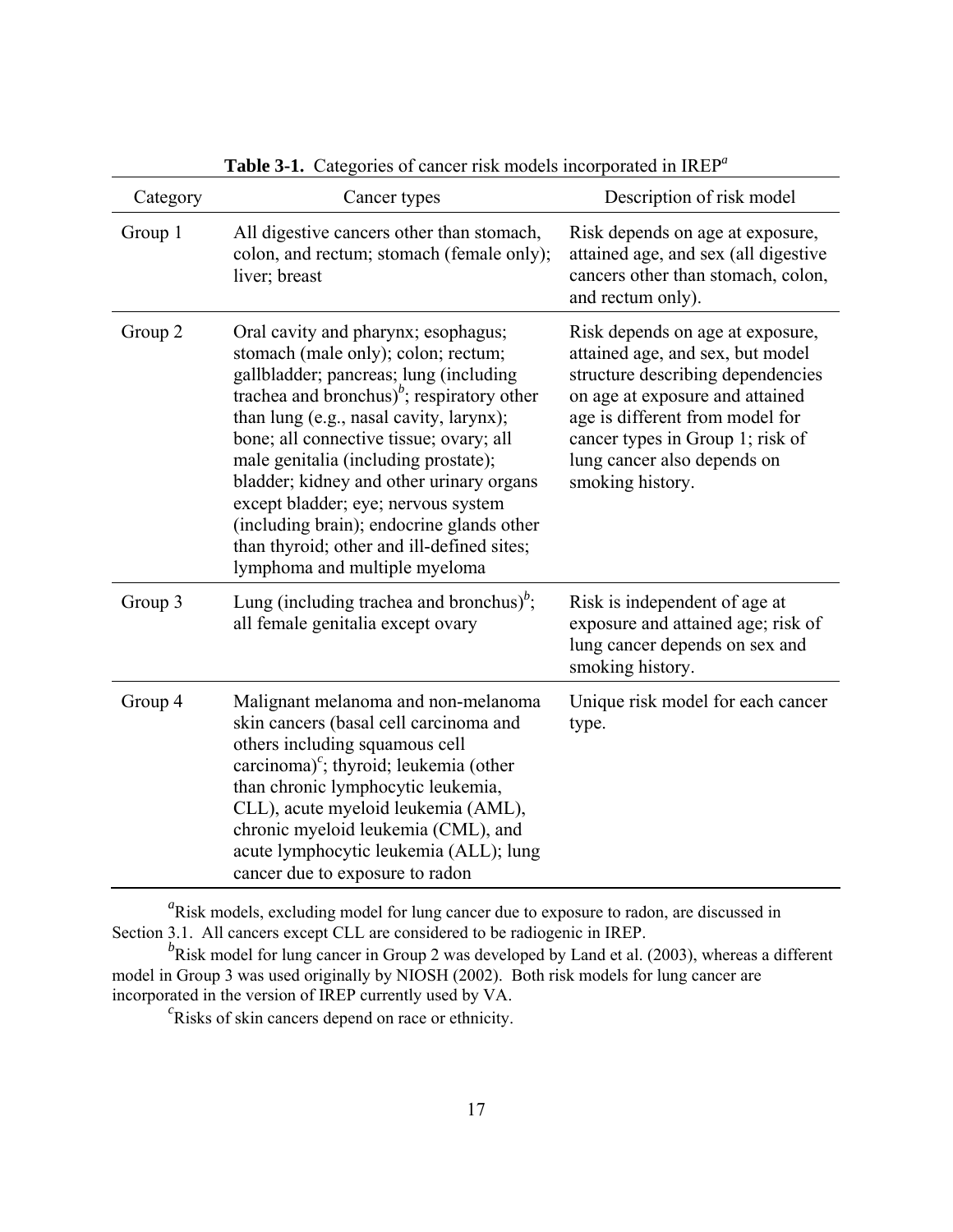

Figure 3-1. S-shaped (sigmoid) function assumed in IREP to represent effect of minimum latency period on reducing risks of all solid cancers except thyroid and bone cancer at early times since exposure and its uncertainty.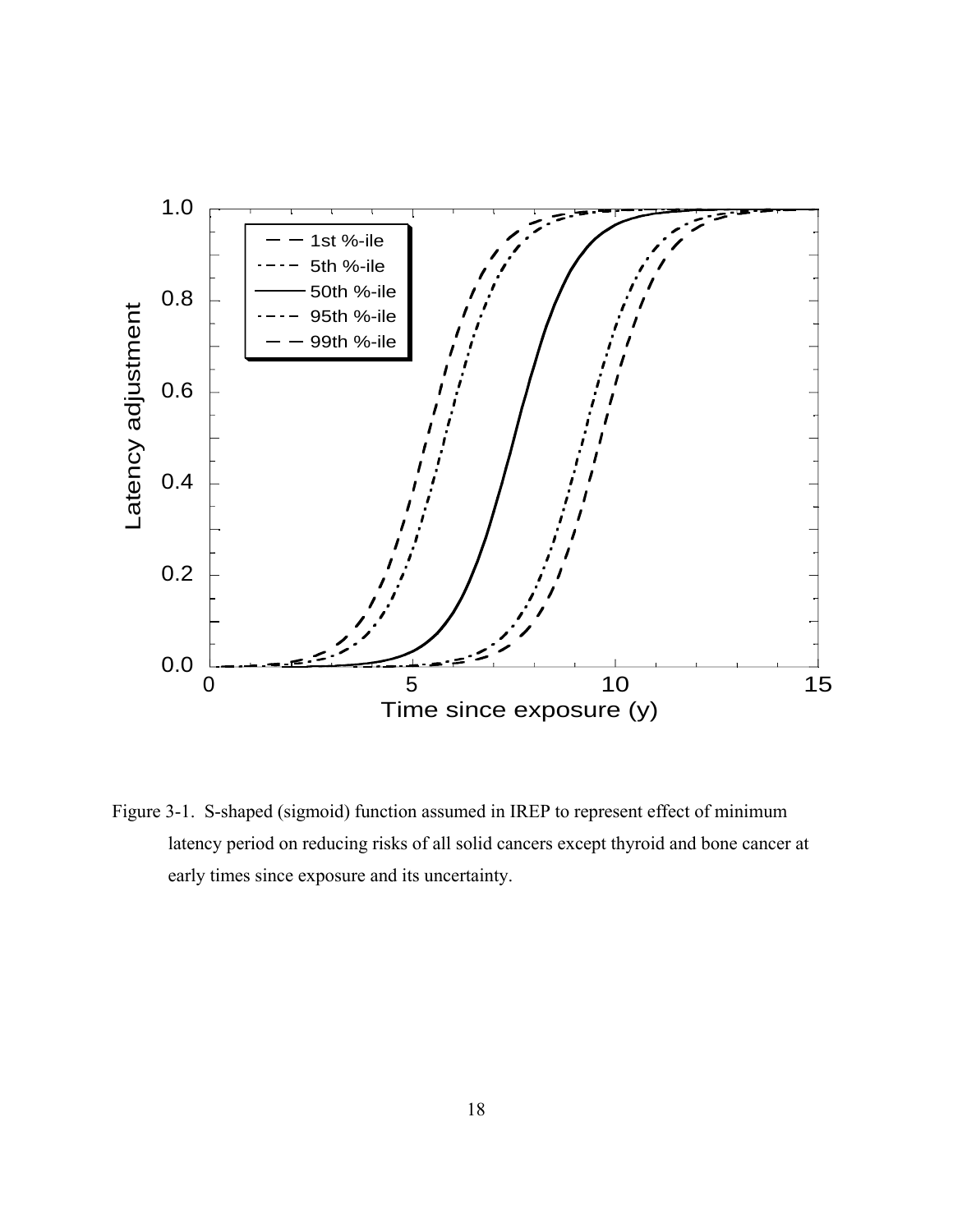#### **4. SCREENING DOSES CALCULATED WITH IREP**

 This section presents screening doses for different cancer types that were calculated with IREP. These screening doses are tabulated and discussed in Section 4.1. In Section 4.2, screening doses calculated with IREP are compared with previous screening doses in the CIRRPC table (see Table 2-1). Use of tabulated screening doses in cases of exposure to multiple radiation types or exposures in more than one year is discussed in Section 4.3. A summary of important points about screening doses tabulated in this report is given in Section 4.4.

## **4.1 Tabulation and Discussion of Screening Doses**

 Screening doses for different cancer types that were calculated with IREP are given in Tables 4-1 through 4-34.<sup>13</sup> Screening doses were calculated for selected ages at exposure and times since exposure when cancer is diagnosed. The latter quantity is given by the difference between the age at diagnosis and age at exposure. Screening doses were estimated by iteration using constant equivalent doses, with no uncertainty, as input to IREP. For reasons discussed in Section 4.1.2, all screening doses are given to two significant figures.

 Sections 4.1.1 and 4.1.2 discuss assumptions used in calculating screening doses and the accuracy of the results. Section 4.1.3 then discusses screening doses for specific cancer types.

# **4.1.1** *Calculation of Screening Doses*

 With one exception, screening doses in Tables 4-1 through 4-34 were calculated with versions of IREP that were developed by NIOSH  $(2002)$ ;<sup>1[3](#page-26-0)</sup> versions developed by NIOSH have been used by VA in evaluating causation of cancers in veterans who were exposed to ionizing radiation. Screening doses for lung cancer in Table 4-11 were calculated with a version of IREP

<span id="page-26-0"></span><sup>&</sup>lt;sup>13</sup>Most calculations were performed using Version 5.4 of NIOSH-IREP. Screening doses for thyroid and bone cancer were calculated using Version 5.5, which incorporated recent changes in models used to estimate ERRs for those cancer types.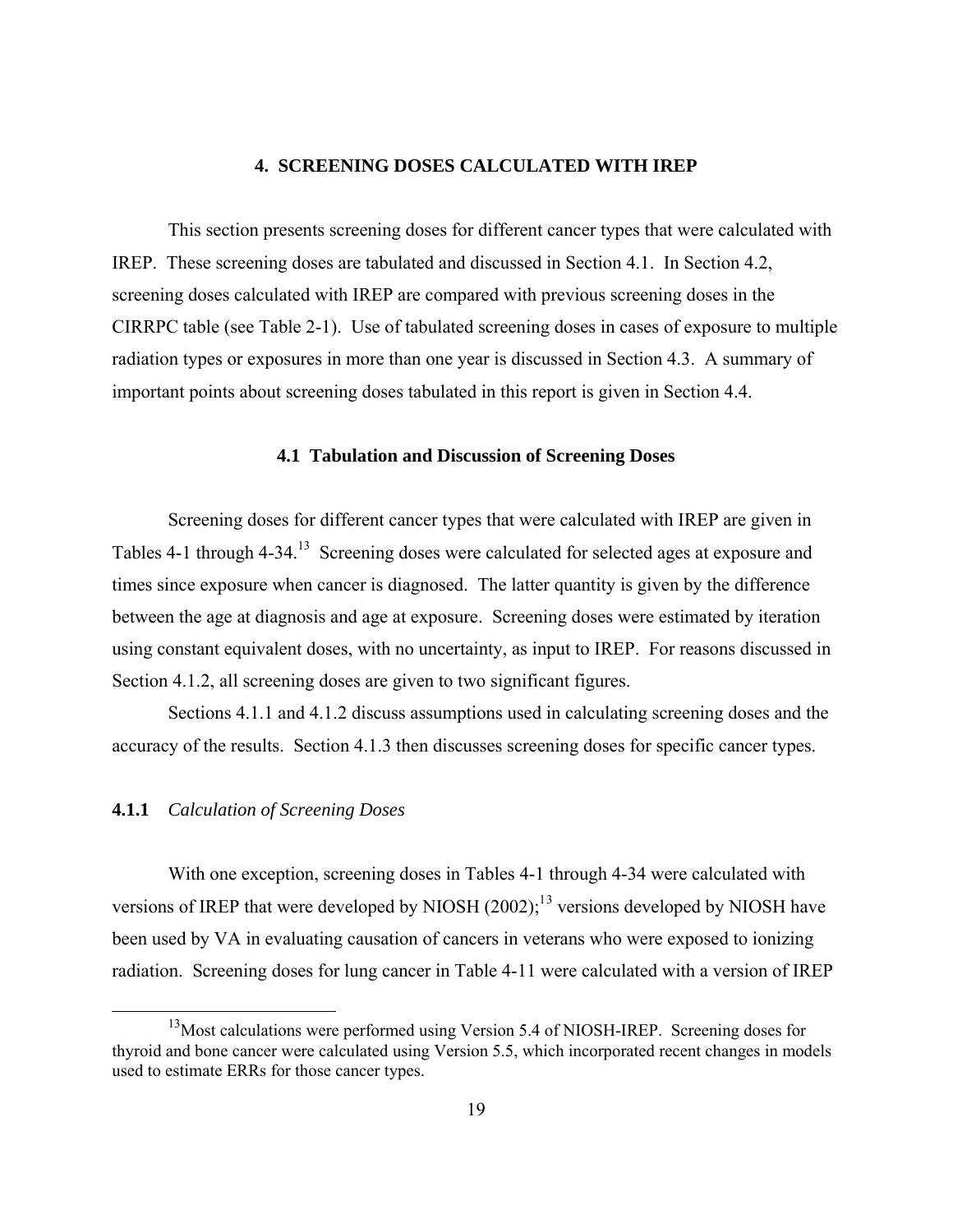that was developed by NIH (Land et al. 2003).<sup>1[4](#page-27-0)</sup> As discussed in Section 3.1.4, the current version of NIOSH-IREP incorporates both risk models for lung cancer.

 IREP calculates probability distributions of PC by repeated random sampling of probability distributions that represent uncertainties in all parameters and propagation of the randomly selected parameter values through the models used to estimate ERR and PC.<sup>1[5](#page-27-1)</sup> Probability distributions of PC generated in IREP include an upper 99% credibility limit, which is used to estimate the screening dose in each case. All screening doses were calculated using 2000 iterations per run, and the random seed to initiate the sampling process was set to 99. These are the default settings in NIOSH-IREP and are generally used by VA.

 All calculations of screening doses assumed acute exposure to high-energy (> 250 keV) photons or, in cases of skin cancer, acute exposure to higher-energy (>15 keV) electrons; the latter assumption gives the same PC as an assumption of acute exposure to high-energy photons.<sup>1[6](#page-27-2)</sup> An assumption of acute exposure to photons or electrons results in a higher estimate of PC than an assumption of chronic exposure,  $17$  $17$  due to the influence of a dose and dose-rate

<span id="page-27-2"></span><sup>16</sup>It is intended that doses will be entered into IREP by radiation type. Equivalent doses for the following radiation types can be entered: photons of energy  $\leq$  30 keV, 30-250 keV, and  $\geq$  250 keV; electrons of energy  $\leq 15$  keV and  $> 15$  keV; neutrons of energy  $\leq 10$  keV, 10-100 keV, 0.1-2 MeV (including spectra of fission neutrons), 2-20 MeV, and  $>$  20 MeV; and alpha particles of any energy emitted in radioactive decay (Land et al. 2003). When equivalent doses are entered by radiation type, the biological effectiveness of each radiation type relative to reference high-energy (> 250 keV) photons and its uncertainty are taken into account in calculating probability distributions of PC.

<span id="page-27-3"></span> $17$ To follow guidance by NIOSH (2002), VA assumes that all external exposures to photons or electrons are acute, because that assumption is more favorable to claimants than an assumption of chronic exposure (N. Otchin, Department of Veterans Affairs, personal communication; April 26, 2006).

<sup>&</sup>lt;sup>14</sup>Calculations were performed using Version 5.3 of NIH-IREP.

<span id="page-27-1"></span><span id="page-27-0"></span><sup>&</sup>lt;sup>15</sup>The technique of random sampling used in IREP is a form of Monte Carlo sampling referred to as midpoint Latin hypercube sampling. In this method, probability distributions of model parameters are divided into N intervals of equal probability, where N is the number of iterations per run, and values at the midpoints of each of the N intervals are selected in random order. Use of Latin hypercube sampling assures that the entire range of probability distributions of all parameters is sampled. This technique thus gives a more robust probability distribution of PC for a given number of iterations, especially at an upper credibility limit, than conventional Monte Carlo sampling in which parameter values are selected at random in each iteration without regard for previously sampled values.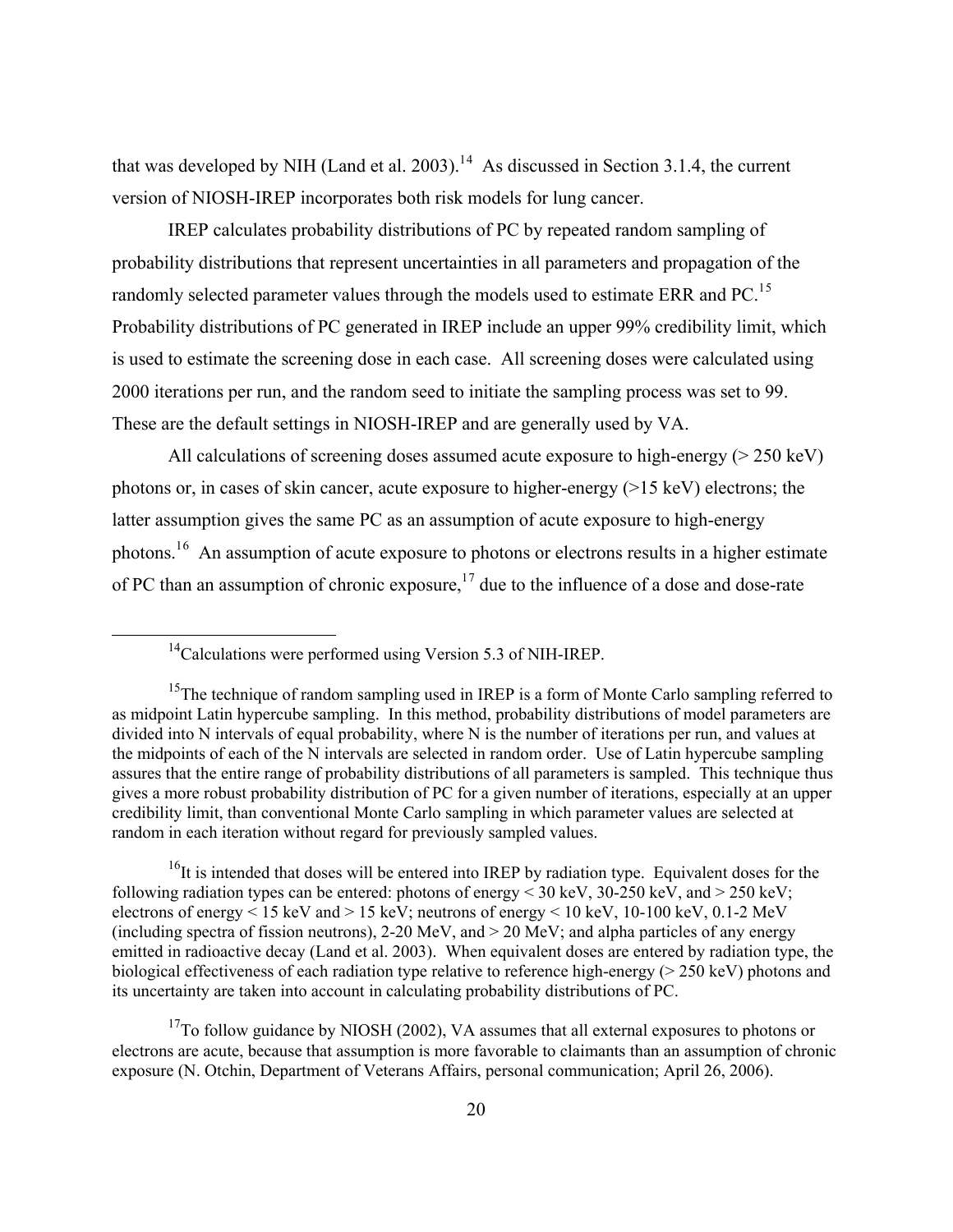effectiveness factor (DDREF) in reducing risks from chronic exposure to those radiation types (Land et al. 2003).<sup>1[8](#page-28-0)</sup> Use of screening doses in cases of exposure to other radiation types is discussed in Section 4.3.1.

 Screening doses for ages at exposure or times since exposure when cancer was diagnosed that are not included in the tables can be estimated by interpolation. Two-dimensional linear interpolation should be adequate when screening doses are not changing rapidly. In the tables of screening doses, this condition is met when the time since exposure is more than 3 years for all types of leukemia, 5 years for thyroid and bone cancer, and 10 years for all other cancer types. Of course, the more precise option of running IREP for specific cases is always available. This option is recommended when the time since exposure is sufficiently short that the minimum latency period has an effect on reducing estimates of ERR and increasing screening doses.

 Except for cancers of the female breast, ovary, and all female genitalia except ovary, tabulated screening doses apply to males only. For cancer types in Groups 1, 2, or 3 that occur in males and females and for chronic myeloid leukemia (CML) in Group 4 (see Table 3-1), ERRs are assumed to depend on sex, and screening doses for females differ from values for males.<sup>1[9](#page-28-1)</sup>

# **4.1.2** *Accuracy of Calculated Screening Doses*

 As noted previously, all screening doses in Tables 4-1 through 4-34 are presented to two significant figures only. More specifically, each screening dose is the lowest equivalent dose to two significant figures at which the calculated upper 99% credibility limit of PC is 50% or greater. Thus, a screening dose is not necessarily the equivalent dose at which the calculated

<span id="page-28-0"></span> $18$ Probability distributions of DDREF with mean values greater than 1.0 are used in IREP to estimate ERRs for all cancer types, except leukemia, from chronic exposure to photons or electrons. For acute exposure to those radiation types, DDREF is phased in as the dose decreases below an uncertain reference dose between 3 and 20 rem and approaches the assumed DDREF for chronic exposure as the dose decreases toward zero (Land et al. 2003). A DDREF also is implicit in the assumed linear-quadratic dose-response relationship for leukemia under conditions of acute exposure to photons or electrons.

<span id="page-28-1"></span><sup>&</sup>lt;sup>19</sup>Screening doses for males and females may differ even when ERRs in Japanese atomic-bomb survivors are independent of sex, because baseline risks used in modeling the transfer of ERRs to the U.S. population may be sex-specific (Land et al. 2003).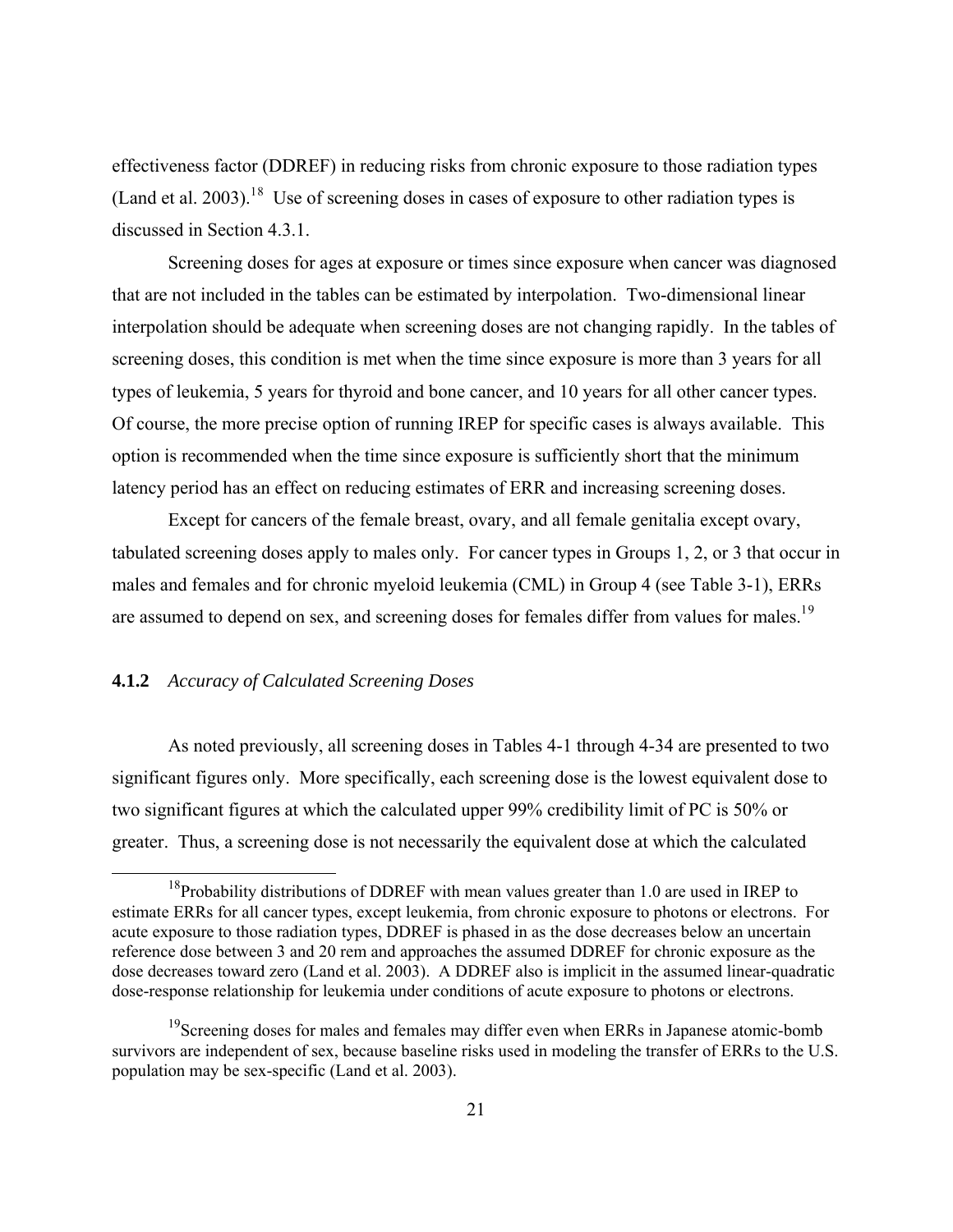upper 99% credibility limit of PC is closest to  $50\%$  $50\%$  $50\%$ <sup>20</sup> By using this approach, an equivalent dose (to two significant figures) less than an applicable screening dose corresponds to a calculated upper 99% credibility limit of PC less than 50% when the default settings of 2000 iterations per run and a random seed of 99 are used.

 Reporting of screening doses to no more than two significant figures can be justified by considering the accuracy of the calculations. If the number of iterations per run is fixed at the default setting of 2000, a change in the random seed can have a substantial effect on the calculated upper 99% credibility limit of PC. This effect is illustrated by calculations we performed with Version 5.5 of NIOSH-IREP, in which an equivalent dose that gave an upper 99% credibility limit of PC close to 50% for particular combinations of cancer type, age at exposure, and attained age were assumed; some of these combinations were selected with the intent of maximizing the effect of a change in the random seed.<sup>2[1](#page-29-1)</sup> By performing calculations at the same equivalent dose but using up to 50 different random seeds, the maximum variation in

<span id="page-29-0"></span><sup>&</sup>lt;sup>20</sup>If, for example, an equivalent dose (to two significant figures) of 110 rem gives an upper 99% credibility limit of PC of 49.96% and an equivalent dose of 120 rem gives a value of 51.23%, the tabulated screening dose would be 120 rem.

<span id="page-29-1"></span> $2^{1}$ Calculations were performed for the following combinations of cancer type, age at exposure (ae), and age at diagnosis of cancer (ad): (1) liver cancer, ae  $= 18$  and ad  $= 28$ ; (2) cancers of the respiratory tract other than lung cancer, ae = 18 and ad = 28; (3) non-melanoma basal cell carcinoma (white, non-Hispanics), ae = 18 and ad = 70; (4) basal cell carcinoma (white, non-Hispanics), ae = 40 and ad = 70; (5) cancers of all male genitalia (including prostate), ae = 20 and ad = 70; (6) thyroid cancer, ae = 18 and ad = 60; and (7) all leukemia excluding CLL, ae = 18 and ad = 70. The first two calculations apply to the cancer types in Group 1 and Group 2 (see Section 3.1 and Table 3-1) for which uncertainties in the estimated ERR per unit equivalent dose are the highest (Land et al. 2003) and, thus, calculated upper 99% credibility limits of PC at a fixed dose are among the most sensitive to changes in the random seed. The age at exposure and age at diagnosis in those two calculations were chosen to maximize the effect of changes in the random seed. Calculations for basal cell carcinoma and prostate cancer were included because these are the most common types of nonpresumptive cancers in VA radiation claims of concern to this report. The ages at exposure and ages at diagnosis in the calculations for those two cancer types were selected to represent a variety of likely combinations and, in the first calculations for basal cell carcinoma, to maximize the effect of changes in the random seed. Calculations for thyroid cancer and leukemia were included to investigate the effect for cancer types other than skin cancer with unique risk models (see Section 3.1.5). In all calculations, the equivalent dose was fixed at the applicable screening dose given in Table 4-7, 4-12, 4-16, 4-22, 4-27, or 4-31.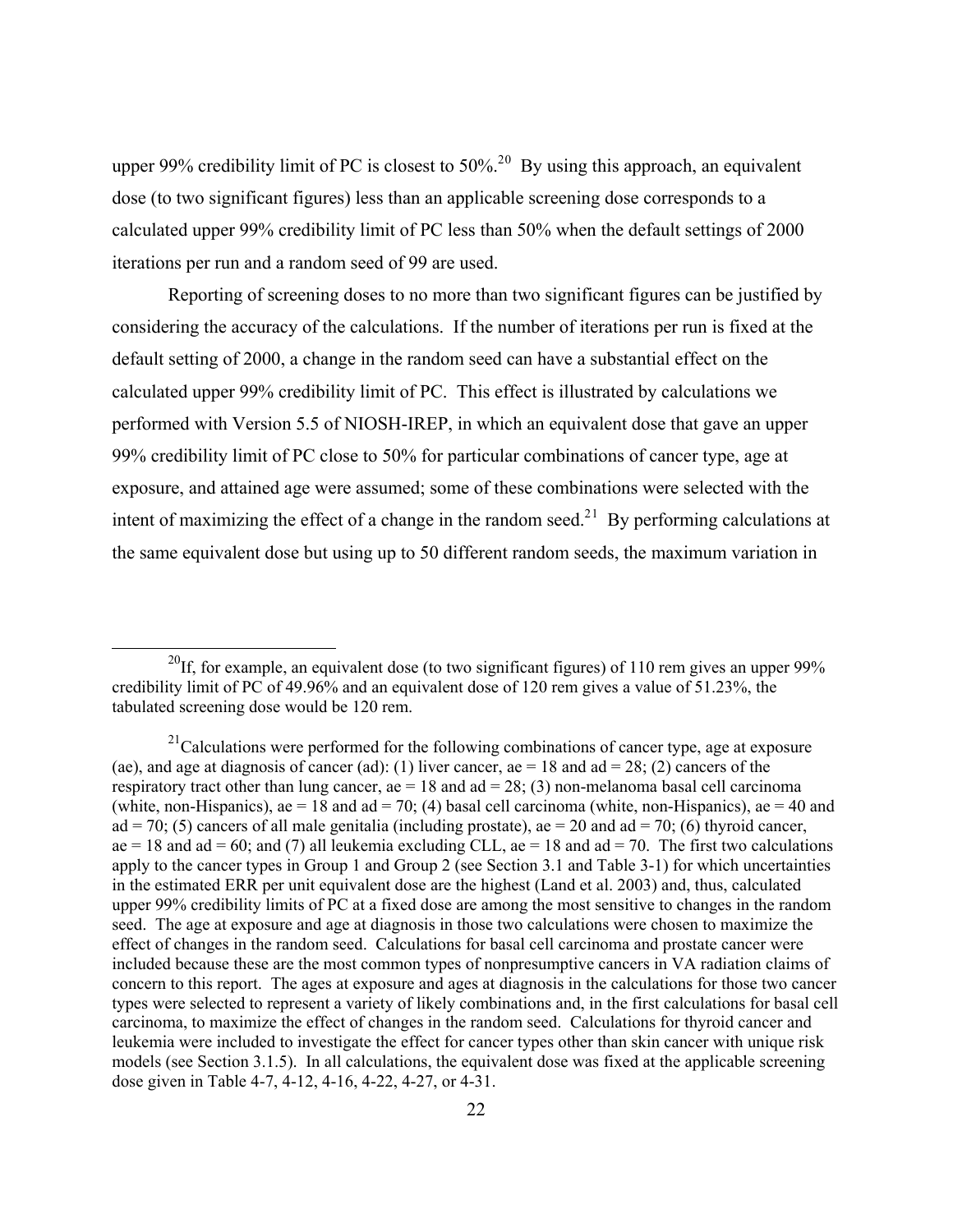the upper 99% credibility limit of PC about the nominal value of 50% was  $\pm$ 3.0 percentage points, or  $\pm 6.0\%$  of the nominal value of 50%.<sup>2[2,2](#page-30-0)[3](#page-30-1)</sup>

 For the purpose of estimating screening doses, we are interested in the variation in the dose that gives a calculated upper 99% credibility limit of PC of 50% due to a change in the random seed in IREP, rather than the variation in an upper 99% credibility limit of PC of about 50% at a fixed dose. Since PC is a nonlinear function of dose (see Section 2.1), the two variations are not the same. Our analysis of the variation of interest is described as follows.

We define the variation in PC due to a change in the random seed as  $\Delta (PC)/PC$  and the corresponding variation in dose as  $\Delta D/D$ . When ERR is a linear function of dose, as in all risk models incorporated in IREP except the model for all types of leukemia under conditions of acute exposure to photons and electrons (Land et al. 2003), PC is estimated using eq. (5). By differentiating eq. (5) with respect to dose and taking into account that  $\alpha \times D = 1$  at a PC of 50%, we find that when PC is about 50%, a variation in PC of *x* at a fixed dose corresponds to a variation in dose of 2*x* at a fixed PC of 50%. This result means that a screening dose is twice as sensitive to a change in the random seed as the upper 99% credibility limit of PC of about 50% at a fixed dose.<sup>2[4](#page-30-2)</sup> Thus, in the example calculations discussed above, in which the maximum variation in the upper 99% credibility limit of PC was  $\pm 6.0$ % of the nominal value of 50% at a fixed dose, the corresponding variation in the equivalent dose that gives an upper 99% credibility

<span id="page-30-0"></span> $22$ The maximum variation was obtained in the calculations for liver cancer. In all calculations for basal cell carcinoma and prostate cancer, the variation in PC was no more than about  $\pm 2.2$  percentage points, or  $\pm 4.4\%$  of the nominal value of 50%.

<span id="page-30-1"></span> $^{23}$ The variation in the upper 99% credibility limit of PC at a fixed dose due to a change in the random seed is reduced by increasing the number of iterations per run. When the number of iterations per run was increased to 10,000, which is the maximum normally allowed in IREP, the maximum variation in the upper 99% credibility limit of PC was about  $\pm 1$  percentage point, or about  $\pm 2\%$  of the nominal value of 50%. We used 2000 iterations per run in all calculations to conform to the default used by VA.

<span id="page-30-2"></span> $24$ When ERR is assumed to be a linear-quadratic function of dose, as in the risk models incorporated in IREP for various types of leukemia under conditions of acute exposure to photons and electrons (Land et al. 2003), the same method can be used to show that a screening dose is less than twice as sensitive to a change in the random seed as an upper 99% credibility limit of PC of about 50% at a fixed dose. Thus, a linear dose-response relationship provides the bounding case for the sensitivity of a screening dose to a change in the random seed.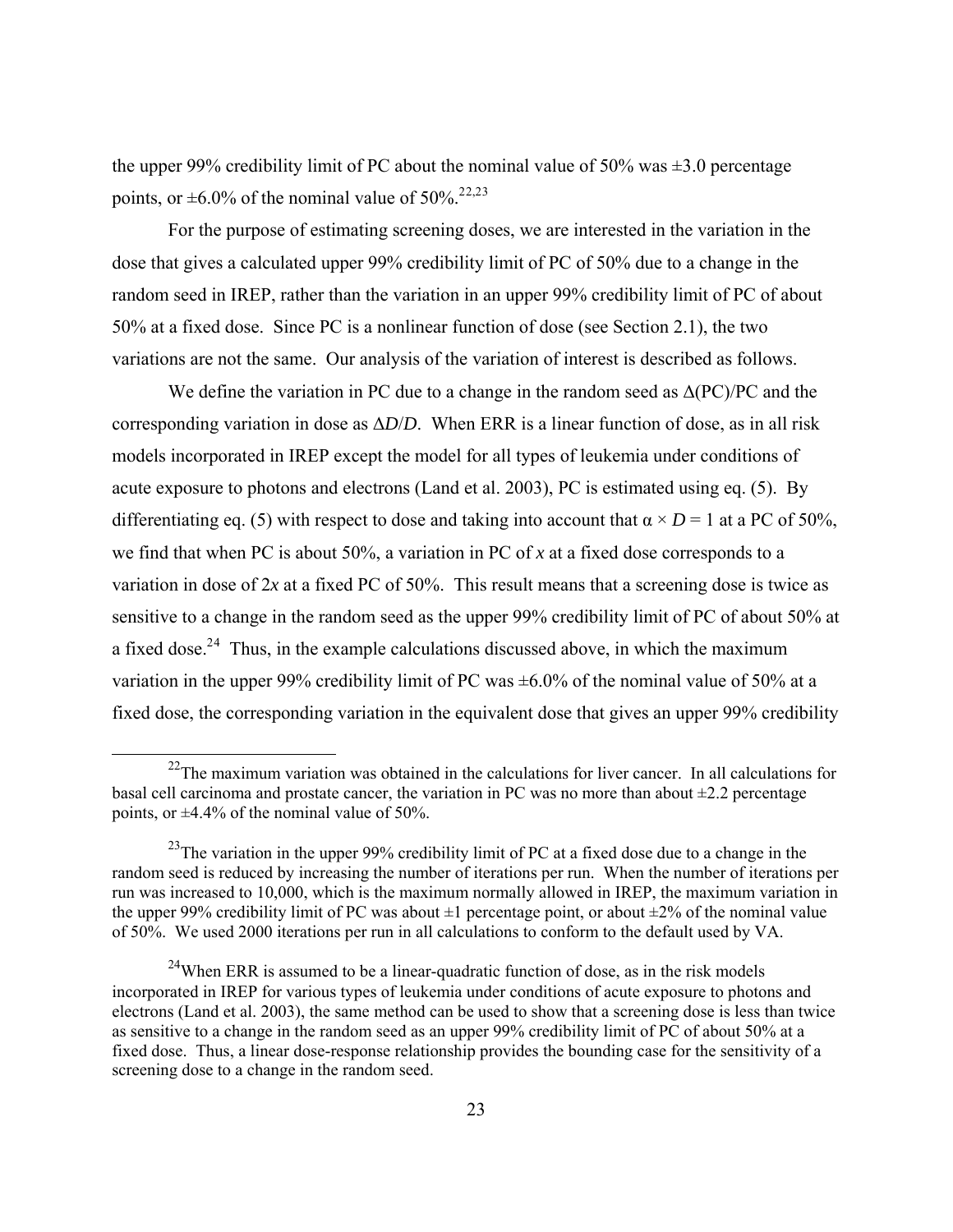limit of PC of 50% (i.e., the maximum variation in the screening dose) is  $\pm 12$ %. This result applies to the cancer type, age at exposure, and age at time of diagnosis for which the effect is expected to be the greatest. The maximum variation in a screening dose due to a change in the random seed is less for other cancer types, ages at exposure, and ages at diagnosis.<sup>2[5](#page-31-0)</sup>

 The choice of a random seed to be used as a default in IREP is arbitrary. Therefore, results of the analysis described above indicate that reporting of screening doses calculated with IREP to more than two significant figures when the default number of iterations per run and random seed are used would imply an accuracy in the calculations that is unwarranted.

 An important implication of the analysis described above is that screening doses tabulated in this report should be interpreted with caution. Although the tabulated screening doses are intended to correspond to an upper 99% credibility limit of PC of 50%, this correspondence clearly is not exact. Thus, it is not necessarily the case that an estimated equivalent dose (to two significant figures) equal to or greater than a screening dose tabulated in this report corresponds to an actual upper 99% credibility limit of PC of 50% or greater, nor is it necessarily the case that an estimated equivalent dose less than a screening dose corresponds to an actual upper 99% credibility limit of PC less than 50%.<sup>2[6](#page-31-1)</sup>

 Results of our analysis of the sensitivity of screening doses to the choice of a random seed also indicate the extent to which a screening dose tabulated in this report could differ from the equivalent dose that corresponds to an actual upper 99% credibility limit of PC of 50%. As

<span id="page-31-0"></span> $^{25}$ The maximum variation in a calculated upper 99% credibility limit of PC due to a change in the random seed in IREP can be much higher than obtained in our analysis if the equivalent dose is assumed to be uncertain, rather than fixed at a single value. For example, in a calculation in which the uncertainty in an estimated dose was represented by a geometric standard deviation (GSD) of 3 and the median dose was set at a value that gave an upper 99% credibility limit of PC close to 50%, the maximum variation in the upper 99% credibility limit of PC due to changes in the random seed was nearly  $\pm 10\%$  of the nominal value of 50% (B.A. Thomas, SENES Oak Ridge, Inc., personal communication; March 9, 2006). An assumption of a fixed dose is appropriate for our analysis when VA uses point estimates of equivalent dose in evaluating causation of cancer (see Section 2.3, footnote 6).

<span id="page-31-1"></span> $26$ An actual upper 99% credibility limit of PC would only be obtained by specifying a very large (essentially infinite) number of iterations per run. When the number of iterations is very large, the choice of a random seed no longer has an effect on the calculated probability distribution of PC, essentially because nearly all possible combinations of parameter values are selected by random sampling.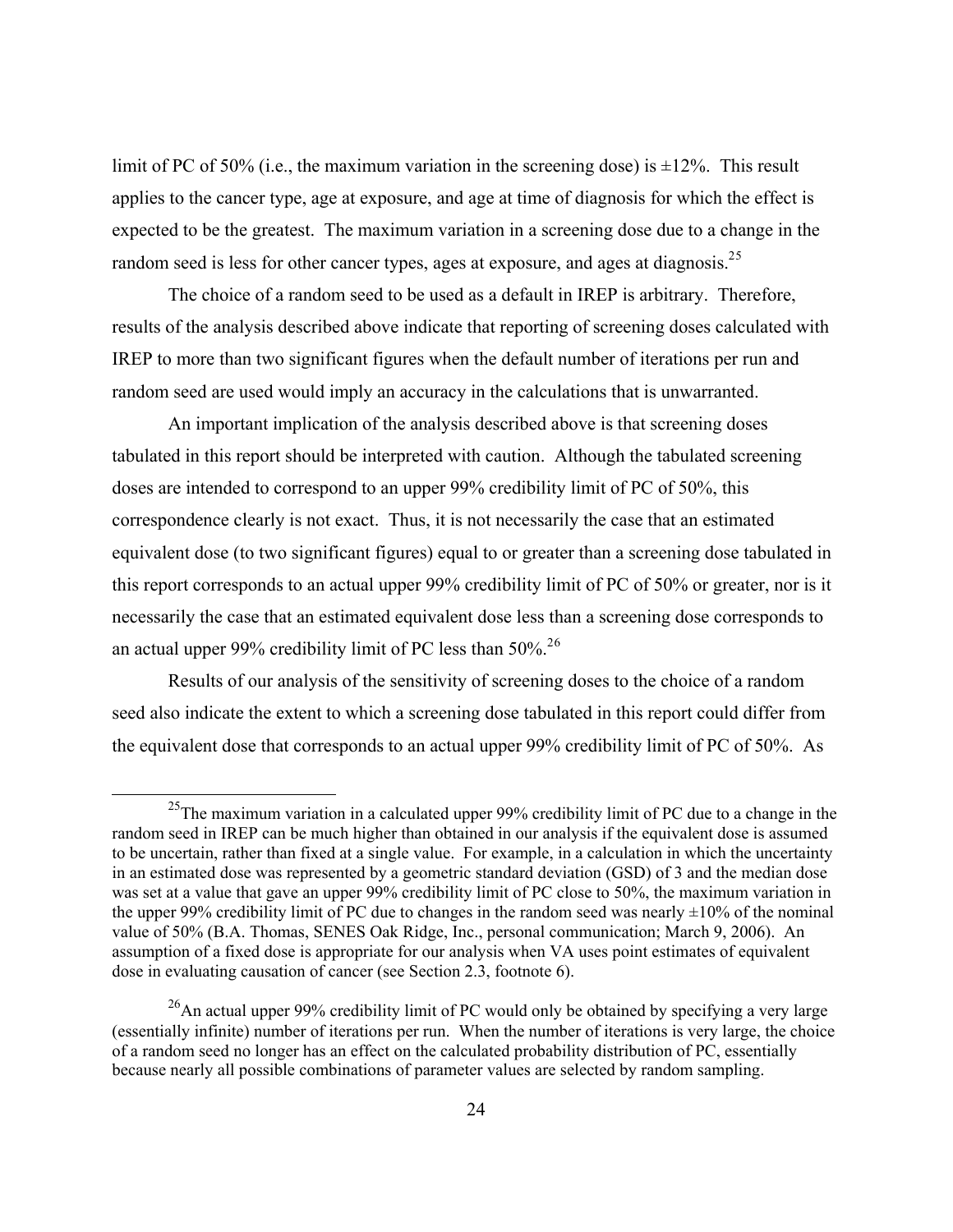derived above, the largest difference between a calculated screening dose and its actual value should be no more than  $\pm 12\%$ . Furthermore, the greatest effect of a change in the random seed was obtained in the calculations for liver cancer that assumed a very young age at the time of diagnosis of cancer (see footnote 21). Such a young age at diagnosis should rarely, if ever, occur in VA radiation claims of concern to this report. For more common ages at diagnosis, the difference between a calculated screening dose and the equivalent dose that corresponds to an actual upper 99% credibility limit of PC of 50% should be less than  $\pm 10\%$ <sup>2[7](#page-32-0)</sup>

# **4.1.3** *Discussion of Screening Doses*

 Screening doses in Tables 4-1 through 4-34 show certain dependencies on age at exposure and time since exposure when cancer was diagnosed (i.e., difference between age at diagnosis and age at exposure). The following discussion of these dependencies assumes that the time since exposure when cancer was diagnosed is sufficiently long that assumptions about the minimum latency period described in Section 3.2 do not have a significant effect on estimates of ERR and PC. When the time since exposure is short (e.g., less than the midpoint of the S-shaped function that is assumed to represent the effect of the minimum latency period on risk), screening doses increase rapidly with decreasing time since exposure.

 For all cancer types in Groups 1 and 2 (see Table 3-1), which are the majority of cancer types considered in IREP, screening doses increase with increasing age at exposure and time since exposure when cancer was diagnosed until a plateau region is reached, where screening doses are constant. These dependencies are the result of assumptions about the dependence of ERRs on age at exposure and attained age, as described in Section 3.1. In most such cases, the minimum screening dose for any age at exposure occurs at a time since exposure when cancer

<span id="page-32-0"></span> $27$ When more common ages at diagnosis that apply to recent or future VA radiation claims are considered (e.g., an age at diagnosis of at least 50), additional calculations indicated that the largest difference between a screening dose tabulated in this report and the equivalent dose that corresponds to an actual upper 99% credibility limit of PC of 50% is greatly reduced for cancer types in Groups 1 and 2 (see Section 3.1 and Table 3-1), including liver cancer. The calculation that gives the largest difference then becomes basal cell carcinoma for an age at exposure of 18, and the maximum difference between a screening dose and its actual value for that cancer type should not exceed about  $\pm 9\%$ .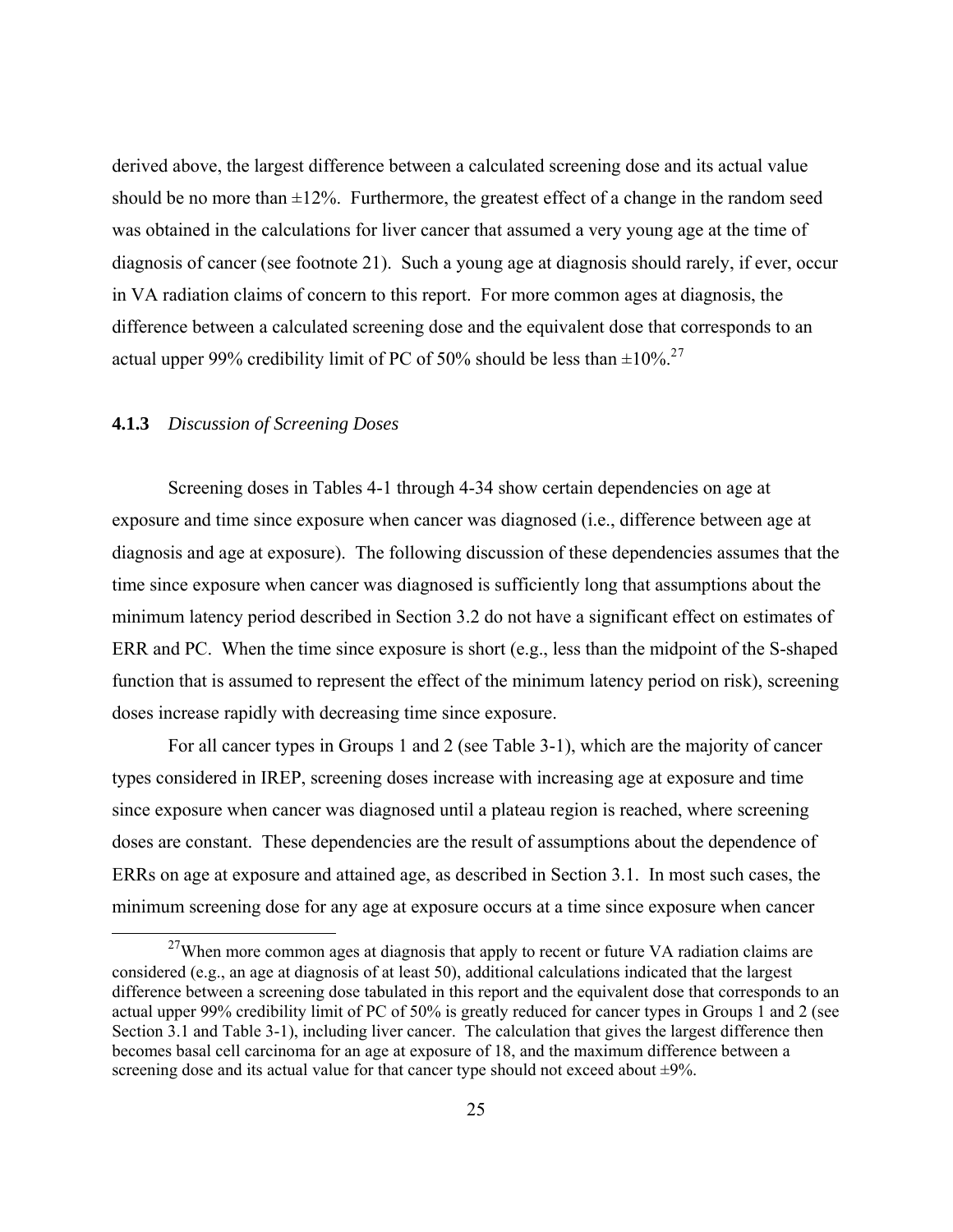was diagnosed of about 10 years or less, depending on the assumption about the effect of the minimum latency period on risk (see Section 3.2). Further discussion of screening doses for selected cancer types is provided in the following paragraphs.

 Lung cancer. Screening doses for lung cancer in Tables 4-10 and 4-11 were calculated using different risk models (see Section 3.1.4). For younger ages at exposure and earlier times since exposure when cancer was diagnosed, screening doses in Table 4-11 often are substantially lower than the corresponding values in Table 4-10. This difference is explained by the following: screening doses in Table 4-10 were calculated on the basis of an estimate of the average ERR associated with radiation exposure in a population of all ages, and that ERR is substantially lower than estimated ERRs for younger ages at exposure and earlier attained ages that were used in calculating screening doses at those ages in Table 4-11. For never-smokers, however, screening doses in Table 4-11 are substantially higher than the corresponding screening doses in Table 4-10 for ages at exposure beyond about 25 and times since exposure beyond about 15 years. At those ages and times, age-specific ERRs used to calculate screening doses for never-smokers in Table 4-11 are lower than the average ERR for never-smokers in a population of all ages.

 Skin cancer. Skin cancers are the only cancer types for which risks due to radiation exposure are assumed to depend on race or ethnicity. Screening doses for basal cell carcinoma (Table 4-16) and squamous cell carcinoma (Table 4-17) are about a factor of 2 higher in white, non-hispanics than in blacks. For malignant melanoma, however, screening doses (Table 4-15) are less dependent on race or ethnicity.

Breast cancer. Screening doses for breast cancer in males (Table 4-19) are slightly lower than the corresponding values for females (Table 4-18). Even though the risk model for breast cancer is the same for both sexes, there are differences in uncertainties in baseline risks in the two sexes that affect upper 99% credibility limits of PC for an individual in the U.S. population.

 Thyroid cancer. Screening doses for thyroid cancer (Table 4-27) increase more slowly with increasing age at exposure than screening doses for other solid tumors. In this case, an increase in uncertainty in ERR with increasing age at exposure (Land et al. 2003) has a substantial effect on upper 99% credibility limits of PC. In addition, screening doses are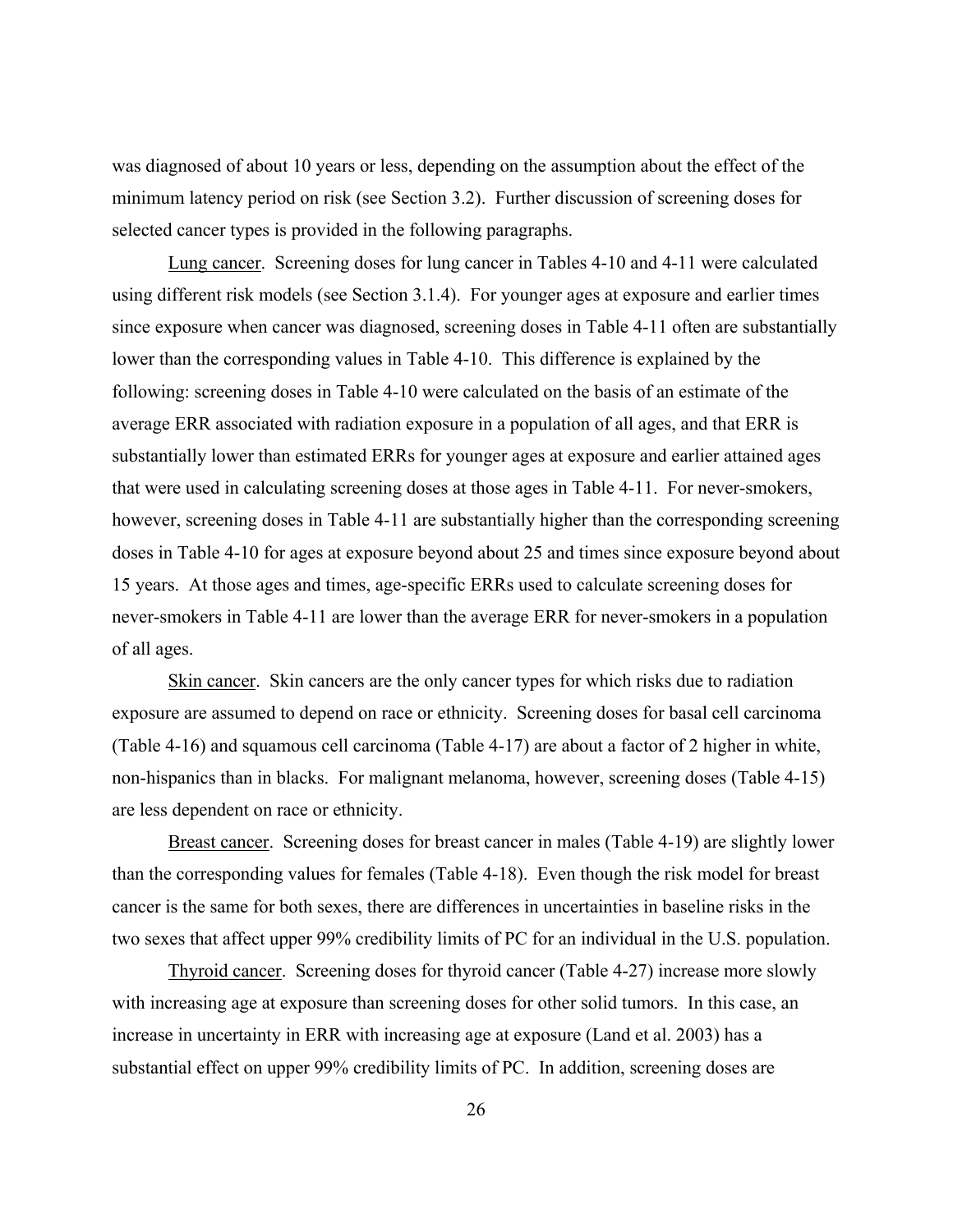constant for ages at exposure beyond 50, even though ERR for thyroid cancer is expected to decrease with increasing age at exposure beyond age 50. However, the number of thyroid cancers in this age group in Japanese atomic-bomb survivors was judged to be too small to establish a dependence of ERR on age at exposure, and ERR for thyroid cancer is assumed to be independent of age at exposure beyond age 50 (Land et al. 2003).

 Leukemia. A noteworthy characteristic of screening doses for all leukemia excluding CLL (Table 4-31) is that values in the lower-right portion of the table decrease with increasing age at exposure and time since exposure when cancer was diagnosed. This behavior is seen even though ERR associated with radiation exposure is assumed to decrease exponentially with increasing age at exposure to age 55 and time since exposure to 50 years. In the portion of Table 4-31 where this behavior is seen, the uncertainty in the estimated ERR is increasing more rapidly with increasing age at exposure and time since exposure than the corresponding decrease in the central estimate of ERR (Land et al. 2003), resulting in increases in upper 99% credibility limits of PC.

 Screening doses for acute lymphocytic leukemia (ALL) (Table 4-33) show a pronounced increase as the age at exposure increases from 18 to 20, provided the time since exposure when cancer was diagnosed is about 20 years or less. Those large increases do not result from an assumption that the ERR for ALL associated with radiation exposure decreases greatly when the age at exposure increases by only 2 years. Rather, screening doses for an age at exposure of 18 were calculated on the basis of an average ERR for all ages at exposure up to age 20, and that ERR is determined primarily by the high ERRs in infants and children when ERR is assumed to decrease exponentially with increasing age at exposure.

## **4.2 Comparison with Screening Doses in CIRRPC Table**

 For cancer types included in the CIRRPC table (Table 2-1), the corresponding screening doses calculated with IREP usually are higher. Those increases are due in part to reductions in uncertainties in estimated ERRs in exposed populations, mainly Japanese atomic-bomb survivors, as the number of cancers on those populations has increased over time. A decrease in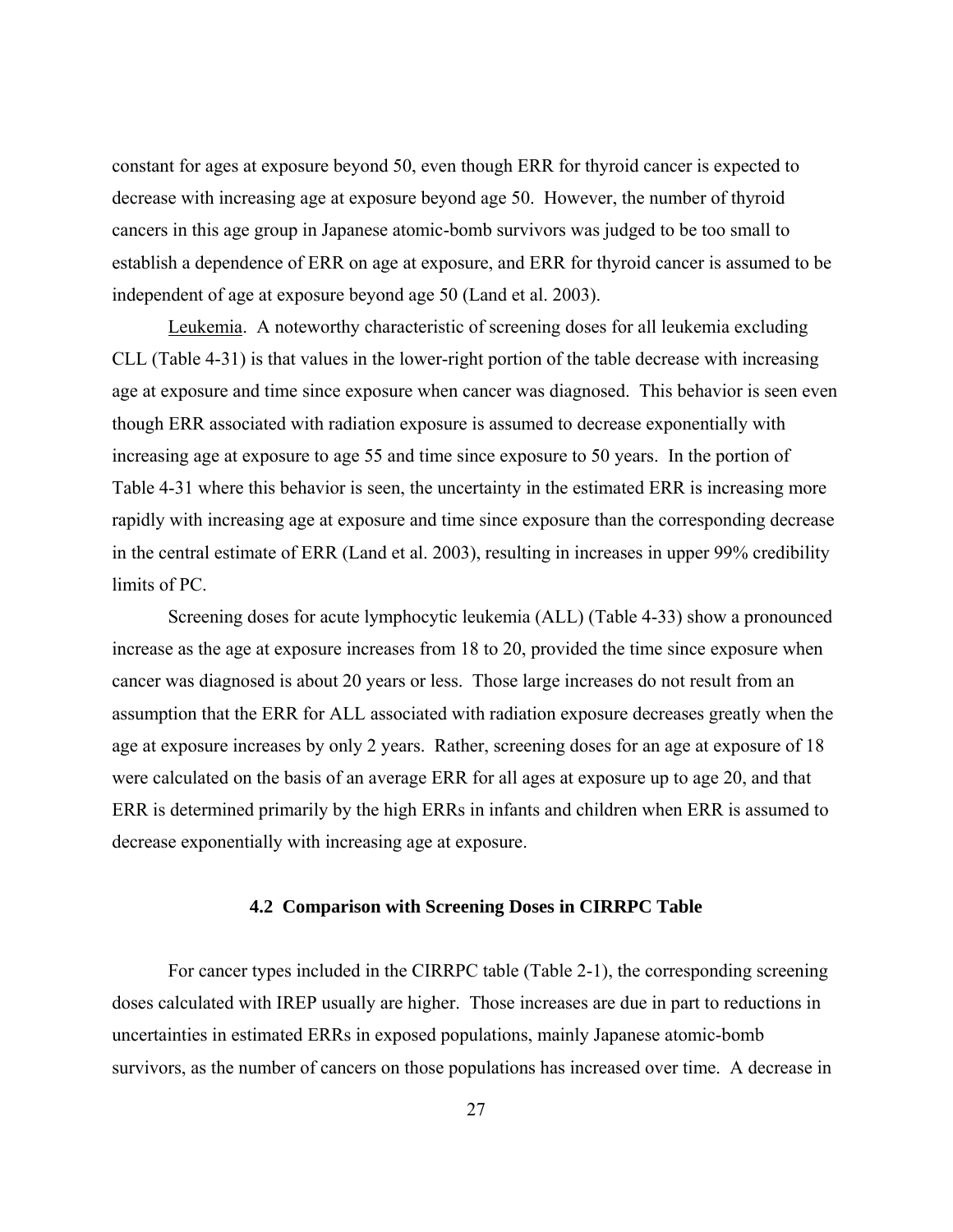uncertainty in an estimated ERR results in a decrease in uncertainty in PC and, therefore, an increase in the equivalent dose corresponding to an upper 99% credibility limit of PC.

 In a few cases, a lower screening dose was calculated with IREP compared with the corresponding screening dose obtained from the CIRRPC table. These cases include: colon cancer and breast cancer for ages at exposure of about 20 years or less and times since exposure when cancer was diagnosed of about 10-15 years, and acute lymphocytic leukemia (ALL) for ages at exposure less than 20 years and times since exposure less than about 10 years. In those cases, changes in data and assumptions used to estimate ERRs other than reductions in uncertainties in estimated ERRs in Japanese atomic-bomb survivors are important. Depending on the cancer type, important changes may include: (a) increases in central estimates of ERR, (b) differences in assumptions about the transfer of ERRs in atomic-bomb survivors to the U.S. population to account for differences in baseline risks in the two populations, and (c) a change from a linear-quadratic dose-response relationship, as used to calculate screening doses for most cancers in the CIRRPC table, to a linear relationship and a DDREF at low doses and low dose rates in IREP (Land et al. 2003; NIH 1985). However, a change in the dose-response relationship is not relevant for breast cancer, since a linear relationship was assumed previously. Furthermore, a change from a linear-quadratic relationship to a linear relationship with a DDREF for solid tumors does not apply to any type of leukemia (excluding CLL), since a linear-quadratic dose-response relationship for those cancer types was assumed previously and is assumed in IREP under conditions of acute exposure to low-LET radiations.

 Although screening doses calculated with IREP are higher in most cases than the corresponding screening doses obtained from the CIRRPC table, increases in screening doses should affect compensation decisions in only a small fraction of VA claims. All cancers included in the CIRRPC table are presumptive diseases in VA regulations [38 CFR 3.309(d)(2)]. Therefore, except as noted in Section 1 (see footnote 2), adjudication of claims for compensation for those cancers does not require an evaluation of causation. Screening doses for the most common cancers in VA radiation claims (basal cell carcinoma and prostate cancer) are not included in the CIRRPC table. However, the lowest screening doses for basal cell carcinoma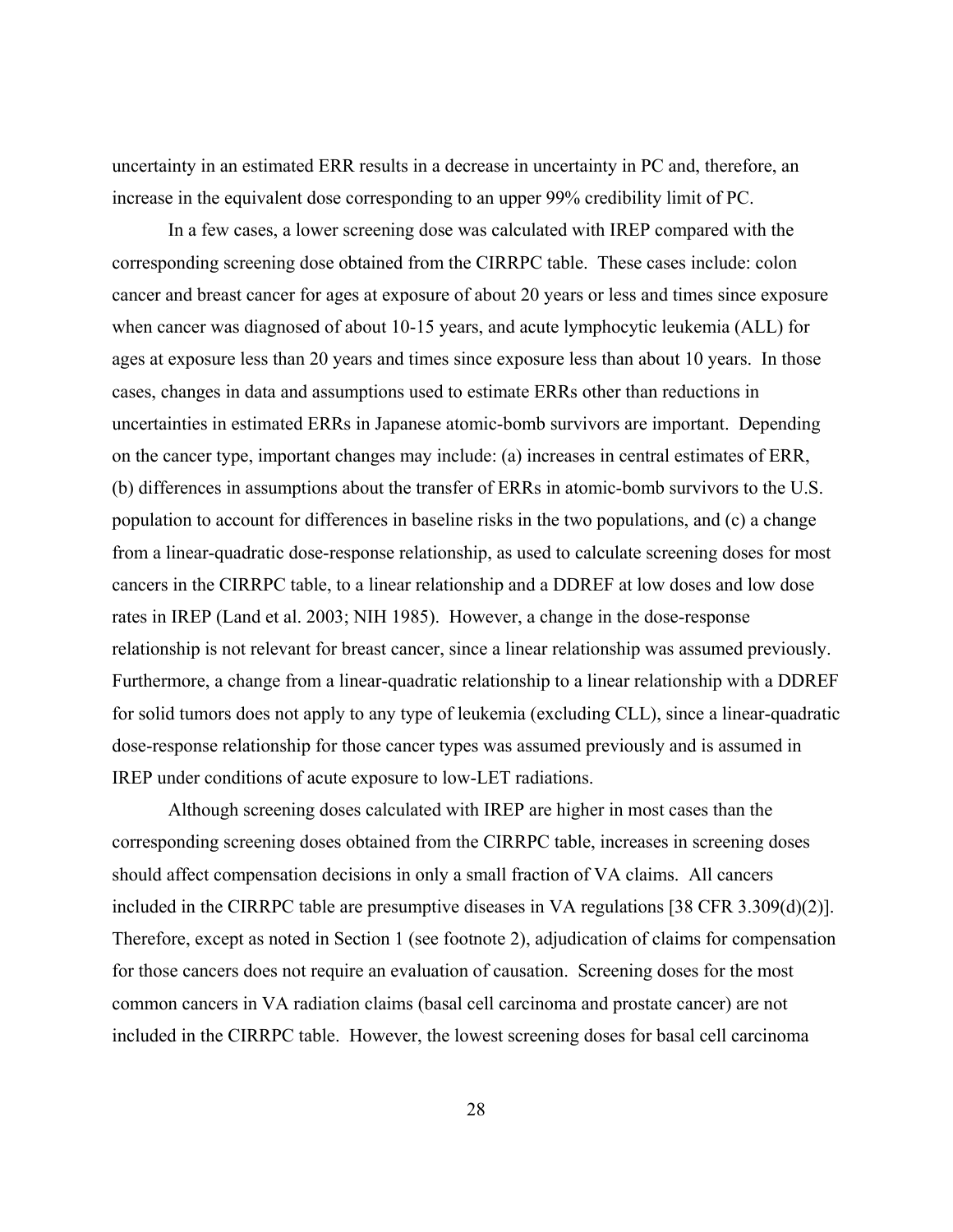calculated with IREP (Table 4-16) are similar to or less than the screening dose of about 9 rem used previously by VA (see Section 2.2).

 Another difference between screening doses calculated with IREP and screening doses in the CIRRPC table concerns their dependence on time since exposure when cancer was diagnosed. Screening doses for many cancer types calculated with IREP increase with increasing time since exposure when that time is sufficiently long that an assumption about the minimum latency period (see Section 3.2) does not have a significant effect on estimated ERRs. However, with the exception of the various types of leukemia, screening doses in the CIRRPC table are independent of time since exposure when cancer was diagnosed.

### **4.3 Application of Screening Doses**

 Comparisons of estimated equivalent doses to individuals with screening doses tabulated in this report may be straightforward in some cases. However, additional consideration needs to be given to cases in which an individual was exposed to multiple radiation types or exposures occurred in more than one year. These situations are discussed in the following sections.

### **4.3.1** *Exposure to Multiple Radiation Types*

 Screening doses in Tables 4-1 through 4-34 are equivalent doses to organs or tissues in which each cancer type occurs. Therefore, the dose to an individual that should be compared with a screening dose is a total equivalent dose from all radiation types combined that takes into account the biological effectiveness of different radiation types. Alpha particles and neutrons are the high-LET radiations of concern for which the biological effectiveness is considerably greater than for high-energy photons.

 As noted in Section 1, estimates of equivalent dose that are provided by DTRA for use by VA in adjudicating claims are intended to be at least upper 95% credibility limits of uncertain doses. Therefore, upper credibility limits of total equivalent doses to be compared with tabulated screening doses should take into account uncertainties in the biological effectiveness of alpha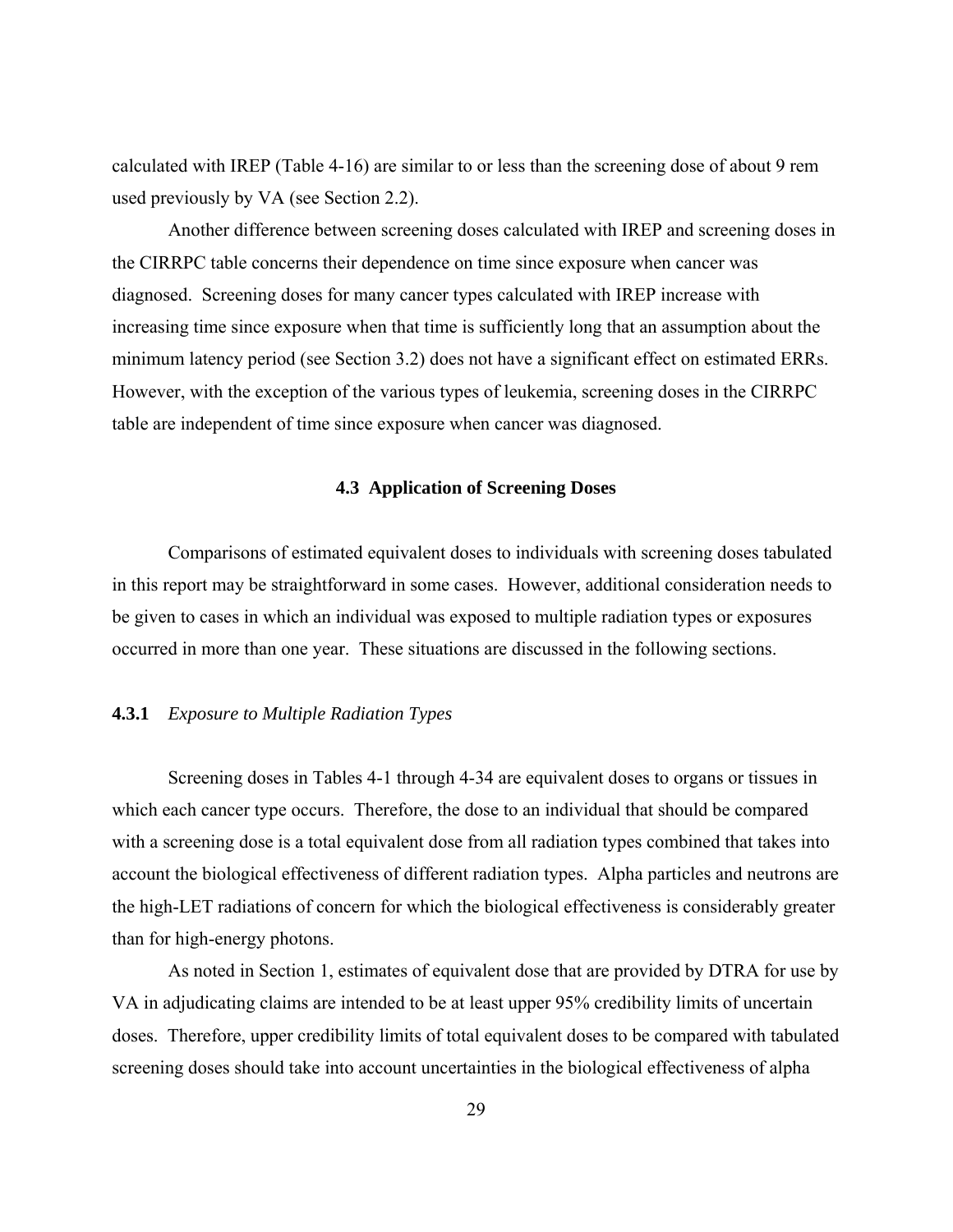particles and neutrons when exposure to those radiation types occurred, as well as uncertainties in absorbed doses.<sup>2[8](#page-37-0)</sup> Uncertainties in the biological effectiveness of alpha particles and neutrons that can be used in estimating upper bounds of equivalent dose from these radiation types are represented by probability distributions of radiation effectiveness factors (REFs) that were developed by Kocher et al. (2002; 2005) for use in IREP (Land et al. 2003).<sup>2[9,3](#page-37-1)[0](#page-37-2)</sup> Uncertainties in the biological effectiveness of alpha particles and neutrons should also take into account a small correction to probability distributions of REFs to represent an assumed inverse dose-rate effect and its uncertainty.<sup>3[1](#page-37-3)</sup>

<span id="page-37-2"></span> $30<sup>30</sup>$ Caution is advised when estimated total equivalent doses to be compared with tabulated screening doses for various types of leukemia include significant contributions from alpha particles or neutrons. Such comparisons are difficult when the dose-response relationship for acute exposure to photons assumed in calculating screening doses is linear-quadratic, but the dose-response relationship for alpha particles and neutrons is linear. This difference is not a concern for cancer types other than leukemia.

<span id="page-37-3"></span> $31$ This correction represents an assumption that the biological effectiveness of high-LET radiations increases with decreasing dose rate and, thus, that the risk from chronic exposure at a given dose is higher than the risk from acute exposure at the same dose. In using IREP, VA assumes that all exposures to alpha particles are chronic and, to follow guidance provided by NIOSH (2002), VA uses the same assumption for external exposure to neutrons because it is more favorable to claimants. Therefore, when using tabulated screening doses in cases of exposure to those radiation types, an inverse dose-rate effect should be taken into account in estimating upper bounds of equivalent doses, to be consistent with VA's assumptions. If VA were to change its policy and assume that all exposures of service personnel to neutrons at atmospheric nuclear-weapons tests were acute, an REF for neutrons uncorrected for an inverse dose-rate effect should be used in estimating upper bounds of equivalent doses.

 $^{28}$ These considerations also apply to the use of screening doses in the CIRRPC table (Table 2-1).

<span id="page-37-1"></span><span id="page-37-0"></span> $^{29}$ It is important to emphasize that uncertainties in the biological effectiveness of alpha particles and neutrons should *not* be taken into account when estimating equivalent doses from those radiation types to be used as input to IREP. Since uncertainties in REFs are incorporated in IREP, they are taken into account when IREP is used to calculated an upper 99% credibility limit of PC. Therefore, when IREP is used, equivalent doses from alpha particles and neutrons (including upper bounds used by VA in adjudicating claims for compensation) should be estimated using point values of radiation weighting factors  $(w_R)$  recommended by ICRP (1991), without uncertainty; the recommended  $w_R$  is 20 for alpha particles and fission neutrons. The need to account for uncertainty in the biological effectiveness of alpha particles and neutrons in estimating equivalent doses arises only when an estimated upper bound of the total equivalent dose from all radiation types combined is compared with a tabulated screening dose.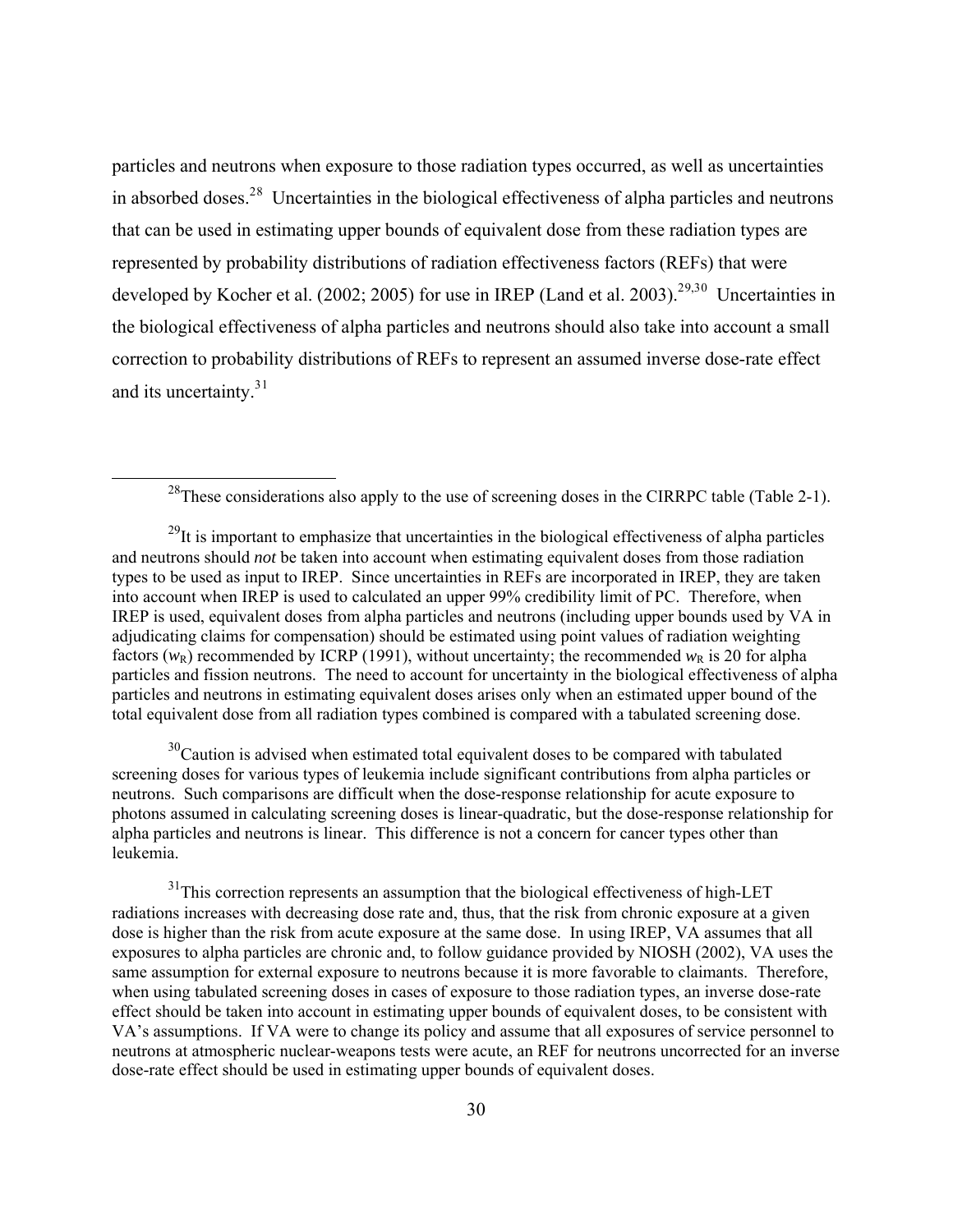### **4.3.2** *Exposures in More Than One Year*

 Another complicating factor in using tabulated screening doses arises when exposures occurred in more than one year (i.e., at more than one age). Exposures in more than one year can affect comparisons of estimated equivalent doses with screening doses when the screening dose depends on age at exposure and time since exposure when cancer was diagnosed. This situation occurs for most cancer types. As described below, suitable approaches to addressing exposures in more than one year depend on whether the intent is to use a screening dose to show that the upper 99% credibility limit of PC associated with estimated equivalent doses is clearly less than 50% or clearly greater than 50%. All suitable approaches discussed below involve comparisons of the total equivalent dose from all years of exposure with an applicable screening dose for the cancer type of concern.

 If a screening dose is used to determine whether estimated equivalent doses correspond to an upper 99% credibility limit of PC that is clearly less than 50%, the simplest approach to accounting for exposures in multiple years is to compare the total equivalent dose with the lowest screening dose for the cancer type of concern that applies to any age at exposure and time since exposure when cancer was diagnosed. In making such comparisons, it is important to take into account the accuracy of screening doses calculated with IREP (i.e., potential differences between tabulated screening doses and the equivalent dose that corresponds to an actual upper 99% credibility limit of PC of 50%), as discussed in Section 4.1.2. The lowest tabulated screening dose for each cancer type is given in Table 4-35. If the estimated upper bound (at least an upper 95% credibility limit) of the total equivalent dose from exposure in all years is less than the lowest screening dose that applies to the cancer type of concern, the upper 99% credibility limit of PC is less than 50%. This conclusion applies without regard for the distribution of equivalent dose with age at exposure or the age at the time of diagnosis.

 For all cancer types except leukemia, an alternative approach can be used to demonstrate that estimated equivalent doses correspond to an upper 99% credibility limit of PC that is clearly less than 50%. In this approach, the total equivalent dose is compared with the screening dose (again with due consideration of its accuracy) that applies to the *youngest* age at exposure and a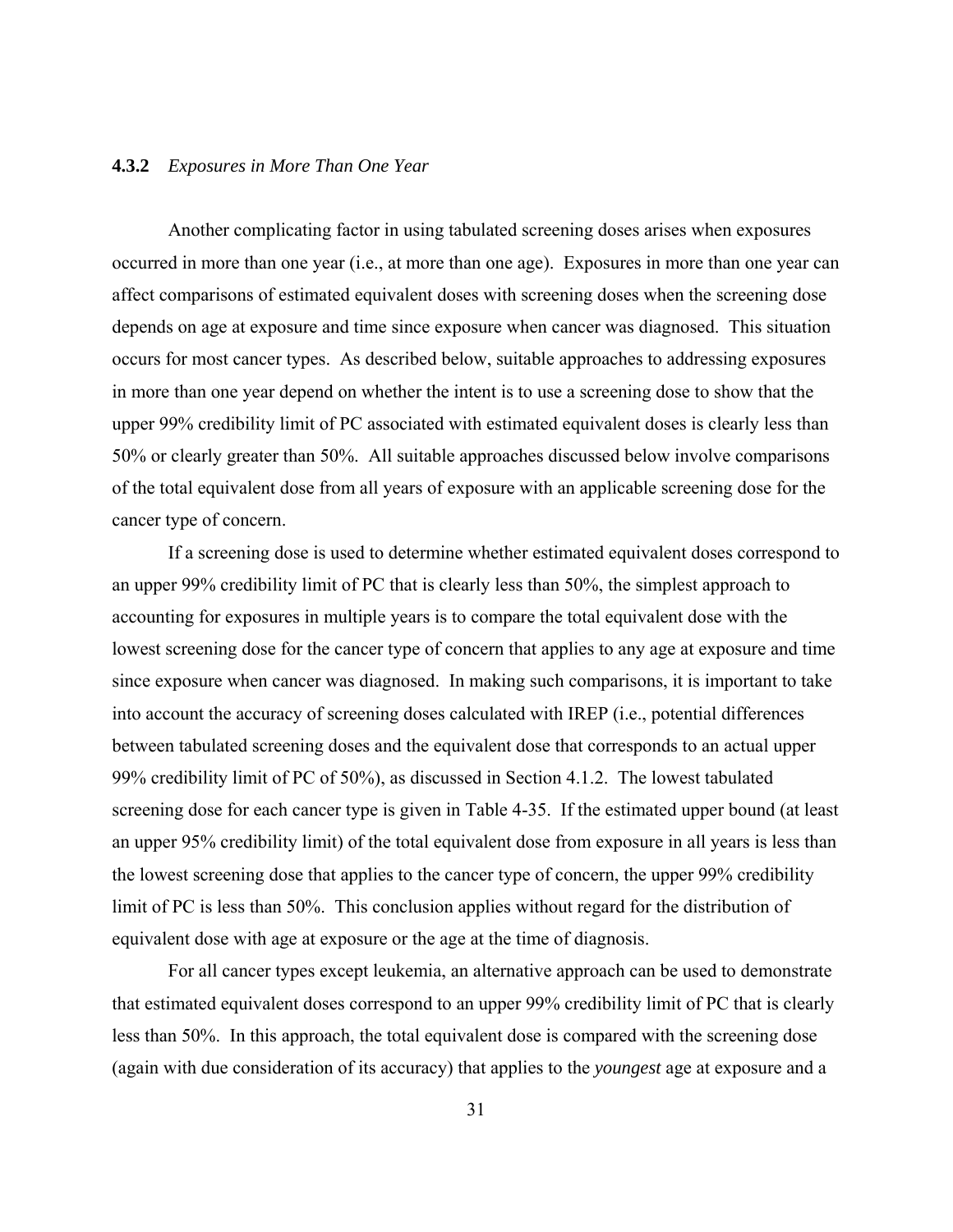time since exposure given by the difference between the age at diagnosis and the *oldest* age at exposure (age during the year of last exposure). This alternative is valid when screening doses do not decrease with increasing age at exposure or time since exposure when cancer was diagnosed. However, it should be used only when the difference between the age at diagnosis and oldest age at exposure exceeds the time over which the minimum latency period for the cancer type of concern has a significant effect on estimated risks.

 The alternative approach described above also is valid for specific types of leukemia (CML, ALL, and AML) in many cases, given the dependence of screening doses (Tables 4-32, 4-33, and 4-34) on age at exposure and time since exposure when cancer was diagnosed. However, as indicated by the dependence of screening doses for all leukemia as a group (Table 4-31) on age at exposure and time since exposure when cancer was diagnosed (see Section 4.1.3), this alternative may not be valid when using screening doses in that table. For example, it may not be valid if significant external doses were received in different years, or if a substantial fraction of the total equivalent dose resulted from intakes of long-lived radionuclides that are tenaciously retained in the body and deliver a dose over many years. In both examples, an assumption that a total equivalent dose was received at the youngest age at exposure could result in a substantial underestimate of ERR and PC in some cases.

We now consider the use of screening doses to demonstrate that estimated equivalent doses correspond to an upper 99% credibility limit of PC that is clearly greater than 50%. One of two approaches to comparing the total equivalent dose with a screening dose (again with due consideration of its accuracy) can be used.<sup>3[2](#page-39-0)</sup> The first approach, which can be used for all cancer types, is to use only the highest equivalent dose in any year. This approach is particularly

<span id="page-39-0"></span> $32$ The approaches described here apply only if acute exposure is assumed, because an assumption of acute exposure to photons or electrons was used in calculating all screening doses. If chronic exposure were assumed, in which case the full DDREF in IREP would be applied, the estimated PC at a given dose would be less and, therefore, the applicable screening dose would be greater than values tabulated in this report. As noted previously, VA assumes that all external exposures to photons or electrons are acute in using IREP to calculate an upper 99% credibility limit of PC, in order to be more favorable to claimants; only internal exposures to those radiation types are assumed to be chronic. The restriction to an assumption of acute exposure does not apply when a screening dose is used to demonstrate that estimated equivalent doses correspond to an upper  $99%$  credibility limit of PC that is clearly less than 50%.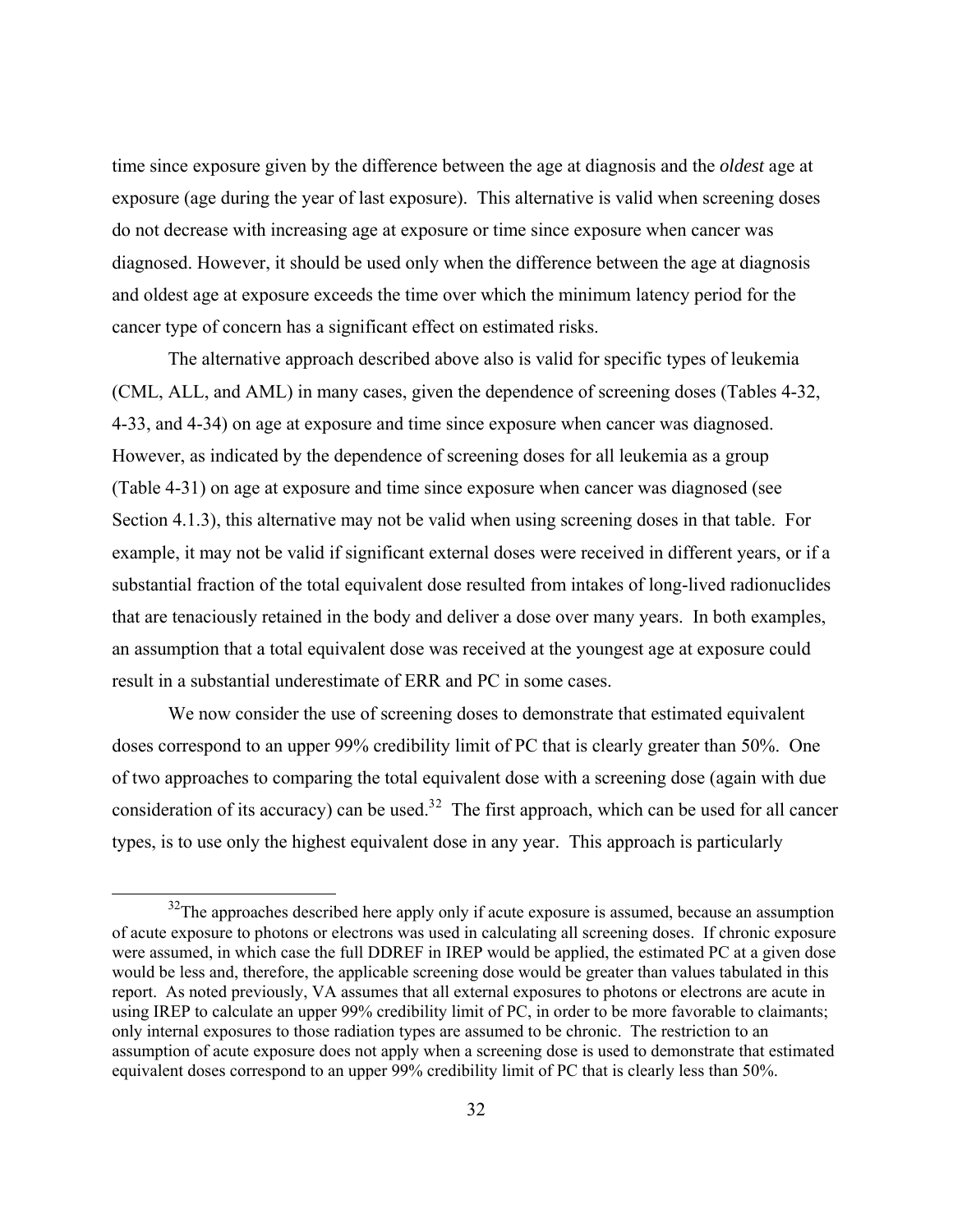appropriate when the total dose is dominated by the dose in a single year. If the highest equivalent dose in any year equals or exceeds the screening dose for that age at exposure and time since exposure when cancer was diagnosed, the upper 99% credibility limit of PC would clearly be greater than 50%. The second approach is to compare the total equivalent dose with the screening dose that applies to the *oldest* age at exposure and a time since exposure given by the difference between the age at diagnosis and the *youngest* age at exposure (age during the year of first exposure). This approach is valid except when using screening doses for all leukemia as a group (Table 4-31) or ALL (Table 4-33) for some ages at exposure and times since exposure.

## **4.4 Summary Discussion of Calculated Screening Doses**

 In considering and using screening doses tabulated in this report, certain assumptions embodied in the calculations with IREP and the implications of those assumptions should be borne in mind. Important points about screening doses are summarized as follows:

- All screening doses were calculated using the default number of iterations per run (2000) and random seed (99) in IREP; these defaults are assumed by VA when IREP is used to calculate an upper 99% credibility limit of PC for the purpose of evaluating causation of cancer in veterans who were exposed to ionizing radiation. Since calculated screening doses can vary substantially with changes in the number of iterations per run and the random seed, screening doses should not be interpreted as giving equivalent doses that correspond to an upper 99% credibility limit of PC of exactly 50% (see Section 4.1.2).
- All screening doses were calculated by assuming acute exposure to high-energy photons ( $>$  250 keV) or higher-energy electrons ( $>$  15 keV) to be consistent with assumptions used by VA in using IREP to calculate an upper 99% credibility limit of PC in cases of external exposure to those radiation types. Screening doses that would be obtained by assuming chronic exposure to those radiation types are higher (see Section 4.1.1.).
- Screening doses can be used when exposure to alpha particles or neutrons occurred. However, uncertainties in the biological effectiveness of those radiations (including an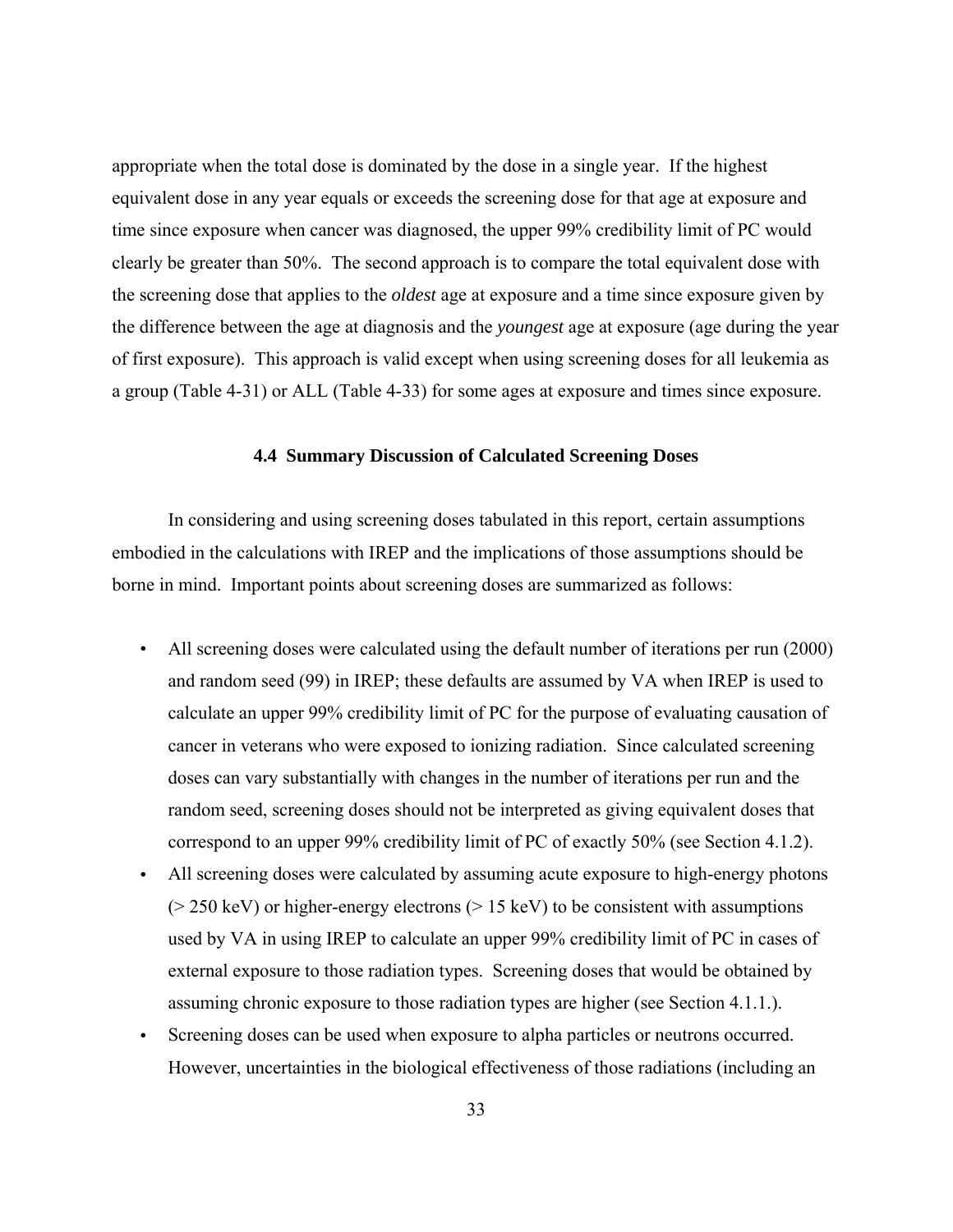inverse dose-rate effect) need to be taken into account when an estimated equivalent dose to be used in comparisons with a screening dose is intended to be an upper bound (at least an upper 95% credibility limit). Caution is also advised in using screening doses for various types of leukemia when doses from alpha particles or neutrons are a significant contributor to the total equivalent dose (see Section 4.3.1).

- All screening doses are presented to two significant figures. This is an important consideration when a screening dose is 100 rem or greater. Each screening dose is the lowest equivalent dose (to two significant figures) at which the calculated upper 99% credibility limit of PC is 50% or greater; a screening dose is not necessarily the equivalent dose that gives a calculated upper 99% credibility limit of PC closest to 50%.
- On the basis of an analysis of the variation in calculated screening doses due only to a change in the random seed in IREP when the number of iterations per run is fixed at the default value (see Section 4.1.2), the equivalent dose that corresponds to an actual upper 99% credibility limit of PC of 50% could differ from a screening dose tabulated in this report by no more than  $\pm 12\%$  in the worst case. This difference should be less than  $\pm 10\%$  in almost all cases of practical interest in VA radiation claims.

 Screening doses tabulated in this report are potentially useful in several ways. When due consideration is given to their accuracy, screening doses can be used to indicate whether the upper 99% credibility limit of PC associated with estimated equivalent doses is clearly less than 50% or clearly greater than 50%. Thus, for example, they can be used to provide a check of the validity of calculated upper 99% credibility limits of PC and the resulting decision on granting a claim for compensation for cancer in specific cases. More generally, we believe that the most important use of screening doses is to give a general indication of the magnitude of radiation doses that are required to warrant a favorable compensation decision.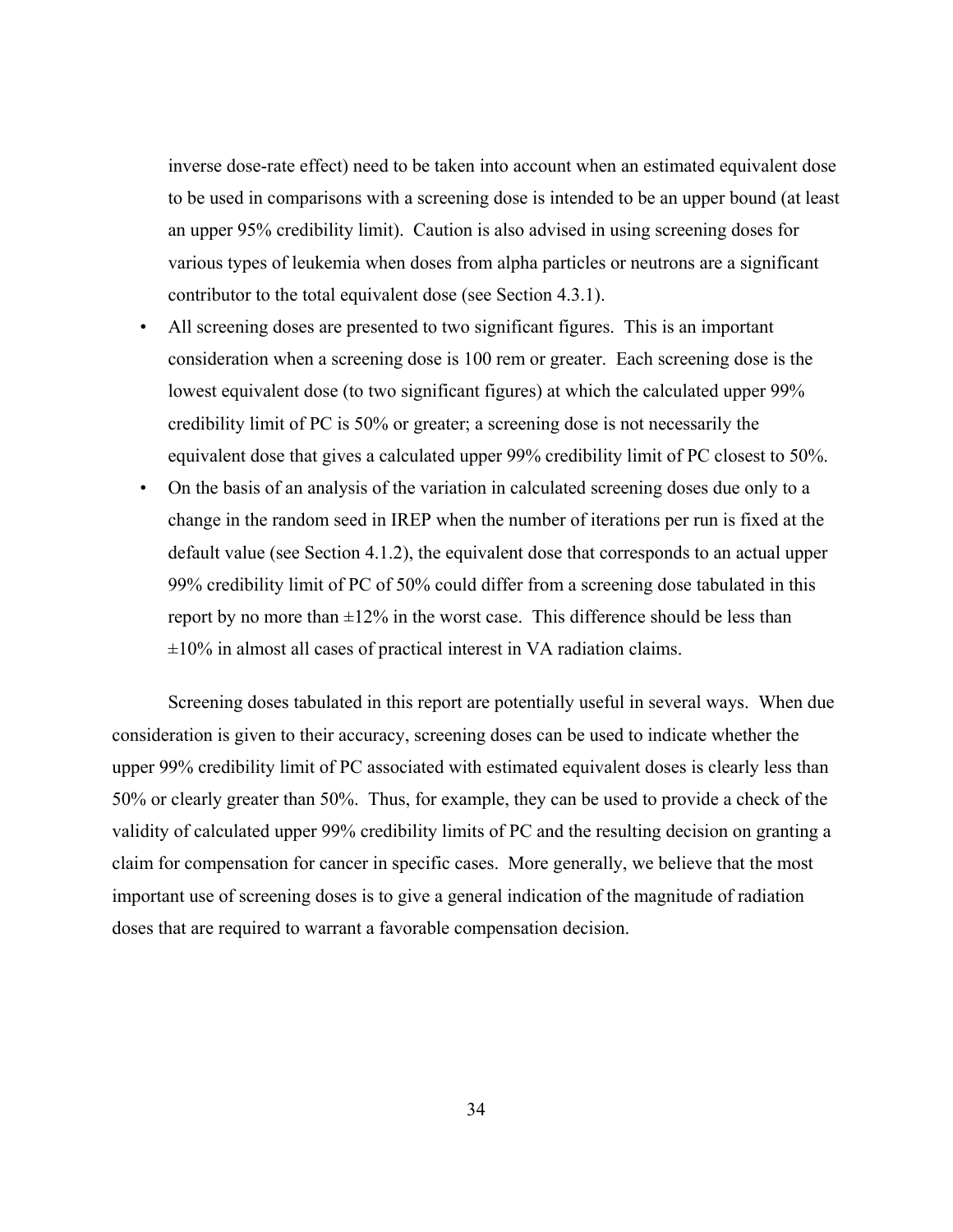| Age at          | Time since exposure when cancer was diagnosed $(y)^c$ |     |     |     |     |             |  |
|-----------------|-------------------------------------------------------|-----|-----|-----|-----|-------------|--|
| exposure<br>(y) | 5                                                     | 10  | 15  | 20  | 25  | $\geq 30$   |  |
| 18              | 110                                                   | 32  | 45  | 61  | 77  | 93 $(98)^d$ |  |
| 20              | 160                                                   | 43  | 59  | 76  | 95  | 120         |  |
| 25              | 300                                                   | 82  | 110 | 140 | 160 | 160         |  |
| 30              | 530                                                   | 150 | 170 | 210 | 210 | 210         |  |
| 35              | 740                                                   | 190 | 210 | 210 | 210 | 210         |  |
| $\geq 40$       | 890                                                   | 210 | 210 | 210 | 210 | 210         |  |

**Table 4-1.** Screening doses (rem) calculated with IREP: Cancers of oral cavity and pharynx (including  $lip$ <sup> $a,b$ </sup>)

<sup>*b*</sup>Calculations were performed with Version 5.4 of NIOSH-IREP (NIOSH, 2002). The risk model for this cancer type is described in Section 3.1.2.

 ${}^{c}$ Difference between age at diagnosis and age at exposure.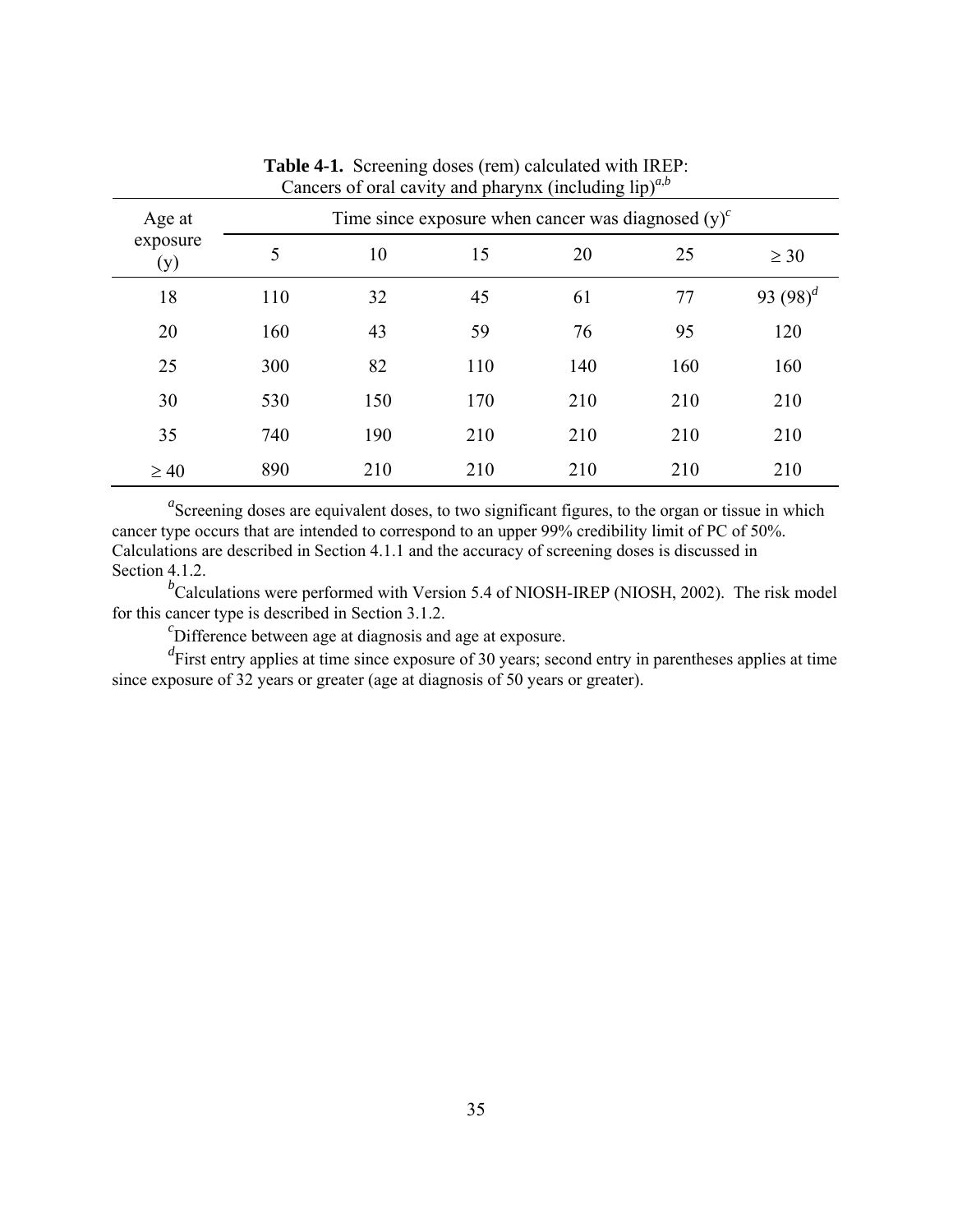| Age at<br>exposure<br>(y) | Time since exposure when cancer was diagnosed $(y)^c$ |    |    |    |    |             |  |
|---------------------------|-------------------------------------------------------|----|----|----|----|-------------|--|
|                           | 5                                                     | 10 | 15 | 20 | 25 | $\geq 30$   |  |
| 18                        | 41                                                    | 12 | 16 | 22 | 28 | 33 $(35)^d$ |  |
| 20                        | 56                                                    | 15 | 21 | 28 | 34 | 40          |  |
| 25                        | 120                                                   | 28 | 37 | 47 | 56 | 56          |  |
| 30                        | 210                                                   | 50 | 61 | 72 | 72 | 72          |  |
| 35                        | 270                                                   | 64 | 72 | 72 | 72 | 72          |  |
| $\geq 40$                 | 340                                                   | 77 | 72 | 72 | 72 | 72          |  |

**Table 4-2.** Screening doses (rem) calculated with IREP: Cancer of esophagus*<sup>a</sup>*,*<sup>b</sup>*

<sup>*b*</sup>Calculations were performed with Version 5.4 of NIOSH-IREP (NIOSH, 2002). The risk model for this cancer type is described in Section 3.1.2.

 ${}^{c}$ Difference between age at diagnosis and age at exposure.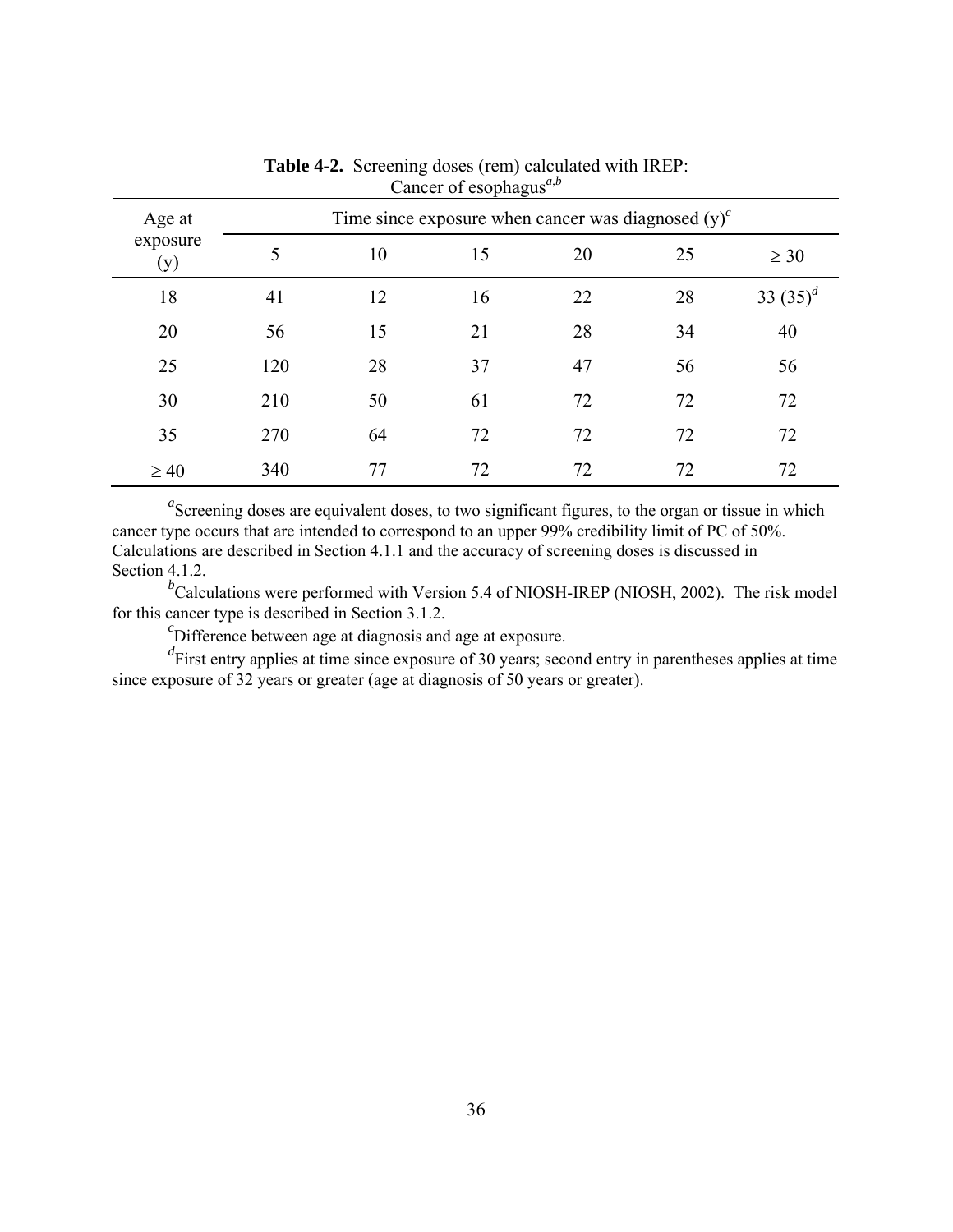| Age at          | Time since exposure when cancer was diagnosed $(v)^c$ |     |    |    |    |              |
|-----------------|-------------------------------------------------------|-----|----|----|----|--------------|
| exposure<br>(y) | 5                                                     | 10  | 15 | 20 | 25 | $\geq 30$    |
| 18              | 40                                                    | 9.0 | 13 | 17 | 22 | $26(27)^{d}$ |
| 20              | 54                                                    | 12  | 16 | 21 | 27 | 32           |
| 25              | 110                                                   | 22  | 29 | 37 | 44 | 44           |
| 30              | 210                                                   | 40  | 48 | 58 | 58 | 58           |
| 35              | 270                                                   | 50  | 58 | 58 | 58 | 58           |
| $\geq 40$       | 330                                                   | 61  | 58 | 58 | 58 | 58           |

**Table 4-3.** Screening doses (rem) calculated with IREP: Cancer of stomach*<sup>a</sup>*,*<sup>b</sup>*

<sup>*b*</sup>Calculations were performed with Version 5.4 of NIOSH-IREP (NIOSH, 2002). The risk model for this cancer type is described in Section 3.1.2.

 ${}^{c}$ Difference between age at diagnosis and age at exposure.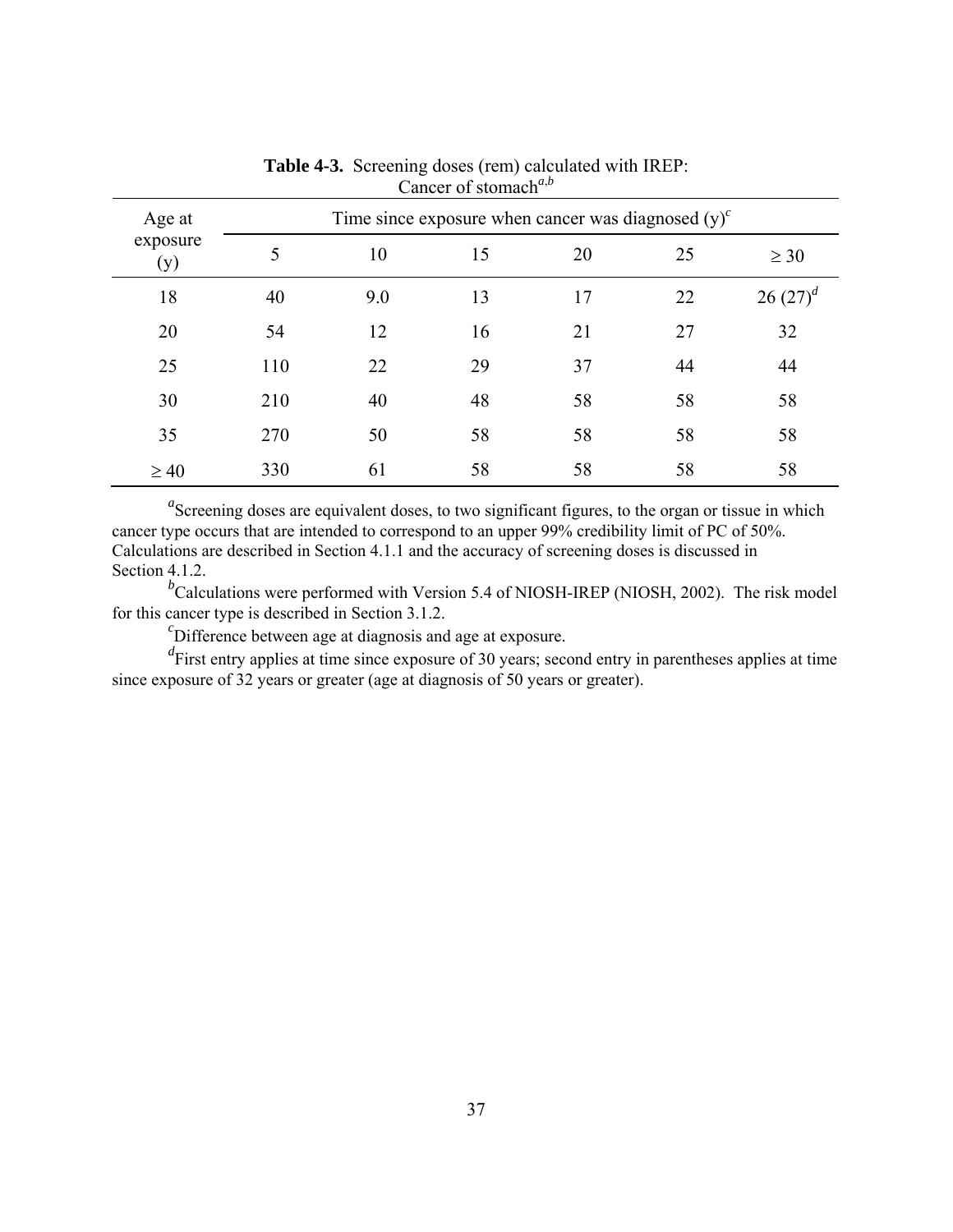| Age at          | Time since exposure when cancer was diagnosed $(v)^c$ |    |    |    |    |             |
|-----------------|-------------------------------------------------------|----|----|----|----|-------------|
| exposure<br>(y) | 5                                                     | 10 | 15 | 20 | 25 | $\geq 30$   |
| 18              | 40                                                    | 12 | 17 | 24 | 31 | 37 $(39)^d$ |
| 20              | 54                                                    | 16 | 23 | 31 | 38 | 45          |
| 25              | 110                                                   | 33 | 41 | 54 | 64 | 64          |
| 30              | 210                                                   | 57 | 70 | 85 | 85 | 85          |
| 35              | 280                                                   | 74 | 85 | 85 | 85 | 85          |
| $\geq 40$       | 330                                                   | 89 | 85 | 85 | 85 | 85          |

**Table 4-4.** Screening doses (rem) calculated with IREP: Cancer of colon<sup>*a*,*b*</sup>

<sup>*b*</sup>Calculations were performed with Version 5.4 of NIOSH-IREP (NIOSH, 2002). The risk model for this cancer type is described in Section 3.1.2.

 ${}^{c}$ Difference between age at diagnosis and age at exposure.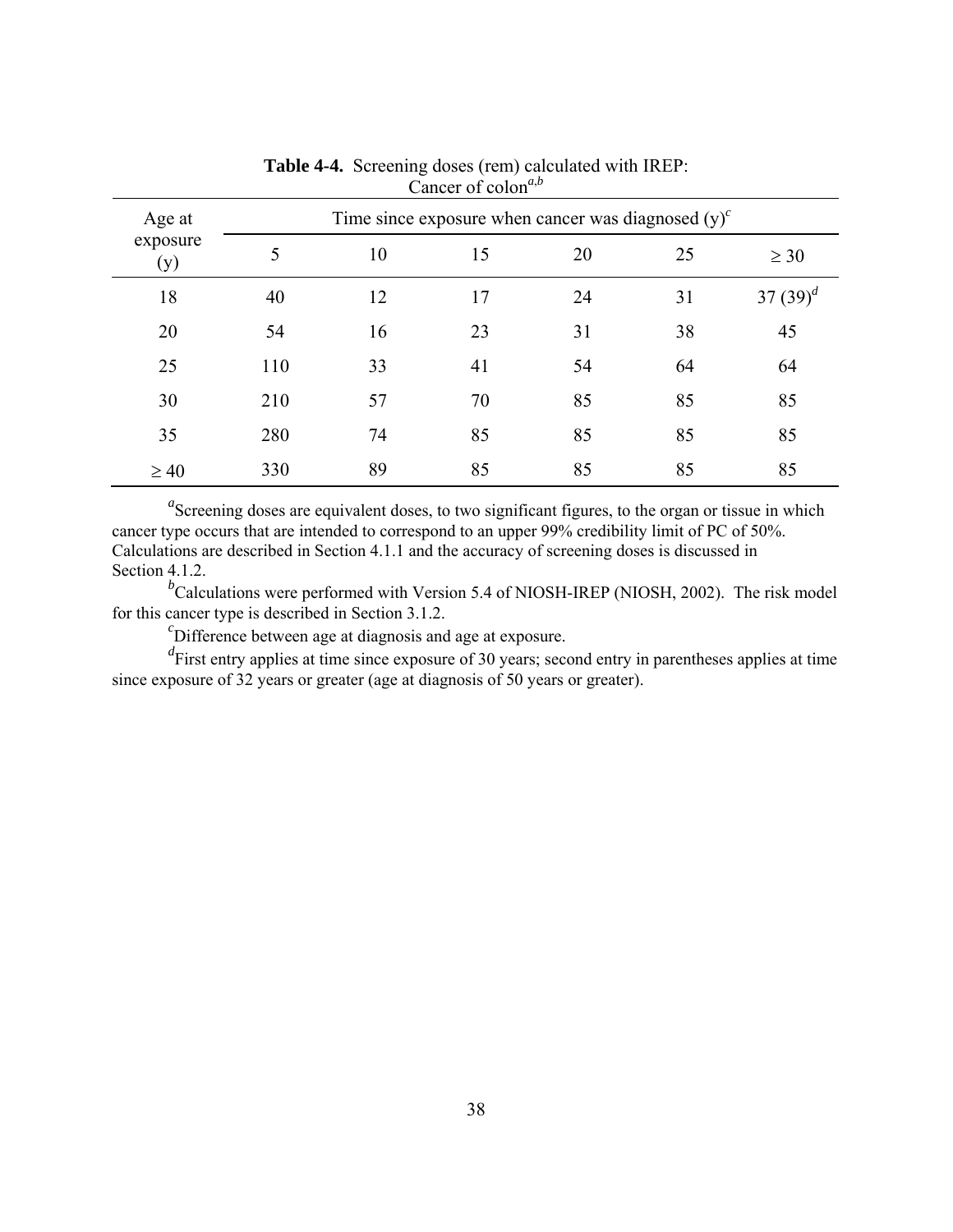| Age at          | Time since exposure when cancer was diagnosed $(y)^c$ |     |     |     |     |              |  |
|-----------------|-------------------------------------------------------|-----|-----|-----|-----|--------------|--|
| exposure<br>(y) | 5                                                     | 10  | 15  | 20  | 25  | $\geq 30$    |  |
| 18              | 150                                                   | 36  | 50  | 66  | 83  | $100(110)^d$ |  |
| 20              | 190                                                   | 48  | 63  | 83  | 110 | 130          |  |
| 25              | 370                                                   | 91  | 120 | 150 | 180 | 180          |  |
| 30              | 650                                                   | 160 | 200 | 230 | 230 | 230          |  |
| 35              | 880                                                   | 210 | 230 | 230 | 230 | 230          |  |
| $\geq 40$       | 1100                                                  | 240 | 230 | 230 | 230 | 230          |  |

**Table 4-5.** Screening doses (rem) calculated with IREP: Cancer of rectum (including anus and anal canal) $a$ ,*b* 

<sup>*b*</sup>Calculations were performed with Version 5.4 of NIOSH-IREP (NIOSH, 2002). The risk model for this cancer type is described in Section 3.1.2.

 ${}^{c}$ Difference between age at diagnosis and age at exposure.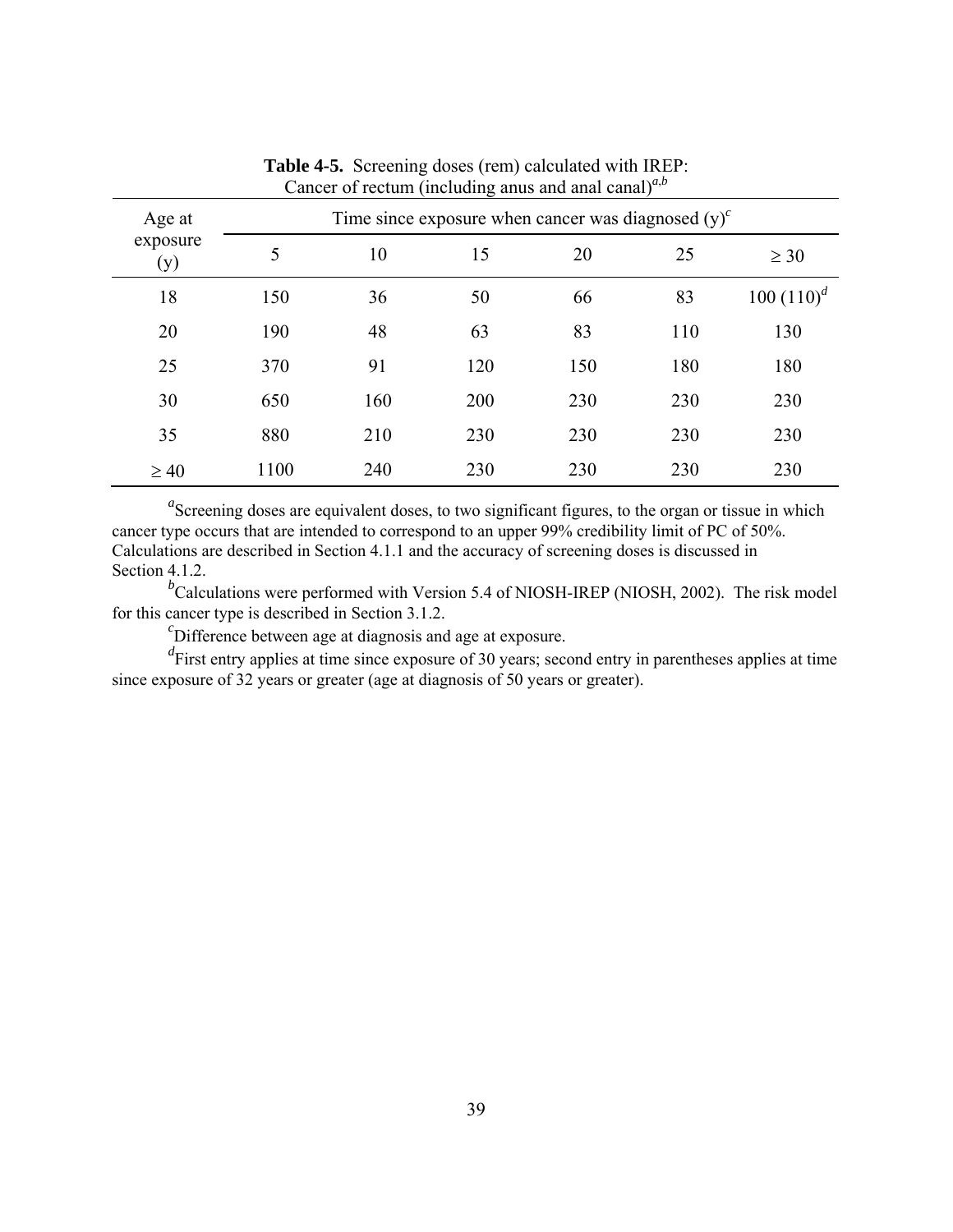| cancers of argeon to must omer main stomath, colon, and rectain |                                                       |     |     |     |     |             |  |
|-----------------------------------------------------------------|-------------------------------------------------------|-----|-----|-----|-----|-------------|--|
| Age at                                                          | Time since exposure when cancer was diagnosed $(y)^c$ |     |     |     |     |             |  |
| exposure<br>(y)                                                 | 5                                                     | 10  | 15  | 20  | 25  | $\geq 30$   |  |
| 18                                                              | 76                                                    | 22  | 30  | 42  | 53  | 63 $(66)^d$ |  |
| 20                                                              | 110                                                   | 28  | 38  | 51  | 64  | 75          |  |
| 25                                                              | 190                                                   | 49  | 63  | 81  | 96  | 96          |  |
| 30                                                              | 310                                                   | 79  | 96  | 120 | 120 | 120         |  |
| 35                                                              | 410                                                   | 110 | 120 | 120 | 120 | 120         |  |
| $\geq 40$                                                       | 510                                                   | 130 | 120 | 120 | 120 | 120         |  |

**Table 4-6.** Screening doses (rem) calculated with IREP: Cancers of digestive tract other than stomach, colon, and rectum*<sup>a</sup>*,*<sup>b</sup>*

<sup>*b*</sup>Calculations were performed with Version 5.4 of NIOSH-IREP (NIOSH, 2002). Specific organs and tissues to which this cancer type applies are listed in Table 4 of NIOSH (2002), and the risk model for this cancer type is described in Section 3.1.1. *<sup>c</sup>*

 ${}^{c}$ Difference between age at diagnosis and age at exposure.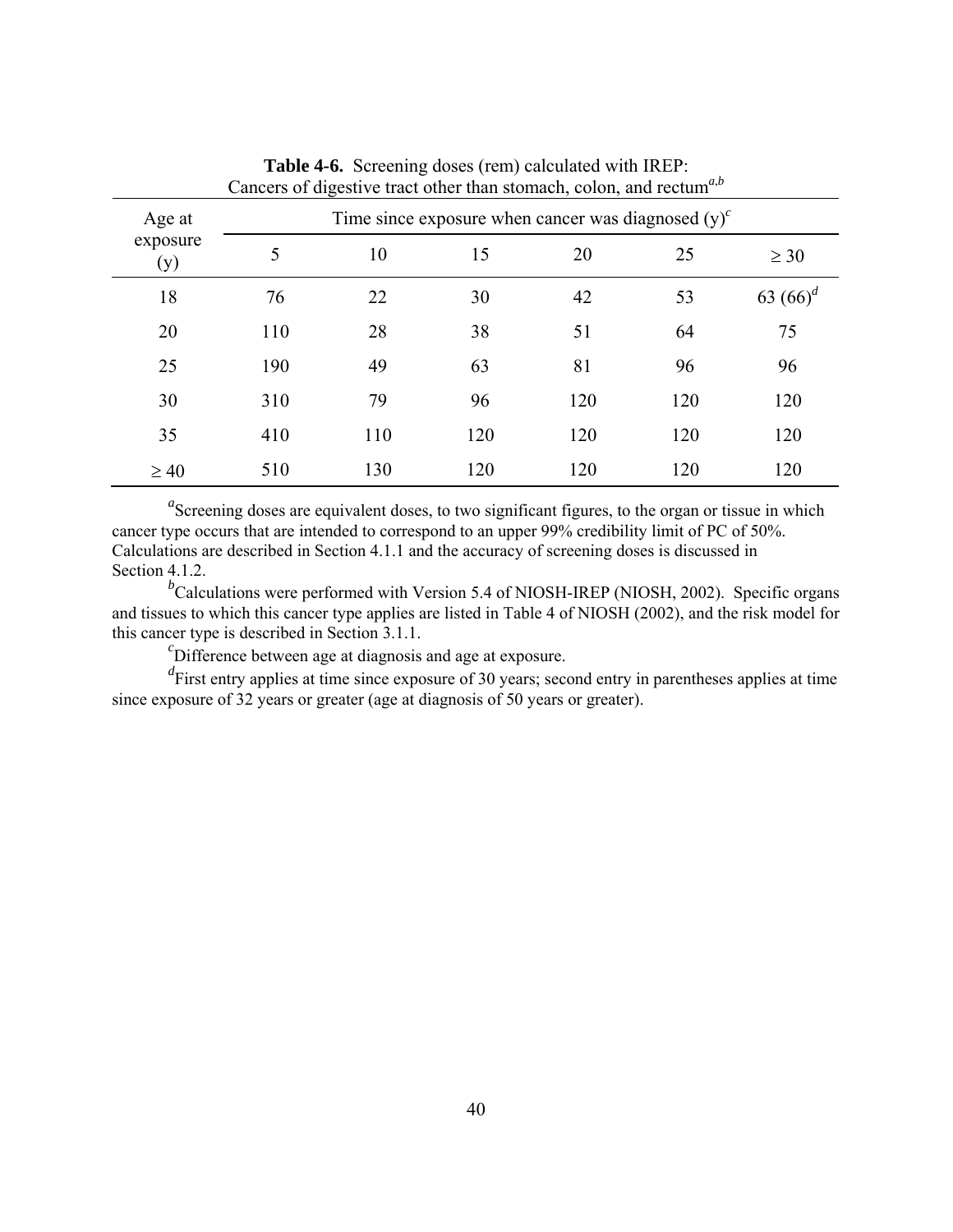| Age at<br>exposure<br>(y) | Time since exposure when cancer was diagnosed $(y)^c$ |     |     |     |     |             |  |
|---------------------------|-------------------------------------------------------|-----|-----|-----|-----|-------------|--|
|                           | 5                                                     | 10  | 15  | 20  | 25  | $\geq 30$   |  |
| 18                        | 15                                                    | 4.0 | 5.3 | 7.3 | 8.8 | 11 $(11)^d$ |  |
| 20                        | 19                                                    | 5.2 | 6.7 | 8.5 | 11  | 13          |  |
| 25                        | 35                                                    | 8.5 | 11  | 14  | 16  | 16          |  |
| 30                        | 60                                                    | 14  | 17  | 20  | 20  | 20          |  |
| 35                        | 78                                                    | 18  | 20  | 20  | 20  | 20          |  |
| $\geq 40$                 | 96                                                    | 22  | 20  | 20  | 20  | 20          |  |

**Table 4-7.** Screening doses (rem) calculated with IREP: Cancer of liver (including biliary system)*<sup>a</sup>*,*<sup>b</sup>*

<sup>*b*</sup>Calculations were performed with Version 5.4 of NIOSH-IREP (NIOSH, 2002). The risk model for this cancer type is described in Section 3.1.1.

 ${}^{c}$ Difference between age at diagnosis and age at exposure.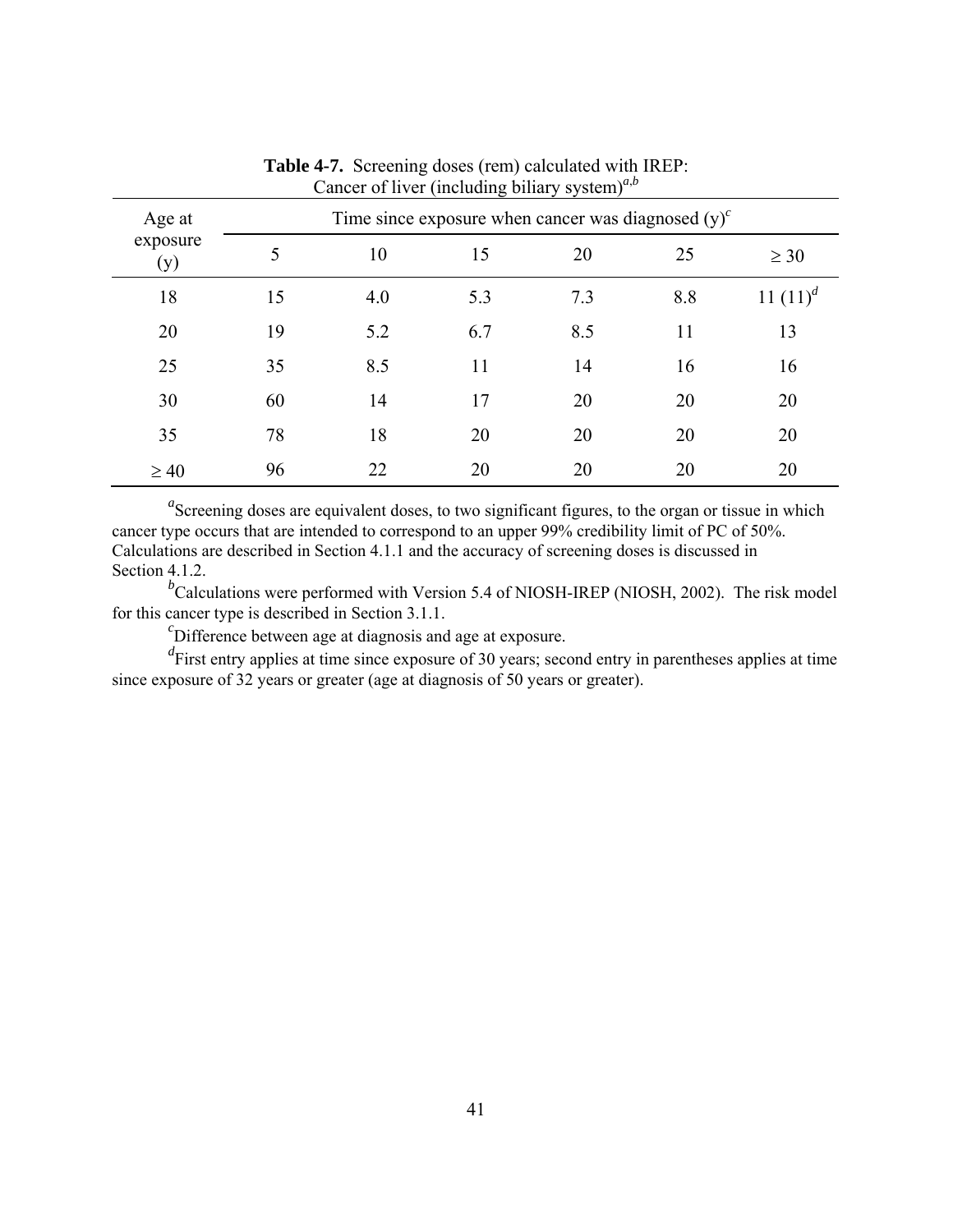| Age at          | Time since exposure when cancer was diagnosed $(y)^c$ |     |     |    |    |             |  |
|-----------------|-------------------------------------------------------|-----|-----|----|----|-------------|--|
| exposure<br>(y) | 5                                                     | 10  | 15  | 20 | 25 | $\geq 30$   |  |
| 18              | 24                                                    | 6.0 | 7.8 | 11 | 13 | 16 $(17)^d$ |  |
| 20              | 33                                                    | 7.6 | 9.8 | 13 | 16 | 18          |  |
| 25              | 68                                                    | 14  | 17  | 21 | 24 | 24          |  |
| 30              | 130                                                   | 24  | 27  | 33 | 33 | 33          |  |
| 35              | 160                                                   | 30  | 33  | 33 | 33 | 33          |  |
| $\geq 40$       | 190                                                   | 34  | 33  | 33 | 33 | 33          |  |

**Table 4-8.** Screening doses (rem) calculated with IREP: Cancer of gallbladder (including bile ducts)*<sup>a</sup>*,*<sup>b</sup>*

<sup>*b*</sup>Calculations were performed with Version 5.4 of NIOSH-IREP (NIOSH, 2002). The risk model for this cancer type is described in Section 3.1.2.

 ${}^{c}$ Difference between age at diagnosis and age at exposure.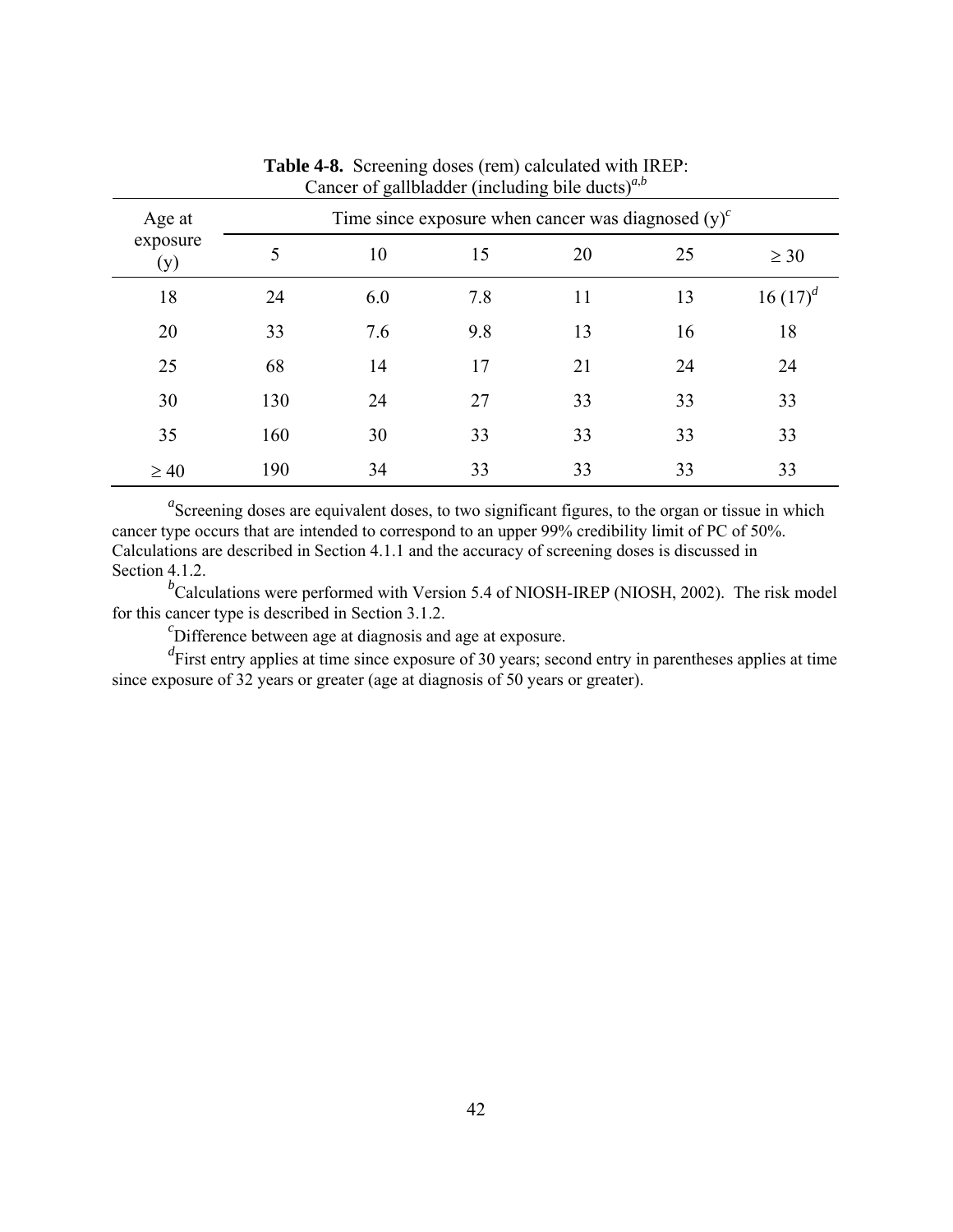| Age at          | Time since exposure when cancer was diagnosed $(y)^c$ |     |     |     |     |             |  |
|-----------------|-------------------------------------------------------|-----|-----|-----|-----|-------------|--|
| exposure<br>(y) | 5                                                     | 10  | 15  | 20  | 25  | $\geq 30$   |  |
| 18              | 120                                                   | 31  | 42  | 55  | 70  | 84 $(89)^d$ |  |
| 20              | 150                                                   | 40  | 53  | 70  | 86  | 110         |  |
| 25              | 310                                                   | 74  | 93  | 130 | 150 | 150         |  |
| 30              | 540                                                   | 140 | 160 | 200 | 200 | 200         |  |
| 35              | 710                                                   | 170 | 200 | 200 | 200 | 200         |  |
| $\geq 40$       | 900                                                   | 200 | 200 | 200 | 200 | 200         |  |

**Table 4-9.** Screening doses (rem) calculated with IREP: Cancer of pancreas*<sup>a</sup>*,*<sup>b</sup>*

<sup>*b*</sup>Calculations were performed with Version 5.4 of NIOSH-IREP (NIOSH, 2002). The risk model for this cancer type is described in Section 3.1.2.

 ${}^{c}$ Difference between age at diagnosis and age at exposure.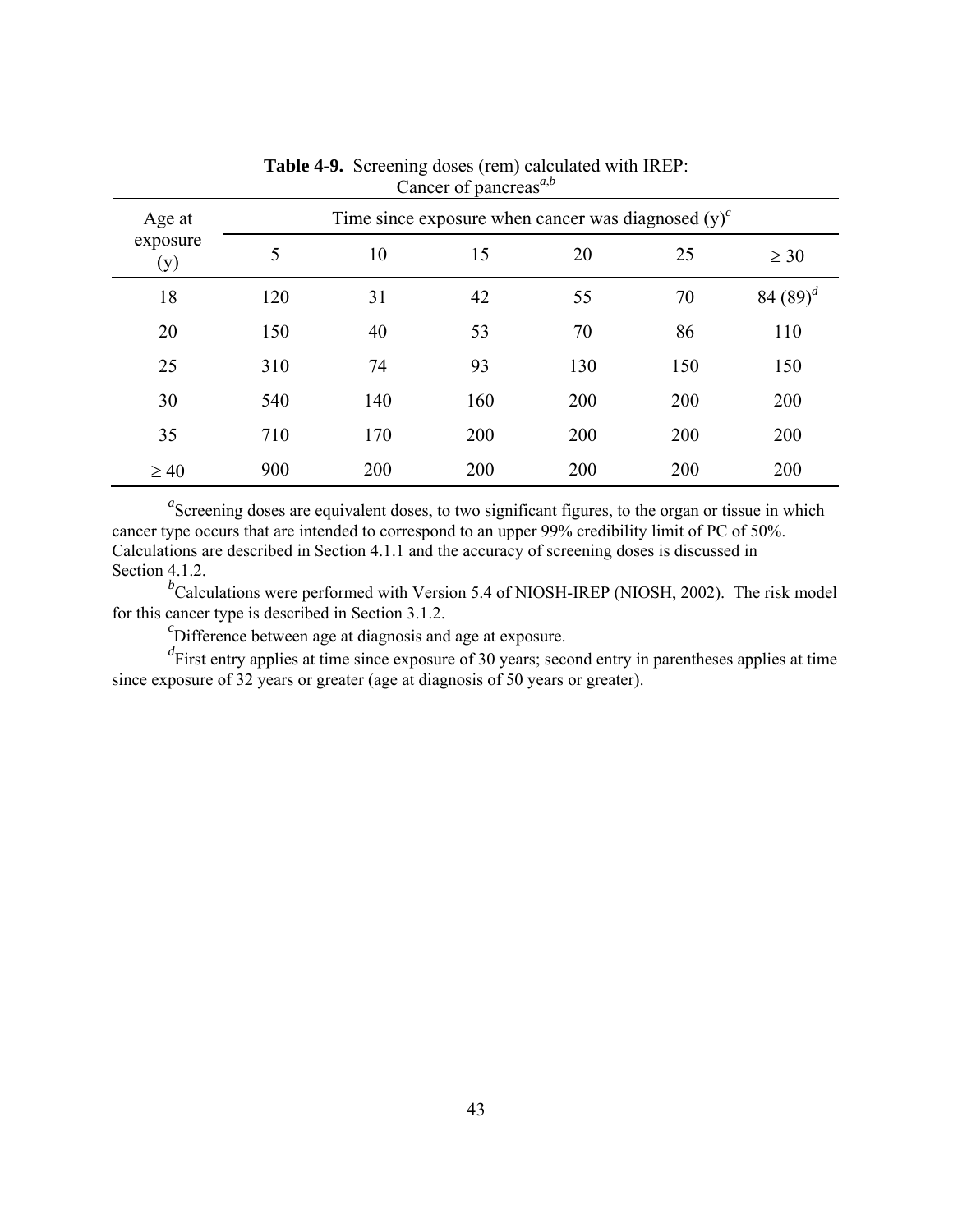| Smoking status                           | Age at exposure | Time since exposure when cancer was diagnosed $(y)^{c}$ |     |           |  |  |
|------------------------------------------|-----------------|---------------------------------------------------------|-----|-----------|--|--|
|                                          | (y)             |                                                         | 10  | $\geq 15$ |  |  |
| Never smoker                             | Any             | 220                                                     | 46  | 44        |  |  |
| Former smoker                            | Any             | 530                                                     | 130 | 130       |  |  |
| Current smoker <sup><math>d</math></sup> | Any             | 720                                                     | 160 | 150       |  |  |

**Table 4-10.** Screening doses (rem) calculated with IREP: Cancer of lung (including trachea and bronchus) –  $I^{a,b}$ 

<sup>*b*</sup>Calculations were performed with Version 5.4 of NIOSH-IREP (NIOSH, 2002). The risk model for this cancer type is described in Sections 3.1.3 and 3.1.4. *<sup>c</sup>*

 ${}^{c}$ Difference between age at diagnosis and age at exposure.

<sup>d</sup>Screening doses apply when the number of cigarettes smoked per day is unknown. IREP also calculates PC for separate smoking categories of < 10, 10-19, 20-40, and  $\geq$  40 cigarettes per day; screening doses for these smoking categories are similar to values for former smokers and current smokers with an unknown number of cigarettes smoked per day.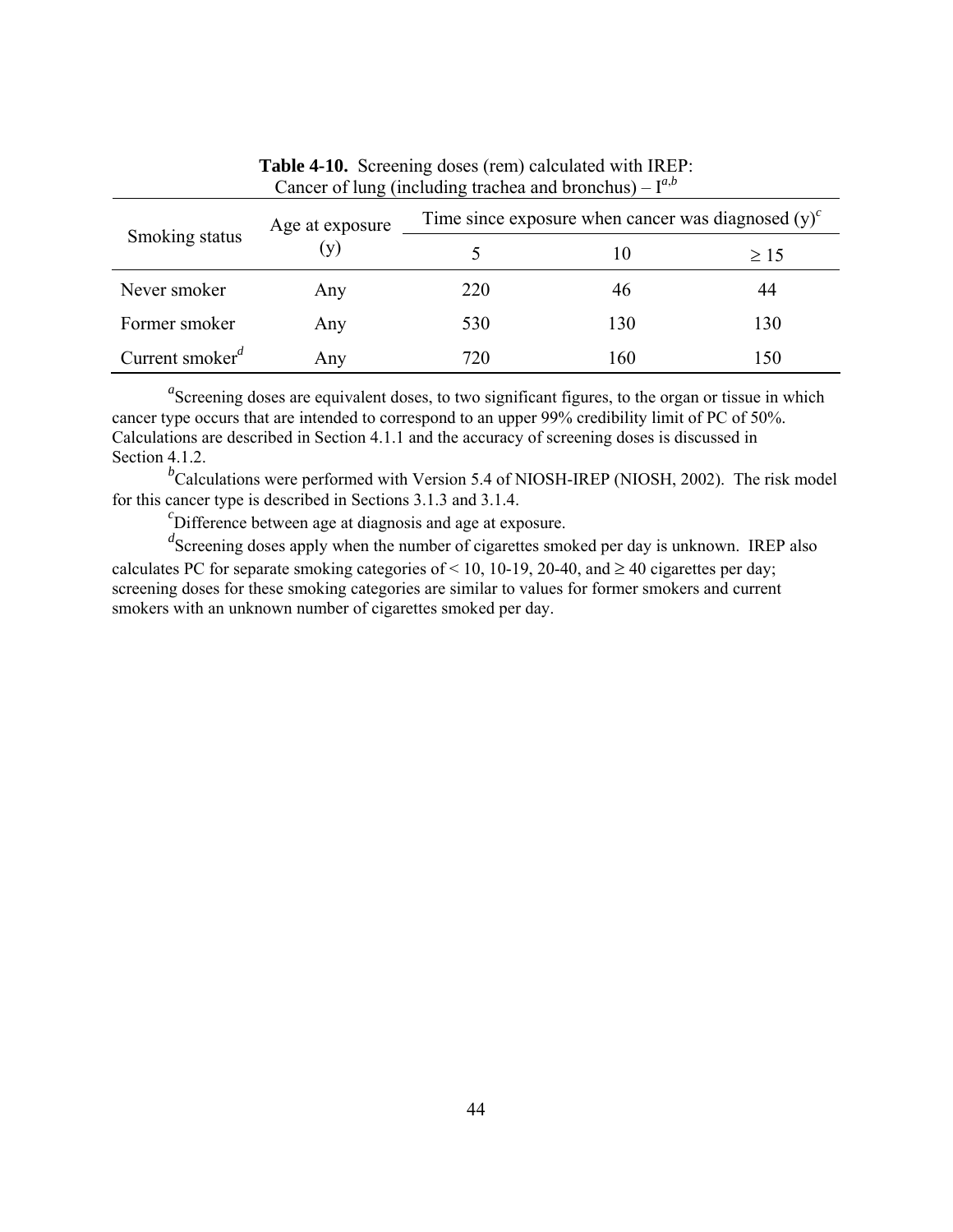| Age at          | Time since exposure when cancer was diagnosed $(y)^d$ |     |     |     |     |             |  |
|-----------------|-------------------------------------------------------|-----|-----|-----|-----|-------------|--|
| exposure<br>(y) | 5                                                     | 10  | 15  | 20  | 25  | $\geq 30$   |  |
| 18              | 58                                                    | 18  | 26  | 35  | 44  | 52 $(54)^e$ |  |
|                 | 95                                                    | 23  | 32  | 43  | 54  | 63 (66)     |  |
|                 | 100                                                   | 23  | 33  | 44  | 54  | 64 (68)     |  |
| 20              | 76                                                    | 24  | 33  | 44  | 55  | 63          |  |
|                 | 120                                                   | 30  | 41  | 54  | 65  | 76          |  |
|                 | 140                                                   | 31  | 42  | 54  | 67  | 78          |  |
| 25              | 150                                                   | 45  | 60  | 77  | 90  | 90          |  |
|                 | 250                                                   | 56  | 71  | 89  | 110 | 110         |  |
|                 | 250                                                   | 57  | 73  | 91  | 110 | 110         |  |
| 30              | 270                                                   | 80  | 100 | 120 | 120 | 120         |  |
|                 | 420                                                   | 95  | 120 | 140 | 140 | 140         |  |
|                 | 440                                                   | 97  | 120 | 140 | 140 | 140         |  |
| 35              | 360                                                   | 100 | 120 | 120 | 120 | 120         |  |
|                 | 550                                                   | 120 | 140 | 140 | 140 | 140         |  |
|                 | 570                                                   | 120 | 140 | 140 | 140 | 140         |  |
| $\geq 40$       | 450                                                   | 130 | 120 | 120 | 120 | 120         |  |
|                 | 680                                                   | 150 | 140 | 140 | 140 | 140         |  |
|                 | 720                                                   | 150 | 140 | 140 | 140 | 140         |  |

**Table 4-11.** Screening doses (rem) calculated with IREP: Cancer of lung (including trachea and bronchus) –  $\mathbf{H}^{a,b,c}$ 

<sup>*b*</sup>Calculations were performed with Version 5.3 of NIH-IREP (Land et al., 2003). The risk model for this cancer type is described in Sections 3.1.2 and 3.1.4. *<sup>c</sup>*

 ${}^{c}$ For each age at exposure and time since exposure when cancer was diagnosed, first entry gives the screening dose for never smokers, second entry gives the screening dose for former smokers, and third entry gives the screening dose for current smokers that applies when the number of cigarettes smoked per day is unknown. IREP also calculates PC for separate smoking categories of < 10, 10-19, 20-40, and ≥ 40 cigarettes per day; screening doses for these smoking categories are similar to values for former smokers and current smokers with an unknown number of cigarettes smoked per day.

*d* Difference between age at diagnosis and age at exposure.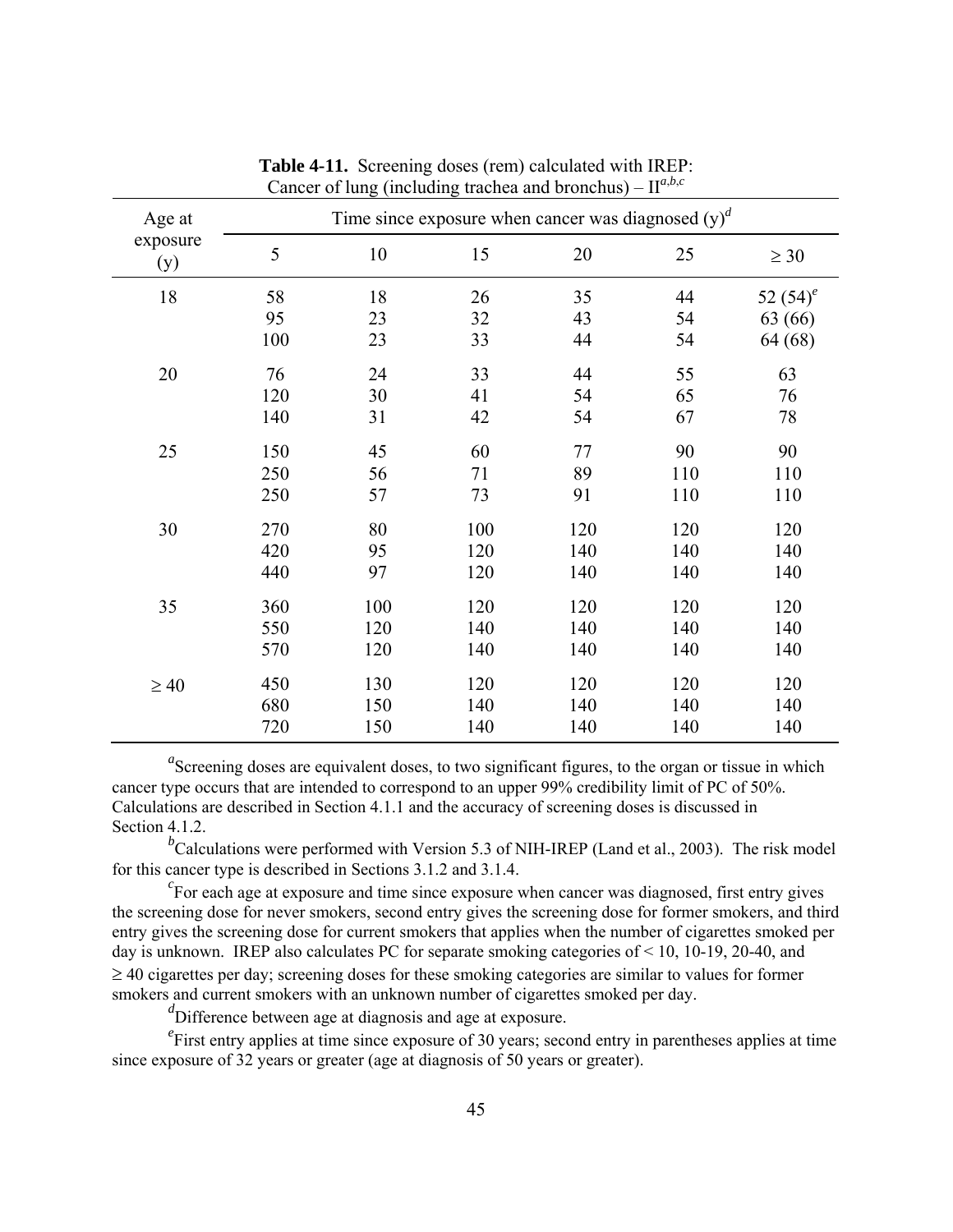| Age at          | Time since exposure when cancer was diagnosed $(y)^c$ |     |     |     |     |              |  |
|-----------------|-------------------------------------------------------|-----|-----|-----|-----|--------------|--|
| exposure<br>(y) | 5                                                     | 10  | 15  | 20  | 25  | $\geq 30$    |  |
| 18              | 150                                                   | 34  | 47  | 62  | 79  | 94 $(100)^d$ |  |
| 20              | 210                                                   | 45  | 59  | 78  | 95  | 120          |  |
| 25              | 360                                                   | 83  | 110 | 130 | 160 | 160          |  |
| 30              | 630                                                   | 150 | 170 | 210 | 210 | 210          |  |
| 35              | 840                                                   | 190 | 210 | 210 | 210 | 210          |  |
| $\geq 40$       | 1100                                                  | 220 | 210 | 210 | 210 | 210          |  |

**Table 4-12.** Screening doses (rem) calculated with IREP: Cancers of respiratory tract other than lung<sup>*a*,*b*</sup>

<sup>*b*</sup>Calculations were performed with Version 5.4 of NIOSH-IREP (NIOSH, 2002). Specific organs and tissues to which this cancer type applies are listed in Table 4 of NIOSH (2002), and the risk model for this cancer type is described in Section 3.1.2.

 ${}^{c}$ Difference between age at diagnosis and age at exposure.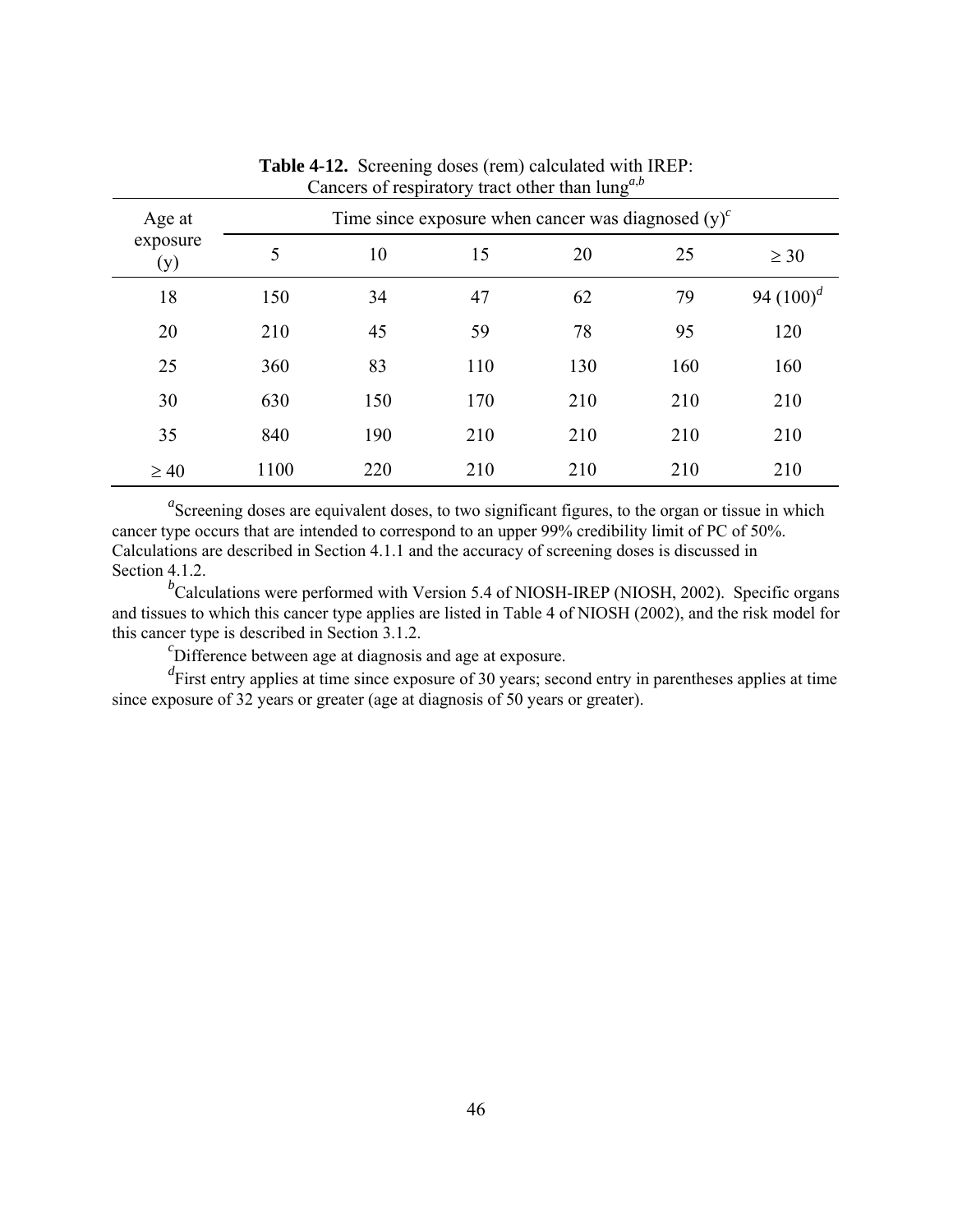| Age at          |     |     |     | Time since exposure when cancer was diagnosed $(y)^c$ |     |     |             |
|-----------------|-----|-----|-----|-------------------------------------------------------|-----|-----|-------------|
| exposure<br>(y) | 3   | 5   | 10  | 15                                                    | 20  | 25  | $\geq 30$   |
| 18              | 33  | 10  | 14  | 21                                                    | 30  | 38  | 45 $(48)^d$ |
| 20              | 47  | 14  | 19  | 28                                                    | 37  | 47  | 55          |
| 25              | 96  | 32  | 37  | 51                                                    | 64  | 76  | 76          |
| 30              | 190 | 61  | 66  | 84                                                    | 110 | 110 | 110         |
| 35              | 270 | 83  | 84  | 110                                                   | 110 | 110 | 110         |
| $\geq 40$       | 320 | 110 | 110 | 110                                                   | 110 | 110 | 110         |

**Table 4-13.** Screening doses (rem) calculated with IREP: Cancer of bone<sup> $a,b$ </sup>

<sup>*b*</sup>Calculations were performed with Version 5.5 of NIOSH-IREP (NIOSH, 2002); see Section 4.1.1, footnote 13. The risk model for this cancer type is described in Section 3.1.2.

Difference between age at diagnosis and age at exposure.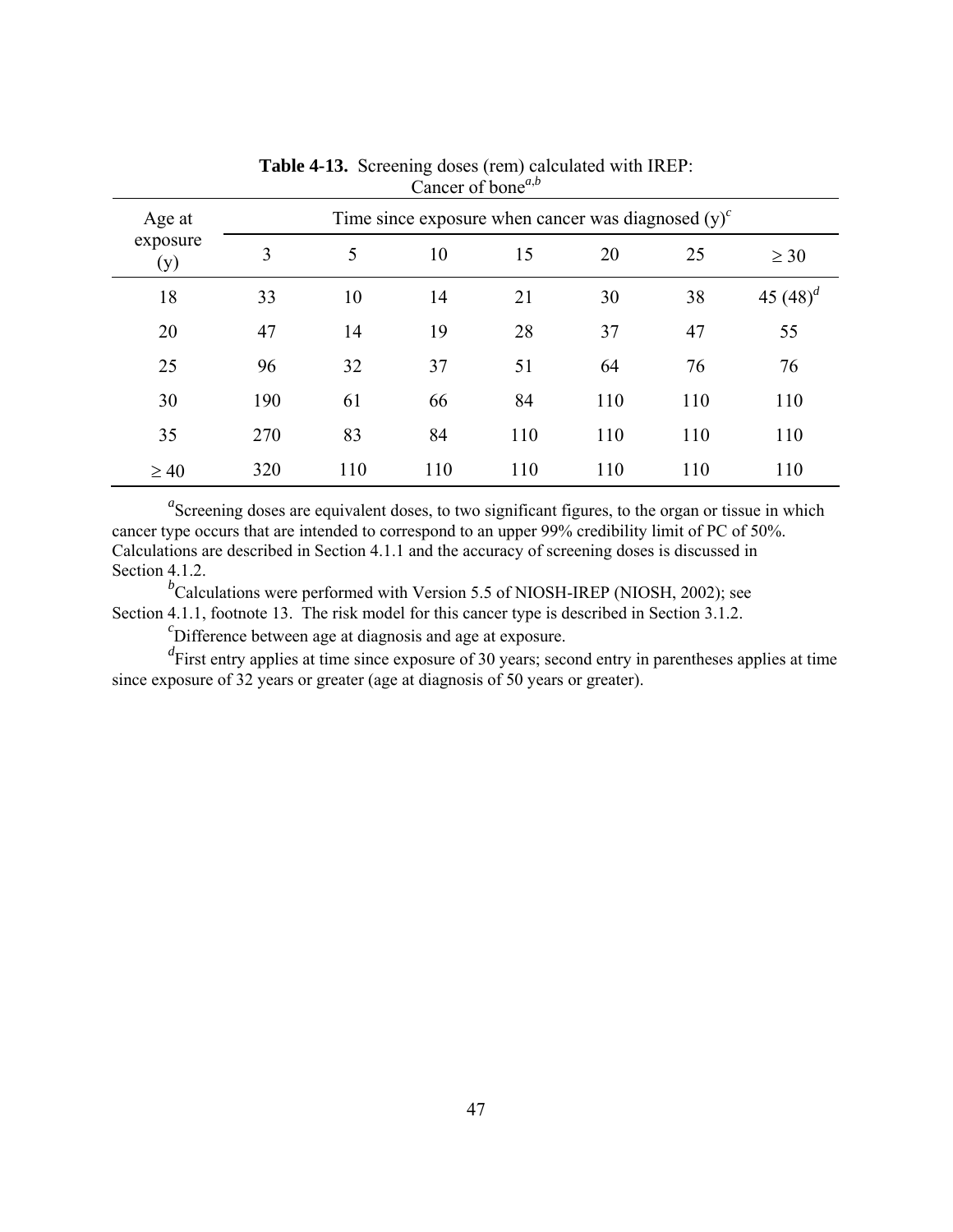| Cancels of connective assay (including other sold assay not hold) |     |     |     |                                                         |     |               |  |  |  |
|-------------------------------------------------------------------|-----|-----|-----|---------------------------------------------------------|-----|---------------|--|--|--|
| Age at                                                            |     |     |     | Time since exposure when cancer was diagnosed $(y)^{c}$ |     |               |  |  |  |
| exposure<br>(y)                                                   | 5   | 10  | 15  | 20                                                      | 25  | $\geq 30$     |  |  |  |
| 18                                                                | 48  | 16  | 23  | 31                                                      | 39  | 47 $(50)^{d}$ |  |  |  |
| 20                                                                | 69  | 21  | 29  | 39                                                      | 49  | 58            |  |  |  |
| 25                                                                | 140 | 41  | 53  | 67                                                      | 80  | 80            |  |  |  |
| 30                                                                | 260 | 72  | 87  | 110                                                     | 110 | 110           |  |  |  |
| 35                                                                | 330 | 92  | 110 | 110                                                     | 110 | 110           |  |  |  |
| $\geq 40$                                                         | 410 | 120 | 110 | 110                                                     | 110 | 110           |  |  |  |

**Table 4-14.** Screening doses (rem) calculated with IREP: Cancers of connective tissue (including other soft tissue not listed)*<sup>a</sup>*,*<sup>b</sup>*

<sup>*b*</sup>Calculations were performed with Version 5.4 of NIOSH-IREP (NIOSH, 2002). The risk model for this cancer type is described in Section 3.1.2.

 ${}^{c}$ Difference between age at diagnosis and age at exposure.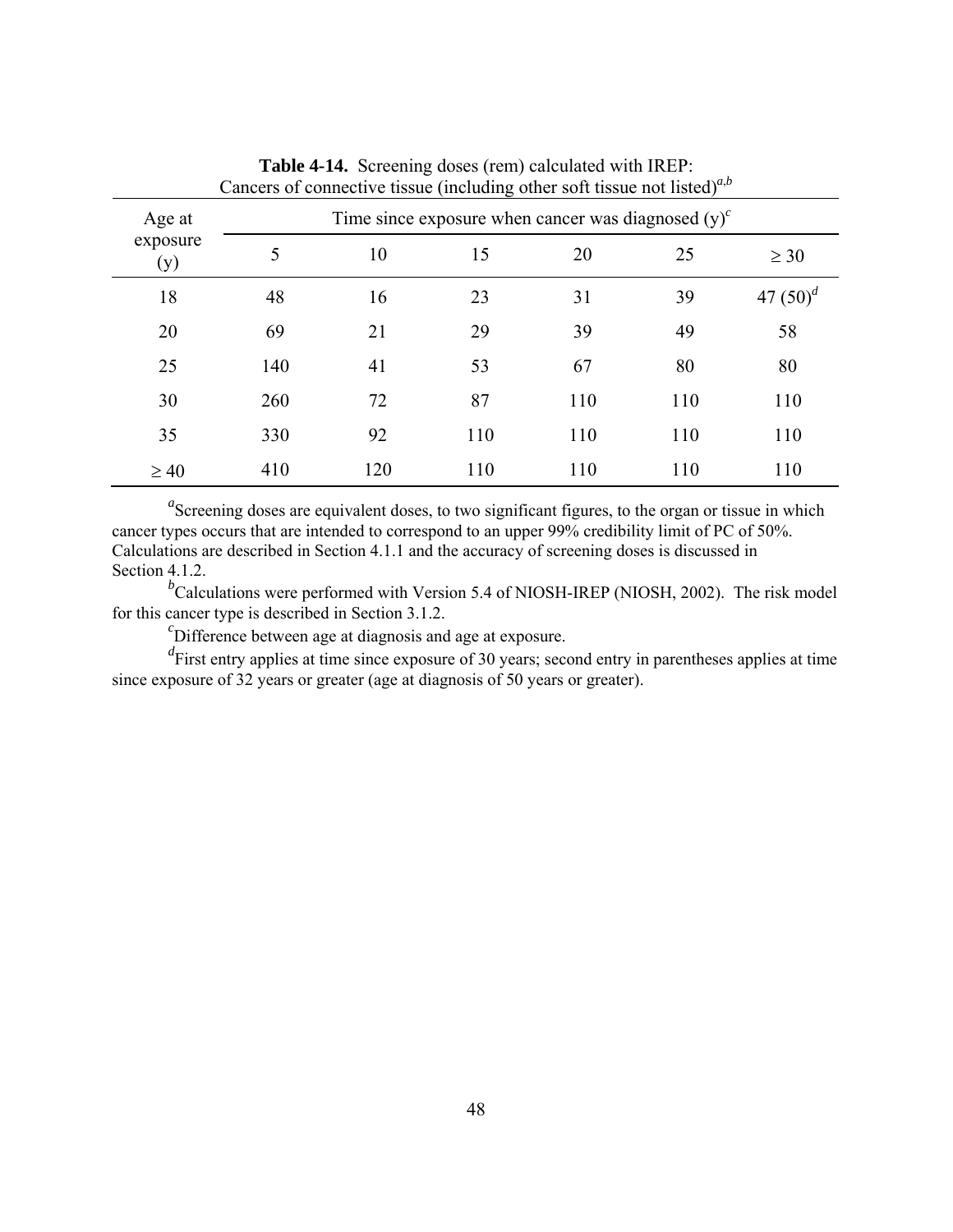|                       |     |                                               |           | Time since exposure when cancer was diagnosed $(y)^c$ |                    |           |  |
|-----------------------|-----|-----------------------------------------------|-----------|-------------------------------------------------------|--------------------|-----------|--|
| Age at<br>exposure(y) |     | White, non-hispanic <sup><math>d</math></sup> |           |                                                       | Black <sup>d</sup> |           |  |
|                       | 5   | 10                                            | $\geq 15$ | 5                                                     | 10                 | $\geq 15$ |  |
| 18                    | 35  | 6.3                                           | 5.9       | 28                                                    | 5.6                | 5.3       |  |
| 20                    | 49  | 8.4                                           | 7.9       | 37                                                    | 7.7                | 7.3       |  |
| 25                    | 94  | 17                                            | 16        | 72                                                    | 15                 | 15        |  |
| 30                    | 190 | 33                                            | 31        | 140                                                   | 30                 | 29        |  |
| 35                    | 310 | 55                                            | 51        | 250                                                   | 49                 | 47        |  |
| $\geq 40$             | 550 | 91                                            | 86        | 440                                                   | 80                 | 77        |  |

# **Table 4-15.** Screening doses (rem) calculated with IREP: Malignant melanoma of skin*<sup>a</sup>*,*<sup>b</sup>*

<sup>a</sup>Screening doses are equivalent doses, to two significant figures, to the organ or tissue in which cancer type occurs that are intended to correspond to an upper 99% credibility limit of PC of 50%. Calculations are described in Section 4.1.1 and the accuracy of screening doses is discussed in Section 4.1.2.

<sup>*b*</sup>Calculations were performed with Version 5.4 of NIOSH-IREP (NIOSH, 2002). The risk model for this cancer type is described in Section 3.1.5.

 ${}^{c}$ Difference between age at diagnosis and age at exposure.

*d* IREP also calculates risks of skin cancers for the following racial or ethnic groups: American Indians or Alaska natives; Asians, native Hawaiians, or other Pacific islanders; and white Hispanics.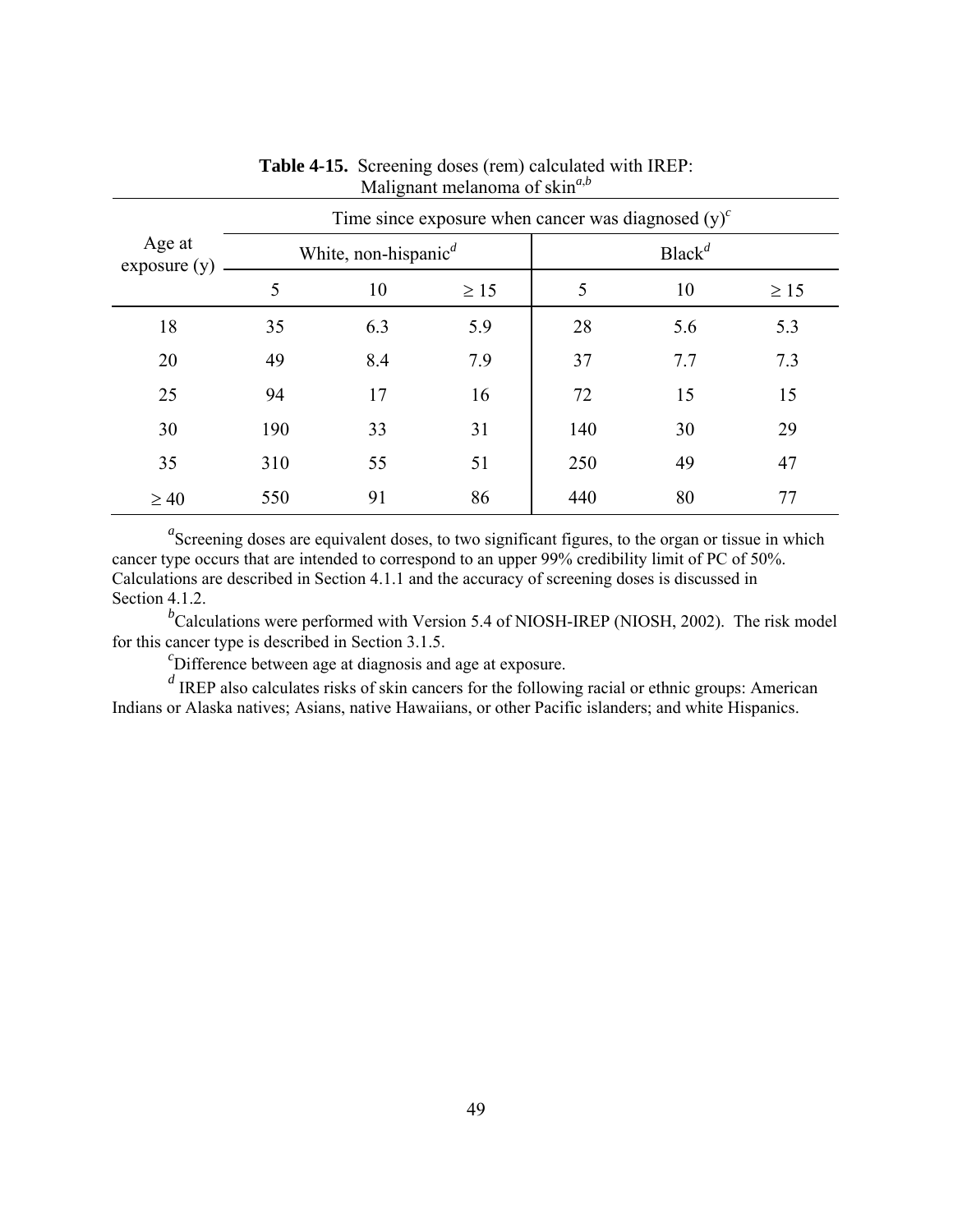|                       |     |                                               |           | Time since exposure when cancer was diagnosed $(y)^c$ |                    |           |  |
|-----------------------|-----|-----------------------------------------------|-----------|-------------------------------------------------------|--------------------|-----------|--|
| Age at<br>exposure(y) |     | White, non-hispanic <sup><math>d</math></sup> |           |                                                       | Black <sup>d</sup> |           |  |
|                       | 5   | 10                                            | $\geq 15$ | 5                                                     | 10                 | $\geq 15$ |  |
| 18                    | 36  | 6.2                                           | 5.9       | 18                                                    | 3.2                | 3.1       |  |
| 20                    | 48  | 8.5                                           | 7.9       | 24                                                    | 4.3                | 4.0       |  |
| 25                    | 94  | 17                                            | 16        | 46                                                    | 7.9                | 7.4       |  |
| 30                    | 190 | 33                                            | 31        | 89                                                    | 15                 | 15        |  |
| 35                    | 320 | 54                                            | 51        | 160                                                   | 26                 | 24        |  |
| $\geq 40$             | 550 | 89                                            | 87        | 270                                                   | 44                 | 42        |  |

## **Table 4-16.** Screening doses (rem) calculated with IREP: Basal cell carcinoma of skin*<sup>a</sup>*,*<sup>b</sup>*

<sup>a</sup>Screening doses are equivalent doses, to two significant figures, to the organ or tissue in which cancer type occurs that are intended to correspond to an upper 99% credibility limit of PC of 50%. Calculations are described in Section 4.1.1 and the accuracy of screening doses is discussed in Section 4.1.2.

<sup>*b*</sup>Calculations were performed with Version 5.4 of NIOSH-IREP (NIOSH, 2002). The risk model for this cancer type is described in Section 3.1.5.

 ${}^{c}$ Difference between age at diagnosis and age at exposure.

*d* IREP also calculates risks of skin cancers for the following racial and ethnic groups: American Indians or Alaska natives; Asians, native Hawaiians, or other Pacific islanders; and white Hispanics.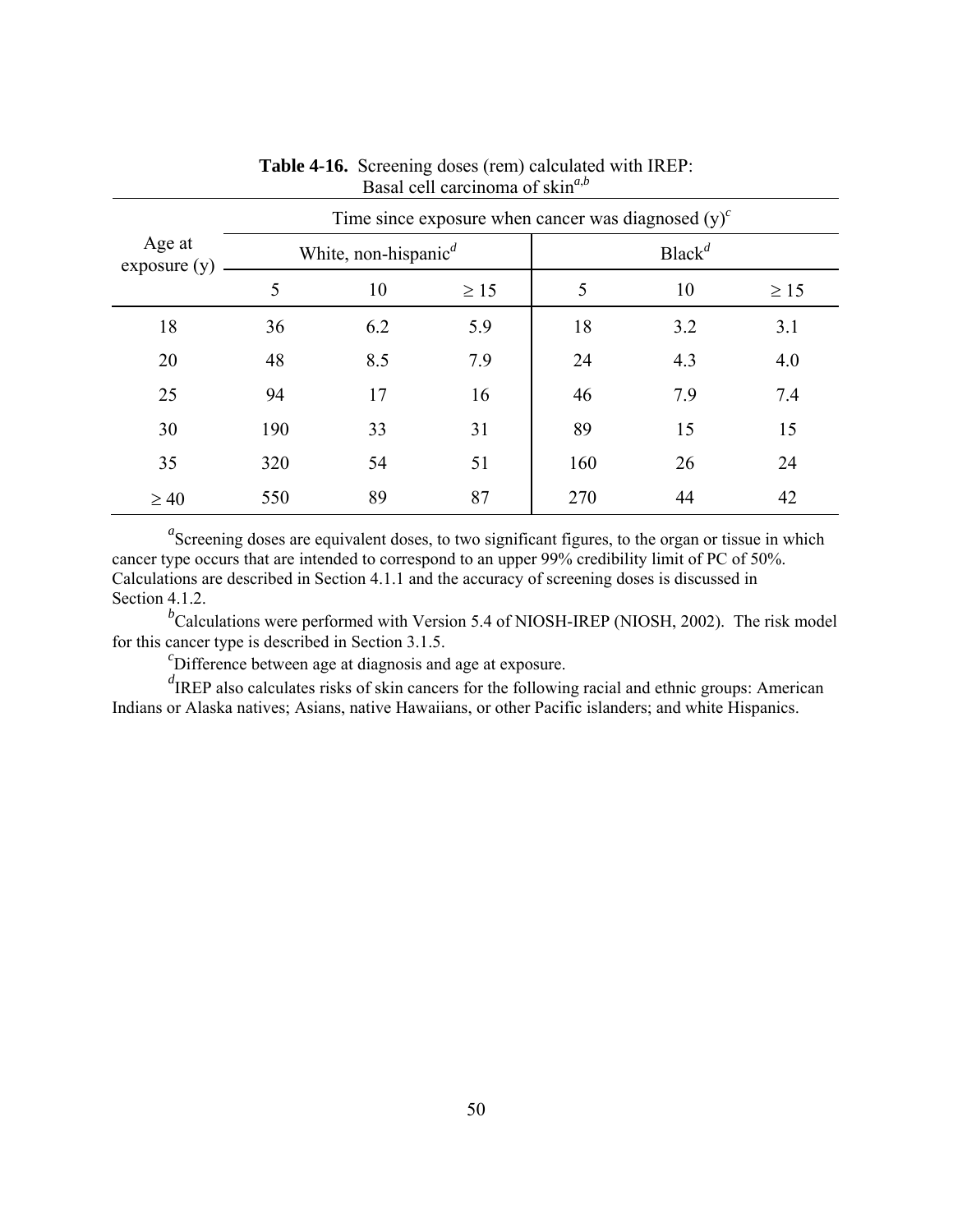| Age at<br>exposure(y) |      | Time since exposure when cancer was diagnosed $(y)^c$ |           |                    |     |     |  |
|-----------------------|------|-------------------------------------------------------|-----------|--------------------|-----|-----|--|
|                       |      | White, non-hispanic <sup><math>d</math></sup>         |           | Black <sup>d</sup> |     |     |  |
|                       |      |                                                       | $\geq 15$ |                    |     | >15 |  |
|                       | 2500 | 310                                                   | 300       | 1100               | 160 | 50  |  |

## **Table 4-17.** Screening doses (rem) calculated with IREP: Squamous cell carcinoma of skin*<sup>a</sup>*,*<sup>b</sup>*

<sup>a</sup>Screening doses are equivalent doses, to two significant figures, to the organ or tissue in which cancer type occurs that are intended to correspond to an upper 99% credibility limit of PC of 50%. Calculations are described in Section 4.1.1 and the accuracy of screening doses is discussed in Section 4.1.2.

<sup>*b*</sup>Calculations were performed with Version 5.4 of NIOSH-IREP (NIOSH, 2002). The risk model for this cancer type is described in Section 3.1.5.

 $\epsilon$ Difference between age at diagnosis and age at exposure.

*d* IREP also calculates risks of skin cancers for the following racial and ethnic groups: American Indians or Alaska natives; Asians, native Hawaiians, or other Pacific islanders; and white Hispanics.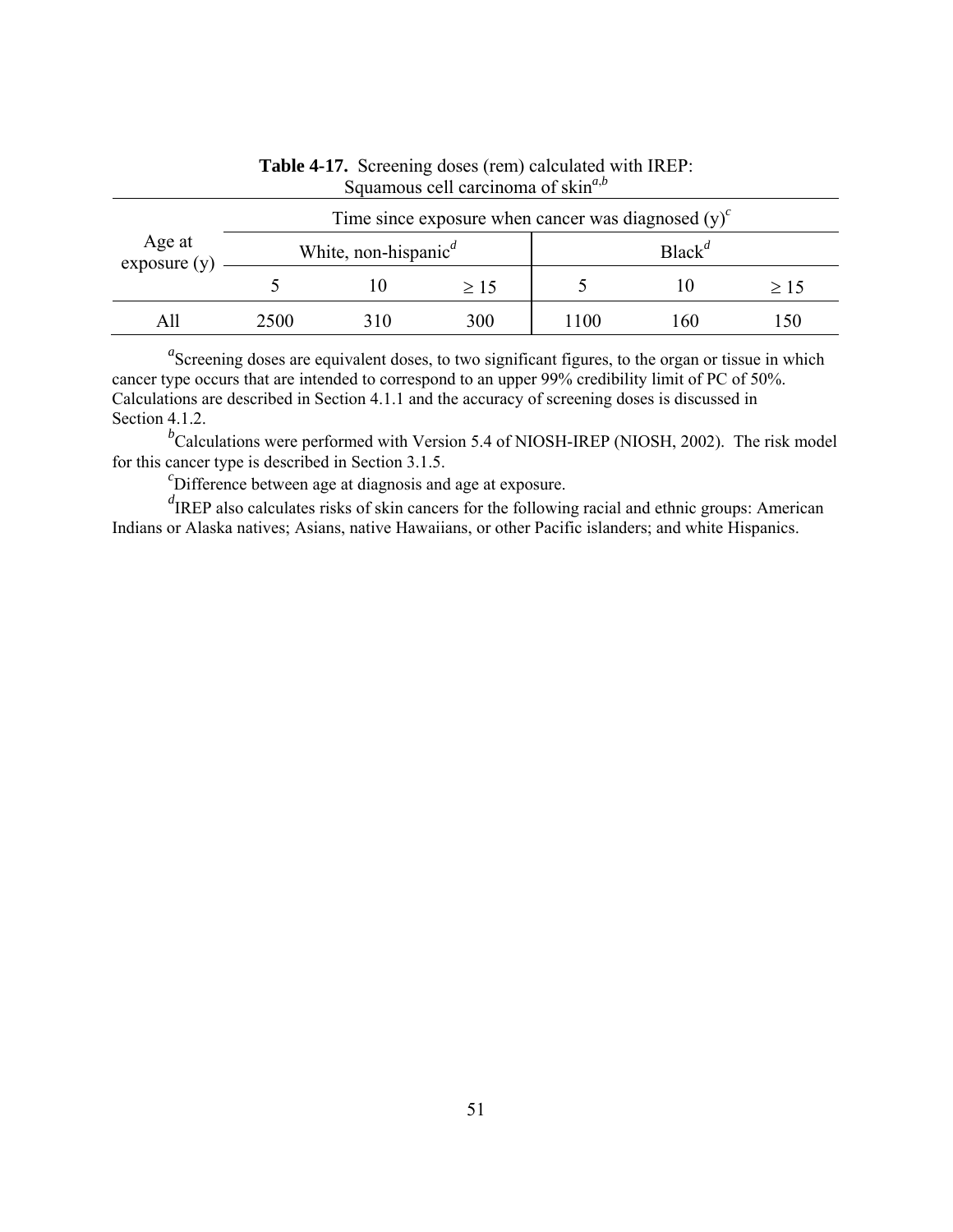| Age at          |     |    |    | Time since exposure when cancer was diagnosed $(y)^c$ |    |             |  |  |  |
|-----------------|-----|----|----|-------------------------------------------------------|----|-------------|--|--|--|
| exposure<br>(y) | 5   | 10 | 15 | 20                                                    | 25 | $\geq 30$   |  |  |  |
| 18              | 49  | 14 | 22 | 33                                                    | 43 | 53 $(57)^d$ |  |  |  |
| 20              | 64  | 18 | 27 | 39                                                    | 51 | 62          |  |  |  |
| 25              | 130 | 32 | 45 | 60                                                    | 75 | 75          |  |  |  |
| 30              | 230 | 51 | 66 | 84                                                    | 84 | 84          |  |  |  |
| 35              | 300 | 69 | 84 | 84                                                    | 84 | 84          |  |  |  |
| $\geq 40$       | 380 | 89 | 84 | 84                                                    | 84 | 84          |  |  |  |

**Table 4-18.** Screening doses (rem) calculated with IREP: Cancer of breast (female)*<sup>a</sup>*,*<sup>b</sup>*

<sup>*b*</sup>Calculations were performed with Version 5.4 of NIOSH-IREP (NIOSH, 2002). The risk model for this cancer type is described in Section 3.1.1.

 ${}^{c}$ Difference between age at diagnosis and age at exposure.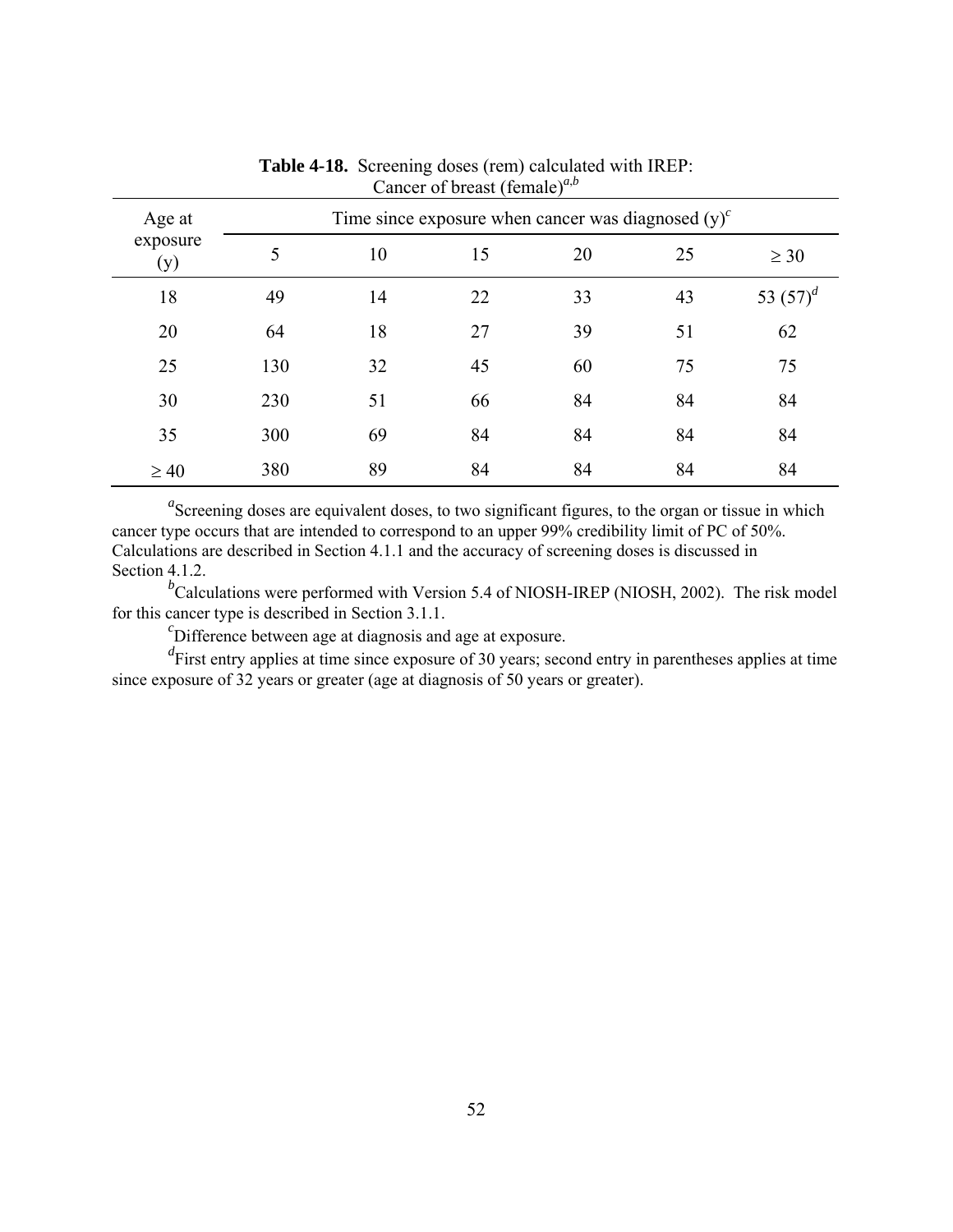| Age at<br>exposure<br>(y) |     |    |    | Time since exposure when cancer was diagnosed $(y)^c$ |    |             |  |  |  |
|---------------------------|-----|----|----|-------------------------------------------------------|----|-------------|--|--|--|
|                           | 5   | 10 | 15 | 20                                                    | 25 | $\geq 30$   |  |  |  |
| 18                        | 38  | 12 | 20 | 30                                                    | 41 | 50 $(53)^d$ |  |  |  |
| 20                        | 51  | 16 | 25 | 37                                                    | 49 | 58          |  |  |  |
| 25                        | 94  | 29 | 41 | 56                                                    | 70 | 70          |  |  |  |
| 30                        | 160 | 46 | 61 | 78                                                    | 78 | 78          |  |  |  |
| 35                        | 210 | 63 | 78 | 78                                                    | 78 | 78          |  |  |  |
| $\geq 40$                 | 270 | 80 | 78 | 78                                                    | 78 | 78          |  |  |  |

**Table 4-19.** Screening doses (rem) calculated with IREP: Cancer of breast (male)*<sup>a</sup>*,*<sup>b</sup>*

<sup>*b*</sup>Calculations were performed with Version 5.4 of NIOSH-IREP (NIOSH, 2002). The risk model for this cancer type is described in Section 3.1.1.

 ${}^{c}$ Difference between age at diagnosis and age at exposure.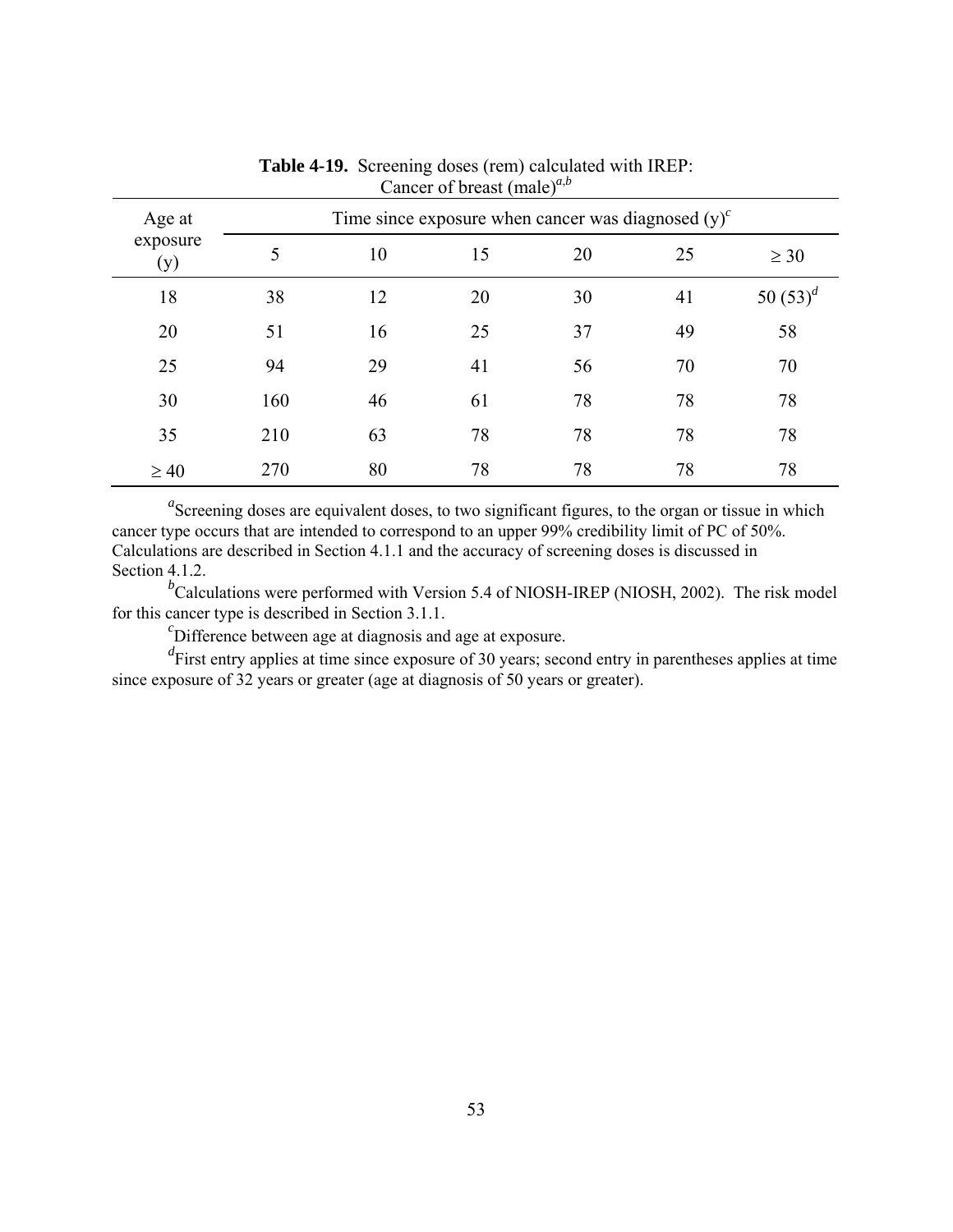| Age at          |     |    |    | Time since exposure when cancer was diagnosed $(v)^c$ |    |             |
|-----------------|-----|----|----|-------------------------------------------------------|----|-------------|
| exposure<br>(y) | 5   | 10 | 15 | 20                                                    | 25 | $\geq 30$   |
| 18              | 42  | 14 | 19 | 25                                                    | 32 | 38 $(41)^d$ |
| 20              | 60  | 17 | 23 | 32                                                    | 39 | 46          |
| 25              | 120 | 33 | 42 | 53                                                    | 63 | 63          |
| 30              | 220 | 57 | 69 | 82                                                    | 82 | 82          |
| 35              | 290 | 73 | 82 | 82                                                    | 82 | 82          |
| $\geq 40$       | 350 | 87 | 82 | 82                                                    | 82 | 82          |

**Table 4-20.** Screening doses (rem) calculated with IREP: Cancer of ovary<sup>*a*,*b*</sup>

<sup>*b*</sup>Calculations were performed with Version 5.4 of NIOSH-IREP (NIOSH, 2002). The risk model for this cancer type is described in Section 3.1.2.

 ${}^{c}$ Difference between age at diagnosis and age at exposure.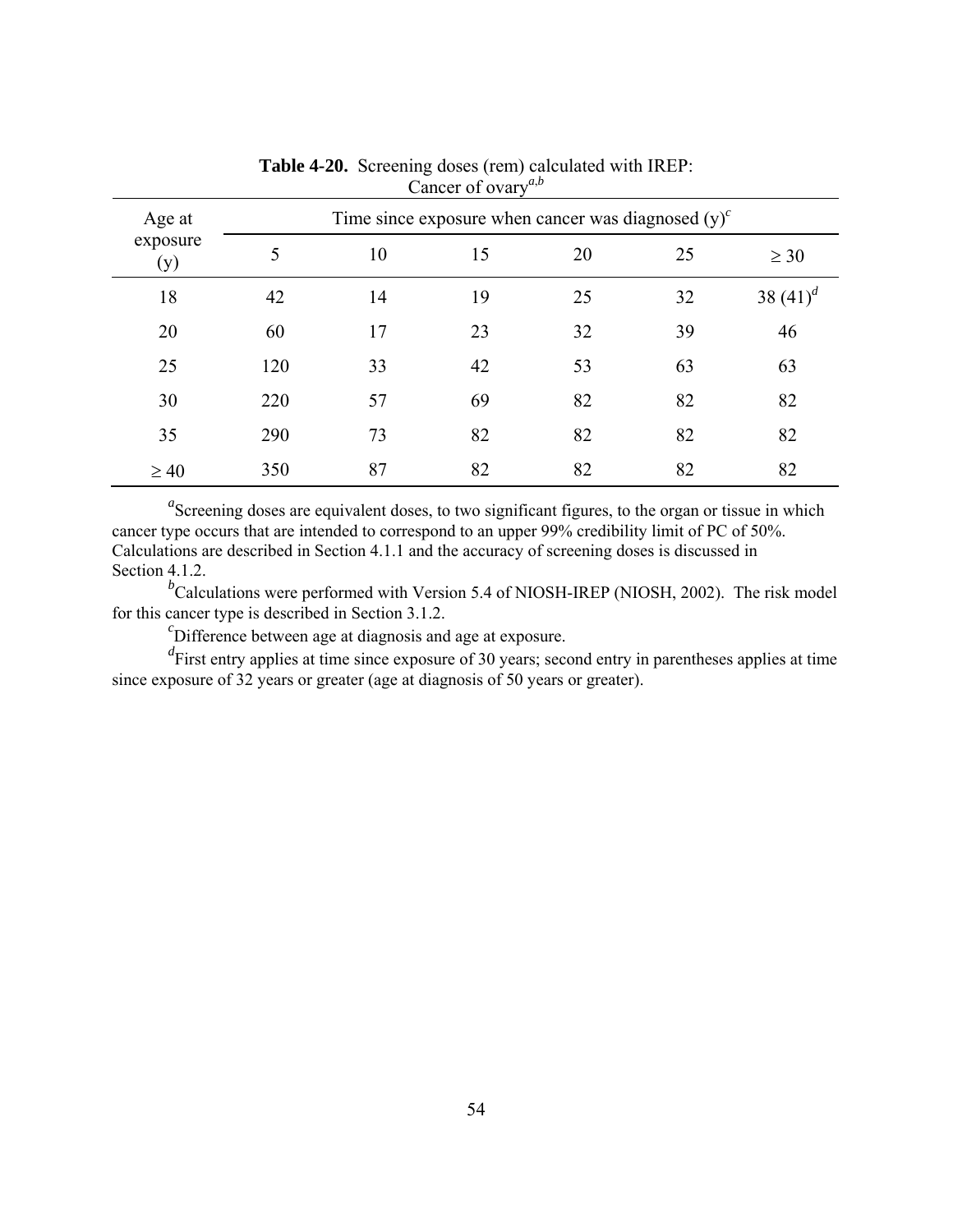| Age at exposure $(y)$ |       | Time since exposure when cancer was diagnosed $(y)^{c}$ |      |
|-----------------------|-------|---------------------------------------------------------|------|
|                       |       |                                                         | >15  |
|                       | 26000 | 1600                                                    | 1500 |

**Table 4-21.** Screening doses (rem) calculated with IREP: Cancers of all female genitalia other than ovary*<sup>a</sup>*,*<sup>b</sup>*

<sup>*b*</sup>Calculations were performed with Version 5.4 of NIOSH-IREP (NIOSH, 2002). The risk model for this cancer type is described in Section 3.1.3.

 ${}^{c}$ Difference between age at diagnosis and age at exposure.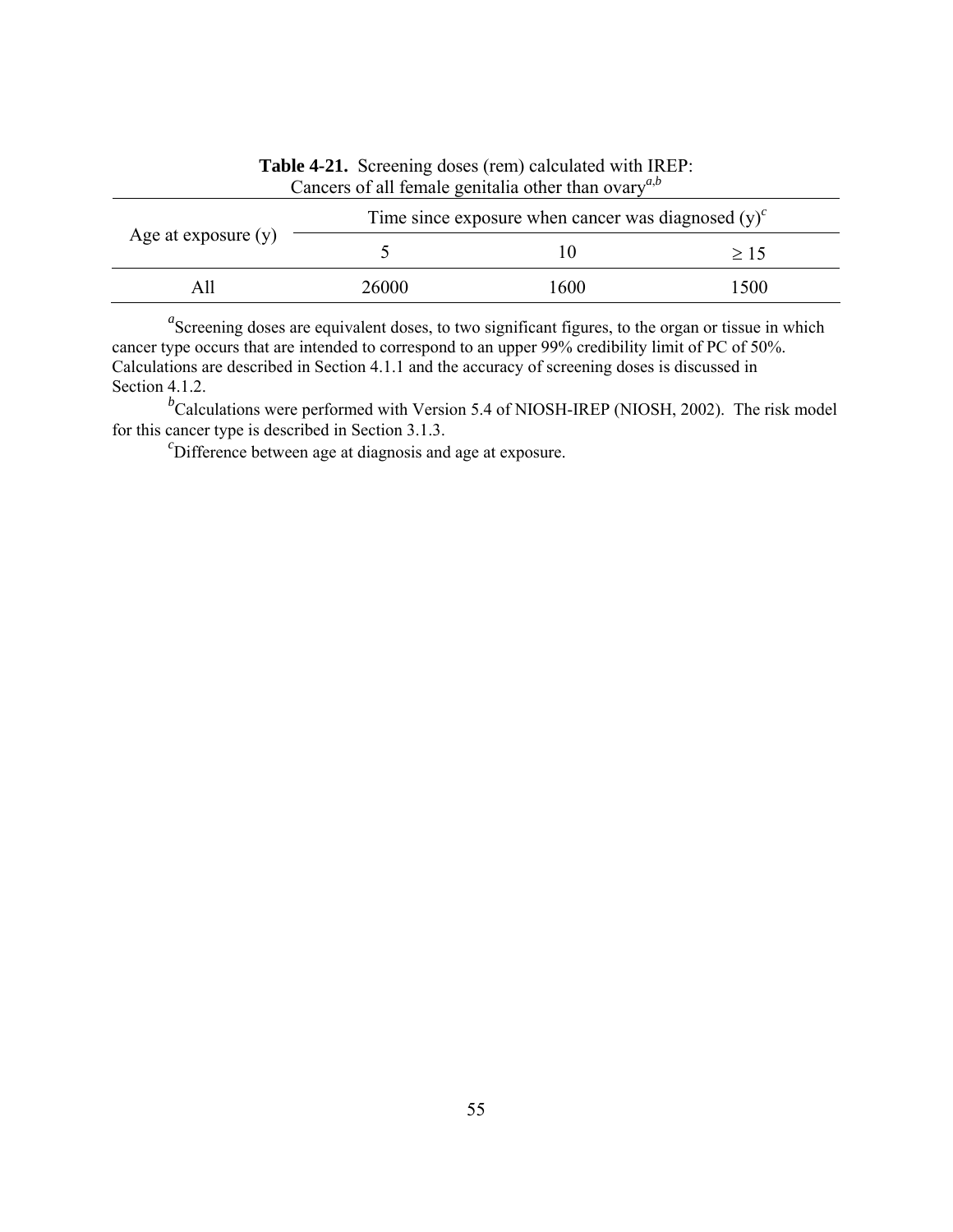| Age at<br>exposure<br>(y) |     |     |     | Time since exposure when cancer was diagnosed $(y)^c$ |     |             |  |  |  |
|---------------------------|-----|-----|-----|-------------------------------------------------------|-----|-------------|--|--|--|
|                           | 5   | 10  | 15  | 20                                                    | 25  | $\geq 30$   |  |  |  |
| 18                        | 89  | 21  | 28  | 38                                                    | 47  | 56 $(60)^d$ |  |  |  |
| 20                        | 120 | 27  | 36  | 47                                                    | 57  | 68          |  |  |  |
| 25                        | 250 | 50  | 61  | 77                                                    | 91  | 91          |  |  |  |
| 30                        | 420 | 85  | 99  | 120                                                   | 120 | 120         |  |  |  |
| 35                        | 490 | 110 | 120 | 120                                                   | 120 | 120         |  |  |  |
| $\geq 40$                 | 650 | 130 | 120 | 120                                                   | 120 | 120         |  |  |  |

**Table 4-22.** Screening doses (rem) calculated with IREP: Cancers of all male genitalia (including prostate)<sup> $a,b$ </sup>

<sup>*b*</sup>Calculations were performed with Version 5.4 of NIOSH-IREP (NIOSH, 2002). The risk model for this cancer type is described in Section 3.1.2.

 ${}^{c}$ Difference between age at diagnosis and age at exposure.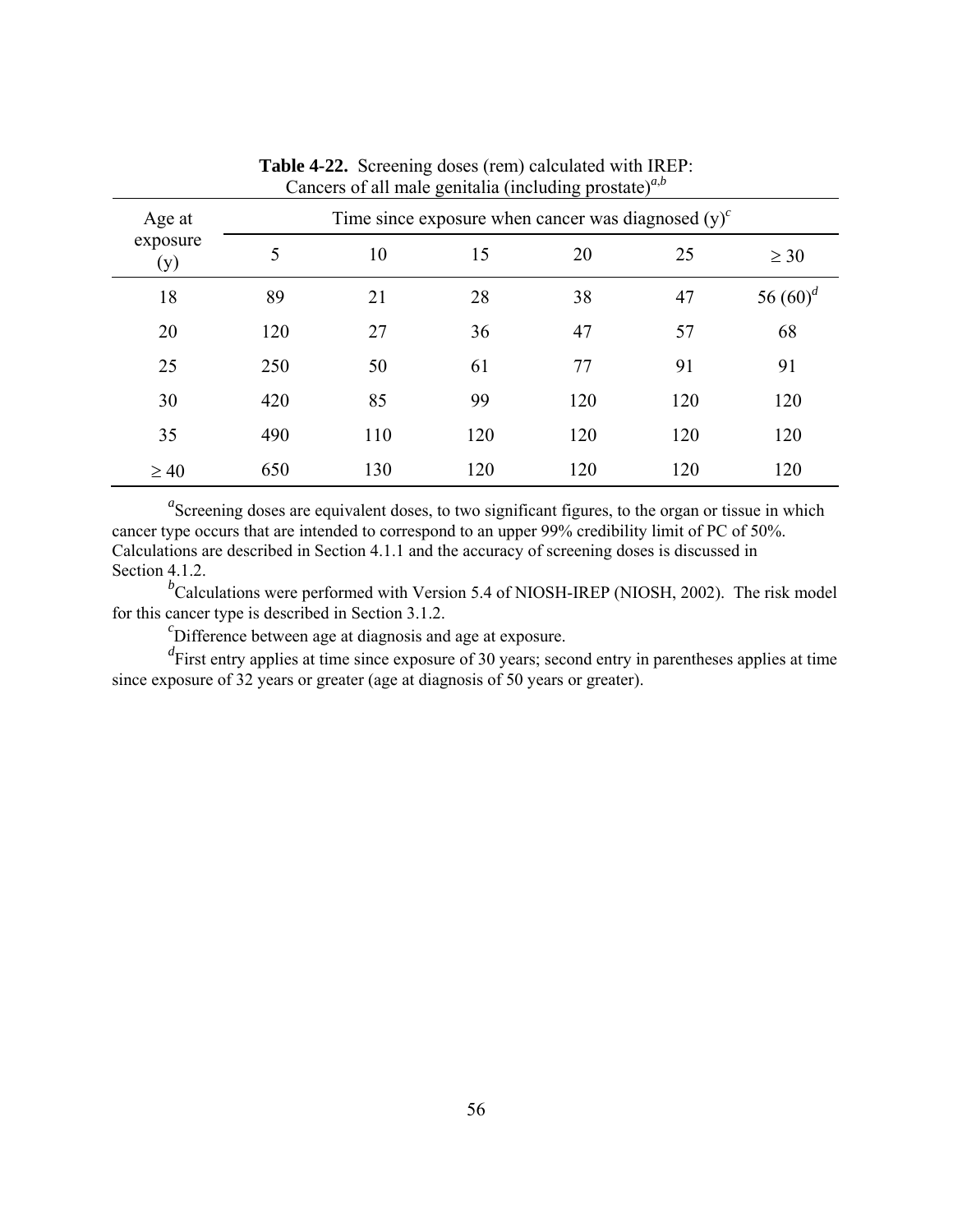| Age at          |     |     |     | Time since exposure when cancer was diagnosed $(y)^c$ |     |               |  |  |
|-----------------|-----|-----|-----|-------------------------------------------------------|-----|---------------|--|--|
| exposure<br>(y) | 5   | 10  | 15  | 20                                                    | 25  | $\geq 30$     |  |  |
| 18              | 48  | 16  | 22  | 31                                                    | 38  | 46 $(49)^{d}$ |  |  |
| 20              | 64  | 21  | 29  | 38                                                    | 47  | 56            |  |  |
| 25              | 140 | 40  | 51  | 64                                                    | 77  | 77            |  |  |
| 30              | 260 | 69  | 84  | 100                                                   | 100 | 100           |  |  |
| 35              | 330 | 88  | 100 | 100                                                   | 100 | 100           |  |  |
| $\geq 40$       | 400 | 110 | 100 | 100                                                   | 100 | 100           |  |  |

**Table 4-23.** Screening doses (rem) calculated with IREP: Cancer of bladder<sup>*a*,*b*</sup>

<sup>*b*</sup>Calculations were performed with Version 5.4 of NIOSH-IREP (NIOSH, 2002). The risk model for this cancer type is described in Section 3.1.2.

 ${}^{c}$ Difference between age at diagnosis and age at exposure.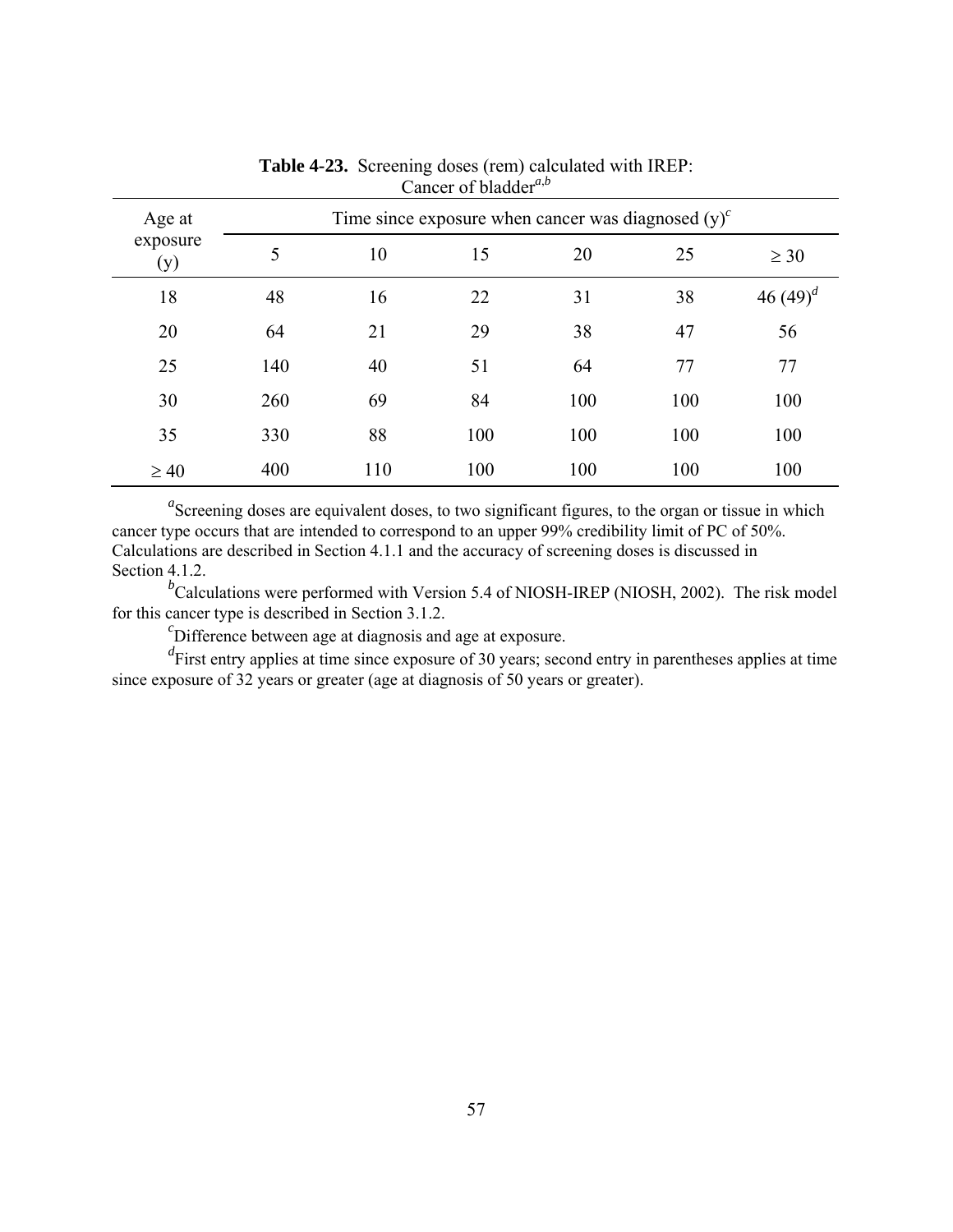| Age at<br>exposure<br>(y) |     |     | Time since exposure when cancer was diagnosed $(v)^c$ |     |     |               |
|---------------------------|-----|-----|-------------------------------------------------------|-----|-----|---------------|
|                           | 5   | 10  | 15                                                    | 20  | 25  | $\geq 30$     |
| 18                        | 41  | 14  | 21                                                    | 29  | 36  | 44 $(46)^{a}$ |
| 20                        | 57  | 19  | 27                                                    | 36  | 45  | 53            |
| 25                        | 120 | 38  | 49                                                    | 63  | 75  | 75            |
| 30                        | 220 | 67  | 83                                                    | 100 | 100 | 100           |
| 35                        | 290 | 87  | 100                                                   | 100 | 100 | 100           |
| $\geq 40$                 | 370 | 110 | 100                                                   | 100 | 100 | 100           |

**Table 4-24.** Screening doses (rem) calculated with IREP: Cancers of kidney and other urinary organs except bladder<sup>*a*,*b*</sup>

<sup>*b*</sup>Calculations were performed with Version 5.4 of NIOSH-IREP (NIOSH, 2002). Specific organs and tissues to which this cancer type applies are listed in Table 4 of NIOSH (2002), and the risk model for this cancer type is described in Section 3.1.2.

 ${}^{c}$ Difference between age at diagnosis and age at exposure.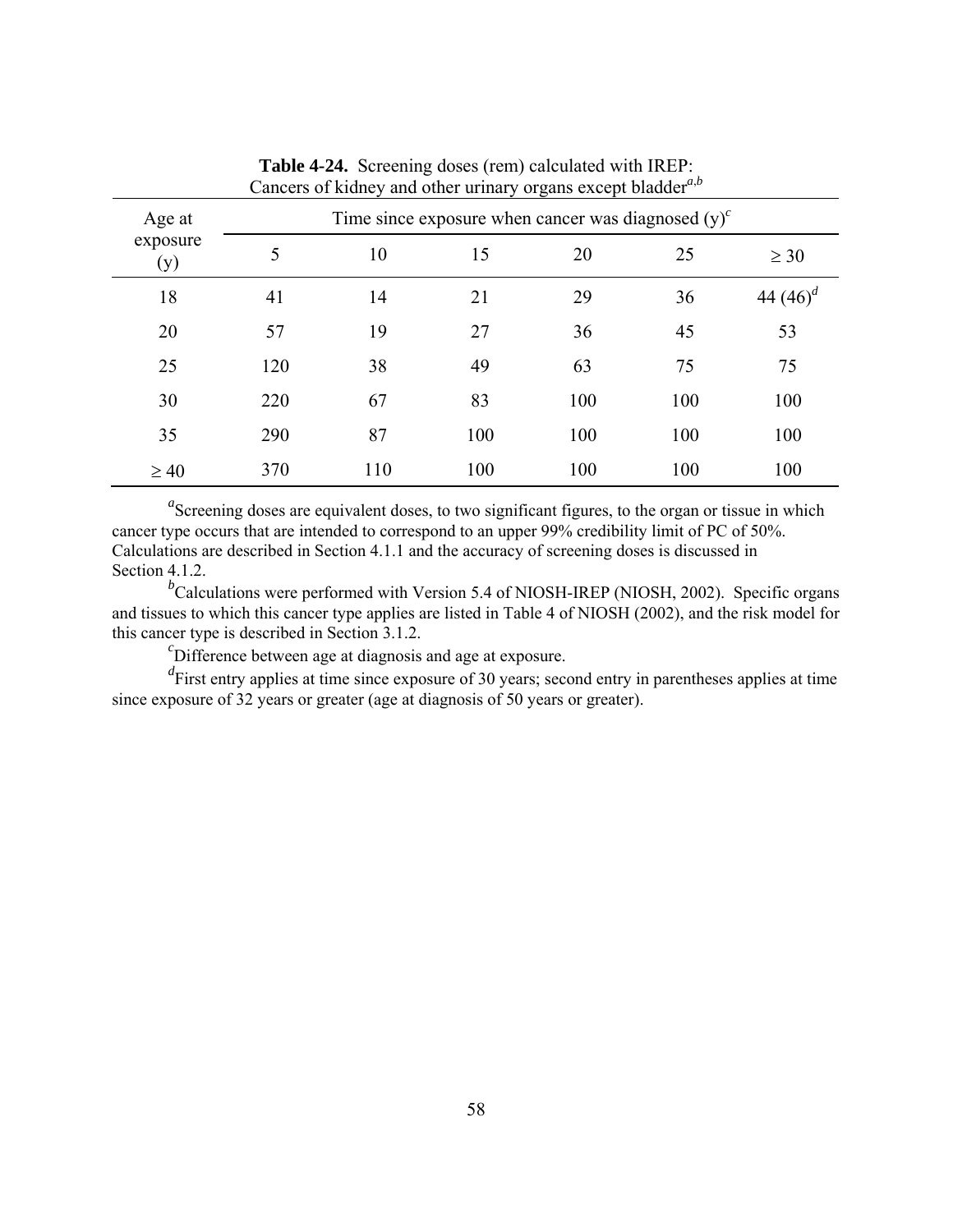| Age at<br>exposure<br>(y) | Time since exposure when cancer was diagnosed $(v)^c$ |     |     |     |     |               |
|---------------------------|-------------------------------------------------------|-----|-----|-----|-----|---------------|
|                           | 5                                                     | 10  | 15  | 20  | 25  | $\geq 30$     |
| 18                        | 51                                                    | 16  | 23  | 30  | 39  | 47 $(49)^{d}$ |
| 20                        | 71                                                    | 21  | 29  | 39  | 48  | 57            |
| 25                        | 150                                                   | 41  | 52  | 67  | 78  | 78            |
| 30                        | 270                                                   | 73  | 87  | 110 | 110 | 110           |
| 35                        | 360                                                   | 92  | 110 | 110 | 110 | 110           |
| $\geq 40$                 | 430                                                   | 120 | 110 | 110 | 110 | 110           |

**Table 4-25.** Screening doses (rem) calculated with IREP: Cancer of eve<sup> $a,b$ </sup>

<sup>*b*</sup>Calculations were performed with Version 5.4 of NIOSH-IREP (NIOSH, 2002). The risk model for this cancer type is described in Section 3.1.2.

 ${}^{c}$ Difference between age at diagnosis and age at exposure.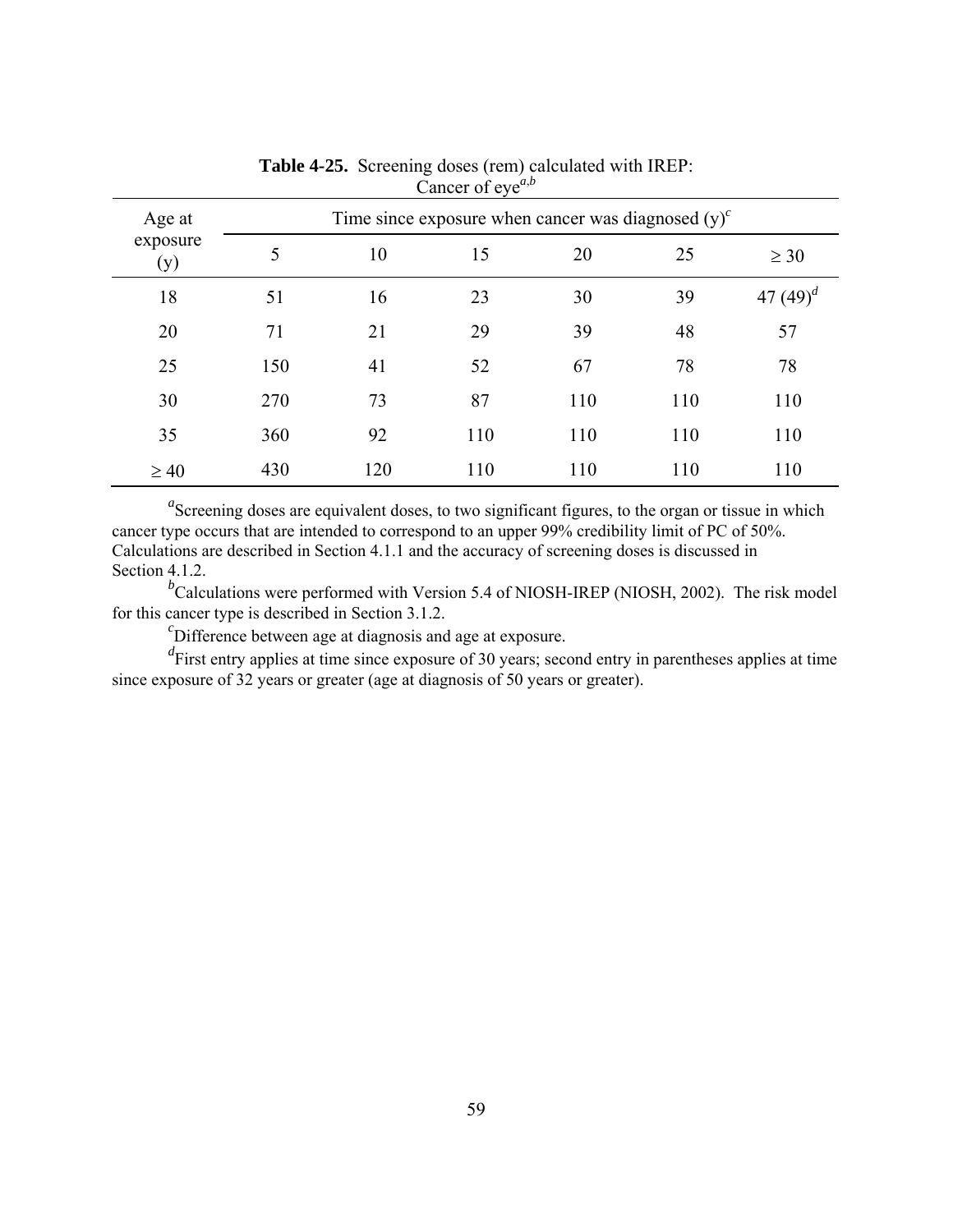| Age at<br>exposure<br>(y) | Time since exposure when cancer was diagnosed $(y)^c$ |     |     |     |     |             |
|---------------------------|-------------------------------------------------------|-----|-----|-----|-----|-------------|
|                           | 5                                                     | 10  | 15  | 20  | 25  | $\geq 30$   |
| 18                        | 120                                                   | 32  | 44  | 60  | 74  | 89 $(95)^d$ |
| 20                        | 170                                                   | 42  | 57  | 73  | 92  | 110         |
| 25                        | 350                                                   | 78  | 100 | 130 | 150 | 150         |
| 30                        | 570                                                   | 140 | 160 | 190 | 190 | 190         |
| 35                        | 760                                                   | 170 | 190 | 190 | 190 | 190         |
| $\geq 40$                 | 960                                                   | 200 | 190 | 190 | 190 | 190         |

**Table 4-26.** Screening doses (rem) calculated with IREP: Cancers of nervous system (including brain)*<sup>a</sup>*,*<sup>b</sup>*

<sup>*b*</sup>Calculations were performed with Version 5.4 of NIOSH-IREP (NIOSH, 2002). Specific organs and tissues to which this cancer type applies are listed in Table 4 of NIOSH (2002), and the risk model for this cancer type is described in Section 3.1.2.

 ${}^{c}$ Difference between age at diagnosis and age at exposure.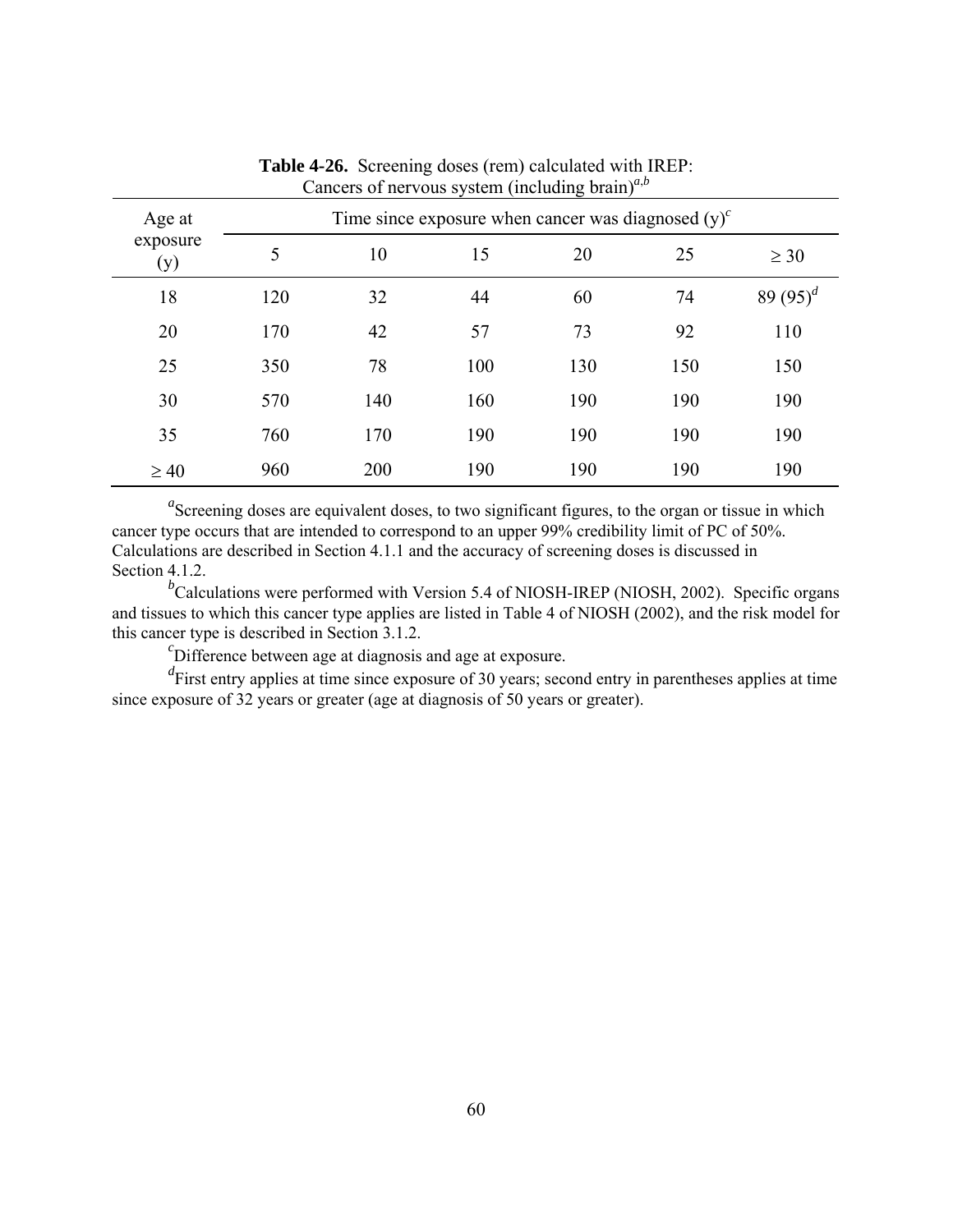|                       | $\frac{1}{2}$<br>Time since exposure when cancer was diagnosed $(y)^c$ |     |           |  |  |
|-----------------------|------------------------------------------------------------------------|-----|-----------|--|--|
| Age at exposure $(y)$ | 3                                                                      | 5   | $\geq 10$ |  |  |
| 18                    | 44                                                                     | 9.4 | 7.5       |  |  |
| 20                    | 51                                                                     | 11  | 8.3       |  |  |
| 25                    | 71                                                                     | 15  | 12        |  |  |
| 30                    | 110                                                                    | 23  | 18        |  |  |
| 35                    | 160                                                                    | 34  | 26        |  |  |
| 40                    | 180                                                                    | 36  | 29        |  |  |
| 45                    | 220                                                                    | 39  | 31        |  |  |
| $\geq 50$             | 250                                                                    | 43  | 34        |  |  |

## **Table 4-27.** Screening doses (rem) calculated with IREP: Cancer of thyroid<sup>*a*,*b*</sup>

<sup>a</sup>Screening doses are equivalent doses, to two significant figures, to the organ or tissue in which cancer type occurs that are intended to correspond to an upper 99% credibility limit of PC of 50%. Calculations are described in Section 4.1.1 and the accuracy of screening doses is discussed in Section 4.1.2.

<sup>*b*</sup>Calculations were performed with Version 5.5 of NIOSH-IREP (NIOSH, 2002); see Section 4.1.1, footnote 13. The risk model for this cancer type is described in Section 3.1.5.

 $\epsilon$ Difference between age at diagnosis and age at exposure.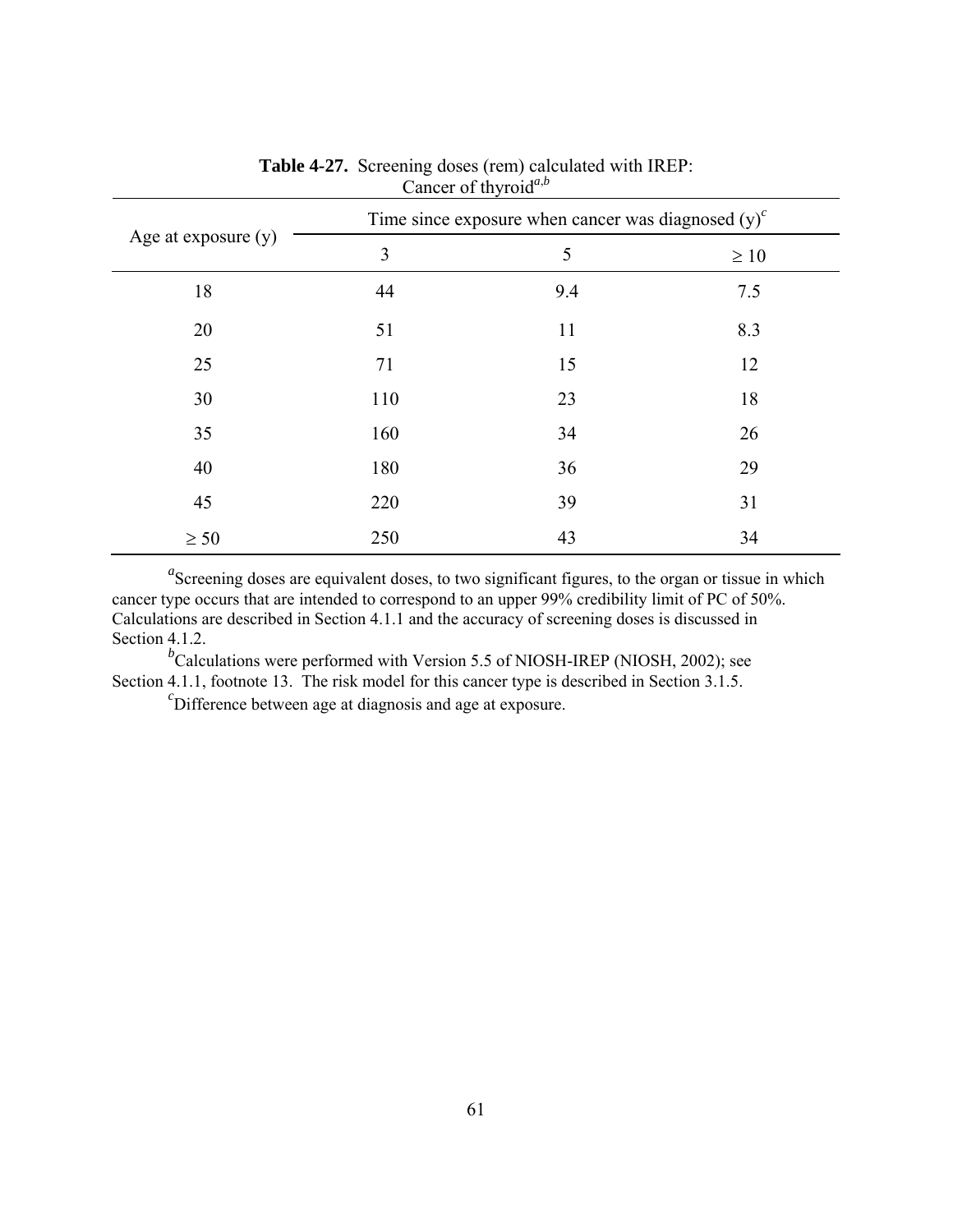| Age at<br>exposure<br>(y) | Time since exposure when cancer was diagnosed $(y)^c$ |    |    |    |    |             |
|---------------------------|-------------------------------------------------------|----|----|----|----|-------------|
|                           | 5                                                     | 10 | 15 | 20 | 25 | $\geq 30$   |
| 18                        | 42                                                    | 14 | 20 | 28 | 36 | 42 $(45)^d$ |
| 20                        | 58                                                    | 19 | 27 | 35 | 44 | 51          |
| 25                        | 130                                                   | 37 | 47 | 61 | 74 | 74          |
| 30                        | 230                                                   | 66 | 81 | 96 | 96 | 96          |
| 35                        | 290                                                   | 83 | 96 | 96 | 96 | 96          |
| $\geq 40$                 | 360                                                   | 99 | 96 | 96 | 96 | 96          |

**Table 4-28.** Screening doses (rem) calculated with IREP: Cancers of endocrine glands other than thyroid*<sup>a</sup>*,*<sup>b</sup>*

<sup>*b*</sup>Calculations were performed with Version 5.4 of NIOSH-IREP (NIOSH, 2002). The risk model for this cancer type is described in Section 3.1.2.

 ${}^{c}$ Difference between age at diagnosis and age at exposure.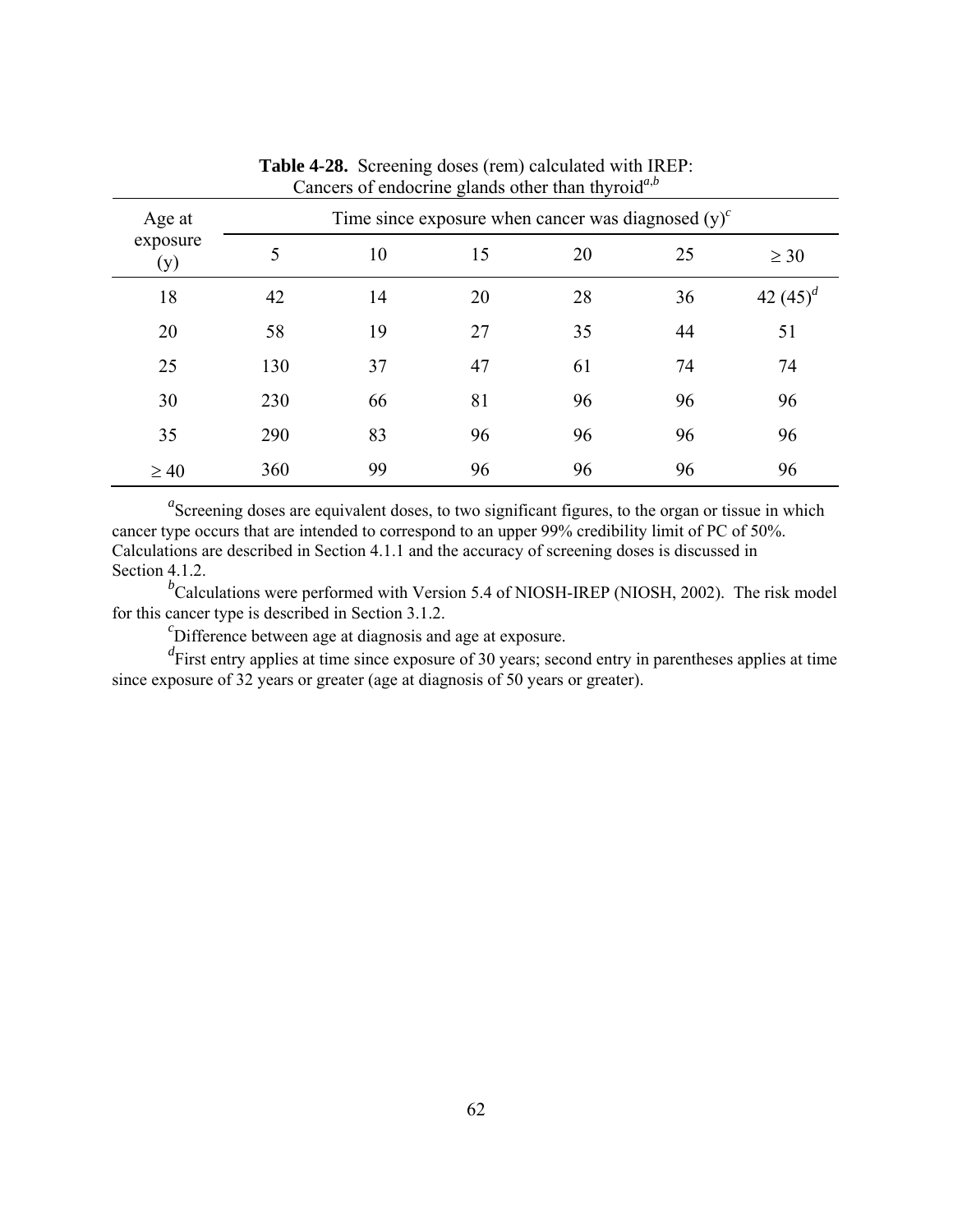| Age at<br>exposure<br>(y) | Time since exposure when cancer was diagnosed $(y)^c$ |     |     |     |     |             |
|---------------------------|-------------------------------------------------------|-----|-----|-----|-----|-------------|
|                           | 5                                                     | 10  | 15  | 20  | 25  | $\geq 30$   |
| 18                        | 52                                                    | 16  | 23  | 31  | 40  | 48 $(50)^d$ |
| 20                        | 72                                                    | 21  | 29  | 39  | 49  | 58          |
| 25                        | 150                                                   | 42  | 53  | 68  | 81  | 81          |
| 30                        | 280                                                   | 74  | 88  | 110 | 110 | 110         |
| 35                        | 360                                                   | 93  | 110 | 110 | 110 | 110         |
| $\geq 40$                 | 430                                                   | 120 | 110 | 110 | 110 | 110         |

**Table 4-29.** Screening doses (rem) calculated with IREP: Cancers of other and ill-defined sites<sup>*a*,*b*</sup>

<sup>*b*</sup>Calculations were performed with Version 5.4 of NIOSH-IREP (NIOSH, 2002). The risk model for this cancer type is described in Section 3.1.2.

 ${}^{c}$ Difference between age at diagnosis and age at exposure.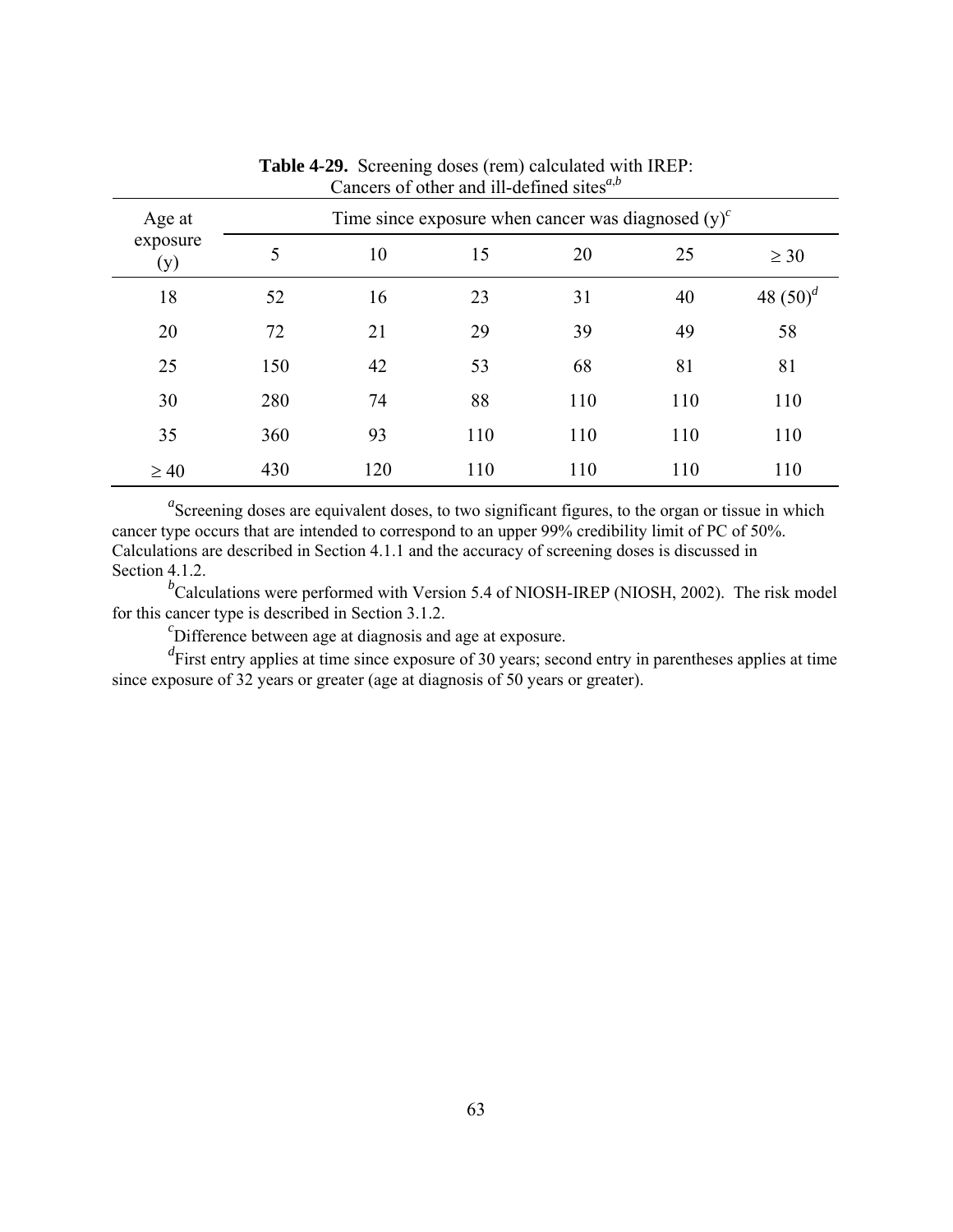| Age at<br>exposure<br>(y) | Time since exposure when cancer was diagnosed $(y)^d$ |     |     |     |     |             |
|---------------------------|-------------------------------------------------------|-----|-----|-----|-----|-------------|
|                           | 5                                                     | 10  | 15  | 20  | 25  | $\geq 30$   |
| 18                        | 96                                                    | 22  | 30  | 38  | 48  | 57 $(61)^e$ |
| 20                        | 120                                                   | 29  | 37  | 47  | 59  | 70          |
| 25                        | 230                                                   | 50  | 64  | 78  | 93  | 93          |
| 30                        | 420                                                   | 88  | 110 | 130 | 130 | 130         |
| 35                        | 520                                                   | 110 | 130 | 130 | 130 | 130         |
| $\geq 40$                 | 690                                                   | 140 | 130 | 130 | 130 | 130         |

**Table 4-30.** Screening doses (rem) calculated with IREP: Lymphoma and multiple myeloma<sup> $a,b,c$ </sup>

<sup>*b*</sup>Calculations were performed with Version 5.4 of NIOSH-IREP (NIOSH, 2002). Specific diseases to which this cancer type applies are listed in Table 4 of NIOSH (2002), and the risk model for this cancer type is described in Section 3.1.2.

 ${}^{c}$ VA assumes that chronic lymphocytic leukemia (CLL) is a form of non-Hodgkin's lymphoma.

*d* Difference between age at diagnosis and age at exposure.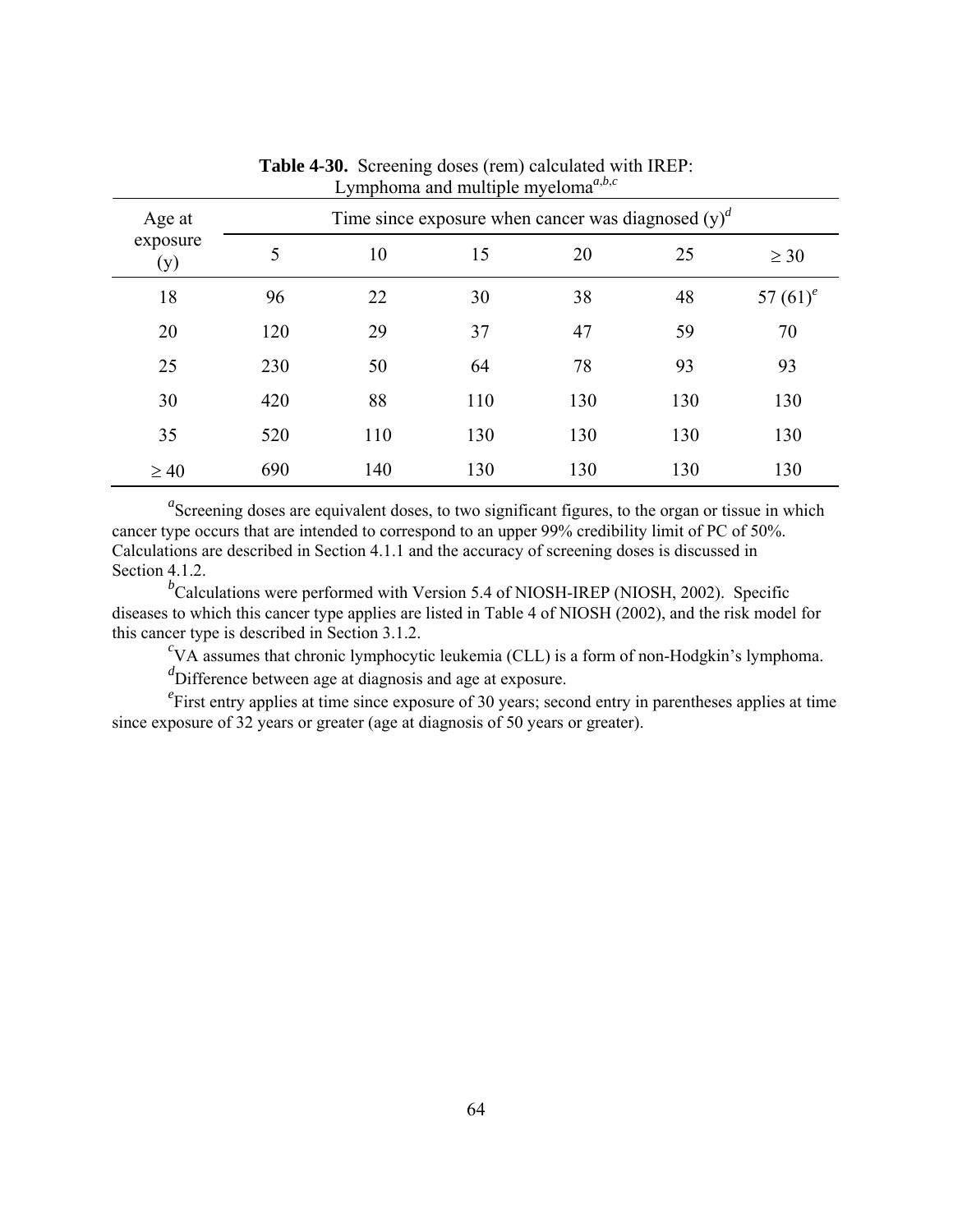| Age at          | Time since exposure when cancer was diagnosed $(v)^d$ |     |     |     |    |    |    |    |    |     |           |  |
|-----------------|-------------------------------------------------------|-----|-----|-----|----|----|----|----|----|-----|-----------|--|
| exposure<br>(y) | 3                                                     | 5   | 10  | 15  | 20 | 25 | 30 | 35 | 40 | 45  | $\geq 50$ |  |
| 18              | 2.2                                                   | 1.9 | 4.4 | 9.1 | 17 | 28 | 41 | 58 | 78 | 110 | 140       |  |
| 20              | 2.5                                                   | 2.2 | 4.8 | 9.8 | 18 | 29 | 42 | 59 | 79 | 110 | 140       |  |
| 25              | 3.4                                                   | 3.0 | 6.1 | 12  | 20 | 31 | 44 | 59 | 78 | 100 | 130       |  |
| 30              | 4.5                                                   | 3.9 | 7.4 | 14  | 22 | 32 | 44 | 57 | 73 | 92  | 120       |  |
| 35              | 5.7                                                   | 5.0 | 8.8 | 15  | 23 | 32 | 42 | 53 | 65 | 78  | 94        |  |
| 40              | 6.9                                                   | 6.0 | 11  | 16  | 24 | 31 | 38 | 46 | 53 | 61  | 69        |  |
| 45              | 8.0                                                   | 7.0 | 12  | 17  | 23 | 29 | 34 | 37 | 40 | 43  | 46        |  |
| 50              | 9.2                                                   | 8.0 | 12  | 18  | 23 | 26 | 28 | 29 | 29 | 28  | 27        |  |
| $\geq$ 55       | 11                                                    | 8.8 | 13  | 19  | 22 | 24 | 23 | 21 | 19 | 17  | 15        |  |

**Table 4-31.** Screening doses (rem) calculated with IREP: All leukemia excluding chronic lymphocytic leukemia (CLL)*<sup>a</sup>*,*b*,*<sup>c</sup>*

<sup>*b*</sup>The corresponding cancer type in the CIRRPC table (Table 2-1) is leukemia (excluding chronic lymphatic).

 ${}^{c}$ Calculations were performed with Version 5.4 of NIOSH-IREP (NIOSH, 2002). Specific diseases to which this cancer type applies are listed in Table 4 of NIOSH (2002), and the risk model for this cancer type is described in Section 3.1.5.

d<sup>d</sup>Difference between age at diagnosis and age at exposure.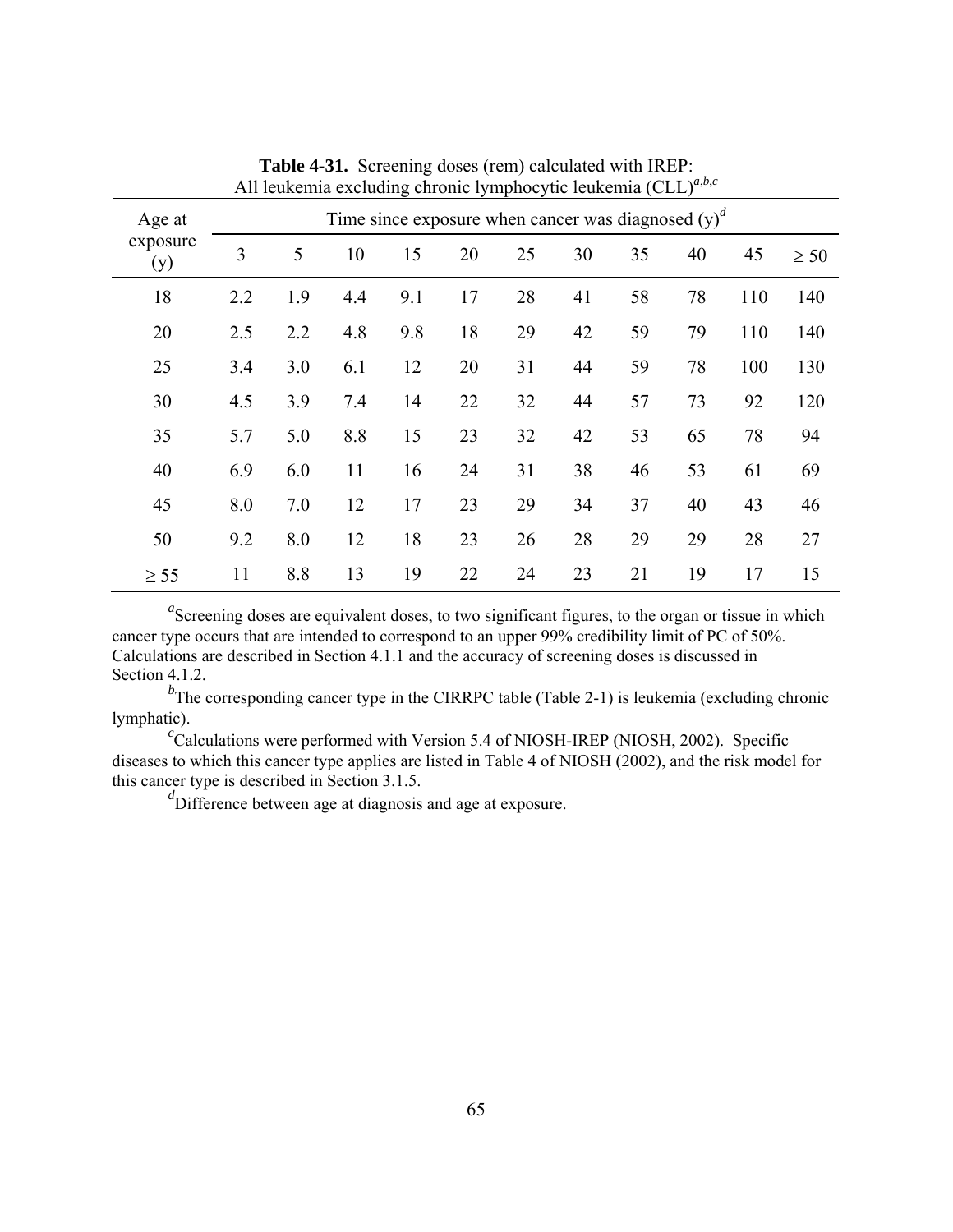| $\mathbf{C}_{\text{H}}$ |                                                       |                 |     |    |    |    |      |    |     |         |     |
|-------------------------|-------------------------------------------------------|-----------------|-----|----|----|----|------|----|-----|---------|-----|
| Age at                  | Time since exposure when cancer was diagnosed $(y)^d$ |                 |     |    |    |    |      |    |     |         |     |
| exposure<br>(v)         |                                                       |                 | 10. | 15 | 20 | 25 | 30 F | 35 | 40  | $45 \,$ | 50  |
| All                     | 1.6                                                   | $\overline{14}$ | 5.0 | 12 | 22 | 37 | 57   | 86 | 130 | 180.    | 240 |

**Table 4-32.** Screening doses (rem) calculated with IREP: Chronic myeloid leukemia (CML)*<sup>a</sup>*,*b*,*<sup>c</sup>*

<sup>*b*</sup>The corresponding cancer type in the CIRRPC table (Table 2-1) is chronic granulocytic leukemia.

 ${}^{c}$ Calculations were performed with Version 5.4 of NIOSH-IREP (NIOSH, 2002). Specific diseases to which this cancer type applies are listed in Table 4 of NIOSH (2002), and the risk model for this cancer type is described in Section 3.1.5.

d<sup>d</sup>Difference between age at diagnosis and age at exposure.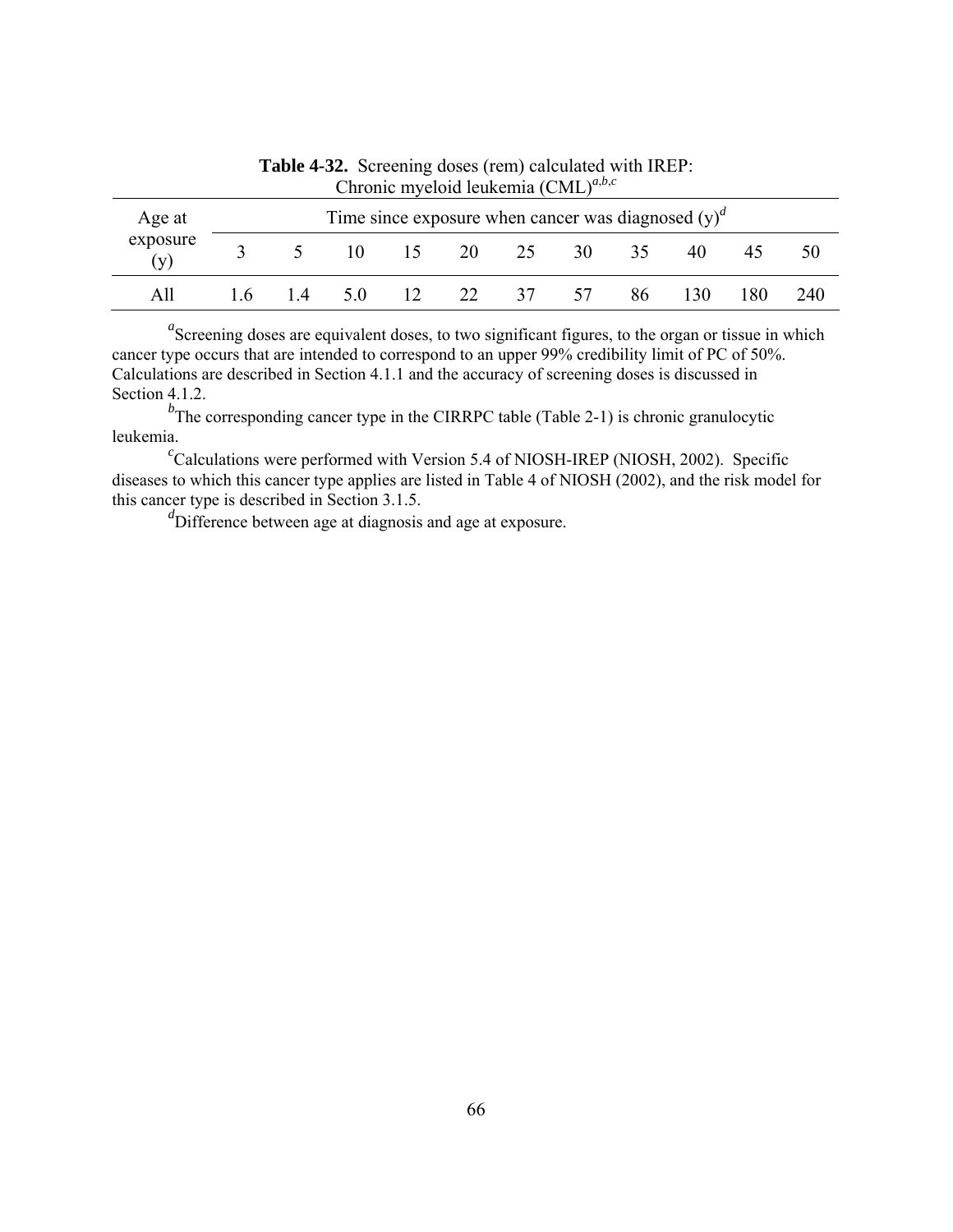| $1.18$ and $1.11$ and $1.10$ and $1.11$ and $1.11$ and $1.11$ and $1.11$ and $1.11$ and $1.11$ and $1.11$ and $1.11$ and $1.11$ and $1.11$ and $1.11$ and $1.11$ and $1.11$ and $1.11$ and $1.11$ and $1.11$ and $1.11$ and |                                                       |                 |                                            |  |  |  |                |    |    |     |     |
|-----------------------------------------------------------------------------------------------------------------------------------------------------------------------------------------------------------------------------|-------------------------------------------------------|-----------------|--------------------------------------------|--|--|--|----------------|----|----|-----|-----|
| Age at                                                                                                                                                                                                                      | Time since exposure when cancer was diagnosed $(y)^d$ |                 |                                            |  |  |  |                |    |    |     |     |
| exposure<br>(v)                                                                                                                                                                                                             |                                                       | $5 \quad$       |                                            |  |  |  | 10 15 20 25 30 | 35 | 40 | 45  | 50  |
| 18                                                                                                                                                                                                                          |                                                       |                 | $0.28$ $0.24$ $0.91$ $2.7$ $6.5$ $13$ $24$ |  |  |  |                | 40 | 64 | 110 | 160 |
| $\geq 20$                                                                                                                                                                                                                   | 19                                                    | 16 <sup>e</sup> |                                            |  |  |  |                |    |    |     |     |

**Table 4-33.** Screening doses (rem) calculated with IREP: Acute lymphocytic leukemia (ALL)*<sup>a</sup>*,*b*,*<sup>c</sup>*

<sup>*b*</sup> Acute leukemia of unspecified type is included in the CIRRPC table (Table 2-1).

<sup>c</sup>Calculations were performed with Version 5.4 of NIOSH-IREP (NIOSH, 2002). Specific diseases to which this cancer type applies are listed in Table 4 of NIOSH (2002), and the risk model for this cancer type is described in Section 3.1.5.

d<sup>d</sup>Difference between age at diagnosis and age at exposure.

<sup>e</sup> Entry applies at all times since exposure when cancer was diagnosed of 5 years or greater.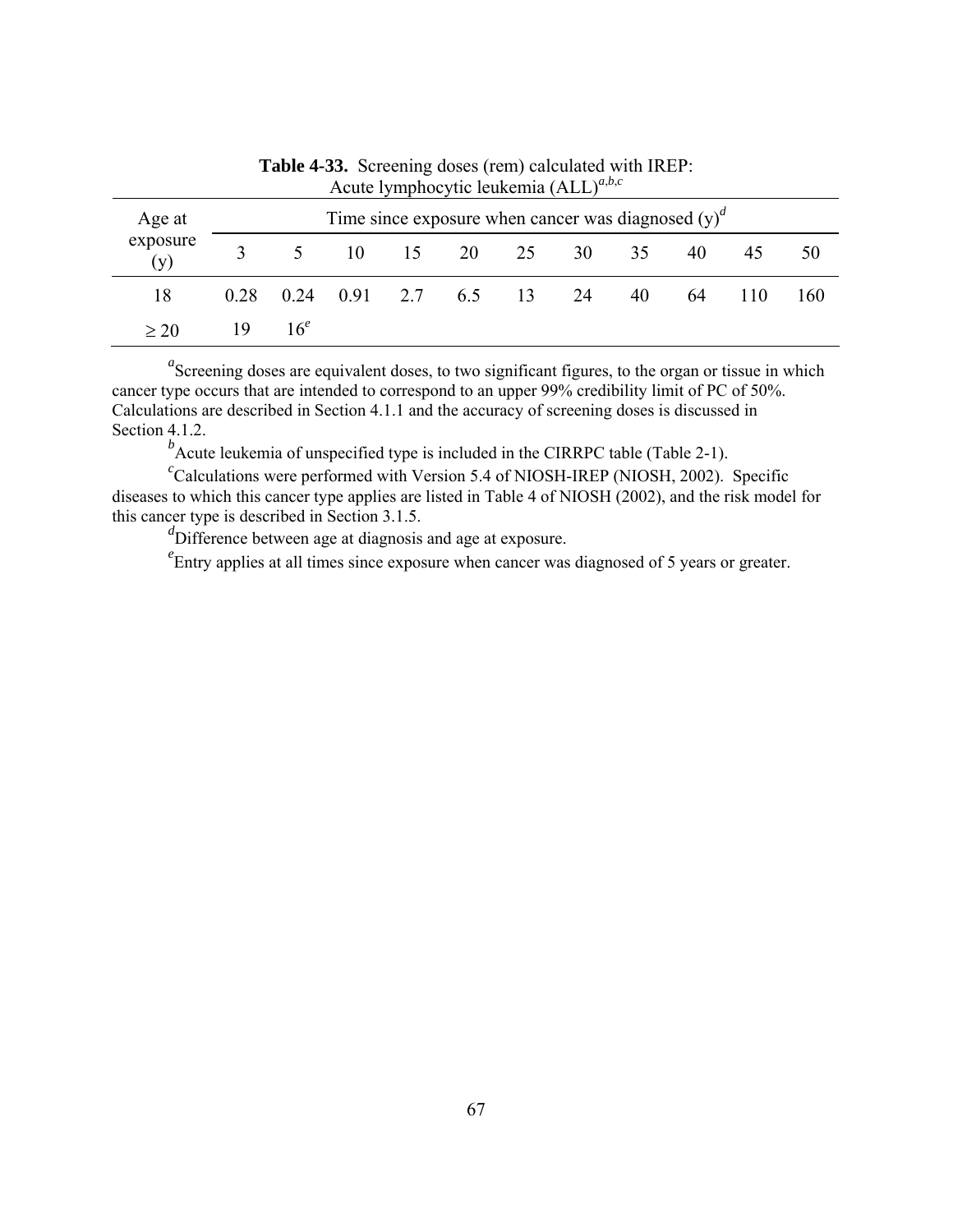| $1$ wave in , event retailed in the $\mu$ |    |                                                       |    |    |     |    |      |    |    |    |    |  |  |
|-------------------------------------------|----|-------------------------------------------------------|----|----|-----|----|------|----|----|----|----|--|--|
| Age at                                    |    | Time since exposure when cancer was diagnosed $(y)^d$ |    |    |     |    |      |    |    |    |    |  |  |
| exposure<br>(v)                           |    |                                                       | 10 | 15 | 20  | 25 | 30 F | 35 | 40 | 45 | 50 |  |  |
| All                                       | 67 | 5.8                                                   | 91 | 14 | 19. | 25 | 29   | 33 |    | 38 | 39 |  |  |

**Table 4-34.** Screening doses (rem) calculated with IREP: Acute myeloid leukemia (AML)*<sup>a</sup>*,*b*,*<sup>c</sup>*

<sup>*b*</sup> Acute leukemia of unspecified type is included in the CIRRPC table (Table 2-1).

<sup>c</sup>Calculations were performed with Version 5.4 of NIOSH-IREP (NIOSH, 2002). Specific diseases to which this cancer type applies are listed in Table 4 of NIOSH (2002), and the risk model for this cancer type is described in Section 3.1.5.

*d* Difference between age at diagnosis and age at exposure.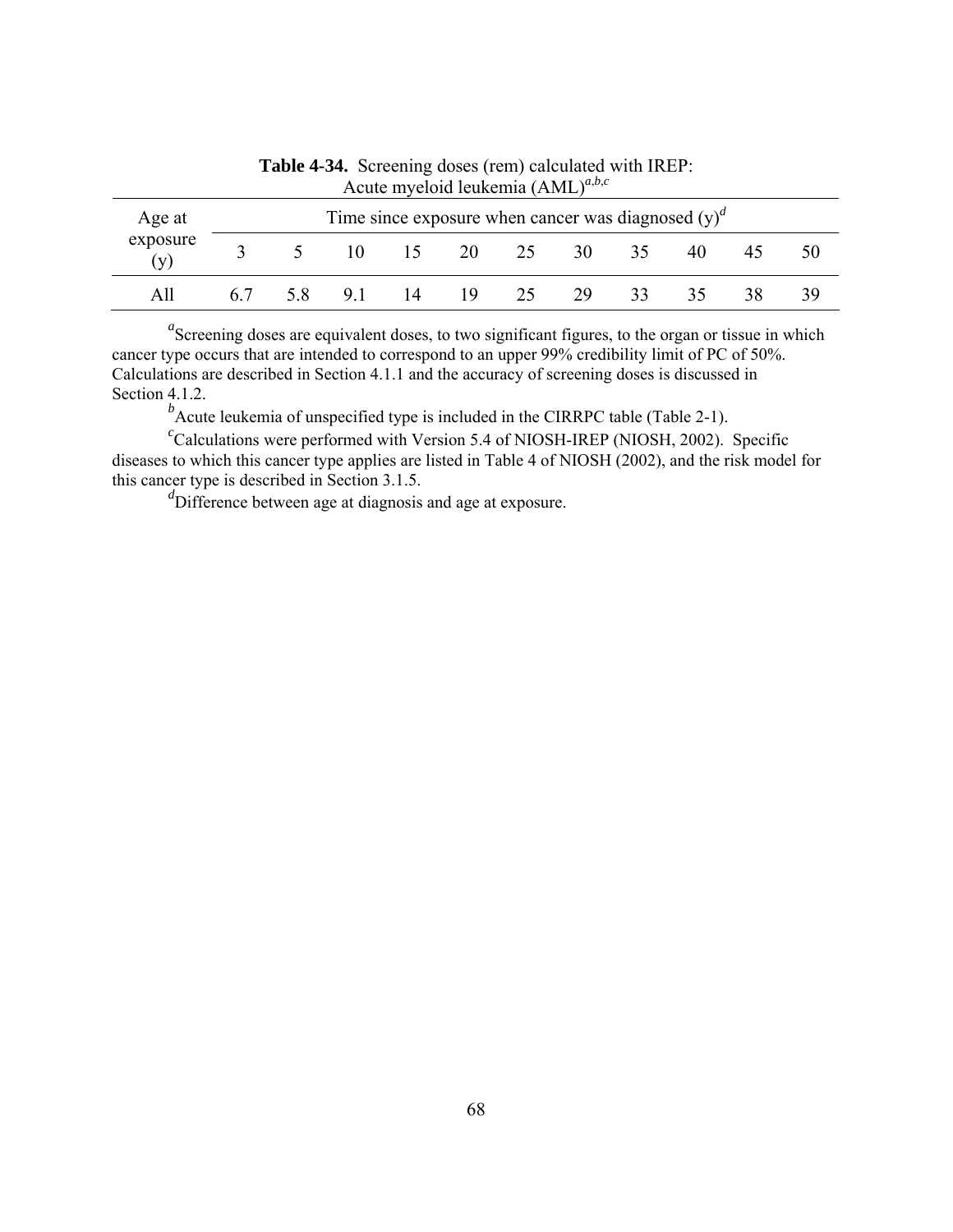| Cancer type                                                       | Screening dose<br>(rem) | Cancer type                                       | Screening dose<br>(rem) |  |
|-------------------------------------------------------------------|-------------------------|---------------------------------------------------|-------------------------|--|
| Oral cavity and pharynx<br>(including lip)                        | 32                      | Non-melanoma basal cell<br>carcinoma of skin      | 3.1 $(5.9)^c$           |  |
| Esophagus                                                         | 12                      | Non-melanoma squamous<br>cell carcinoma of skin   | 150 $(300)^c$           |  |
| Stomach                                                           | 9.0                     | Breast (female)                                   | 14                      |  |
| Colon                                                             | 12                      | Breast (male)                                     | 12                      |  |
| Rectum (including anus<br>and anal canal)                         | 36                      | Ovary                                             | 14                      |  |
| Digestive tract other than<br>stomach, colon, and rectum          | 22                      | All female genitalia other<br>than ovary          | 1500                    |  |
| Liver (including biliary<br>system)                               | 4.0                     | All male genitalia<br>(including prostate)        | 21                      |  |
| Gallbladder (including bile<br>ducts)                             | 6.0                     | <b>Bladder</b>                                    | 16                      |  |
| Pancreas                                                          | 31                      | Kidney and other urinary<br>organs except bladder | 14                      |  |
| Lung (including trachea<br>and bronchus $)^b$                     | 18                      | Eye                                               | 16                      |  |
| Respiratory tract other than<br>lung                              | 34                      | Nervous system (including<br>brain)               | 32                      |  |
| Bone                                                              | 10                      | Thyroid                                           | 7.5                     |  |
| Connective tissue<br>(including other soft tissues<br>not listed) | 16                      | Endocrine glands other<br>than thyroid            | 14                      |  |
| Malignant melanoma of<br>skin                                     | 5.3 $(5.9)^c$           | Other and ill-defined sites                       | 16                      |  |

## **Table 4-35.** Lowest screening doses for any age at exposure and time since exposure when cancer was diagnosed for all cancer types calculated with IREP*<sup>a</sup>*

Table is continued on following page.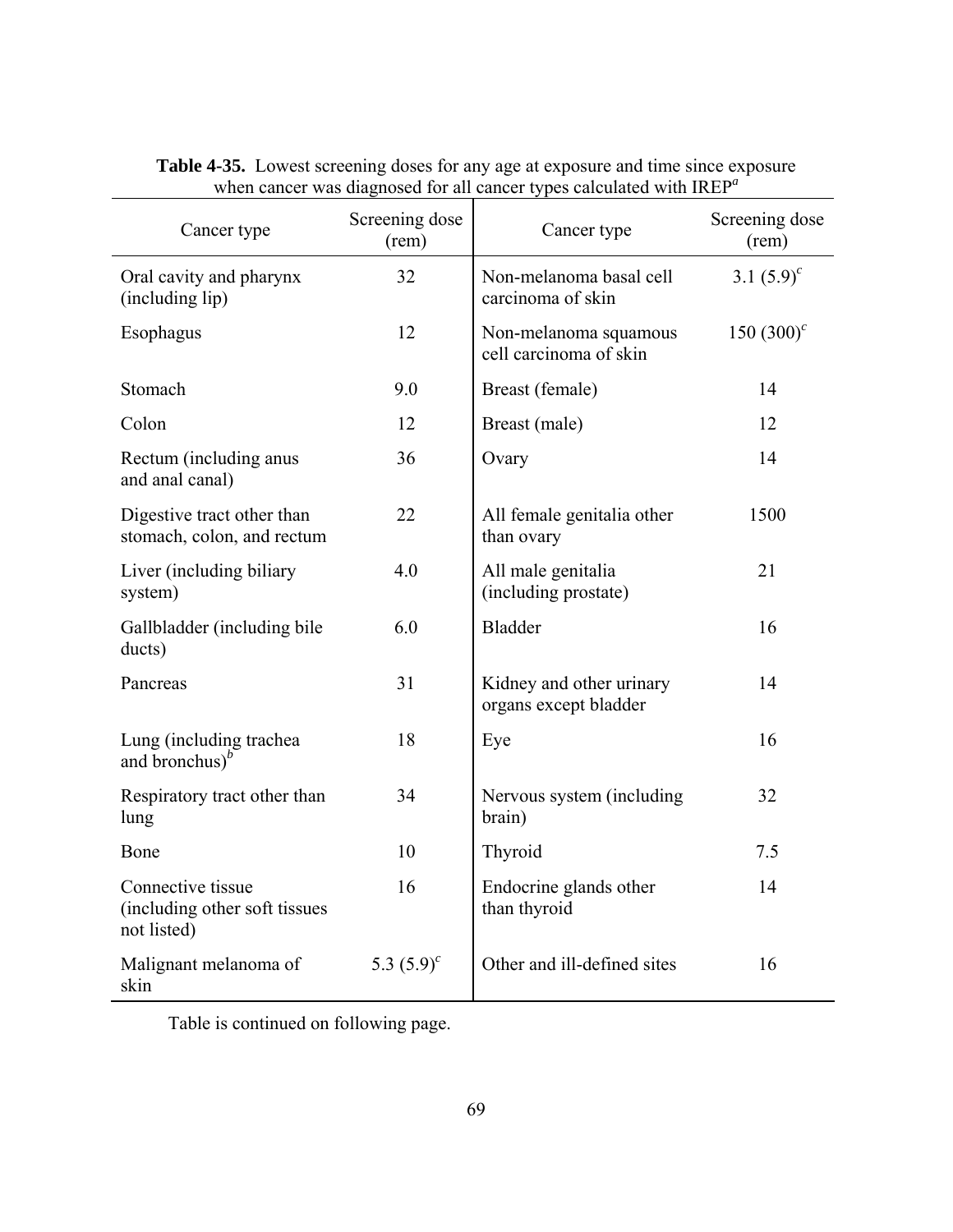| <b>Table 4-35.</b> (continued)                              |                         |                                     |                         |  |  |  |  |  |  |
|-------------------------------------------------------------|-------------------------|-------------------------------------|-------------------------|--|--|--|--|--|--|
| Cancer type                                                 | Screening dose<br>(rem) | Cancer type                         | Screening dose<br>(rem) |  |  |  |  |  |  |
| Lymphoma and multiple<br>myeloma                            | 22                      | Acute lymphocytic<br>leukemia (ALL) | 0.24                    |  |  |  |  |  |  |
| Leukemia excluding<br>chronic lymphocytic<br>leukemia (CLL) | 1.9                     | Acute myeloid leukemia<br>(AML)     | 5.8                     |  |  |  |  |  |  |
| Chronic myeloid leukemia<br>(CML)                           | 1.4                     |                                     |                         |  |  |  |  |  |  |

<sup>a</sup>Lowest screening dose for each cancer type is obtained from Tables 4-1 through 4-34. Values apply to age at exposure of 18 and shortest time since exposure when cancer was diagnosed at which assumption about minimum latency period does not have significant effect on estimated risk (see Section 3.2).

<sup>*b*</sup>Lowest screening dose for never smokers calculated with NIH-IREP (Land et al., 2003) and obtained from Table 4-11. Lowest screening dose calculated with NIOSH-IREP (NIOSH, 2002) and given in Table 4-12 is higher.

First entry applies to blacks; second entry in parentheses applies to white, non-Hispanics.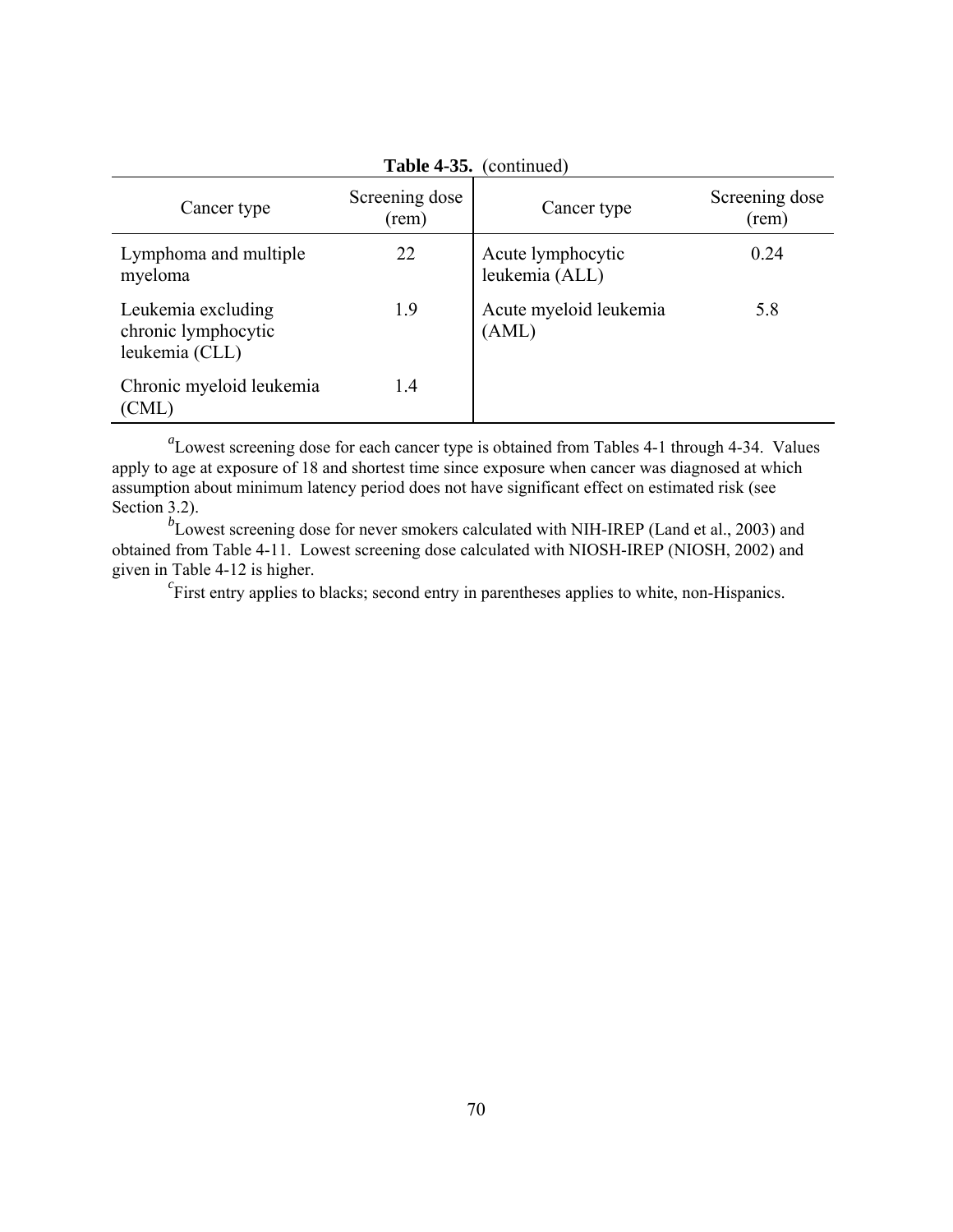#### **REFERENCES**

- CIRRPC (Committee on Interagency Radiation Research and Policy Coordination), 1988. *Use of Probability of Causation by the Veterans Administration in the Adjudication of Claims of Injury Due to Exposure to Ionizing Radiation*, ORAU 88/F-4 (Office of Science and Technology Policy, Washington, DC).
- DHHS (Department of Health and Human Services), 2002. "42 CFR Part 81—Guidelines for Determining the Probability of Causation Under the Energy Employees Occupational Illness Compensation Program Act of 2000; Final Rule," *Fed. Registr.* 67(85), 22296- 22314.
- EEIOCPA (Energy Employees Occupational Illness Compensation Program Act), 2000. "The Energy Employees Occupational Illness Compensation Program Act of 2000," Public Law 106-398 (42 U.S.C. 7384-7385).
- ICRP (International Commission on Radiological Protection), 1991. *1990 Recommendations of the International Commission on Radiological Protection*, ICRP Publication 60. *Ann. ICRP* 21(1-3) (Pergamon Press, New York, NY).
- Kocher, D.C., Apostoaei, A.I., and Hoffman, F.O., 2002. *Radiation Effectiveness Factors (REFs) for Use in Calculating Probability of Causation of Radiogenic Cancers* (SENES Oak Ridge, Inc., Oak Ridge, TN). Available at: <http://www.cdc.gov/niosh/ocas/pdfs/irep/irepref.pdf.>
- Kocher, D.C., Apostoaei, A.I., and Hoffman, F.O., 2005. "Radiation Effectiveness Factors for Use in Calculating Probability of Causation of Radiogenic Cancers," *Health Phys.* 89(1), 3-32.
- Land, C., Gilbert, E., Smith, J.M., Hoffman, F.O., Apostoaei, I., Thomas, B., and Kocher, D.C., 2003. *Report of the NCI-CDC Working Group to Revise the 1985 NIH Radioepidemiological Tables* (U.S. Department of Health and Human Services, Washington, DC).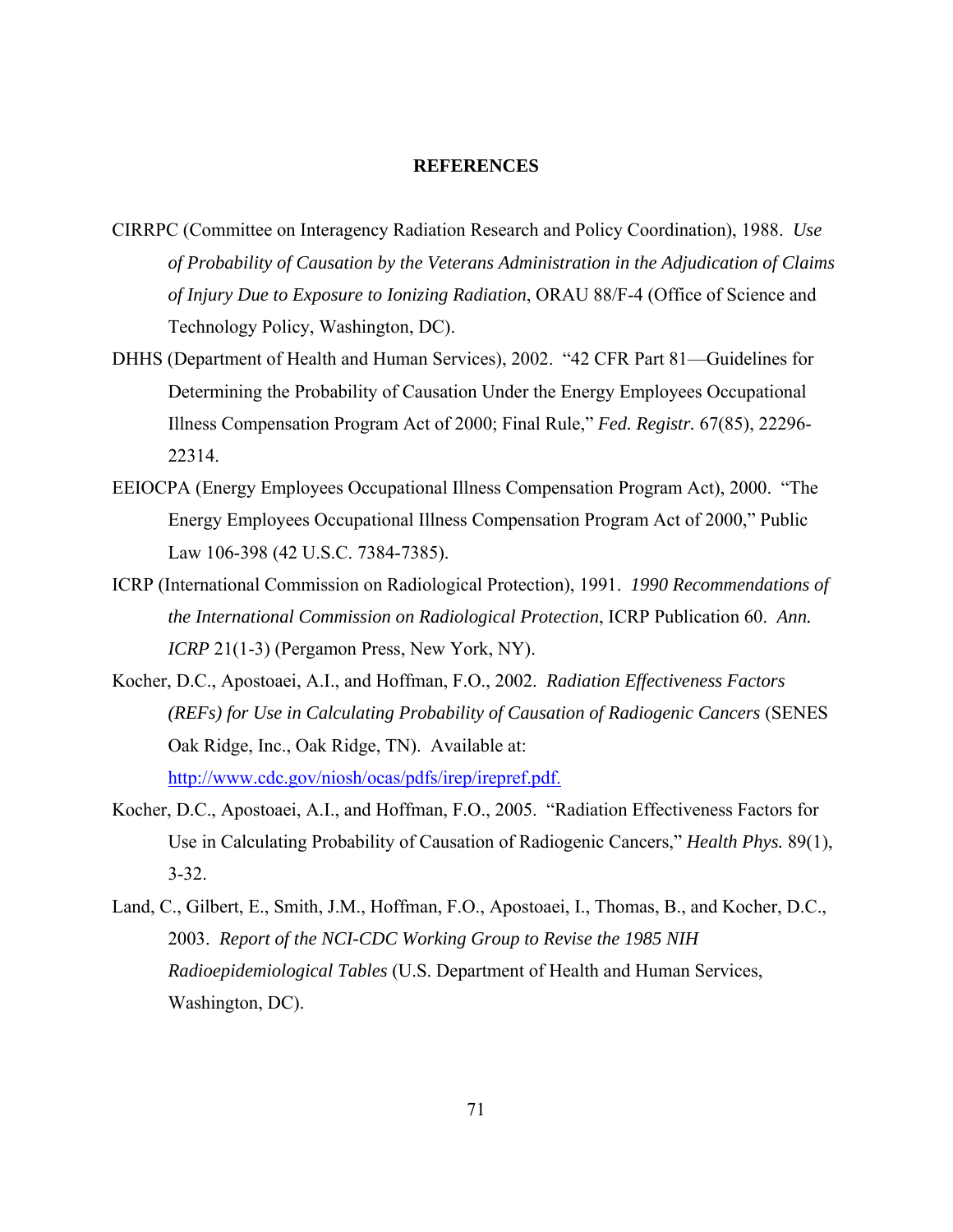- Mansfield, G.H., 2005. Letter to M. Strehlow and H.D. Royal, Veterans Advisory Committee on Environmental Hazards (The Deputy Secretary of Veterans Affairs, Washington, DC) (April 22).
- Mather, S.H., and Otchin, N.S., 2004. Letter to M. Strehlow and H.D. Royal, Veterans Advisory Committee on Environmental Hazards (Office of Public Health and Environmental Hazards, Department of Veterans Affairs, Washington, DC) (February 2).
- NIH (National Institutes of Health), 1985. *Report of the National Institutes of Health Ad Hoc Working Group to Develop Radioepidemiological Tables*, NIH Publication No. 85-2748 (National Institutes of Health, Washington, DC).
- NIOSH (National Institute for Occupational Safety and Health), 2002. *NIOSH-Interactive RadioEpidemiological Program (IREP) Technical Documentation; Final Report*. Available at: <http://www.cdc.gov/niosh/ocas/pdfs/irep/irepfnl.pdf.>
- NRC (National Research Council), 1980. *The Effects on Populations of Exposure to Low Levels of Ionizing Radiation*, BEIR III Report (National Academy of Sciences, Washington, DC).
- NRC (National Research Council), 1990. *Health Effects of Exposure to Low Levels of Ionizing Radiation—BEIR V* (National Academy Press, Washington, DC).
- VHA/OPHEH (Veterans Health Administration, Office of Public Health and Environmental Hazards), 2003. "Standard Operating Procedures—Use of the 'Interactive RadioEpidemiological Program' (IREP) for Formulating Medical Opinions to Assist in Adjudication of Some VA Radiation Compensation Claims" (Office of Public Health and Environmental Hazards, Department of Veterans Affairs, Washington, DC) (December 17).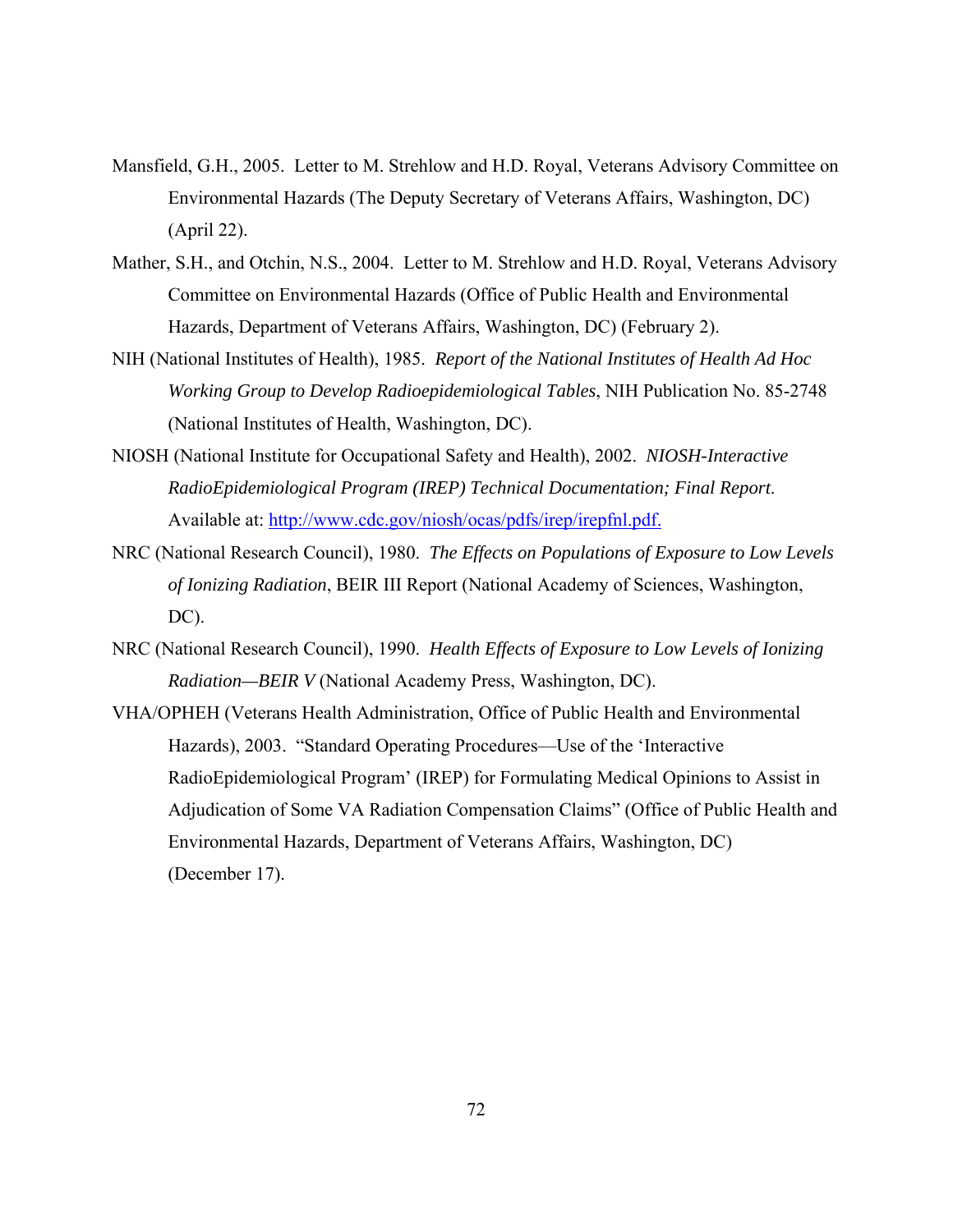### **DISTRIBUTION LIST**  DTRA-TR-07-4

Additional copies are available at: [http://www.dtra.mil/rd/programs/nuclear\\_personnel/pubs.cfm](http://www.dtra.mil/rd/programs/nuclear_personnel/pubs.cfm)

#### **DEPARTMENT OF DEFENSE**

Defense Technical Information Center 8725 John J. Kingman Road, Suite 0944 Fort Belvoir, VA 22060-6201 2 CYS ATTN: DTIC/OCA

Defense Threat Reduction Agency 8725 John J. Kingman Road, RD-NTSN Fort Belvoir, VA 22060-6201

United States Army Director, Proponency Office for Preventive Medicine 2050 Worth Road, Suite 25 San Antonio, TX 78234-6025

US Army Radiation Standards & Dosimetry Laboratory ATTN: AMSAM-TMD-SR-D Bldg. 5417 Redstone Arsenal, AL 35898-5000

United States Navy Head, Ionizing Radiation Branch M342 Bureau of Medicine and Surgery 2300 E. Street NW Washington, DC 20372-5300

United States Navy Naval Dosimetry Center Bethesda, MD 20889-5614

United States Air Force AFMOA/SGZR 110 Luke Ave., Suite 405 Bolling AFB, DC 20332-7050

United States Air Force AFIOH/SDRR/Radiation Dosimetry Lab. 2350 Gillingham Drive Brooks City - Base, TX 78235-5103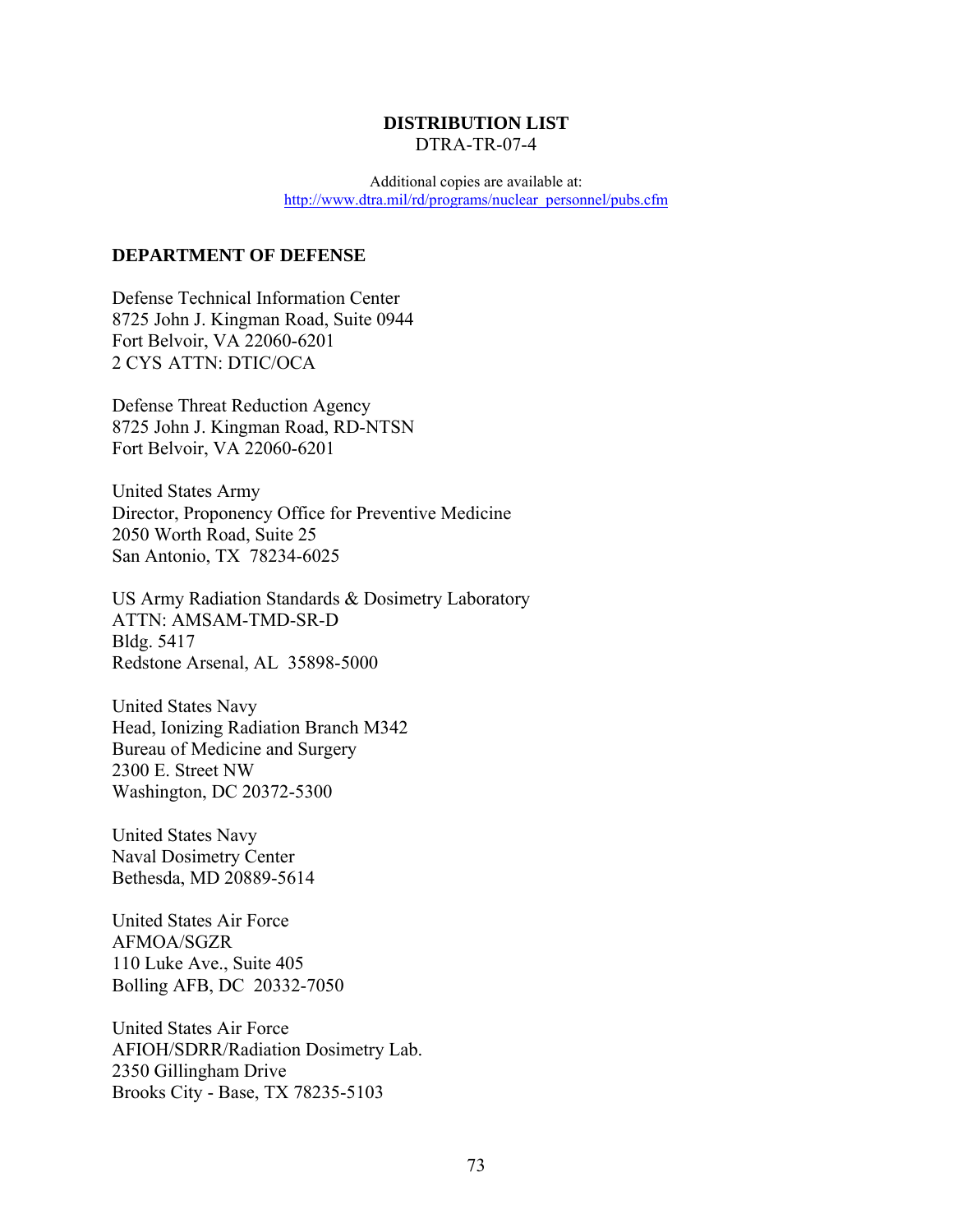Armed Forces Radiobiology Research Institute 8901 Wisconsin Avenue Bethesda, MD 20889-5603

### **DEPARTMENT OF VETERANS AFFAIRS**

Department of Veterans Affairs Chief, Public Health & Environmental Hazards VA Central Office (13) 810 Vermont Ave., NW Washington, DC 20420

Department of Veterans Affairs Director, Compensation and Pension Service VA Central Office (210A) 810 Vermont Ave., NW Washington, DC 20420

# **DEPARTMENT OF HEALTH AND HUMAN SERVICES**

National Institute of Occupational Safety and Health Director, Compensation Analysis and Support Robert A. Taft Laboratories 4676 Columbia Parkway Cincinnati, OH 45226-1998

## **DEPARTMENT OF LABOR**

U. S. Department of Labor, DEEOIC 200 Constitution Avenue NW, Room C-3321 Washington, DC 20210

## **DEPARTMENT OF JUSTICE**

Department of Justice Civil Division - Radiation Exposure Compensation Program Ben Franklin Station PO Box 146 Washington, DC 20044-0146

# **FEDERAL AGENCY ADVISORY BOARDS**

Veterans' Advisory Board on Dose Reconstruction 7910 Woodmont Avenue, Suite 400 Bethesda, MD 20814-3095